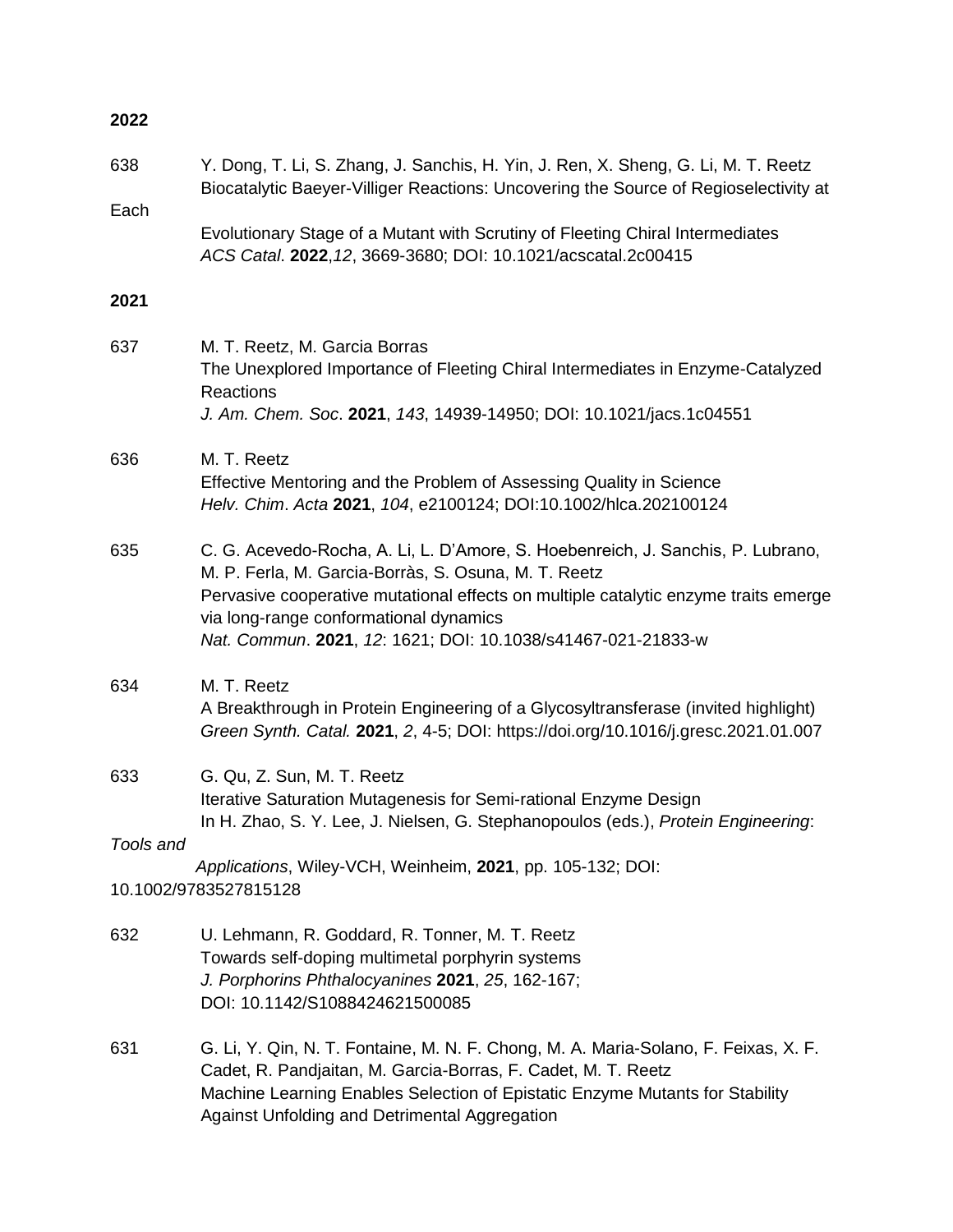*ChemBioChem* **2021**, *22*, 904-914; DOI: 10.1002/cbic.202000612.

| 630  | M. T. Reetz<br>Effective mentoring ensures the progress of science<br>Journal of Biology (China) 2020; https://kns.cnki.net/kcms/detail/34.1081.q.20201015.1703.002.html                                                                                                                                                                                                                                     |
|------|--------------------------------------------------------------------------------------------------------------------------------------------------------------------------------------------------------------------------------------------------------------------------------------------------------------------------------------------------------------------------------------------------------------|
| 629  | D. Li, Q. Wu, M. T. Reetz<br>Focused Rational Iterative Site-specific Mutagenesis (FRISM)<br>Methods Enzymol. 2020, 643, 225-242. DOI: 10.1016/bs.mie.2020.04.055.                                                                                                                                                                                                                                           |
| 628  | Q. Wu, M. T. Reetz<br>Are Cysteine-lipases Involved in the Immune System?<br>J. Cellular Immunology 2020, 2, 175-177. DOI: 10.33696/immunology.2.038                                                                                                                                                                                                                                                         |
| 627  | A. Li, C. G. Acevedo-Rocha, L. D'Amore, J. Chen, Y. Peng, M. Garcia-Borras, C.<br>Gao, J. Zhu, H. Rickerby, S. Osuna, J. Zhou, M. T. Reetz<br>Regio- and Stereoselective Steroid Hydroxylation at the C7-Position by<br>Cytochrome P450 Monooxygenase Mutants<br>Angew. Chem. Int. Ed. 2020, 59, 12499-12505; DOI: 10.1002/anie.202003139<br>Angew. Chem. 2020, 132, 12599-12605; DOI: 10.1002/ange.20203139 |
| 626  | J. Wang, Q. Huang, W. Peng, P. Wu, D. Yu, B. Chen, B. Wang, M. T. Reetz<br>P450-BM3 Catalyzed Sulfoxidation versus Hydroxylation: A Common or Two<br><b>Different Catalytically Active Species?</b><br>J. Am. Chem. Soc. 2020, 142, 2068-2073; DOI: 10.1021/jacs.9b13061                                                                                                                                     |
| 625  | G. Qu, A. Li, C. G. Acevedo-Rocha, Z. Sun, M. T. Reetz<br>The Crucial Role of Methodology Development in Directed Evolution of Selective<br>Enzymes<br>Angew. Chem. Int. Ed. 2020, 59, 13204-13231 DOI: 10.1002/anie.201901491<br>Angew. Chem. 2020, 132, 13304-13333; DOI: 10.1002/ange.201901491                                                                                                           |
| 2019 |                                                                                                                                                                                                                                                                                                                                                                                                              |
| 624  | H. Zhou, J. Zhao, A. Li, M. T. Reetz<br>Chemical and Biocatalytic Routes to Arbutin<br>Molecules 2019, 24: 3303; DOI: 10.3390/molecules24183303                                                                                                                                                                                                                                                              |
| 623  | A. Li, G. Qu, Z. Sun, M. T. Reetz<br>Statistical Analysis of the Benefits of Focused Saturation Mutagenesis in Directed<br>Evolution Based on Reduced Amino Acid Alphabets<br>ACS Catal. 2019, 9, 7769-7778. DOI: 10.1021/acscatal.9b02548                                                                                                                                                                   |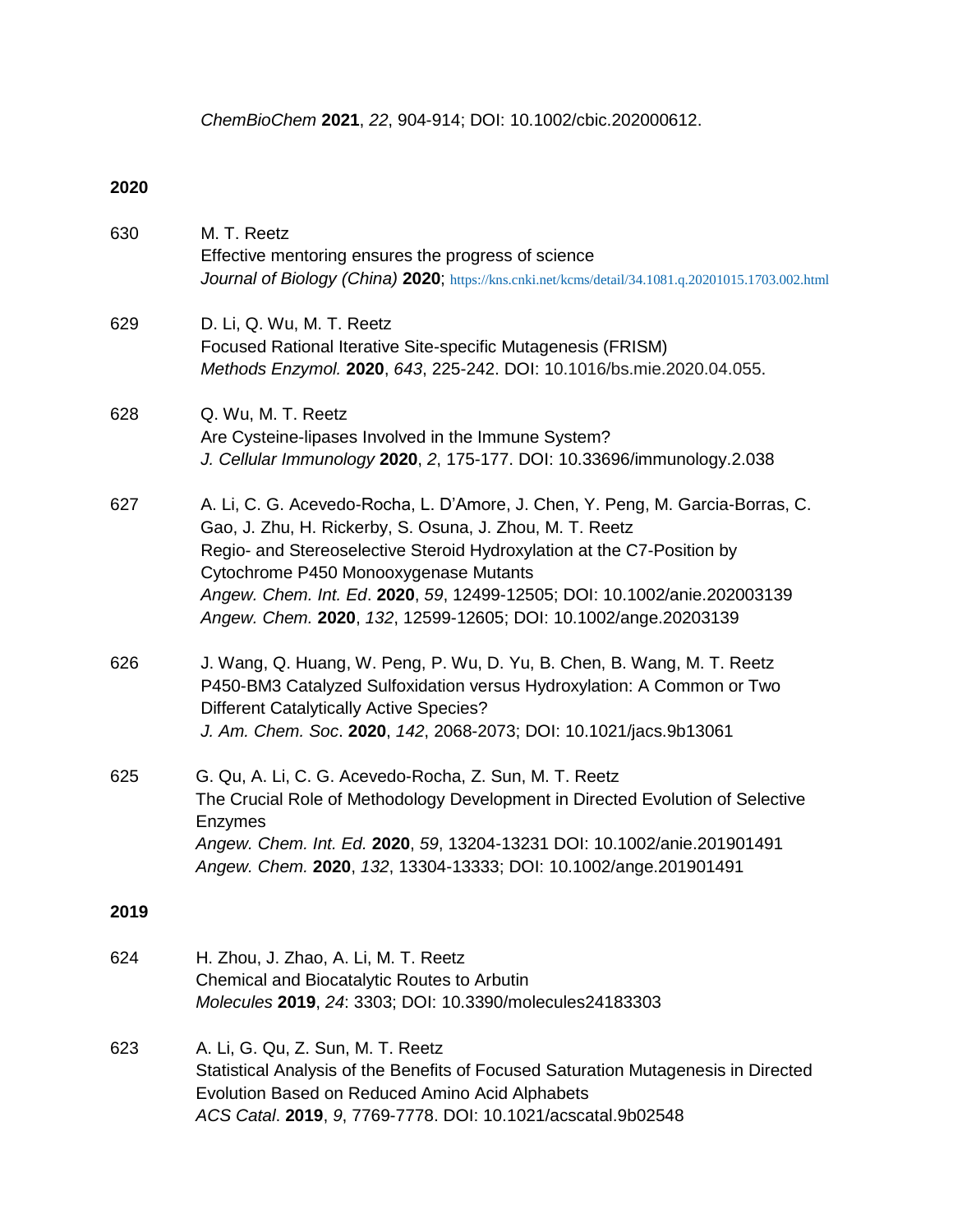| 622  | Y. Cen, W. Singh, M. Arkin, T. S. Moody, M. Huang, J. Zhou, Q. Wu, M. T. Reetz<br>Artificial Cysteine-Lipases with High Activity and Altered Catalytic Mechanism<br><b>Created by Laboratory Evolution</b>                                                                                                                        |
|------|-----------------------------------------------------------------------------------------------------------------------------------------------------------------------------------------------------------------------------------------------------------------------------------------------------------------------------------|
|      | Nature Comm. 2019, 10: 3198. DOI: 10.1038/s41467-019-11155-3                                                                                                                                                                                                                                                                      |
| 621  | D. Yu, J. Wang, M. T. Reetz<br>Exploiting Designed Oxidase-Peroxygenase Mutual Benefit System for<br><b>Asymmetric Cascade Reactions</b><br>J. Am. Chem. Soc. 2019, 141, 5655-5658. DOI: 10.1021/jacs.9b01939                                                                                                                     |
| 620  | J. Xu, Y. Cen, W. Singh, J. Fan, L. Wu, X. Lin, J. Zhou, M. Huang, M. T. Reetz, Q.<br>Wu<br>Stereodivergent Protein Engineering of a Lipase to Access All Possible<br><b>Stereoisomers Bearing Multiple Stereocenters</b><br>J. Am. Chem. Soc. 2019, 141, 7934-7945. DOI: 10.1021/jacs.9b02709                                    |
| 619  | G. Li, Y. Dong, M. T. Reetz<br>Can Machine Learning Revolutionize Directed Evolution of Selective Enzymes?<br>Adv. Synth. Catal. 2019, 361, 2377-2386. DOI: 10.1002/adsc.201900149                                                                                                                                                |
| 618  | Y. Dong, P. Yao, Y. Cui, Q. Wu, D. Zhu, G. Li, M. T. Reetz<br>Manipulating the stereoselectivity of a thermostable alcohol dehydrogenase by<br>directed evolution for efficient asymmetric synthesis of arylpropanols<br>Biol. Chem. 2019, 400, 313-321. DOI: 10.1515/hsz-2018-0299                                               |
| 617  | M. T. Reetz<br>Directed Evolution of Artificial Metalloenzymes: A Universal Means to Tune the<br>Selectivity of Transition Metal Catalysts?<br>Acc. Chem. Res. 2019, 52, 336-344. DOI: 10.1021/acs.accounts.8b00582                                                                                                               |
| 616  | Z. Sun, Q. Liu, G. Qu, Y. Feng, M. T. Reetz<br>The Utility of B-Factors in Protein Science: Interpreting Rigidity, Flexibility and<br>Internal Motion and Engineering Thermostability<br>Chem. Rev. 2019, 119, 1626-1665. DOI: 10.1021/acs.chemrev.8b00290                                                                        |
| 615  | H. Zhou, B. Wang, F. Wang, X. Yu, L. Ma, A. Li, M. T. Reetz<br>Chemo- and Regioselective Dihydroxylation of Benzene to Hydroquinone Enabled by<br>Engineered Cytochrome P450 Monooxgenase<br>Angew. Chem. Int. Ed. 2019, 58, 764-768. DOI: 10.1002/anie.201812093<br>Angew. Chem. 2019, 131, 774-778. DOI: 10.1002/ange.201812093 |
| 2018 |                                                                                                                                                                                                                                                                                                                                   |
| 614  | Z. Sun, M. T. Reetz<br>Controlling the Deaje, and Ctorogoologivity of Cytoghrome D450 Menopyigan                                                                                                                                                                                                                                  |

 Controlling the Regio- and Stereoselectivity of Cytochrome P450 Monooxygenases by Protein Engineering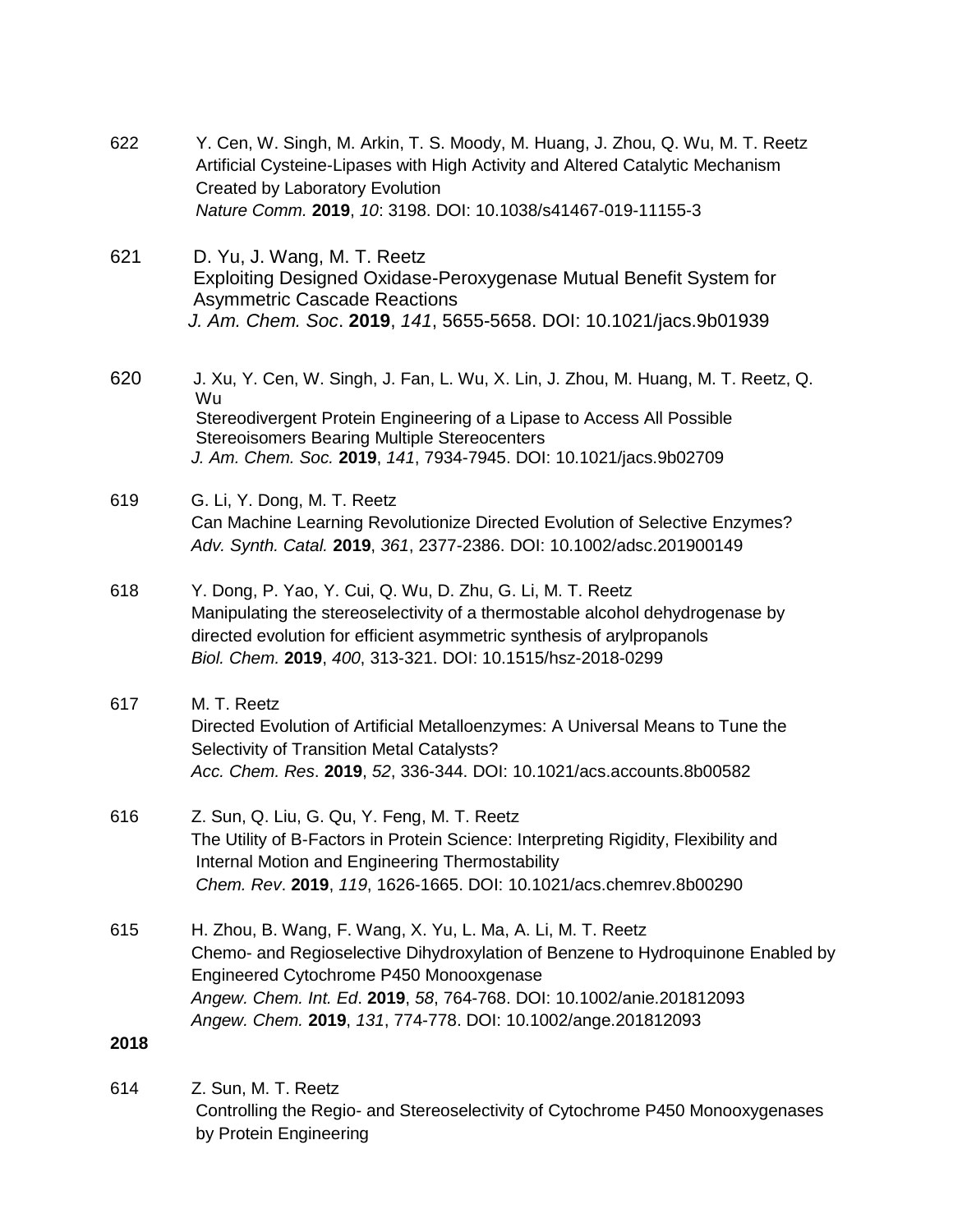In M. Ikeda-Saitao, E. Raven (eds), *Dioxygen-dependent Heme Enzymes*, Royal Society of Chemistry, London, **2018**, pp.274-291.

- 613 G. König, M. T. Reetz, W. Thiel 1-Butanol as a Solvent for Efficient Extraction of Polar Compounds from Aqueous Medium: Theoretical and Practical Aspects *J. Phys. Chem. B* **2018**, *122*, 6975-6988. DOI: 10.1021/acs.jpcb.8b02877 612 F. Cadet, N. Fontaine, G. Li, J. Sanchis, M. N. F. Chong, R. Pandjaitan, I. Vetrivel, B. Offmann, M. T. Reetz, A machine learning approach for reliable prediction of amino acid interactions and its application in the directed evolution of enantioselective enzymes  *Sci. Reports* **2018**, *8*: 16757; DOI: 10.1038/s41598-018-35033-y 611 C. G. Acevedo-Rocha, Z. Sun, M. T. Reetz Clarifying the Difference between Iterative Saturation Mutagenesis as a Rational Guide in Directed Evolution and OmniChange as a Gene Mutagenesis Technique *ChemBioChem* **2018**, *19*, 2542-2544. DOI: 10.1002/cbic.201800372 610 G. Li, M. Garcia-Borras, M. Fürst, A. Ilie, M. Fraaije, K. N. Houk, M. T. Reetz Overriding Traditional Electronic Effects in Biocatalytic Baeyer-Villiger Reactions by Directed Evolution *J. Am. Chem. Soc*. **2018**, *140*, 10464-10472. DOI: 10.1021/jacs.8b04742 609 W. She, J. Ni, K. Shui, F. Wang, R. He, J. Xue, M. T. Reetz, A. Li, L. Ma Rapid and Error-Free Site-Directed Mutagenesis by a PCR-Free In Vitro CRISPR/Cas9-Mediated Mutagenic System *ACS Synth. Biol* **2018**, *7*, 2236-2244. DOI: 10.1021/acssynbio.8b00245 608 A. Li, Z. Sun, M. T. Reetz Solid-Phase Gene Synthesis for Mutant Library Construction: The Future of Directed Evolution? *ChemBioChem*. **2018**, *19*, 2023-2032. DOI: 10.1002/cbic.201800339 607 A. Li, C. G. Acevedo-Rocha, M. T. Reetz
- Boosting the efficiency of site-saturation mutagenesis for a difficult-to-randomize gene by a two-step PCR strategy *Appl. Microbiol. Biotechnol*. **2018**, *102*, 6095-6103. DOI: 10.1007/s00253-018-9041-2
- 606 A. Schrimpf, F. Hempel, A. Li, U. Linne, U. G. Maier, M. T. Reetz, A. Geyer Hinge-type Dimerization of Proteins by a Tetracysteine Peptide of High Pairing **Specificity** *Biochemistry* **2018**, *57*, 3658-3664. DOI: 10.1021/acs.biochem.8b00475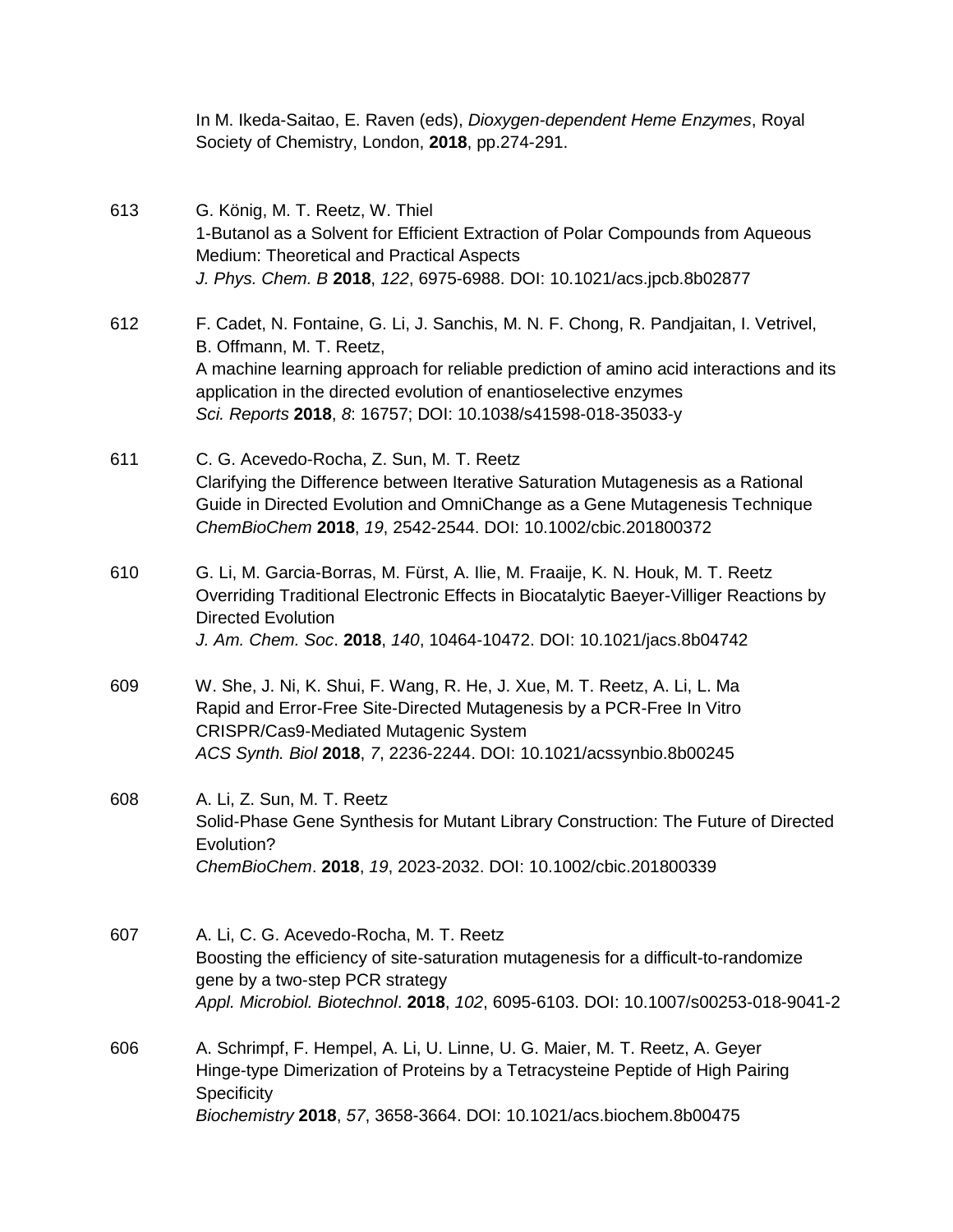| 605 | G. Li, J. Wang, M. T. Reetz<br>Biocatalysis for the pharmaceutical industry created by structure-guided directed<br>evolution of stereoselective enzymes<br>Bioorg. Med. Chem. 2018, 26, 1241-1251. DOI: org/10.1016/j.bmc.2017.05.021                                                                                                                                                                                                 |
|-----|----------------------------------------------------------------------------------------------------------------------------------------------------------------------------------------------------------------------------------------------------------------------------------------------------------------------------------------------------------------------------------------------------------------------------------------|
| 604 | C. G. Acevedo-Rocha, C. Gamble, R. Lonsdale, A. Li, N. Nett, S. Hoebenreich,<br>J. B. Lingnau, C. Wirtz, C. Fares, H. Hinrichs, A. Deege, A. J. Mulholland, Y. Nov,<br>D. Leys, K. J. McLean, A. W. Munro, M. T. Reetz<br>P450-Catalyzed Regio- and Diastereoselective Steroid Hydroxylation:<br><b>Efficient Directed Evolution Enabled by Mutability Landscaping</b><br>ACS Catal. 2018, 8, 3395-3410. DOI: 10.1021/acscatal.8b00389 |
| 603 | G. Qu, R. Lonsdale, P. Yao, G. Li, B. Liu, M. T. Reetz, Z. Sun<br>Methodology Development in Directed Evolution: Exploring Options when<br>Applying Triple Code Saturation Mutagenesis<br>ChemBioChem 2018, 19, 239-246. DOI: 10.1002/cbic.201700562                                                                                                                                                                                   |
| 602 | A. Li, C. G. Acevedo-Rocha, Z. Sun, T. Cox, J. (L) Xu, M. T. Reetz<br>Beating Bias in Directed Evolution of Proteins: Combining High-Fidelity On-Chip<br>Solid-Phase Gene Synthesis with Efficient Gene Assembly for Combinatorial Library<br>Construction<br>ChemBioChem 2018, 19, 221-228. DOI: 10.1002/cbic.201700540                                                                                                               |
| 601 | Z. Sun, L. Wu, M. Bocola, H. C. Chan, R. Lonsdale, X.-D. Kong, S. Yuan, J. Zhou,<br>M. T. Reetz<br>Structural and Computational Insight into the Catalytic Mechanism of Limonene<br><b>Epoxide Mutants in Stereoselective Transformations</b><br>J. Am. Chem. Soc. 2018, 140, 310-318. DOI: 10.1021/jacs.7b10278                                                                                                                       |
| 600 | C.G. Acevedo-Rocha, M. Ferla, M. T. Reetz<br>Directed Evolution of Proteins Based on Mutational Scanning<br>Methods. Mol. Biol. 2018, 1685: 87-128. DOI: 10.1007/978-1-4939-7366-8_6                                                                                                                                                                                                                                                   |
| 599 | M. T. Reetz<br>Combinatorial Libraries Reloaded [Part of special issue Rosarium Philosophorum]<br>Israel. J. Chem. 2018, 58, 52-60. DOI: 10.1002/ijch.201700091                                                                                                                                                                                                                                                                        |
| 598 | A. Ilie, K. Harms, M. T. Reetz<br>P450-Catalyzed Regio- and Stereoselective Oxidative Hydroxylation of 6-<br>Iodotetralone: Preparative-Scale Synthesis of a Key Intermediate for Pd-Catalyzed<br><b>Transformations</b><br>J. Org. Chem. 2018, 83, 7504-7508. DOI: 10.1021/acs.joc.7b02878                                                                                                                                            |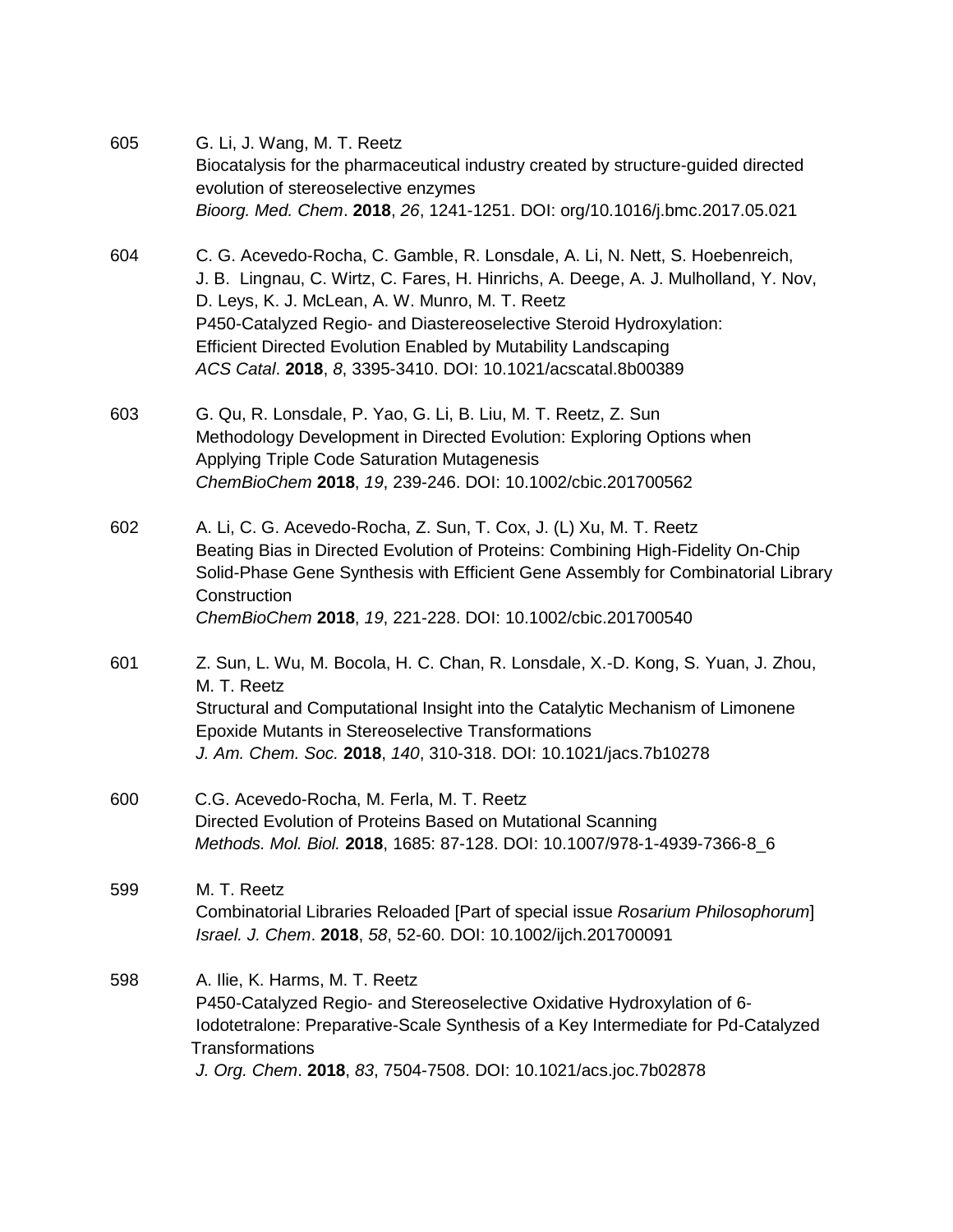| 597 | G. Li, M. J. L. J. Fürst, H. R. Mansouri, A. K. Ressmann, A. Ilie, F. Rudhoff, M. D.<br>Mihovilovic, M. W. Fraaije, M. T. Reetz<br>Manipulating the stereoselectivity of the thermostable Baeyer-Villiger<br>monooxygenase TmCHMO by directed evolution<br>Org. Biomol. Chem. 2017, 15, 9824-9829. DOI: 10.1039/c7ob02692g |
|-----|----------------------------------------------------------------------------------------------------------------------------------------------------------------------------------------------------------------------------------------------------------------------------------------------------------------------------|
| 596 | J. Wang, A. Ilie, S. Yuan, M. T. Reetz<br>Investigating Substrate Scope and Enantioselectivity of a Defluorinase by a<br><b>Stereochemical Probe</b><br>J. Am. Chem. Soc. 2017, 139, 11241-11247. DOI: 10.1021/jacs.7b06019                                                                                                |
| 595 | G. Li, M. A. Maria-Solano, A. Romero-Rivera, S. Osuna, M. T. Reetz<br>Inducing High Activity of a Thermophilic Enzyme at Ambient Temperatures by<br><b>Directed Evolution</b><br>Chem. Comm. 2017, 53, 9454-9457. DOI: 10.1039/C7CC05377K                                                                                  |
| 594 | J. Wang, A. Ilie, M. T. Reetz<br>Chemo- and Stereoselective Cytochrome P450-BM3 Catalyzed Sulfoxidation of 1-<br>Thiochroman-4-ones<br>Adv. Synth. Catal. 2017, 359, 2056-2060. DOI: 10.1002/adsc.201700414                                                                                                                |
| 593 | A. Li, B. Wang, A. Ilie, K. D. Dubey, G. Bange, I. V. Korendovych, S. Shaik,<br>M. T. Reetz<br>A redox-mediated Kemp eliminase<br>Nature Comm. 2017, 8: 14876. DOI:10.1038/ncomms14876                                                                                                                                     |
| 592 | G. Li, P. Yao, R. Gong, J. Li, P. Liu, R. Lonsdale, Q. Wu, J. Lin, D. Zhu, M. T. Reetz<br>Simultaneous engineering of an enzyme's entrance tunnel and active site: the case<br>of monoamine oxidase MAO-N<br>Chem. Sci. 2017, 8, 4093-4099. DOI: 10.1039/C6SC05381E                                                        |
| 591 | J. Wang, G. Li, M. T. Reetz<br>Enzymatic site-selectivity enabled by structure-guided directed evolution<br>Chem. Comm. 2017, 53, 3916-3928. DOI: 10.1039/C7CC00368D                                                                                                                                                       |
| 590 | Y. X. Qiao, N. Theyssen, T. Eifert, M. A. Liauw, G. Franco, K. Schenk, W. Leitner,<br>M. T. Reetz<br>Concerning the Role of Supercritical Carbon Dioxide in $S_N$ 1 Reactions<br>Chemistry Eur. J. 2017, 23, 3898-3902. DOI: 10.1002/chem.201604151                                                                        |
| 589 | M. T. Reetz<br>Recent Advances in Directed Evolution of Stereoselective Enzymes<br>in M. Alcalde (ed.) Directed Enzyme Evolution: Advances and                                                                                                                                                                             |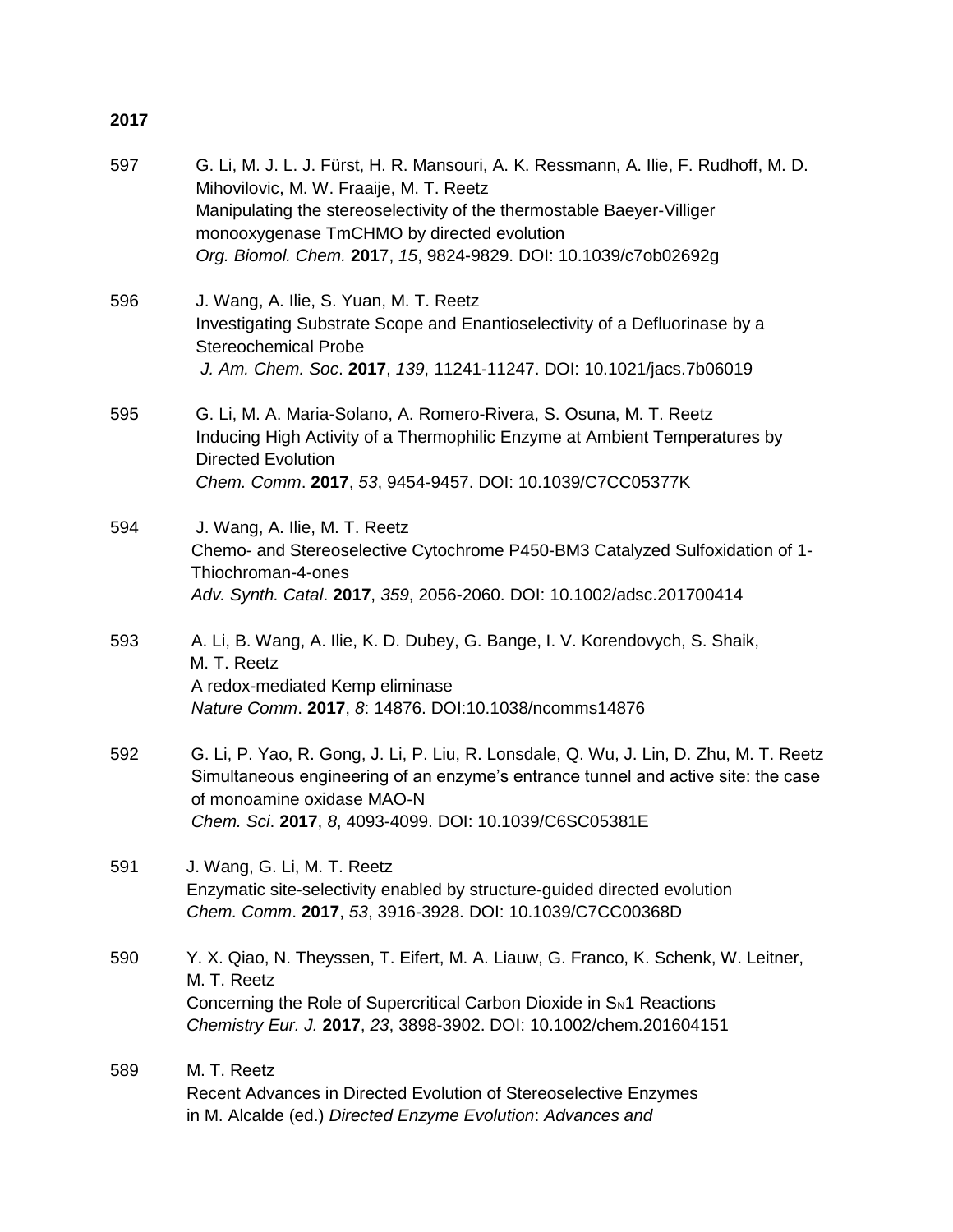*Applications*, Springer, Stuttgart, **2017**; pp. 69-99.

- 588 Z. Sun, R. Lonsdale, G. Li, M. T. Reetz Developing strategies for engineering efficient biocatalysts for the industrial production of chiral compounds *Atlas of Science, March 3, 2017.*
- 587 J. P. Acevedo, M. T. Reetz, J. A. Asenjof, L. P. Parra One-Step Combined Focused epPCR and Saturation Mutagenesis for Thermostability Evolution of a New Cold-Active Xylanase *Enzyme Microbiol. Technol*. **2017**, *100*, 60-70. DOI:10.1016/j.enzmictec.2017.02.005
- 586 A. Ilie, G.-D. Roiban, M. T. Reetz Di-*tert*-butyl *N,N*-diethylphosphoramidite as an Air Stable Ligand for Suzuki-Miraura and Buchwald-Hartwig Reactions *Chemistry Select* **2017**, *2*, 1392-1397. DOI: 10.1002/slct.201700086

- 585 M. T. Reetz *Directed Evolution of Selective Enzymes: Catalysts for Organic Chemistry and Biotechnology* Wiley-VCH, Weinheim, **2016**; ISBN: 978-3-527-31660-1
- 584 Z. Sun, P. Torres Salas, E. Siirola, R. Lonsdale, M. T. Reetz Exploring productive sequence space in directed evolution using binary patterning versus conventional mutagenesis strategies *Biores. Bioprocess.* **2016**, *3*: 44. DOI: 10.1186/s40643-016-0122-8
- 583 A. Li, A. Ilie, Z. Sun, R. Lonsdale, J.-H. Xu, M. T. Reetz Whole-Cell Catalyzed Multiple Regio- and Stereoselective Functionalization in Cascade Reactions Enabled by Directed Evolution *Angew. Chem.* **2016**, *128*, 12205-12208. DOI: 10.1002/ange.201605990 *Angew. Chem.Int. Ed.* **2016**, *55*, 12026-12029. DOI: 10.1002/anie.201605990
- 582 Z. Sun, R. Lonsdale, G. Li, M. T. Reetz Comparing Different Strategies in Directed Evolution of Enzyme Stereoselectivity: Single versus Double Code Saturation Mutagenesis *ChemBioChem* **2016**, *17*, 1865-1872. DOI: 10.1002/cbic.201600296
- 581 X. J. Luo, J. Zhao, C. X. Li, Y. P. Bai, M. T. Reetz, H. L. Yu, J. H. Xu Combinatorial evolution of phosphotriesterase toward a robust malathion degrader by hierarchical iteration mutagenesis *Biotechnol. Bi*o*eng*. **2016**, *113*, 2350-2357. DOI: 10.1002/bit.26012
- 580 Z. Sun, G. Li, A. Ilie, M. T. Reetz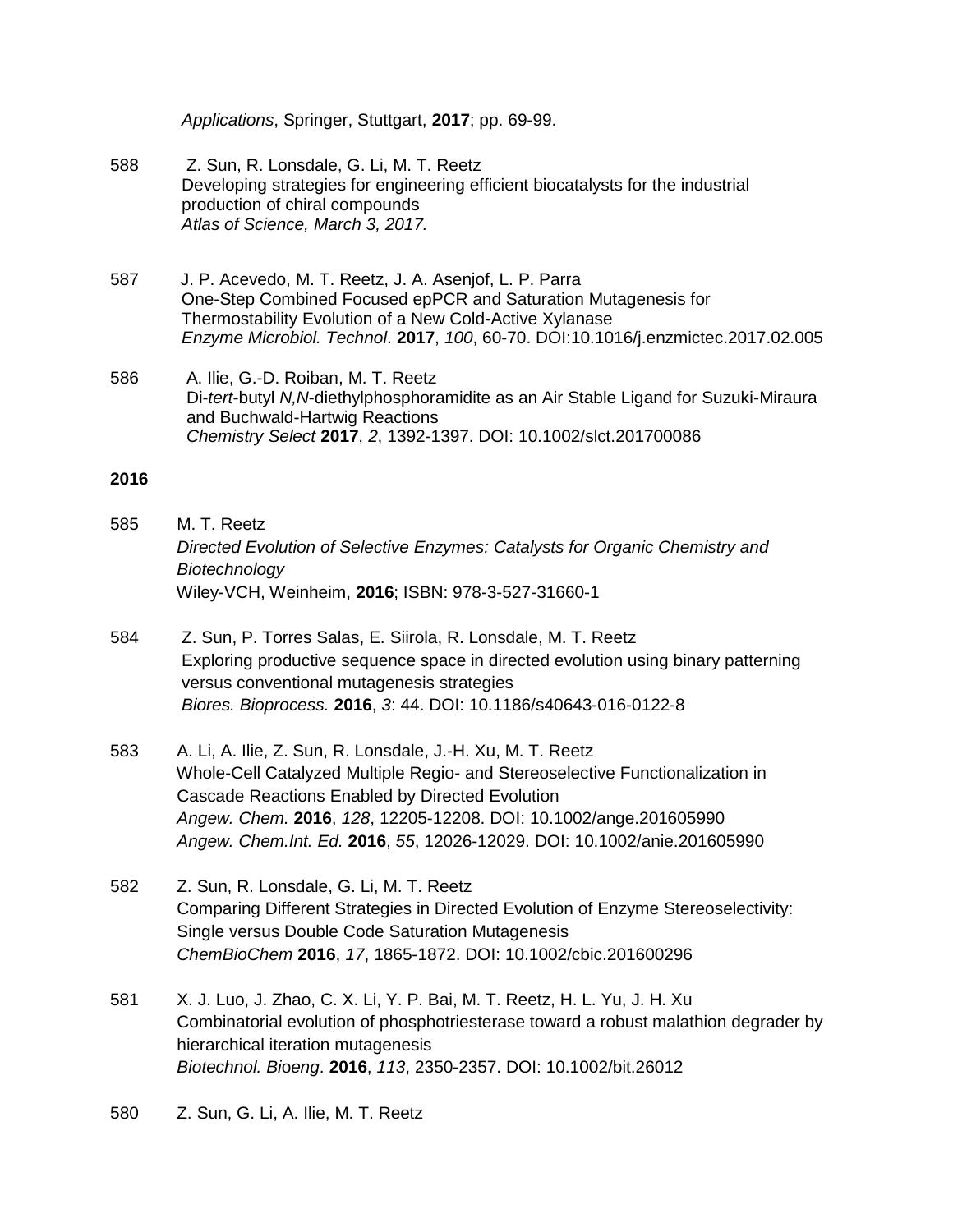Exploring the substrate scope of mutants derived from the robust alcohol dehydrogenase TbSADH *Tetrahedron Lett*. **2016**, *57*, 3648-3651. DOI: 10.1016/j.tetlet.2016.06.134

- 579 M. T. Reetz What are the Limitations of Enzymes in Synthetic Organic Chemistry? *Chemical Record* **2016**, *16*, 2449-2459. DOI: 10.1002/tcr.201600040
- 578 G. Li, M. T. Reetz Learning Lessons from Directed Evolution of Stereoselective Enzymes *Org. Chem. Frontiers* **2016**, *3*, 1350-1358. DOI: 10.1039/C6QO00210B
- 577 J.-B. Wang, R. Lonsdale, M. T. Reetz Exploring Substrate Scope and Stereoselectivity of P450 Peroxygenase Ole T<sub>JE</sub> in Olefin-forming Oxidative Decarboxylation  *Chem. Commun.* **2016**, *52*, 8131-8133. DOI: 10.1039/C6CC04345C
- 576 G. Li, H. Zhang, Z. Sun, X. Liu, M. T. Reetz Multi-parameter Optimization in Directed Evolution: Engineering Thermostability, Enantioselectivity and Activity *ACS Catal*. **2016**, *6*, 3679-3687. DOI: 10.1021/acscatal.6b01113
- 575 Z. Sun, Y. Wikmark, J.-E. Bäckvall, M. T. Reetz New Concepts for Increasing the Efficiency in Directed Evolution of Stereoselective Enzymes  *Chem. Eur. J.* **2016**, *22*, 5046-5054. DOI: 10.1002/chem.201504406
- 574 K. M. Krone, R. Warias, C. Ritter, A. Li, C. G. Acevedo-Rocha, M. T. Reetz, D. Belder Analysis of Enantioselective Biotransformations Using a Few Hundred Cells on an Integrated Microfluidic Chip  *J. Am. Chem. Soc*. **2016**, *138*, 2102-2105. DOI: 10.1021/jacs.5b12443
- 573 Z. Sun, R. Lonsdale, A. Ilie, G. Li, J. Zhou, M. T. Reetz Catalytic Asymmetric Reduction of Difficult-to-Reduce Ketones: Triple Code Saturation Mutagenesis of an Alcohol Dehydrogenase *ACS Catal*. **2016**, *6*, 1598-1605. DOI: 10.1021/acscatal.5b02752
- 572 Z. Sun, R. Lonsdale, L. Wu, G. Li, A. Li, J. Wang, J. Zhou,, M. T. Reetz Structure-guided Triple Code Saturation Mutagenesis: Efficient Tuning of the Stereoselectivity of an Epoxide Hydrolase. *ACS Catal*. **2016**, *6*, 1590-1597. DOI: 10.1021/acscatal.5b02751
- 571 C. G. Acevedo-Rocha, M. T. Reetz Handling the Numbers Problem in Directed Evolution in A. Svendsen (ed.), *Understanding Enzymes: Function, Design, Engineering and*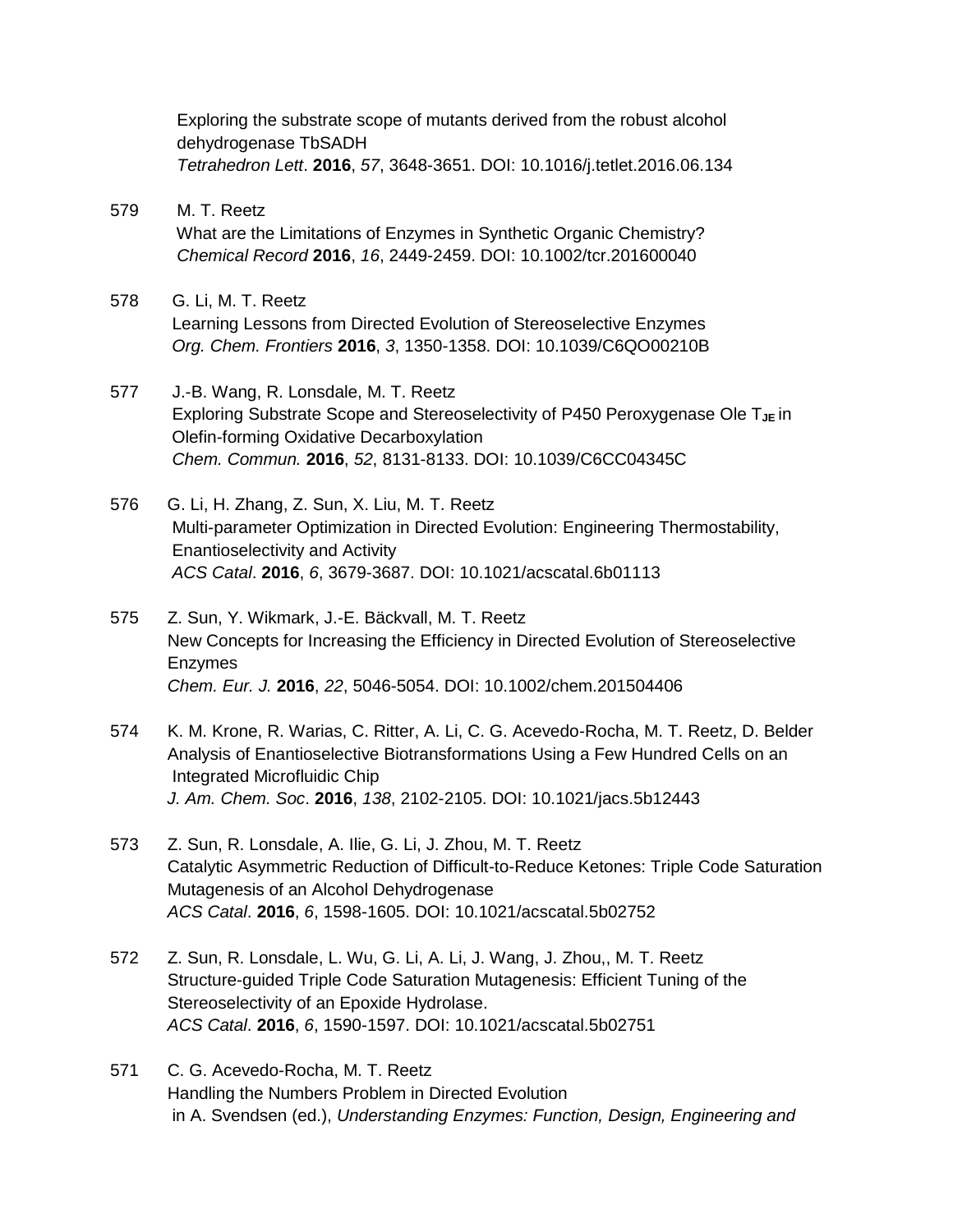*Analysis*, Pan Stanford Publishing Pte. Ltd., Singapore, **2016**; pp. 613-642.

570 Z. Wu, K. Harms, M. T. Reetz Crystal Structure of 7,8,9,10-Tetrahydro-benzo[*b*]-naphtho[2,1-*d*]furan *Acta Cryst.* **2016**, *E72*, 106-108. DOI: 10.1107/S2056989015024512

- 569 R. Lonsdale, M. T. Reetz Reduction of α,ß-unsaturated ketones by Old Yellow Enzymes: Mechanistic insights from quantum mechanics/molecular mechanics calculations *J. Am. Chem. Soc.* **2015**, *137*, 14733-14742.
- 568 U. Keinan, C. Diesendruck, M. T. Reetz Guest Editorial: A 50-Year Long Lesson *Isr. J. Chem*. **2015**, *55*, 1154-1155.
- 567 J. Wang, M. T. Reetz Biocatalysis: Chiral cascades (invited highlight) *Nature Chem*. **2015**, *7*, 948-949.
- 566 C. Ritter, N. Nett, C. G. Acevedo-Rocha, R. Lonsdale, K. Kräling, F. Dempwolff, S. Hoebenreich, P. L. Graumann, M. T. Reetz, E. Meggers Bioorthogonal Enzymatic Activation of Caged Compounds *Angew. Chem*. **2015**, *127*, 13640-13644. *Angew. Chem. Int. Ed*. **2015**, *54*, 13440-13443.
- 565 C. G. Acevedo-Rocha, M. T. Reetz, Y. Nov Economical Analysis of Saturation Mutagenesis Experiments *Scientific Reports* **2015**, *5*: 10654.
- 564 Z. Sun, A. Ilie, M. T. Reetz Ansätze zur Produktion von universellem Blut durch strukturgerichtete Evolution von Glykosidhydrolasen (invited highlight) *Angew. Chem*. **2015**, *127*, 9288-9290. Towards the Production of Universal Blood by Structure-guided Directed Evolution of Glycoside Hydrolases (invited highlight)  *Angew*. *Chem. Int. Ed*. **2015**, *54*, 9158-9160.
- 563 Z. Sun, R. Lonsdale, X.-D. Kong, J.-H. Xu, J. Zhou, M. T. Reetz Reshaping an Enzyme Binding Pocket for Enhanced and Inverted Stereoselectivity: Use of Smallest Amino Acid Alphabets in Directed Evolution *Angew. Chem.* **2015**, *127*, 12587-12592.  *Angew. Chem. Int. Ed*. **2015**, *54*, 12410-12415.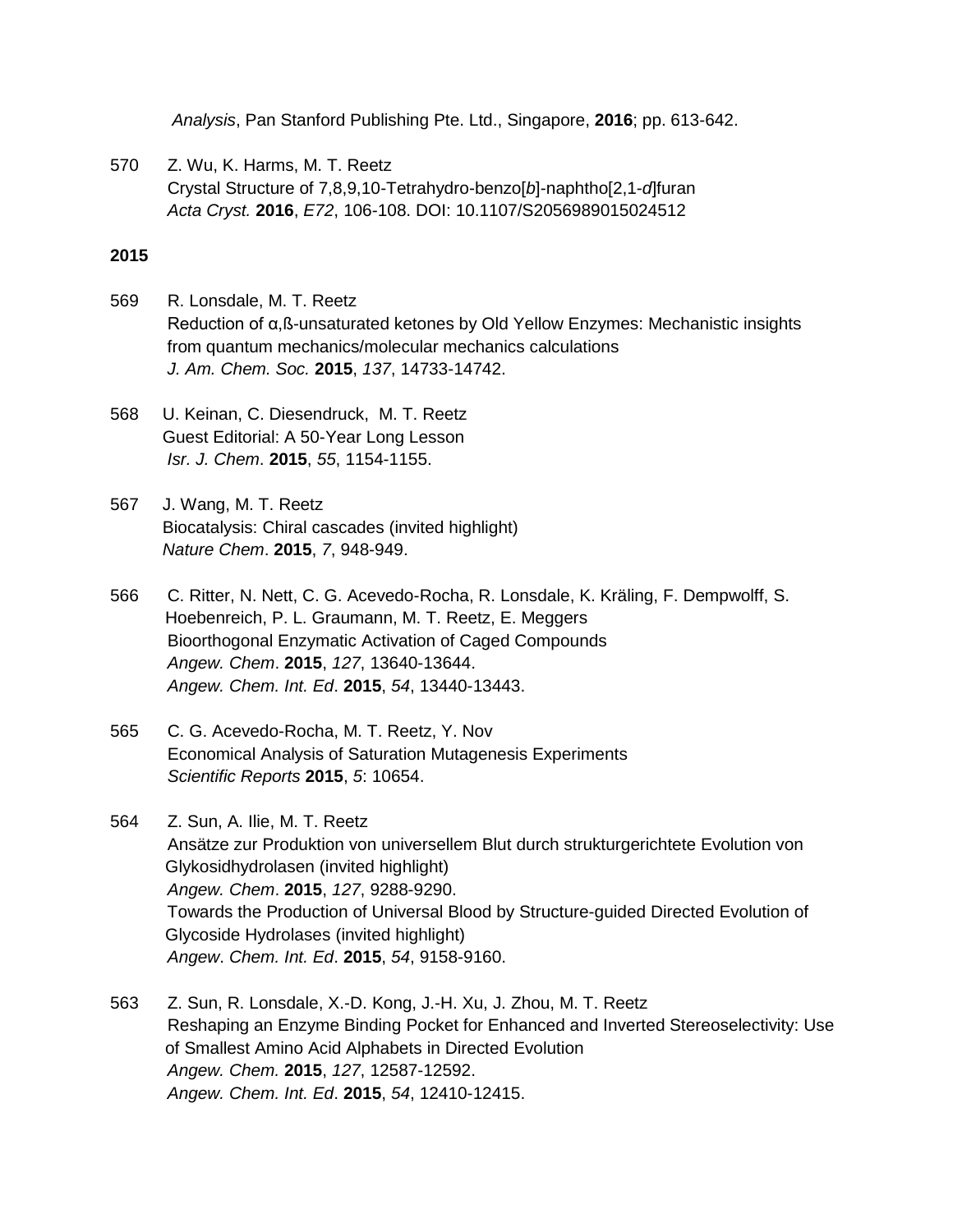- 562 R. Agudo, G.-D. Roiban, R. Lonsdale, A. Ilie, M. T. Reetz Biocatalytic Route to Chiral Acyloins: P450-Catalyzed Regio- and Enantioselective α-Hydroxylation of Ketones *J. Org. Chem.* **2015**, *80*, 950-956.
- 561 L. P. Parra, J. P. Acevedo, M. T. Reetz Directed evolution of phenylacetone monooxygenase as an active catalyst for the Baeyer-Villiger conversion of cyclohexanone to caprolactone. *Biotechnol. Bioeng*. **2015**, *112*, 1354-1364.
- 560 G.-D. Roiban, M. T. Reetz Expanding the toolbox of organic chemists: directed evolution of P450 monooxygenases as catalysts in regio- and stereoselective oxidative hydroxylation. *Chem. Comm*. **2015**, *51*, 2208-2224.
- 559 S. Hoebenreich, F. E. Zilly, C. G. Acevedo Rocha, M. Zilly, M. T. Reetz [Speeding up Directed Evolution: Combining the Advantages of Solid-Phase](http://scholar.google.com/citations?view_op=view_citation&hl=en&user=sfOoRdsAAAAJ&sortby=pubdate&citation_for_view=sfOoRdsAAAAJ:CCeGMaHljPEC)  [Combinatorial Gene Synthesis with Statistically Guided Reduction of Screening Effort.](http://scholar.google.com/citations?view_op=view_citation&hl=en&user=sfOoRdsAAAAJ&sortby=pubdate&citation_for_view=sfOoRdsAAAAJ:CCeGMaHljPEC) *ACS Synth. Biol.* **2015**, *4*, 317-331.
- 558 A. Ilie, M. T. Reetz, Directed Evolution of Artificial Metalloenzymes. *Isr. J. Chem*. **2015**, *55*, 51-60.
- 557 A. Ilie, R. Lonsdale, R. Agudo, M. T. Reetz A diastereoselective P450-catalyzed epoxidation reaction: anti versus syn reactivity *Tetrahedron Lett.* **2015**, *56*, 3435-3437.
- 556 A. Ilie, R. Agudo, G.-D. Roiban, M. T. Reetz P450-catalyzed regio- and stereoselective oxidative hydroxylation of disubstituted cyclohexanes: creation of three centers of chirality in a single CH-activation event. *Tetrahedron* **2015**, *71*, 470-475.

- 555 Z.-G. Zhang, R. Lonsdale, J. Sanchis, M. T. Reetz Extreme Synergistic Mutational Effects in the Directed Evolution of a Baeyer-Villiger Monooxygenase as Catalyst for Asymmetric Sulfoxidation *J. Am. Chem. Soc.* **2014**, *136*, 17262-17272.
- 554 G.-D. Roiban, R. Agudo, A. Ilie, R. Lonsdale, M. T. Reetz CH-activating oxidative hydroxylation of 1-tetralones and related compounds with high regio- and stereoselectivity *Chem. Commun.* **2014**, *50*, 14310-14313.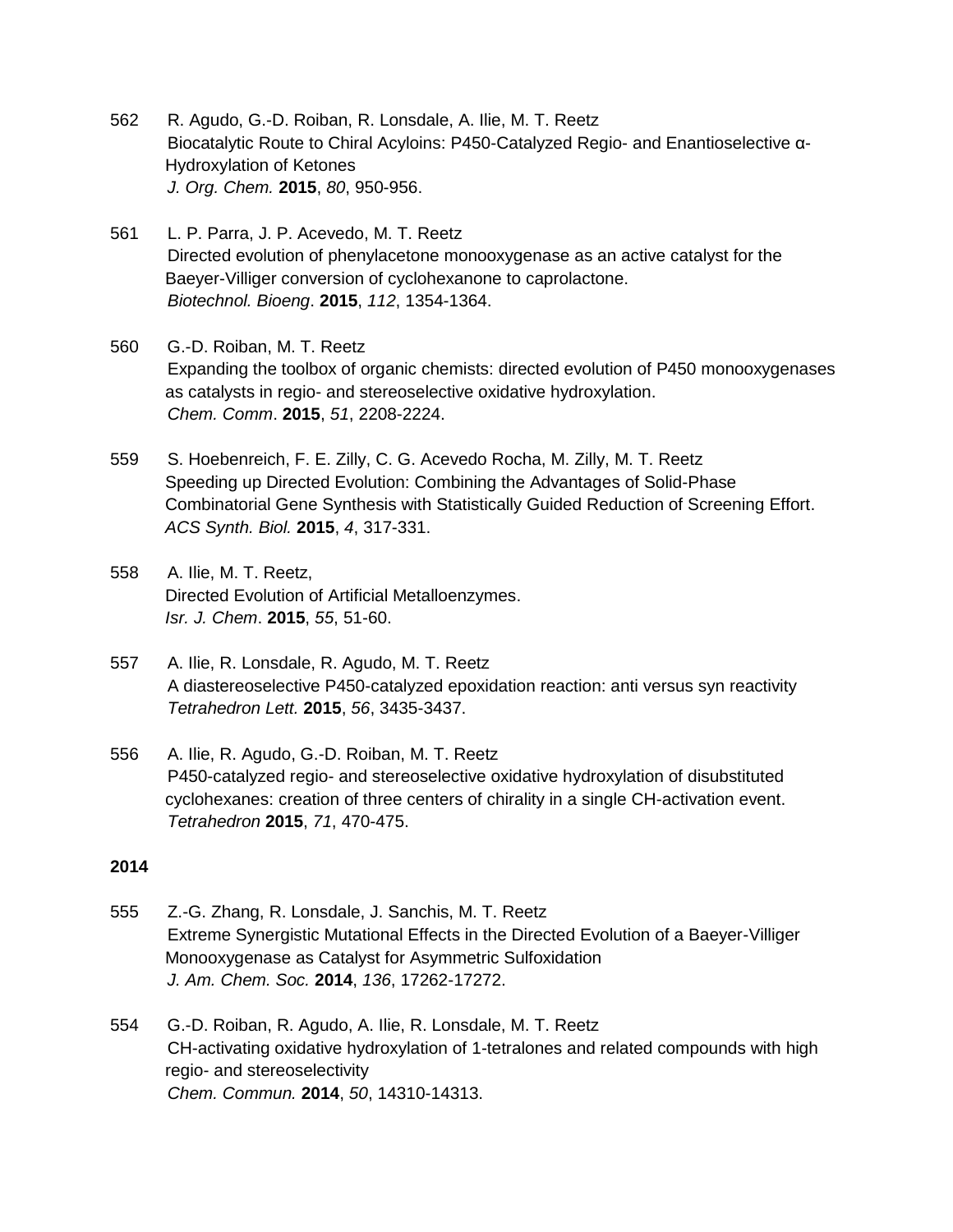- 553 M. T. Reetz [One Hundred Years of the Max](http://scholar.google.com/citations?view_op=view_citation&hl=en&user=sfOoRdsAAAAJ&sortby=pubdate&citation_for_view=sfOoRdsAAAAJ:IHkkN1K1AlAC)‐Planck‐Institut für Kohlenforschung. *Angew. Chem*. **2014**, *126*, 8702-8727. *Angew. Chem. Int. Ed.* **2014**, *53*, 8562-8586.
- 552 C. G. Acevedo-Rocha, R. Agudo, M. T. Reetz Directed evolution of stereoselective enzymes based on genetic selection as opposed to screening systems. *J. Biotechnol*. **2014**, *191*, 3-10.
- 551 G.-D. Roiban, R. Agudo, M. T. Reetz Cytochrome P450 Catalyzed Oxidative Hydroxylation of Achiral Organic Compounds with Simultaneous Creation of Two Chirality Centers in a Single C-H Activation Step. *Angew. Chem*. **2014**, *126*, 8803-8807. *Angew. Chem. Int. Ed*. **2014**, *53*, 8659-8663.
- 550 P. Tielmann, H. Kierkels, A. Zonta, A. Ilie, M. T. Reetz Increasing the activity and enantioselectivity of lipases by sol–gel immobilization: further advancements of practical interest. *Nanoscale* **2014**, *6*, 6220-6228.
- 549 G.-D. Roiban, A. Ilie, M. T. Reetz The Chelation-controlled Mukaiyama Aldol Reaction of Chiral α- and β-Alkoxy Aldehydes. *Chem. Lett*. **2014**, *43*, 2–10.
- 548 G.-D. Roiban, G. Mehler, M. T. Reetz Palladium-Catalysed Amination of Aryl- and Heteroaryl Halides Using tert-Butyl Tetraisopropylphosphorodiamidite as an Easily Accessible and Air-Stable Ligand. *Eur. J. Org. Chem.* **2014**, 2070-2076.
- 547 C. G. Acevedo-Rocha, S. Kille, M. T. Reetz Iterative Saturation Mutagenesis: A Powerful Approach to Engineer Proteins by Simulating Darwinian Evolution. In: Directed Evolution Library Creation: Methods and Protocols, 2<sup>nd</sup> Edition (Eds.: D. Ackerley, J. Copp, E. Gillam) *Methods in Molecular Biology*, Vol 1179, pp 103-128. Humana Press, Totowa, **2014**.
- 546 C. G. Acevedo-Rocha, M. T. Reetz Assembly of Designed Oligonucleotides: A Useful Tool in Synthetic Biology for Creating High Quality Combinatorial DNA Libraries. In: Directed Evolution Library Creation: Methods and Protocols, 2<sup>nd</sup> Edition (Eds.: D. Ackerley, J. Copp, E. Gillam) *Methods in Molecular Biology*, Vol 1179, pp 189-206. Humana Press, Totowa, **2014**.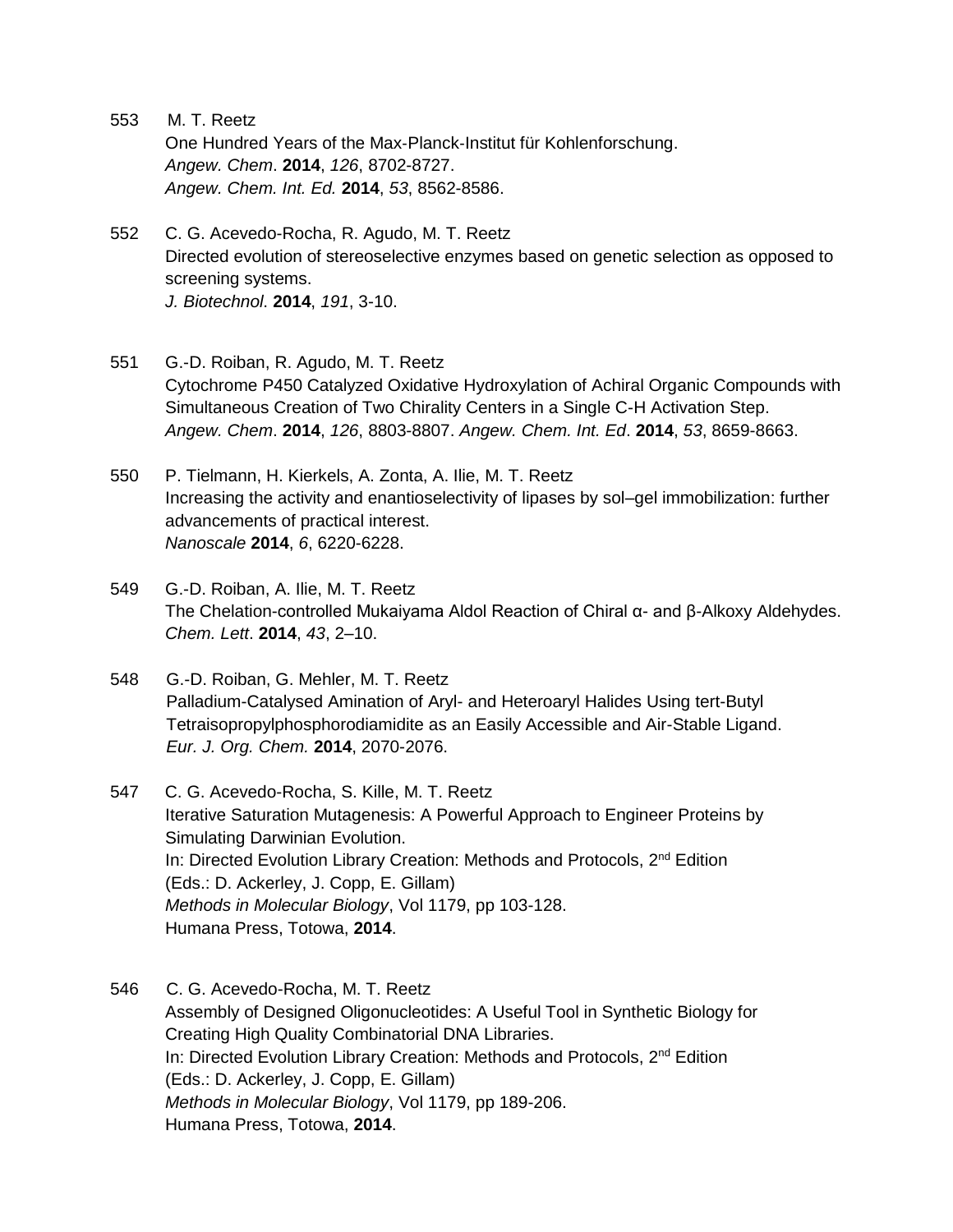#### **2013**

545 R. Agudo, M. T. Reetz Designer Cells for Stereocomplementary De Novo Enzymatic Cascade Reactions Based on Laboratory Evolution. *Chem. Comm.* **2013**, *49*, 10914-10916.

544 S. Kille, M. T. Reetz Protein Engineering: Development of Novel Enzymes for the Improved Reduction of C=C Double Bonds. In: Synthetic Methods for Biologically Active Molecules-Exploiting the Potential of Bioreductions. (Ed.: E. Brenna) Wiley-VCH, Weinheim, **2013**.

- 543 G.-D. Roiban, R. Agudo, M. T. Reetz Stereo- and regioselectivity in the P450-catalyzed oxidative tandem difunctionalization of 1-methylcyclohexene. *Tetrahedron*, **2013**, *69*, 5306-5311.
- 542 I. Polyak, M. T. Reetz, W. Thiel, Quantum mechanical/molecular mechanical study on the enantioselectivity of the enzymatic Baeyer-Villiger reaction of 4-hydroxycyclohexanone. *J. Phys. Chem. B*, **2013**, *117*, 4993-5001.
- 541 M. T. Reetz Biocatalysis in organic chemistry and biotechnology: Past, present, and future. *J. Am. Chem. Soc*. **2013**, *135*, 12480-12496.
- 540 W. Augustyniak, H. Wienk, R. Boelens, M. T. Reetz <sup>1</sup>H, <sup>13</sup>C and <sup>15</sup>N resonance assignments of wild-type *Bacillus subtilis* Lipase A and its mutant evolved towards thermostability. *Biomol. NMR Assign*. **2013**, *7*, 249-252.
- 539 L. P. Parra, R. Agudo, M. T. Reetz, Directed Evolution Using Iterative Saturation Mutagenesis Based on Multi-Residue Sites *ChemBioChem* **2013**, *14*, 2301-2309.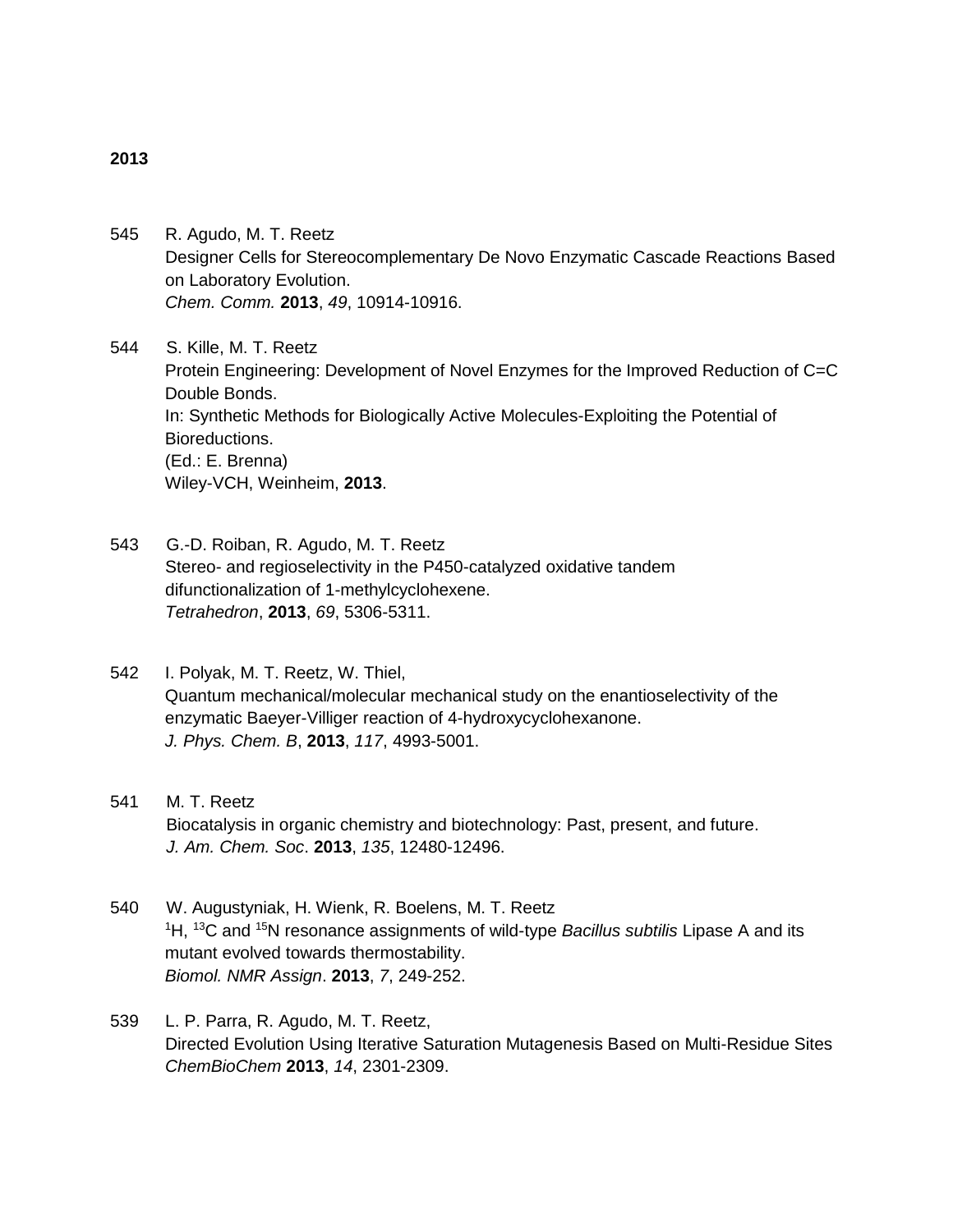Practical Protocols for Lipase Immobilization Via Sol-Gel Techiques. In: Methods in Biotechnology, Vol. 1051 (Immobilization of Enzymes and Cells), (Ed.: J. M. Guisan), 2. Edition, Humana Press: Totowa, **2013**, pp. 241-254.

- 537 Z.-G. Zhang, G.-D. Roiban, J. P. Acevedo, I. Polyak, M. T. Reetz A New Type of Stereoselectivity in Baeyer-Villiger Reactions: Access to *E*- and *Z*-Olefins. *Adv. Synth. Catal.* **2013**, *355*, 99-106.
- 536 G.-D. Roiban, M. T. Reetz Enzympromiskuität: Ein P450-Enzym als Carbentransferkatalysator. (invited highlight) *Angew. Chem.* **2013**, *125*, 5549-5550. Enzyme Promiscuity: Using a P450 Enzyme as a Carbene Transfer Catalyst. (invited highlight) *Angew. Chem*.*Int. Ed.* **2013**, *52*, 5439-5440.
- 535 Q. Wu, P. Soni, M. T. Reetz Laboratory Evolution of Enantiocomplementary *Candida Antarctica* Lipase B Mutants with Broad Substrate Scope. *J. Am. Chem. Soc.* **2013**, *135*, 1872-1881.
- 534 M. T. Reetz Die Bedeutung von Additiven und Nicht-Additiven Mutationseffekten im Protein-Engineering. *Angew. Chem*. **2013**, *125*, 2720-2729. The Importance of Additive and Non-Additive Mutational Effects in Protein Engineering. *Angew. Chem. Int. Ed*. **2013**, *52*, 2658-2666.
- 533 S. Kille, C. G. Acevedo-Rocha, L. P. Parra, Z.-G. Zhang, J. J. Opperman, M. T. Reetz, J. P. Acevedo Reducing Codon Redundancy and Screening Effort of Combinatorial Protein Libraries Created by Saturation Mutagenesis. *ACS Synth. Biol*. **2013**, *2*, 83-92.
- 532 R. Agudo, G.-D. Roiban, M. T. Reetz Induced Axial Chirality in Biocatalytic Asymmetric Ketone Reduction. *J. Am. Chem. Soc.* **2013**, 135, 1665-1668.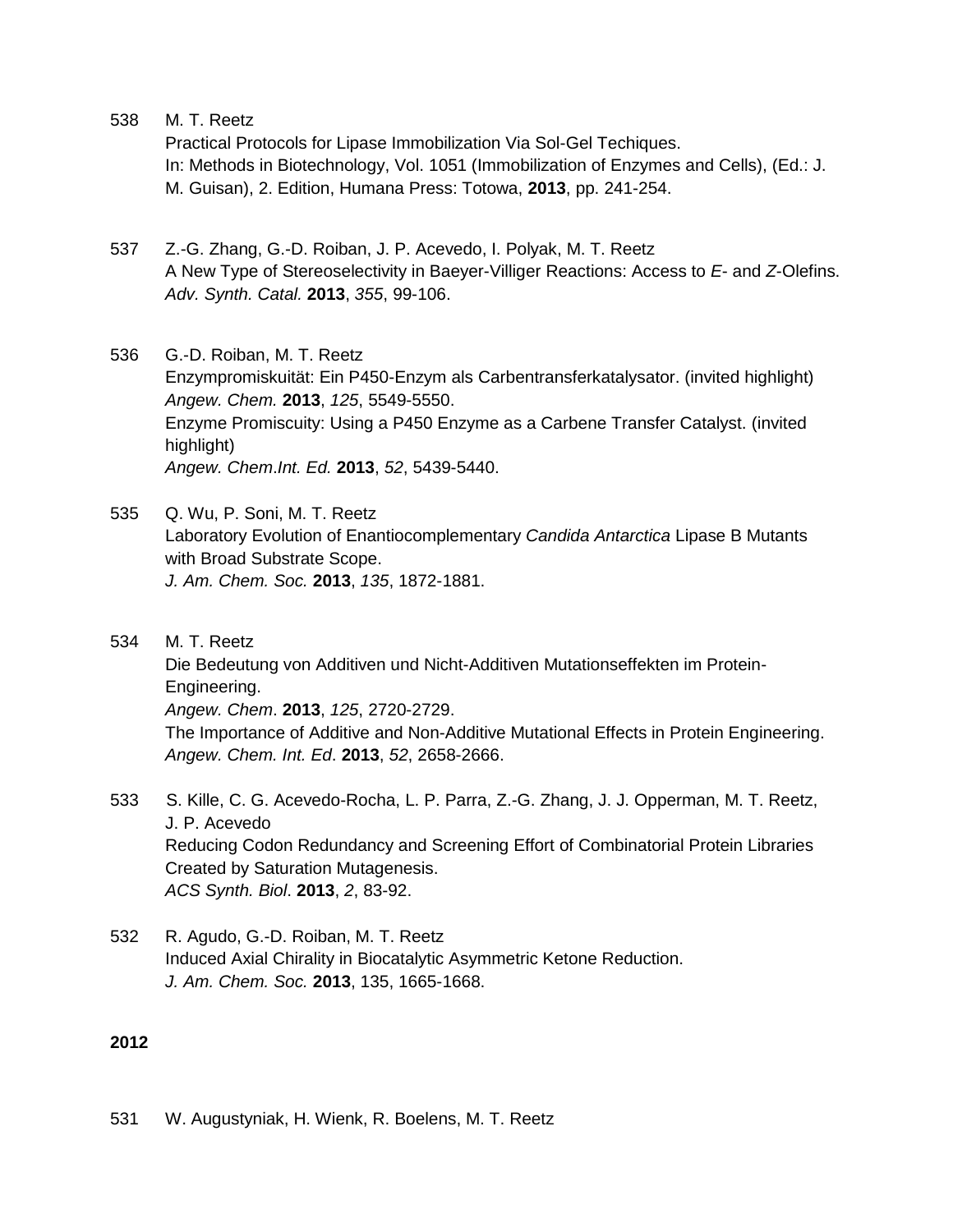<sup>1</sup>H, <sup>13</sup>C and <sup>15</sup>N resonance assignments of wild-type *Bacillus subtilis* Lipase A and its mutant evolved towards thermostability. *Biomol. NMR Assign*. **2013**, *7*, 249-252.

- 530 Z.-G. Zhang; L. P. Parra, M. T. Reetz Protein Engineering of Stereoselective Baeyer-Villiger Monooxygenases. *Chem. Eur. J.* **2012**, *18*, 10160-10172.
- 529 M. T. Reetz Laboratory evolution of stereoselective enzymes as a means to expand the toolbox of organic chemists. *Tetrahedron* **2012**, *68*, 7530-7548.
- 528 M. T. Reetz Artificial Metalloenzymes as Catalysts for Stereoselective Diels-Alder Reactions. *Chem. Rec.* **2012**, *12*, 391-406.
- 527 M. T. Reetz Directed Evolution of Enzymes. In: Enzyme Catalysis in Organic Synthesis, 3. Edition, Vol. 1-3, (Eds.: K. Drauz, H. Gröger, O. May), Wiley-VCH, Weinheim, **2012**, Vol. 1, pp.119-190.
- 526 I. Polyak, M. T. Reetz, W. Thiel Quantum Mechanical/Molecular Mechanical Study on the Mechanism of the Enzymatic Baeyer-Villiger Reaction. *J. Am. Chem. Soc.* **2012**, *134*, 2732-2741.
- 525 Y. Gumulya, J. Sanchis, M. T. Reetz Many Pathways in Laboratory Evolution Can Lead to Improved Enzymes: How to Escape from Local Minima. *ChemBioChem* **2012**, *13*, 1060-1066.
- 524 X. Feng, J. Sanchis, M. T. Reetz, H. Rabitz Enhancing the Efficiency of Directed Evolution in Focused Enzyme Libraries by the Adaptive Substituent Reordering Algorithm. *Chem.-Eur. J.* **2012**, *18*, 5646-5654.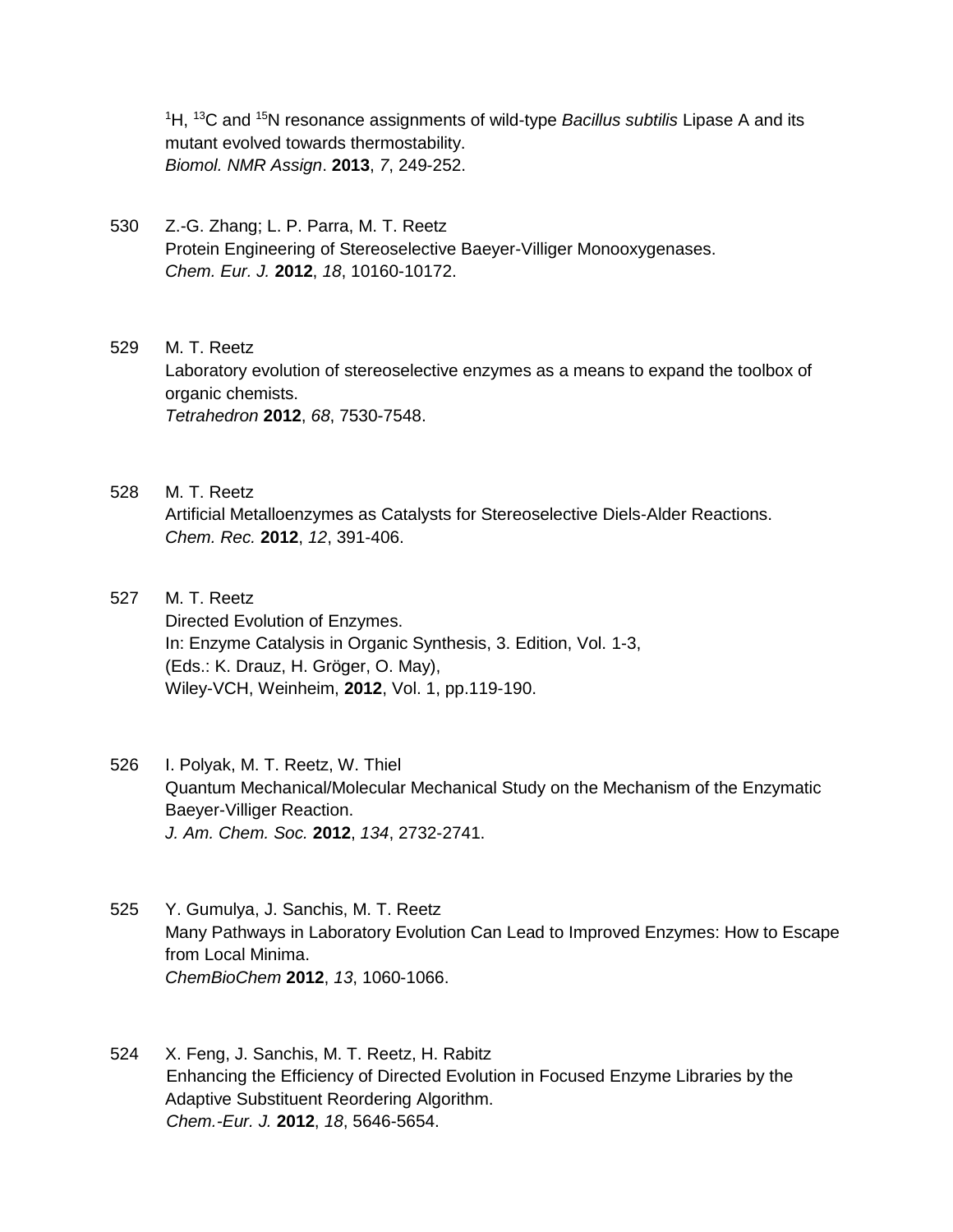- 523 S. Cesarini, C. Bofill, F. I. J. Pastor, M. T. Reetz, P.Diaz A thermostable variant of *P. aeruginosa* cold-adapted Lip C obtained by rational design and saturation mutagenesis. *Process Biochem.* **2012**, *47*, 2064-2071.
- 522 W. Augustyniak, A. A. Brzezinska, T. Pijning, H. Wienk, R. Boelens, B. W. Dijkstra, M. T. Reetz Biophysical characterization of mutants of *Bacillus subtilis* lipase evolved for thermostability: Factors contributing to increased activity retention. *Protein Sci.* **2012**, *21*, 487-497.
- 521 R. Agudo, G.-D. Roiban, M.T. Reetz Achieving Regio- and Enantioselectivitry of P450-Catalyzed Oxidative CH Activation of Small Functionalized Molecules by Structure-Guided Directed Evolution. *ChemBioChem* **2012**, *13*, 1465-1473.
- 520 C. G. Acevedo-Rocha, M. T. Reetz Tuning lipase activity with perfluoro carboxylic acids as additives. *Catal. Sci. Technol.* **2012**, *2*, 1553-1555.

### **2011**

519 F. E. Zilly, J. P. Acevedo, W. Augustyniak, A. Deege, U. W. Häusig, M. T. Reetz Tuning a P450 Enzyme for Methane Oxidation.

*Angew. Chem.* **2011**, *123*, 2772-2776. Corrigendum: **2013,** *125*, 13745. *Angew. Chem. Int. Ed.* **2011**, *50*, 2720-2724. Corrigendum: **2013**, *52*, 13503.

- 518 M. T. Reetz, H. Zheng Manipulating the Expression Rate and Enantioselectivity of an Epoxide Hydrolase by Using Directed Evolution. *ChemBioChem* **2011**, *12*, 1529-1535.
- 517 M. T. Reetz, G. P. L. Krebs Challenges in the directed evolution of stereoselective enzymes for use in organic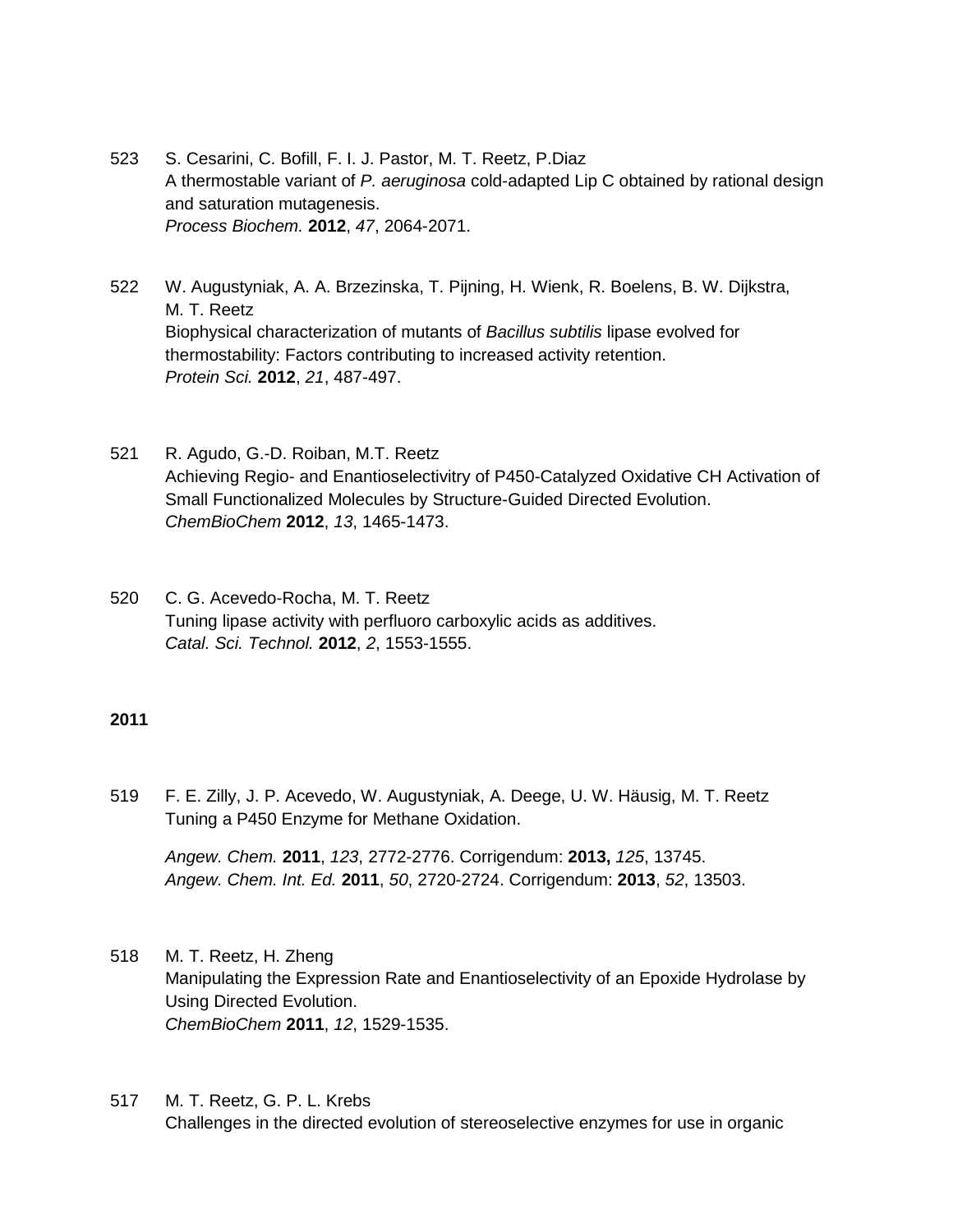chemistry. *C. R. Chimie* **2011**, *14*, 811-818.

- 516 M. T. Reetz Die Evolutionsmaschine als Quelle für selektive Biokatalysatoren, (Hrsg.: K. Al-Shamery), Wiley-VCH: Weinheim, **2011**, 243-273.
- 515 M. T. Reetz Gerichtete Evolution stereoselektiver Enzyme: Eine ergiebige Katalysator-Quelle für asymmetrische Reaktionen. *Angew. Chem.* **2011**, *123*, 144-182. Laboratory Evolution of Stereoselective Enzymes: A Prolific Source of Catalysts for Asymmetric Reactions. *Angew. Chem. Int. Ed.* **2011**, *50*, 138-174.
- 514 S. Prasad, M. Bocola, M. T. Reetz Revisiting the Lipase from *Pseudomonas aeruginosa*: Directed Evolution of Substrate Acceptance and Enantioselectivity Using Iterative Saturation Mutagenesis. *ChemPhysChem* **2011**, *12*, 1550-1557.
- 513 S. Kille, F. E. Zilly, J. P. Acevedo, M. T. Reetz Regio- and stereoselectivity of P450-catalysed hydroxylation of steroids controlled by laboratory evolution. *Nature Chem.* **2011**, *3*, 738-743.
- 512 Y. Gumulya, M. T. Reetz Enhancing the Thermal Robustness of an Enzyme by Directed Evolution: Least Favorable Starting Points and Inferior Mutants Can Map Superior Evolutionary Pathways. *ChemBioChem* **2011**, *12*, 2502-2510.
- 511 P. Braunstein, M. T. Reetz, W.-H. Sun Editorial. *C. R. Chimie* **2011**, *14*, 787-788.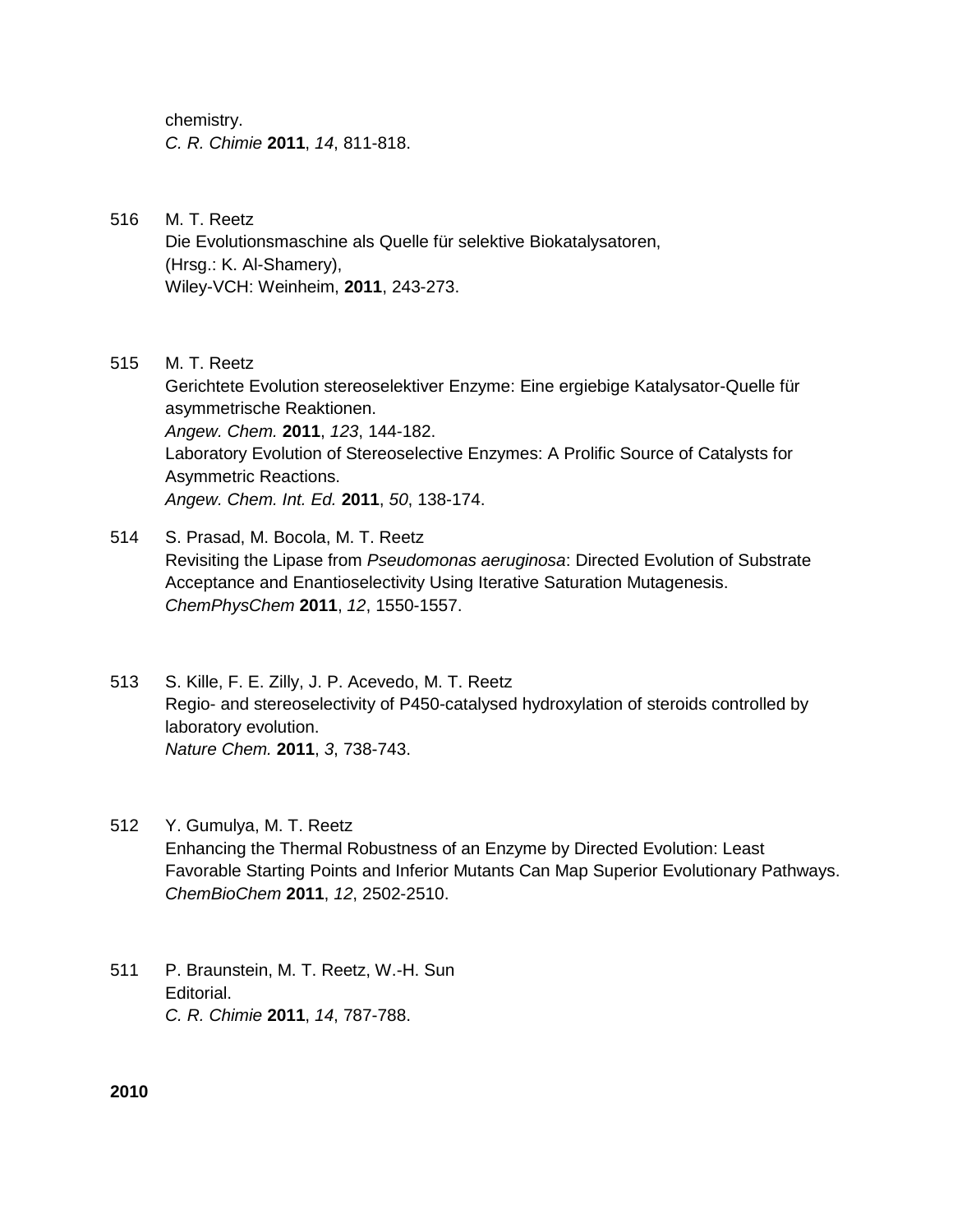510 H. Zheng, M. T. Reetz

Manipulating the Stereoselectivity of Limonene Epoxide Hydrolase by Directed Evolution Based on Iterative Saturation Mutagenesis. *J. Am. Chem. Soc.* **2010**, *132*, 15744-15751.

- 509 H. Zheng, D. Kahakeaw, J. P. Acevedo, M. T. Reetz Directed Evolution of Enantioconvergency: The Case of an Epoxide Hydrolase-Catalyzed Reaction of a Racemic Epoxide. *ChemCatChem* **2010**, *2*, 958-961.
- 508 S. Wu, J. P. Acevedo, M. T. Reetz Induced Allostery in the Directed Evolution of an Enantioselective Baeyer-Villiger Monooxygenase. *Proc. Natl. Acad. Sci. U. S. A.* **2010**, *107*, 2775-2780.
- 507 A. Taglieber, F. Schulz, F. Hollmann, M. Rusek, M. T. Reetz Light-driven Stereoselective Biocatalytic Oxidations and Reductions. In: Practical Methods for Biocatalysis and Biotransformations, (Eds.: J. Whittall, P. W. Sutton), John Wiley & Sons Ltd, Chichester, U. K., **2010**, pp. 299-305.
- 506 M. T. Reetz, S. Wu, H. Zheng, S. Prasad Directed Evolution of Enantioselective Enzymes: An Unceasing Catalyst Source for Organic Chemistry. *Pure Appl. Chem.* **2010**, *82*, 1575-1584.
- 505 M. T. Reetz, P. Soni, L. Fernández, Y. Gumulya, J. D. Carballeira Increasing the Stability of an Enzyme Toward Hostile Organic Solvents by Directed Evolution Based on Iterative Saturation Mutagenesis Using the B-FIT Method. *Chem. Comm*. **2010**, *46*, 8657-8658.
- 504 M. T. Reetz, S. Prasad, J. D. Carballeira, Y. Gumulya, M. Bocola Iterative Saturation Mutagenesis Accelerates Laboratory Evolution of Enzyme Stereoselectivity: Rigorous Comparison with Traditional Methods. *J. Am. Chem. Soc.* **2010**, *132*, 9144-9152.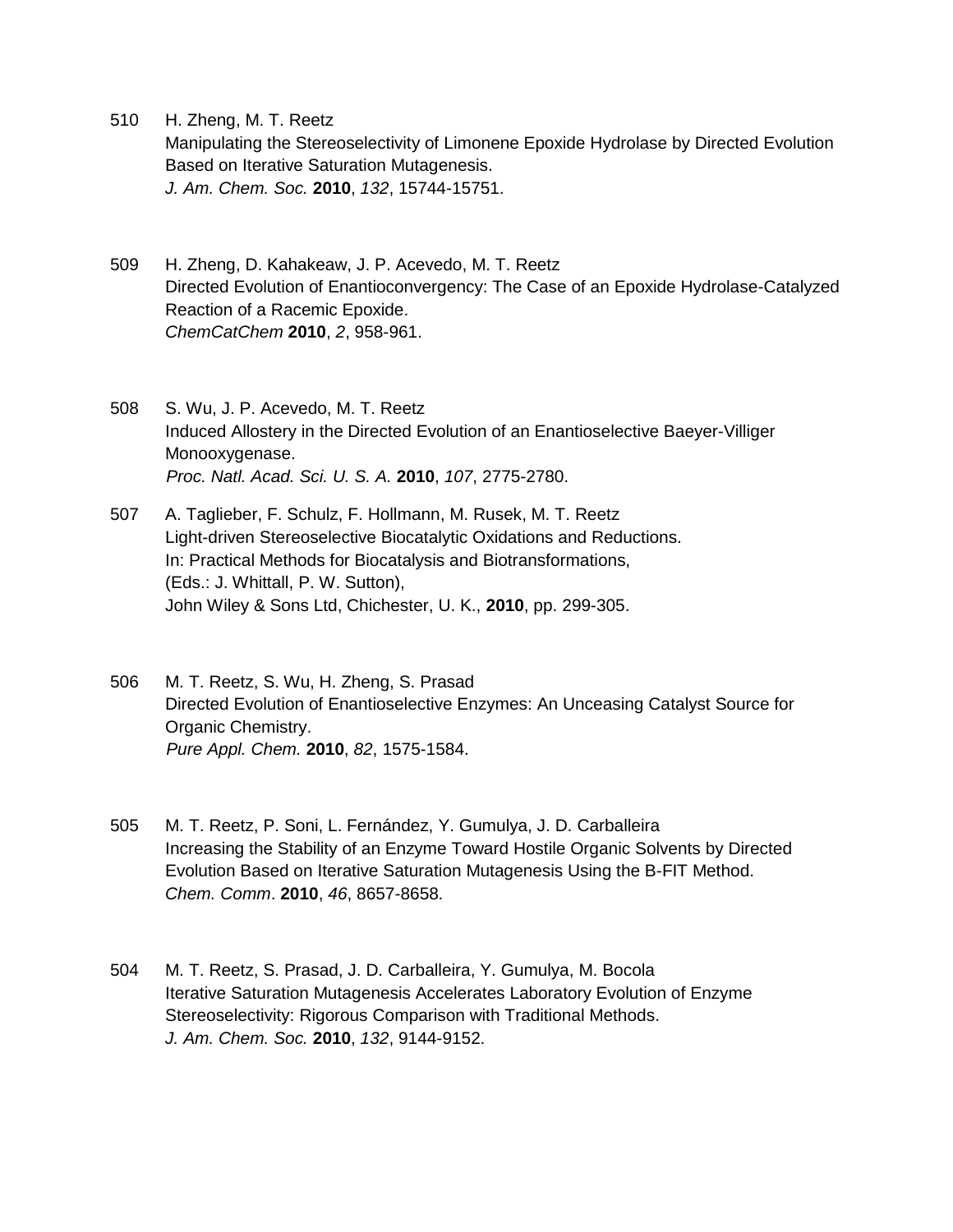Enzym Design mit Fernwirkung. Neuer Weg zur Optimierung von Enzymen für industrielle Anwendungen.

*GIT Labor-Fachzeitschr.* **2010**, *54*, 190-192.

502 M. T. Reetz

Enzyme, Directed Evolution. In: Encyclopedia of Industrial Biotechnology, Bioprocess, Bioseparation, and Cell Technolgy, (Ed.: M. C. Flickinger), 7 Volume Set, John Wiley & Sons, Inc., Hoboken, NJ, **2010**, Vol. 1, pp.1-22.

501 M. T. Reetz

Enzyme Engineering by Directed Evolution. In: Manual of Industrial Microbiology and Biotechnology, (Eds.: R. H. Baltz, A. L. Demain, J. E. Davies, A. T. Bull, B. Junker, L. Katz, L. R. Lynd, P. Masurekar, C. D. Reeves, H. Zhao), 3. Edition, ASM Press: Washington, U. S. A., **2010**, pp. 466-479.

- 500 J. Podtetenieff, A. Taglieber, E. Bill, E. J. Reijerse, M. T. Reetz An Artificial Metalloenzyme: Creation of a Design Copper Binding Site in a Thermostable Protein. *Angew. Chem*. **2010**, *122*, 5277-5281; *Angew. Chem. Int. Ed.* **2010**, *49*, 5151-5155.
- 499 D. J. Opperman, M. T. Reetz Towards Practical Baeyer-Villiger-Monooxygenases: Design of Cyclohexanone Monooxygenase Mutants with Enhanced Oxidative Stability. *ChemBioChem* **2010**, *11*, 2589-2596.
- 498 K. N. Gavrilov, S. V. Zheglov, E. A. Rastorguev, N. N. Groshkin, M. G. Maksimova, E. B. Benetsky, V. A. Davankov, M. T. Reetz Asymmetric Catalytic Reactioans Using *P*\*-Mono, *P*\*, *N*- and *P*\*,*P*\*-Bidentate Diamidophosphites with BINOL Backbones and 1,3,2-Diazaphospholidine Moieties: Differences in the Enantioselectivity.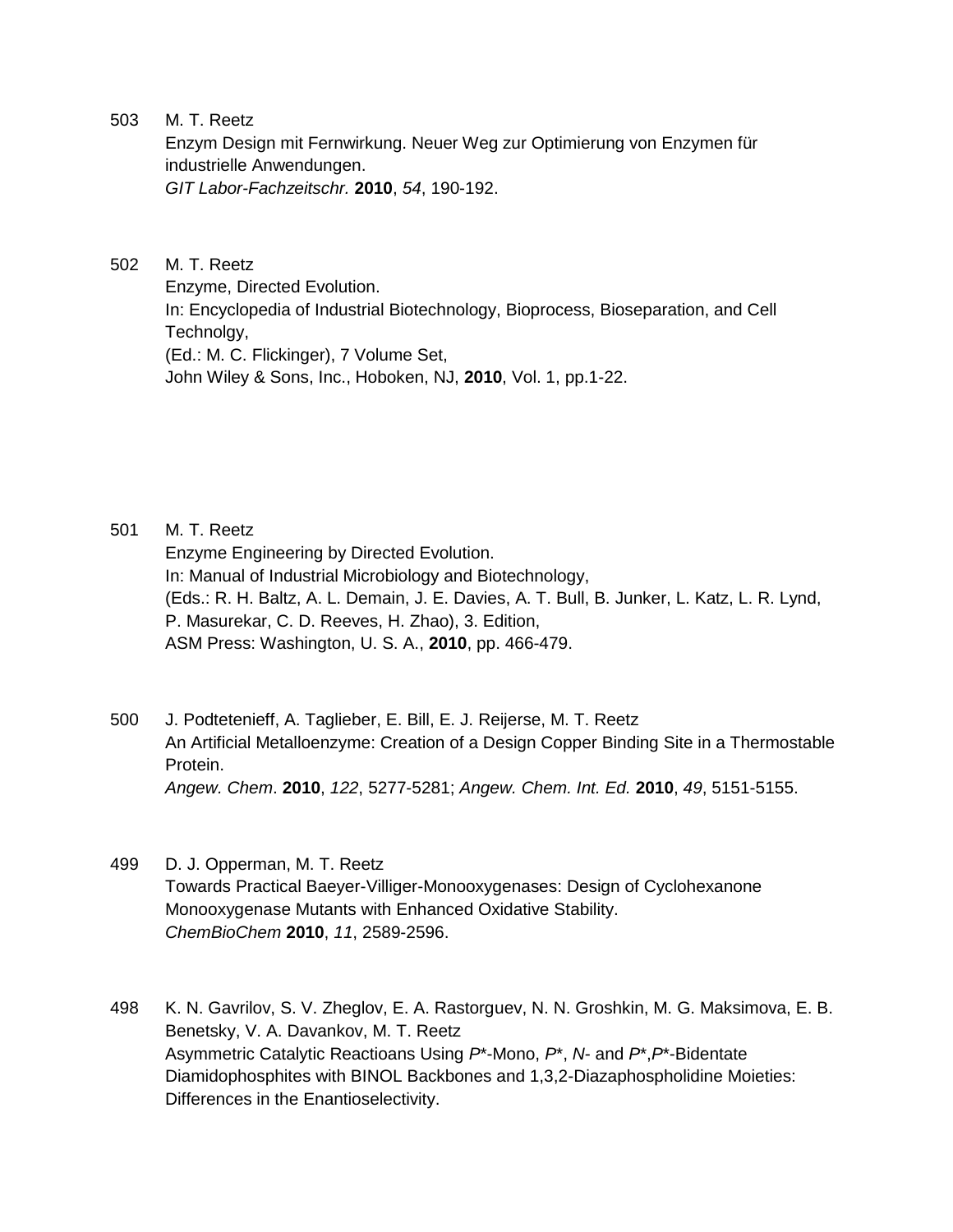*Adv. Synth. Catal.* **2010**, *352*, 2599-2610.

497 L. Fernández, N. Jiao, P. Soni, Y. Gumulya, L. Gonzaga de Oliveira, M. T. Reetz An Efficient Method for Mutant Library Creation in *Pichia pastoris* useful in Directed Evolution. *Biocatal. Biotransform.* **2010**, *28*, 122-129.

- 496 F. E. Zilly, A. Taglieber, F. Schulz, F. Hollmann, M. T. Reetz Deazaflavins as Mediators in Light-Driven Cytochrome P450 Catalyzed Hydroxylations. *Chem. Commun. (Cambridge, U. K.)* **2009**, 7152-7154.
- 495 M. T. Reetz, S. Wu Laboratory Evolution of Robust and Enantioselective Baeyer-Villiger Monooxygenases for Asymmetric Catalysis. *J. Am. Chem. Soc.* **2009**, *131*, 15424-15432.
- 494 M. T. Reetz, P. Soni, L. Fernández Kowledge-Guided Laboratory Evolution of Protein Thermolability. *Biotech. Bioeng.* **2009**, *102*, 1712-1717.
- 493 M. T. Reetz, P. Soni, J. P. Acevedo, J. Sanchis Creation of an Amino Acid Network of Structurally Coupled Residues in the Directed Evolution of a Thermostable Enzyme. *Angew. Chem*. **2009**, *121*, 8418-8422; *Angew. Chem. Int. Ed.* **2009**, *48*, 8268-8272.
- 492 M. T. Reetz, D. Kahakeaw, J. Sanchis Shedding Light on the Efficacy of Laboratory Evolution Based on Iterative Saturation Mutagenesis. *Mol. BioSyst.* **2009**, *5*, 115-122.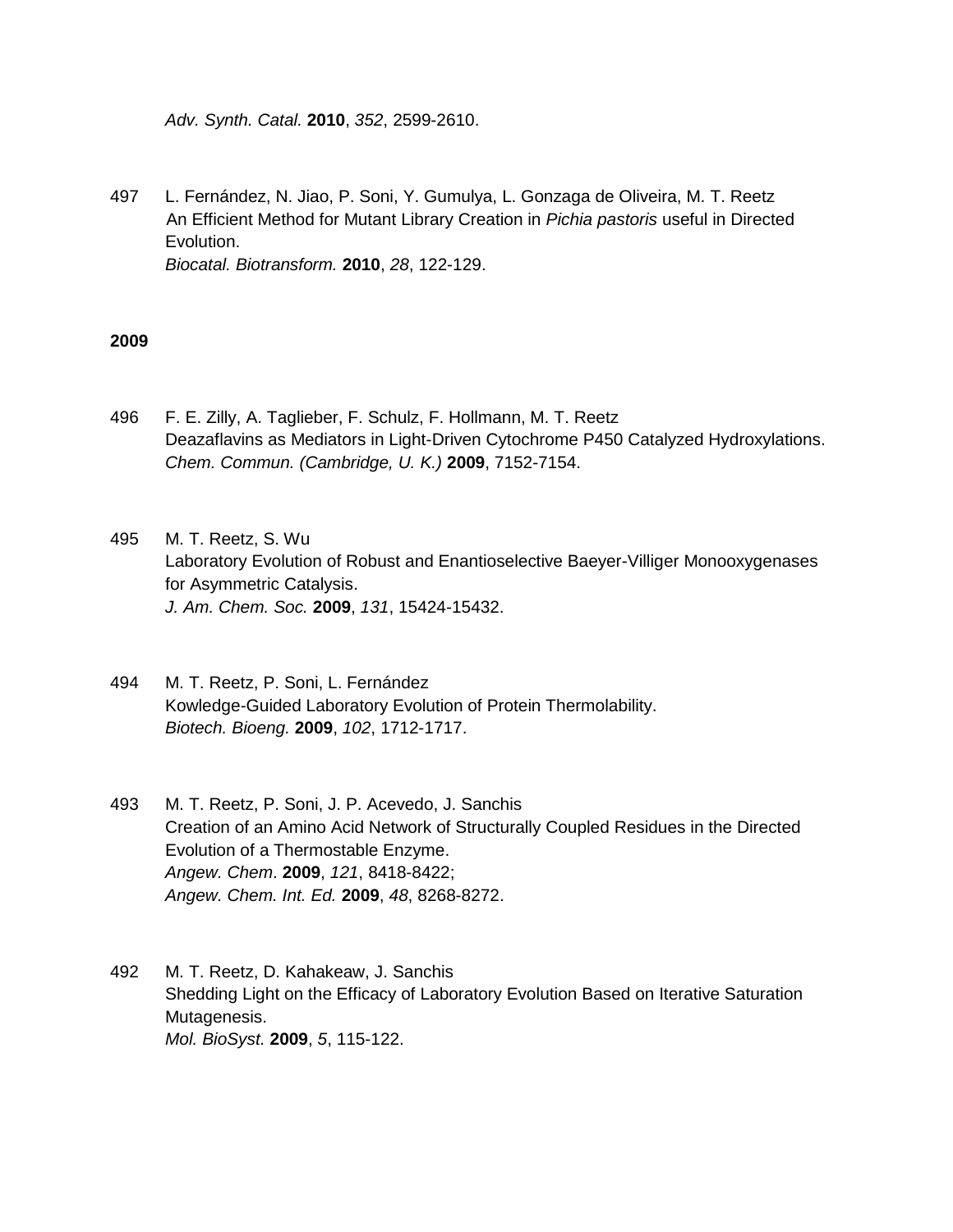- 491 M. T. Reetz, H. M. Herzog, R. Goddard Synthesis and Solid-State Structure of Tetrabutylammonium Imidazolate-Dipyrrole Formed by Self Assembly. *Eur. J. Org. Chem.* **2009**, 1687-1690.
- 490 M. T. Reetz, H. Guo, J.-A. Ma, R. Goddard, R. J. Mynott Helical Triskelion Monophosphites as Ligands in Asymmetric Catalysis. *J. Am. Chem. Soc.* **2009**, *131*, 4136-4142.
- 489 M. T. Reetz, M. Bocola, L.-W. Wang, J. Sanchis, A. Cronin, M. Arand, J. Zou, A. Archelas, A.-L. Bottalla, A. Naworyta, S. L. Mowbray Directed Evolution of an Enantioselective Epoxide Hydrolase: Uncovering the Source of Enantioselectivity at Each Evolutionary Stage. *J. Am. Chem. Soc.* **2009**, *131*, 7334-7343.
- 488 M. T. Reetz Directed Evolution of Enantioselective Enzyme: An Unconventional Approach to Asymmetric Catalysis in Organic Chemistry. *J. Org. Chem*. **2009**, *74*, 5767-5778.
- 487 M. T. Reetz Autoren-Profile. *Angew. Chem.* **2009**, *121*, 3785-3787. Author Profile. *Angew. Chem. Int. Ed.* **2009**, *48*, 3731-3733.

Directed Evolution of Stereoselective Hybrid Catalysts. In: Topics in Organometallic Chemistry, Vol. 25, (Ed.: T. R. Ward), Springer-Verlag, Berlin Heidelberg, **2009**, pp. 63-92.

## 485 M. T. Reetz

A Method for Rapid Directed Evolution. In: Protein Engineering Handbook, Vol. 2, (Eds.: S. Lutz, U. T. Bornscheuer), Wiley-VCH: Weinheim, **2009**, pp. 409-439.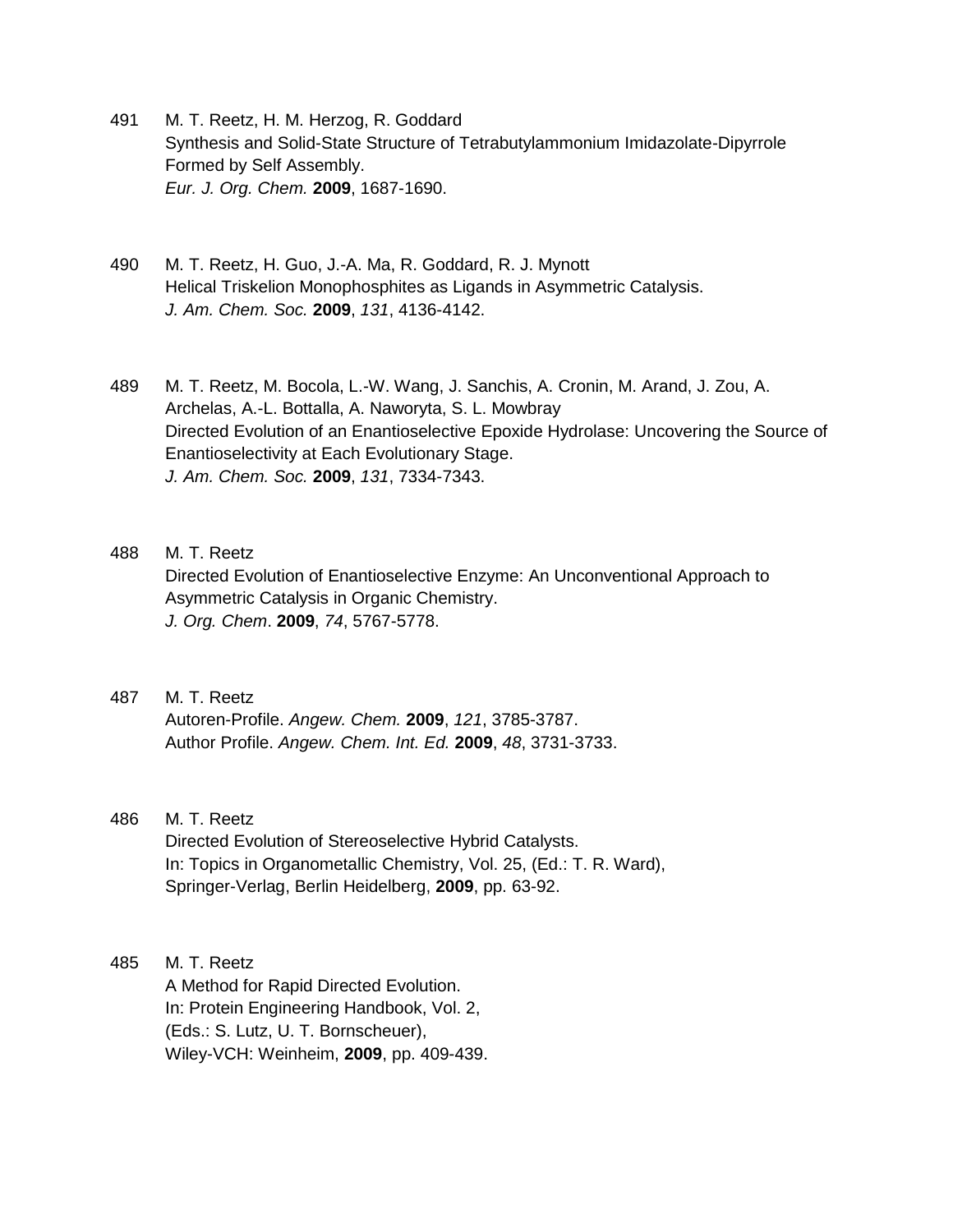- 484 T. Eggert, S. A. Funke, J. N. Andexer, M. T. Reetz, K.-E. Jaeger Evolution of Enantioselective *Bacillus subtilis* Lipase. In: Protein Engineering Handbook, Vol. 2, (Eds.: S. Lutz, U. T. Bornscheuer), Wiley-VCH: Weinheim, **2009**, pp. 441-451.
- 483 D. J. Bougioukou, S. Kille, A. Taglieber, M. T. Reetz Directed Evolution of an Enantioselective Enoate-Reductase: Testing the Utility of Iterative Saturation Mutagenesis. *Adv. Synth. Catal.* **2009**, *351*, 3287-3305.

### **2008**

- 482 A. Taglieber, F. Schulz, F. Hollmann, M. Rusek, M. T. Reetz Light-Driven Biocatalytic Oxidation and Reduction Reactions: Scope and Limitations. *ChemBioChem* **2008**, *9*, 565-572.
- 481 J. Sanchis, L. Fernández, J. D. Carballeira, J. Drone, Y. Gumulya, H. Höbenreich, D. Kahakeaw, S. Kille, R. Lohmer J. J.-P. Peyralans, J. Podtetenieff, S. Prasad, P. Soni, A. Taglieber, S. Wu, F. E. Zilly, M. T. Reetz Improved PCR Method for the Creation of Saturation Mutagenesis Libraries in Directed Evolution: Application to Difficult-to-Amplify Templates. *Appl. Microbiol. Biotechnol.* **2008**, *81*, 387-397.

# 480 M. T. Reetz, S. Wu

Greatly Reduced Amino Acid Alphabets in Directed Evolution: Making the Right Choice for Saturation Mutagenesis at Homologous Enzyme Positions. *Chem. Commun. (Cambridge, U. K.)* **2008**, 5499-5501.

- 479 M. T. Reetz, J. Sanchis Constructing and Analyzing the Fitness Landscape of an Experimental Evolutionary Process. *ChemBioChem* **2008**, *9*, 2260-2267.
- 478 M. T. Reetz, M. Rentzsch, A. Pletsch, A. Taglieber, F. Hollmann, R. J. G. Mondière, N. Dickmann, B. Höcker, S. Cerrone, M. C. Haeger, R. Sterner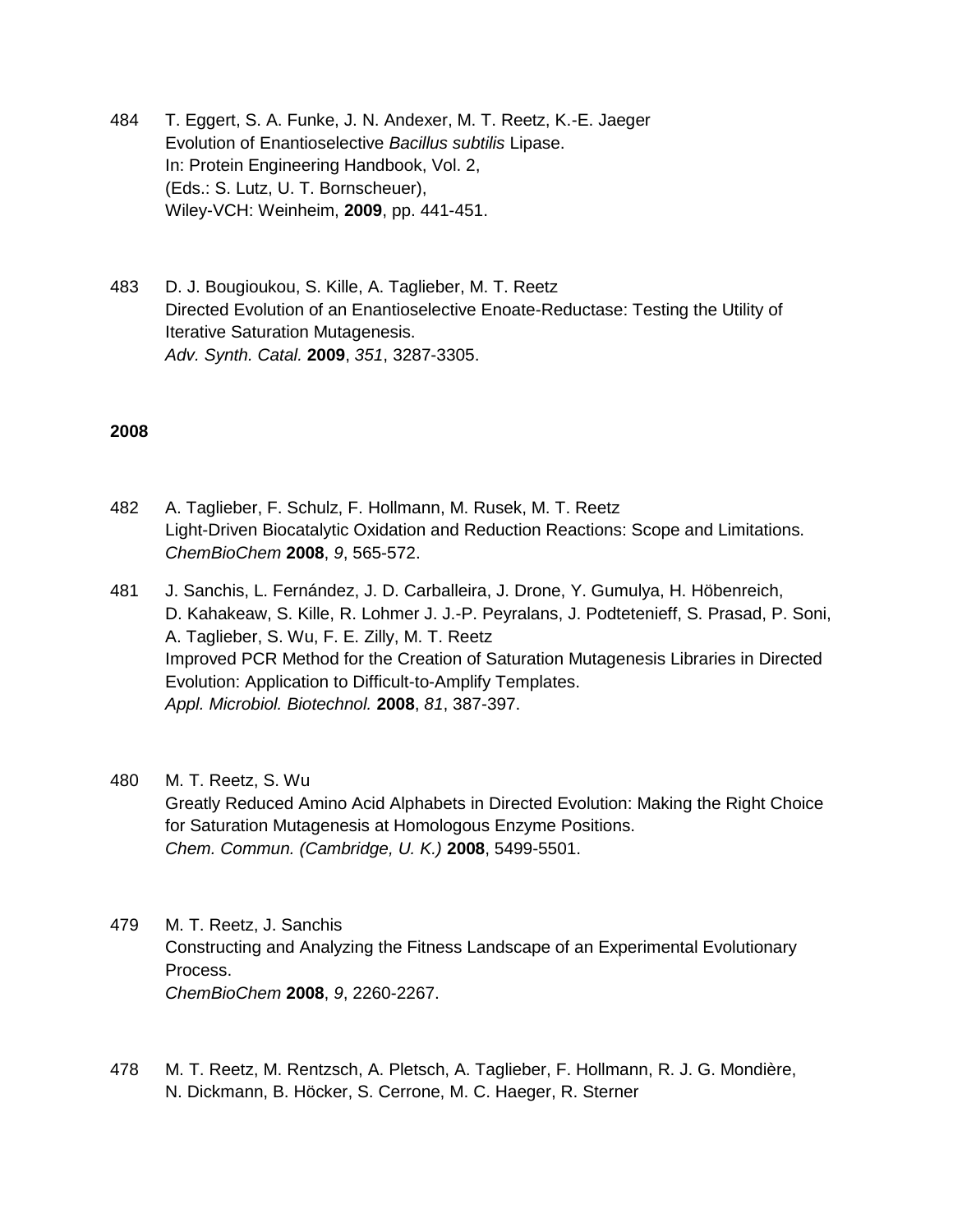A Robust Protein Host for Anchoring Chelating Ligands and Organocatalysts. *ChemBioChem* **2008**, *9*, 552-564.

- 477 M. T. Reetz, B. List, S. Jaroch, H. Weinmann (Eds.) Organocatalysis. Ernst Schering Foundation Symposium Proceedings, Vol. 2, Springer Verlag: Berlin, **2008**.
- 476 M. T. Reetz, D. Kahakeaw, R. Lohmer Addressing the Numbers Problem in Directed Evolution. *ChemBioChem* **2008**, *9*, 1797-1804.
- 475 M. T. Reetz, H. Höbenreich, P. Soni, L. Fernández A Genetic Selection System for Evolving Enantioselectivity of Enzymes. *Chem. Commun. (Cambridge, U. K.)* **2008**, 5502-5504.

### 474 M. T. Reetz

Controlling the Selectivity and Stability of Proteins by New Strategies in Directed Evolution: The Case of Organocatalytic Enzymes. In: Organocatalysis. Ernst Schering Foundation Symposium Proceedings, Vol. 2, (Eds.: M. T. Reetz, B. List, S. Jaroch, H. Weinmann), Springer Verlag: Berlin, **2008**, pp. 321-340.

### 473 M. T. Reetz

Mixtures of Monodentate P-Ligands in Stereo- and Regioselective Transition Metal Catalysis. In: Phosphorus Ligands in Asymmetric Catalysis, (Ed.: A. Börner), Wiley-VCH: Weinheim, **2008**, pp.1135-1171.

### 472 M. T. Reetz

Kombinatorische Übergangsmetallkatalyse: Mischungen einzähniger Liganden zur Kontrolle der Enantio-, Diastereo- und Regioselektivität. *Angew. Chem.* **2008**, *120*, 2592-2626. Combinatorial Transition-Metal Catalysis: Mixing Monodentate Ligands to Control Enantio-, Diastereo-, and Regioselectivity. *Angew. Chem. Int. Ed.* **2008**, *47*, 2556-2588.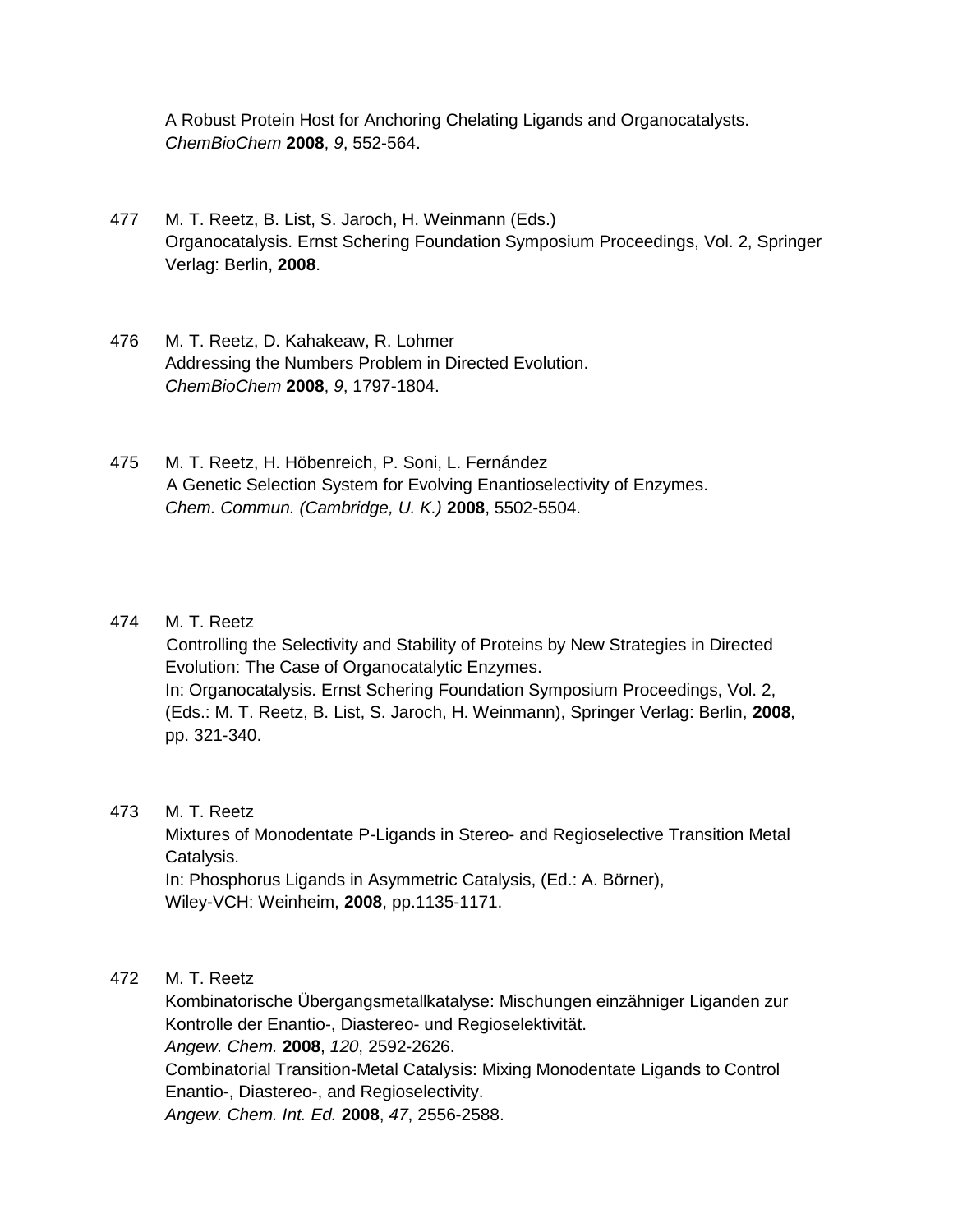Directed Evolution as a Means to Engineer Enantioselective Enzymes. In: Asymmetric Organic Synthesis with Enzymes, (Eds.: V. Gotor, I. Alfonso, E. García-Urdiales), Wiley-VCH: Weinheim, **2008**, pp. 21-63.

- 470 M. T. Reetz Size-selective Synthesis of Nanostructured Metal and Metal Oxide-Colloids and Their Use as Catalysts. In: Nanoparticles and Catalysis, (Ed.: D. Astruc), Wiley-VCH: Weinheim, **2008**, pp. 255-279.
- 469 D. Kahakeaw, M. T. Reetz A Cell-Based Adrenaline Assay for Automated High-Throughput Activity Screening of Epoxide Hydrolases. *Chem.Asian J.* **2008**, *3*, 233-238.

468 S. Becker, H. Höbenreich, A. Vogel, J. Knorr, S. Wilhelm, F. Rosenau, K.-E. Jaeger, M. T. Reetz, H. Kolmar Einzelzellbasierte Hochdurchsatz-Durchmusterung zur Identifizierung enantioselektiver hydrolytischer Enzyme. *Angew. Chem.* **2008**, *120*, 5163-5166. Single-Cell High-Throughput Screening to Identify Enantioselective Hydrolytic Enzymes. *Angew. Chem. Int. Ed.* **2008**, *47*, 5085-5088.

- 467 A. Taglieber, H. Höbenreich, J. D. Carballeira, R. J. G. Mondière, M. T. Reetz Alternate-Site Enzyme Promiscuity. *Angew. Chem.* **2007**, *119*, 8751-8754; *Angew. Chem. Int. Ed.* **2007**, *46*, 8597-8600.
- 466 M. T. Reetz, M. Rentzsch, A. Pletsch, M. Maywald, P. Maiwald, J. J.-P. Peyralans, A. Maichele, Y. Fu, N. Jiao, F. Hollmann, R. Mondière, A. Taglieber Directed Evolution of Enantioselective Hybrid Catalysts: A Novel Concept in Asymmetric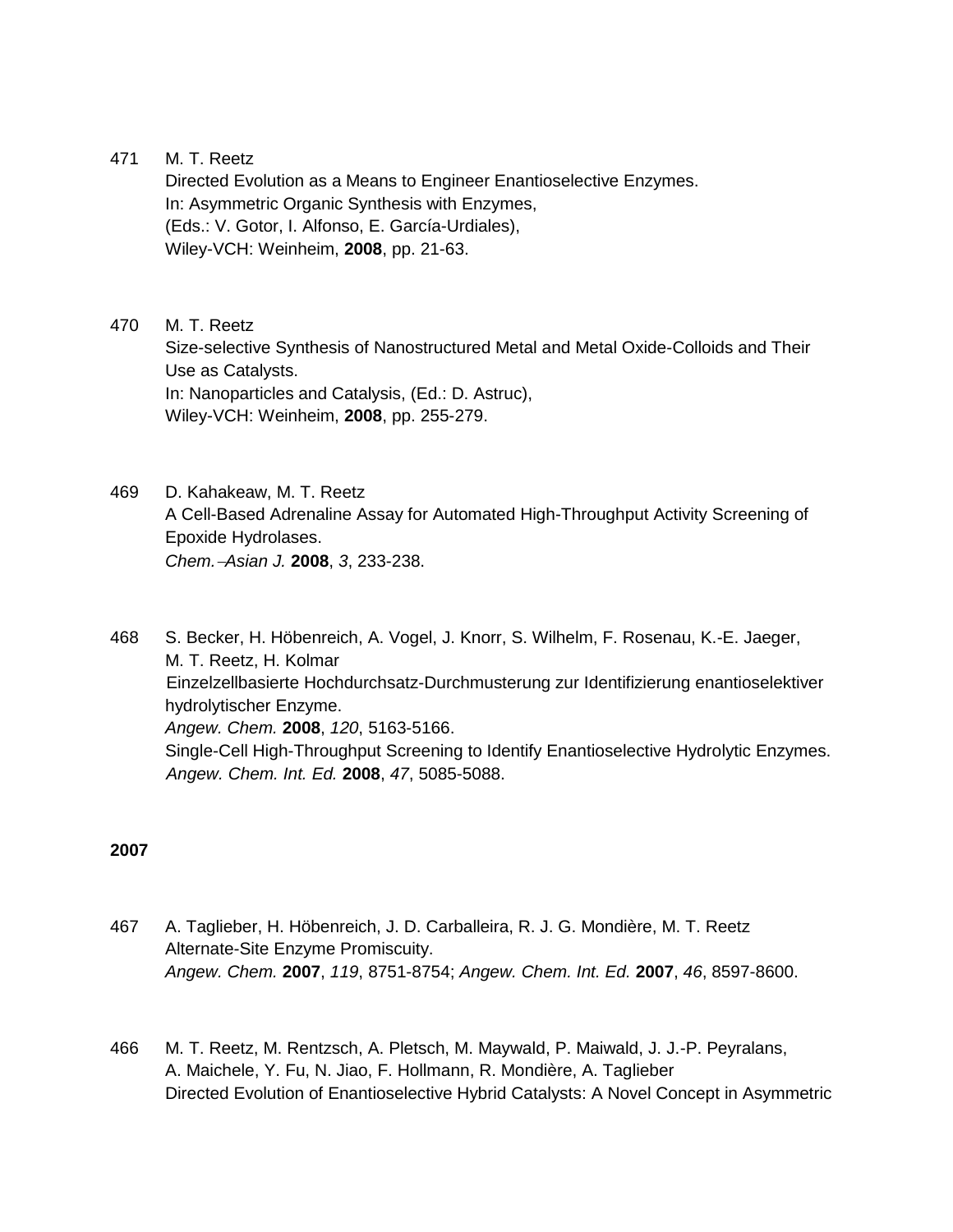Catalysis. *Tetrahedron* **2007**, *63*, 6404-6414.

- 465 M. T. Reetz, M. Puls, J. D. Carballeira, A. Vogel, K.-E. Jaeger, T. Eggert, W. Thiel, M. Bocola, N. Otte Learning from Directed Evolution: Further Lessons from Theoretical Investigations into Cooperative Mutations in Lipase Enantioselectivity. *ChemBioChem* **2007**, *8*, 106-112.
- 464 M. T. Reetz, R. Mondière, J. D. Carballeira Enzyme Promiscuity: First Protein-Catalyzed Morita–Baylis–Hillman Reaction. *Tetrahedron Lett.* **2007**, *48*, 1679-1681.
- 463 M. T. Reetz, B. Hauer Biocatalysis and Biotransformation. Frontiers of Biocatalysis: Theory and Applications. *Curr. Opin. Chem. Biol.* **2007**, *11*, 172-173.
- 462 M. T. Reetz, J. D. Carballeira Iterative Saturation Mutagenesis (ISM) for Rapid Directed Evolution of Functional Enzymes. *Nat. Protoc.* **2007**, *2*, 891-903.
- 461 M. T. Reetz, O. Bondarev Mixtures of Chiral Phosphorous Acid Diesters and Achiral P Ligands in the Enantio- and Diastereoselective Hydrogenation of Ketimines. *Angew. Chem.* **2007**, *119*, 4607-4610; *Angew. Chem. Int. Ed.* **2007**, *46*, 4523-4526.
- 460 M. T. Reetz Evolution in the Test-Tube as a Means to Create Selective Biocatalysts. *Chimia* **2007**, *61*, 100-103.
- 459 M. T. Reetz Evolution im Reagenzglas: Ein Beitrag zur Weißen Biotechnologie.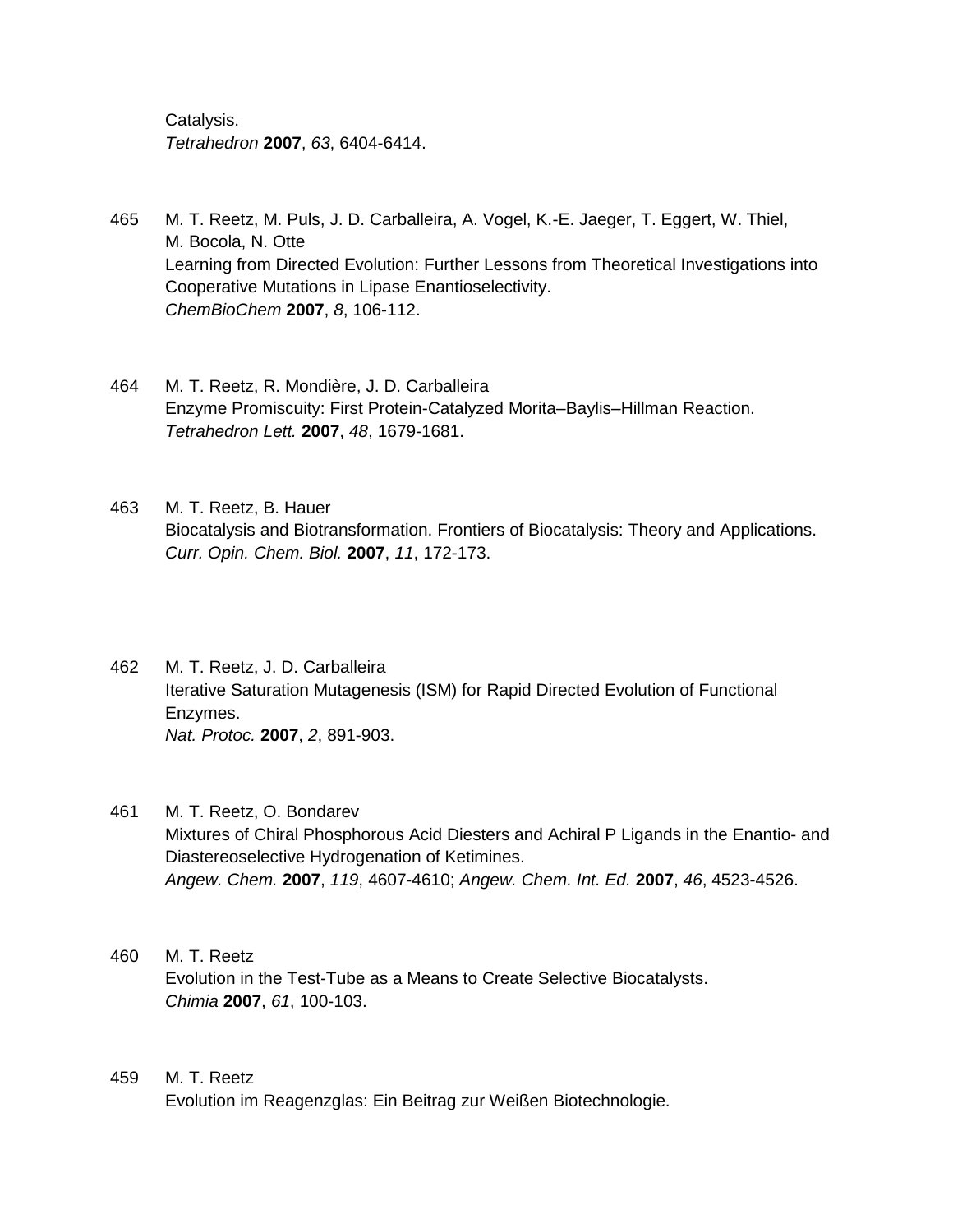In: Schriften der Gesellschaft zur Förderung der Westfälischen Wilhelms-Universität zu Münster e.V., (Hrsg.: O. Schober), Verlag Aschendorff: Münster, **2007**, Heft 81.

- 458 M. T. Reetz Directed Evolution of Enzymes for Asymmetric Syntheses. In: Asymmetric Synthesis – The Essentials, (Eds.: M. Christmann, S. Bräse), Wiley-VCH: Weinheim, **2007**, pp. 207-211.
- 457 F. Hollmann, A. Taglieber, F. Schulz, M. T. Reetz A Light-Driven Stereoselective Biocatalytic Oxidation. *Angew. Chem.* **2007**,119, 2961-2964; *Angew. Chem. Int. Ed.* **2007**, *46*, 2903-2906.
- 456 K. N. Gavrilov, S. E. Lyubimov, O. G. Bondarev, M. G. Maksimova, S. V. Zheglov, P. V. Petrovskii, V. A. Davankov, M. T. Reetz Chiral Ionic Phosphites and Diamidophosphites: A Novel Group of Efficient Ligands for Asymmetric Catalysis. *Adv. Synth. Catal.* **2007**, *349*, 609-616.
- 455 J. D. Carballeira, P. Krumlinde, M. Bocola, A. Vogel, M. T. Reetz, J.-E. Bäckvall Directed Evolution and Axial Chirality: Optimization of the Enantioselectivity of *Pseudomonas aeruginosa* Lipase towards the Kinetic Resolution of a Racemic Allene. *Chem. Commun. (Cambridge, U. K.)* **2007**, 1913-1915.

- 454 M. T. Reetz, L.-W. Wang, in part M. Bocola Directed Evolution of Enantioselective Enzymes: Iterative Cycles of CASTing for Probing Protein-Sequence Space. *Angew. Chem.* **2006**, *118*, 1258-1263; *Erratum*, 2556; *Angew. Chem. Int. Ed.* **2006**, *45*, 1236-1241; *Erratum*, 2494.
- 453 M. T. Reetz, L.-W. Wang High-Throughput Selection System for Assessing the Activity of Epoxide Hyrolases. *Comb. Chem. High Throughput Screening* **2006**, *9*, 295-299.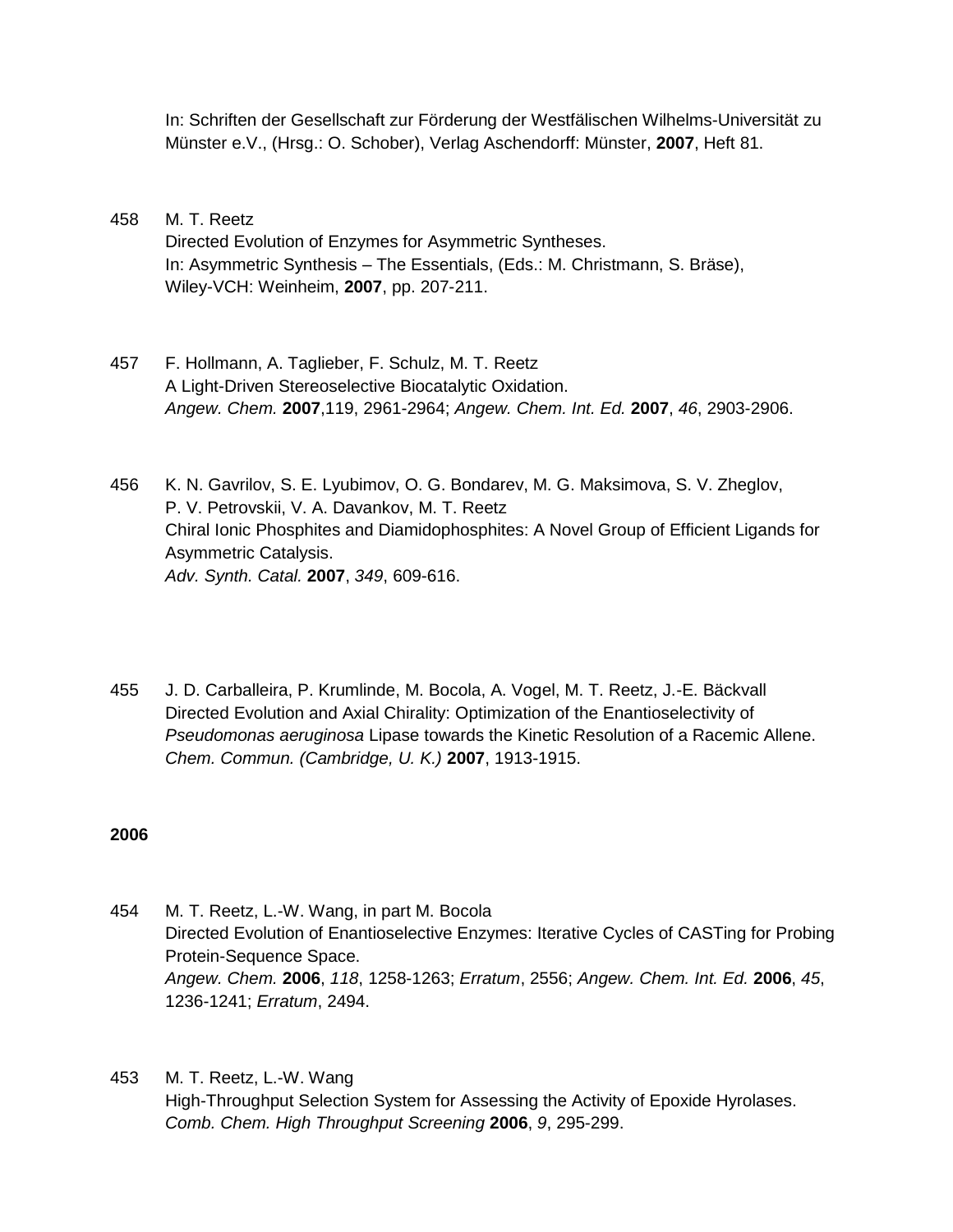- 452 M. T. Reetz, M. Surowiec Extending the Concept of Mixtures of Chiral Monodentate P-Ligands in Asymmetric Rh-catalyzed Olefin-Hydrogenation: Use of Oxazaphospholidines. *Heterocycles* **2006**, *67*, 567-574.
- 451 M. T. Reetz, J. J.-P. Peyralans, A. Maichele, Y. Fu, M. Maywald Directed Evolution of Hybrid Enzymes: Evolving Enantioselectivity of an achiral Rhcomplex Anchored to a Protein. *Chem. Commun. (Cambridge, U. K.)* **2006**, 4318-4320.
- 450 M. T. Reetz, G. Mehler, O. Bondarev Chiral Diphosphites and Diphosphoramidites as Cheap and Efficient Ligands in Rh-Catalyzed Asymmetric Olefin Hydrogenation. *Chem. Commun. (Cambridge, U. K.)* **2006**, 2292-2294.
- 449 M. T. Reetz, X. Li Asymmetric Hydrogenation of β-Keto Esters Using Chiral Diphosphonites. *Adv. Synth. Catal.* **2006**, *348*, 1157-1160.
- 448 M. T. Reetz, X. Li Asymmetric Hydrogenation of Quinolines Catalyzed by Iridium Complexes of BINOL-Derived Diphosphonites. *Chem. Commun. (Cambridge, U. K.)* **2006**, 2159-2160.
- 447 M. T. Reetz, X. Li An Efficient Catalyst System for the Asymmetric Transfer Hydrogenation of Ketones: Remarkably Broad Substrate Scope. *J. Am. Chem. Soc.* **2006**, *128*, 1044-1045.
- 446 M. T. Reetz, N. Jiao Copper-Phthalocyanine Conjugates of Serum Albumins as Enantioselective Catalysts in Diels-Alder Reactions. *Angew. Chem.* **2006**, *118*, 2476-2479; *Angew. Chem. Int. Ed.* **2006**, *45*, 2416-2419.
- 445 M. T. Reetz, H. Guo Transposition of Allylic Alcohols into Carbonyl Compounds Catalyzed by Rhodium-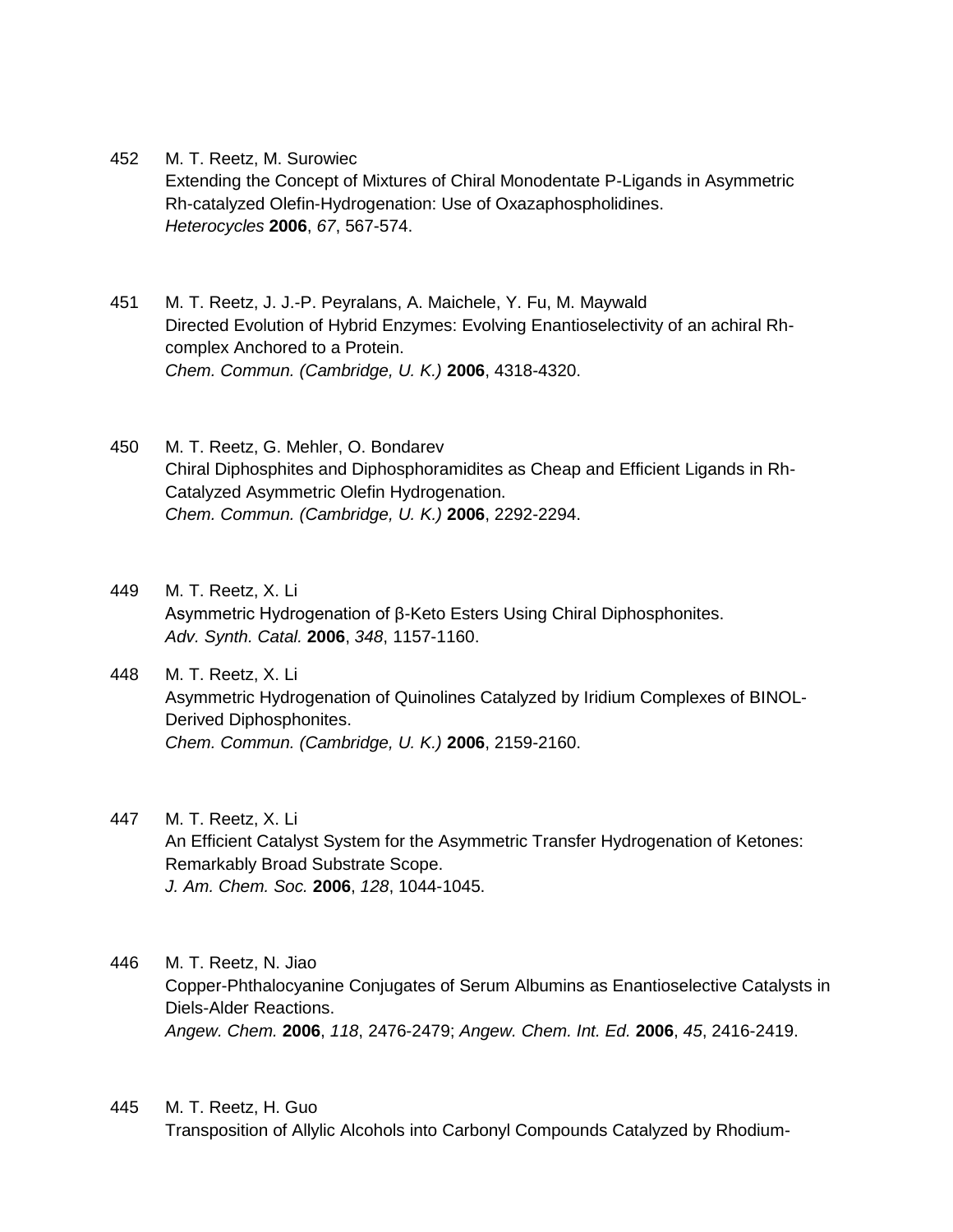Phosphinine Complexes. *Synlett* **2006**, 2127-2129.

- 444 M. T. Reetz, Y. Fu, A. Meiswinkel Nonlinear Effects in Rh-Catalyzed Asymmetric Olefin Hydrogenation Using Mixtures of Chiral Monodentate P Ligands. *Angew. Chem.* **2006**, *118*, 1440-1443; *Angew. Chem. Int. Ed.* **2006**, *45*, 1412-1415.
- 443 M. T. Reetz, J. D. Carballeira, A. Vogel Iterative Saturation Mutagenesis on the Basis of B Factors as a Strategy for Increasing Protein Thermostability. *Angew. Chem.* **2006**, *118*, 7909-7915; *Angew. Chem. Int. Ed.* **2006**, *45*, 7745-7751.
- 442 M. T. Reetz, J. D. Carballeira, J. Peyralans, H. Höbenreich, A. Maichele, A. Vogel Expanding the Substrate Scope of Enzymes: Combining Mutations Obtained by CASTing. *Chem.-Eur. J.* **2006**, *12*, 6031-6038*.*
- 441 M. T. Reetz Practical Protocols for Lipase Immobilization Via Sol-Gel Techiques. In: Methods in Biotechnology, Vol. 22 (Immobilization of Enzymes and Cells), (Ed.: J. M. Guisan), 2. Edition, Humana Press: Totowa, **2006**, pp. 65-76.

### 440 M. T. Reetz

High-throughput Screening Systems for Assaying the Enantioselectivity of Enzymes. In: Enzyme Assays - High-throughput Screening, Genetic Selection and Fingerprinting, (Ed.: J.-L. Reymond), Wiley-VCH: Weinheim, **2006**, pp. 41-76.

### 439 M. T. Reetz

Directed Evolution of Enantioselective Enzymes as Catalysts for Organic Synthesis. In: Advances in Catalysis, Vol. 49, (Eds.: B. C. Gates, K. Knözinger), Elsevier: San Diego, **2006**, pp. 1-69.

438 M. D. Mihovilovic, F. Rudroff, A. Winninger, T. Schneider, F. Schulz, M. T. Reetz Microbial Baeyer-Villiger Oxidation: Stereopreference and Substrate Acceptance of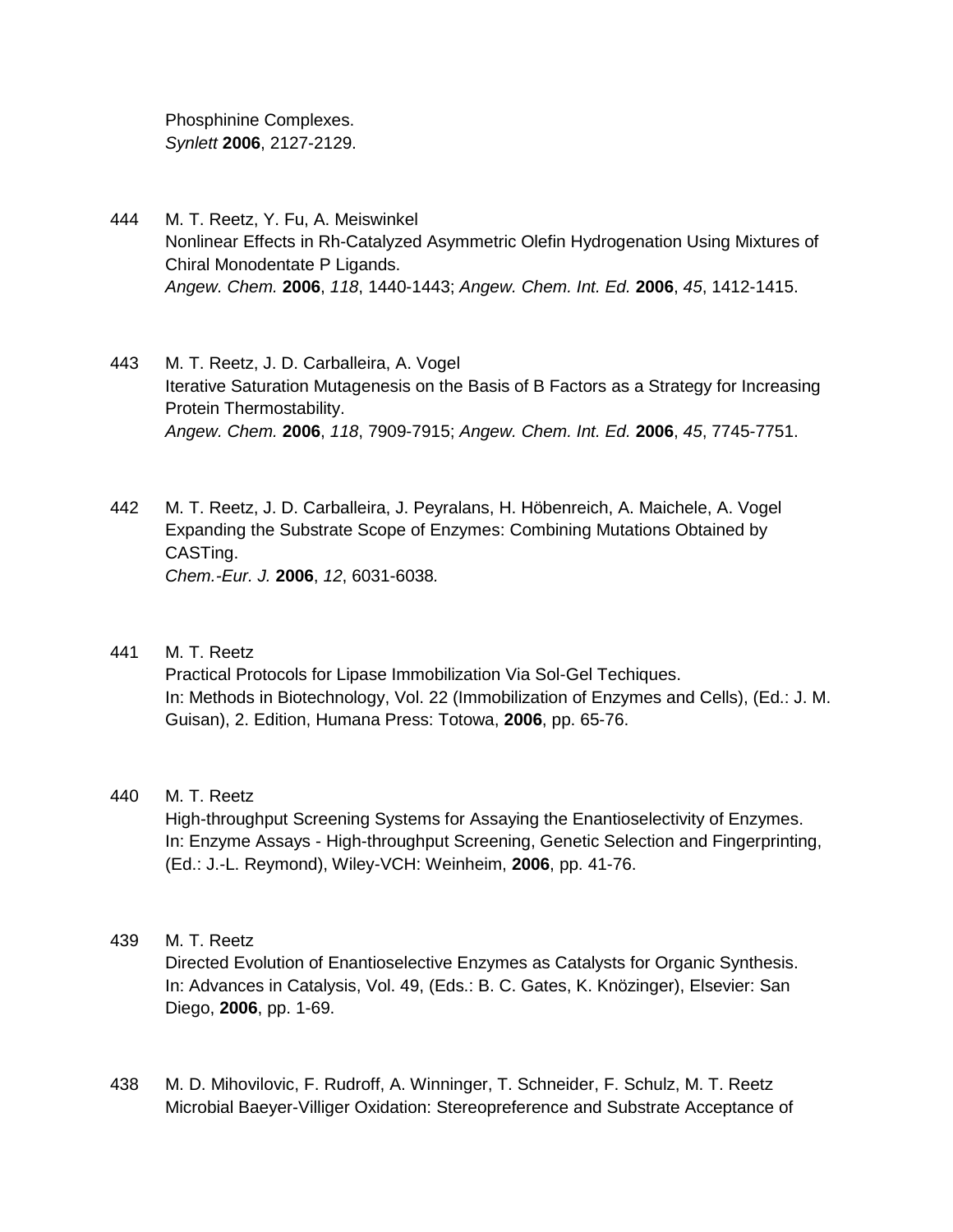Cyclohexanone Monooxygenase Mutants Prepared by Directed Evolution. *Org. Lett*. **2006**, *8*, 1221-1224.

- 437 M. J. Dröge, Y. L. Boersma, G. van Pouderoyen, T. E. Vrenken, C. J. Rüggeberg, M. T. Reetz, B. W. Dijkstra, W. J. Quax Directed Evolution of *Bacillus subtilis* Lipase A by Use of Enantiomeric Phosphonate Inhibitors: Crystal Structures and Phage Display Selection. *ChemBioChem* **2006**, *7*, 149-157.
- 436 C. M. Clouthier, M. M. Kayser, M. T. Reetz Designing New Baeyer-Villiger Monooxygenases Using Restricted CASTing. *J. Org. Chem.* **2006**, *71*, 8431-8437.
- 435 D. Belder, M. Ludwig, L.-W. Wang, M. T. Reetz Enantioselektive Katalyse und Analyse auf einem Mikrochip. *Angew. Chem.* **2006**, *118*, 2523-2526; Enantioselective Catalysis and Analysis on a Chip. *Angew. Chem. Int. Ed.* **2006**, *45*, 2463-2466.
- 434 S. G. Baca, M. T. Reetz, R. Goddard, I. G. Filippova, Y. A. Simonov, M. Gdaniec, N. Gerbeleu Coordination Polymers Constructed from o-Phthalic Acid and Diamines: Syntheses and Crystal Structures of the Phthalate-Imidazole Complexes {[Cu(Pht)(Im)<sub>2</sub>] · 1.5H<sub>2</sub>O}<sub>n</sub> and [Co(Pht)(Im)2]*<sup>n</sup>* and their Application in Oxidation Catalysis. *Polyhedron* **2006**, *25*, 1215-1222.

- 433 F. Schulz, F. Leca, F. Hollmann, M. T. Reetz Towards Practical Biocatalytic Baeyer-Villiger Reactions: Applying a Thermostable Enzyme in the Gram-Scale Synthesis of Optically-Active Lactones in a Two-Liquid-Phase System. *Beilstein J. Org. Chem.* **2005**, *1*:10.
- 432 M. T. Reetz, K. Sommer Gold-catalyzed Hydroarylation of Alkynes. In: Handbook of C-H Transformations, Vol. 1 (Applications in Organic Synthesis), chap. 1.3.1.4, (Ed.: G. Dyker), Wiley-VCH: Weinheim, **2005**, pp. 157-166, 268-269.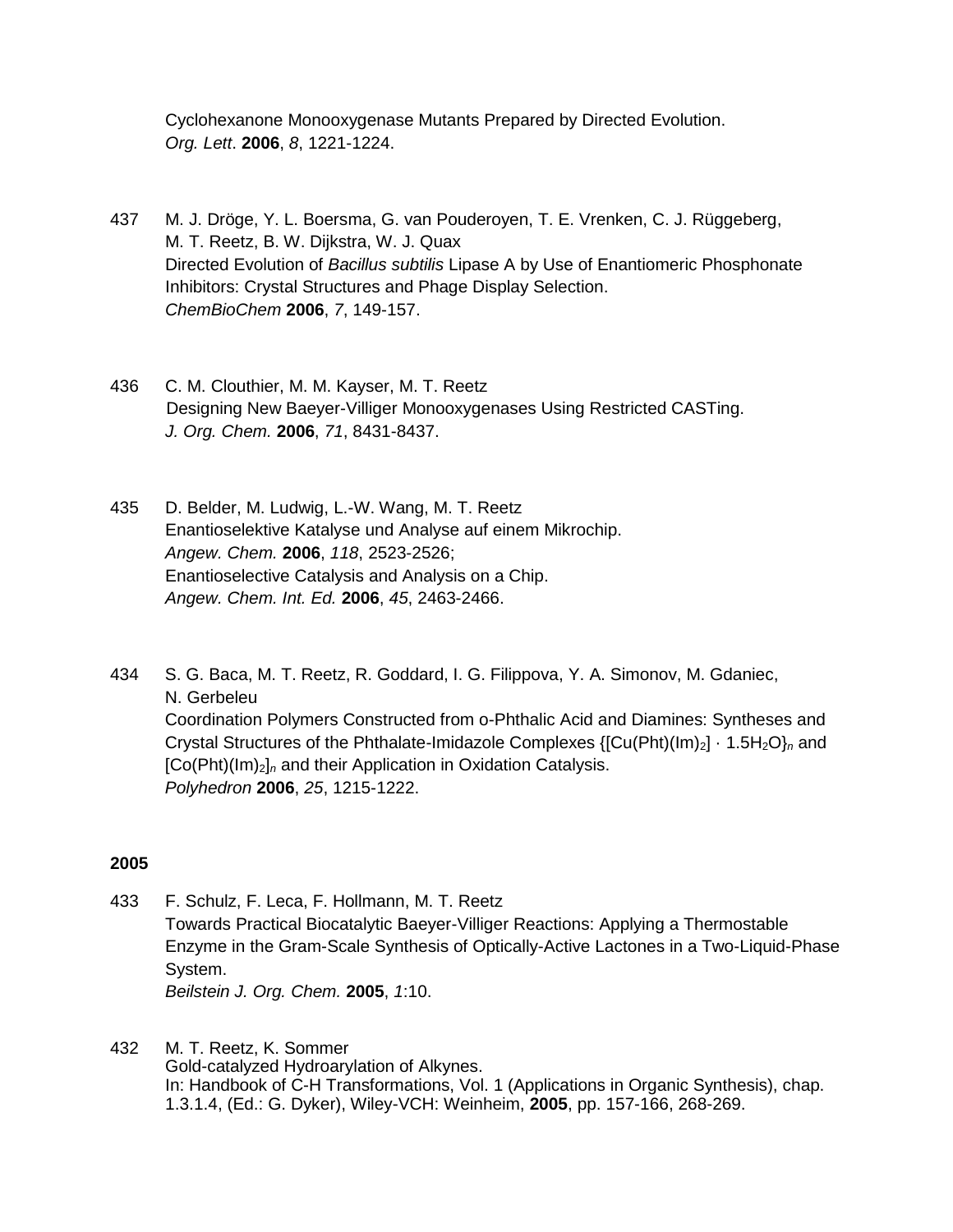- 431 M. T. Reetz, A. Meiswinkel, G. Mehler, K. Angermund, M. Graf, W. Thiel, R. Mynott, D. G. **Blackmond** Why are BINOL-Based Monophosphites such Efficient Ligands in Rh-Catalyzed Asymmetric Olefin Hydrogenation? *J. Am. Chem. Soc.* **2005**, *127*, 10305-10313.
- 430 M. T. Reetz, J.-A. Ma, R. Goddard Binol-Derived Monodentate Phosphites and Phosphoramidites with Phosphorus Stereogenec Centers: Novel Ligands for Transition-Metal Catalysis. *Angew. Chem.* **2005**, *117*, 416-419. *Angew. Chem. Int. Ed*. **2005**, *44*, 412-415.

429 M. T. Reetz, X. Li Der Einfluss von Mischungen achiraler einzähniger Liganden auf die Regioselektivität der übergangsmetallkatalysierten Hydroformylierung. *Angew. Chem.* **2005**, *117*, 3022-3024. The Influence of Mixtures of Monodentate Achiral Ligands on the Regioselectivity of Transition-Metal-Catalyzed Hydroformylation. *Angew. Chem. Int. Ed*. **2005**, *44*, 2962-2964.

428 M. T. Reetz, X. Li Mischungen konfigurationsstabiler und fluxionaler atropisomerer einzähniger P-Liganden in der asymmetrischen Rh-katalysierten Olefin-Hydrierung. *Angew. Chem.* **2005**, *117*, 3019-3021. Mixtures of Configurationally Stable and Fluxional Atropisomeric Monodentate P Ligands in Asymmetric Rh-Catalyzed Olefin Hydrogenation. *Angew. Chem. Int. Ed*. **2005**, *44*, 2959-2962.

427 M. T. Reetz, X. Li

Rhodium-Catalyzed Enantioselective Hydrogenation of  $\beta$ , $\beta$ -Disubstituted  $\alpha$ -Acetamido Acrylates Using Cheap Monodentate P-Ligands. *Synthesis* **2005**, 3183-3185.

426 M. T. Reetz, M. Hermes Gelenkte *in vitro*-Evolution enantioselektiver Enzyme. Eine Automationslösung für Hochdurchsatz-Screening von Enzymbibliotheken. *BIOspektrum* **2005**, 681-682.

- 425 M. T. Reetz, H. Guo Mixtures of Monodentate P-Ligands as a Means to Control the Diastereoselectivity in Rh-Catalyzed Hydrogenation of Chiral Alkenes. *Beilstein J. Org. Chem.* **2005**, *1*:3.
- 424 M. T. Reetz, O. G. Bondarev, H.-J. Gais, C. Bolm BINOL-Derived *N*-Phosphino Sulfoximines as Ligands for Asymmetric Catalysis. *Tetrahedron Lett.* **2005**, *46*, 5643-5646.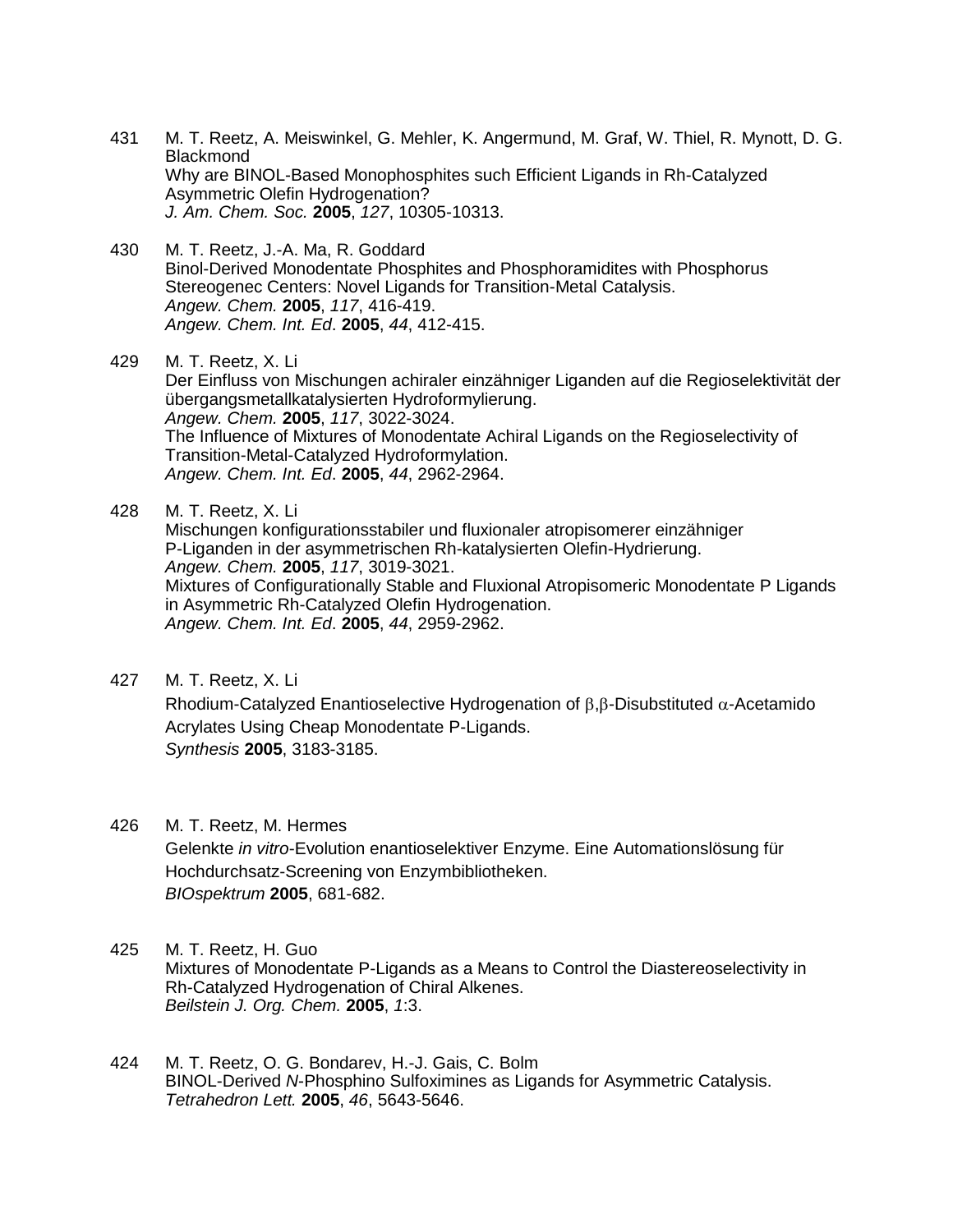- 423 M. T. Reetz, M. Bocola, J. D. Carballeira, D. Zha, A. Vogel Expanding the Range of Substrate Acceptance of Enzymes: Combinatorial Active-Site Saturation Test. *Angew. Chem.* **2005**, *117*, 4264-4268; *Angew. Chem. Int. Ed.* **2005**, *44*, 4192-4196.
- 422 M. T. Reetz

Evolution im Reagenzglas: Neue Perspektiven für die Weiße Biotechnologie. In: Max-Planck-Gesellschaft Jahrbuch 2005 Tätigkeitsbericht, Generalverwaltung der Max-Planck-Gesellschaft: München, **2005**, S. 327-331.

- 421 T. Eggert, S. A. Funke, N. M. Rao, P. Acharya, H. Krumm, M. T. Reetz, K.-E. Jaeger Multiplex-PCR-Based Recombination as a Novel High-Fidelity Method for Directed Evolution. *ChemBioChem* **2005**, *6*, 1062-1067.
- 420 M. Bocola, F. Schulz, F. Leca, A. Vogel, M. W. Fraaije, M. T. Reetz Converting Phenylacetone Monooxygenase into Phenylcyclohexanone Monooxygenase by Rational Design: Towards Practical Baeyer-Villiger Monooxygenases. *Adv. Synth. Catal.* **2005**, *347*, 979-986.

419 H. Bernsmann, M. van den Berg, R. Hoen, A. J. Minnaard, G. Mehler, M. T. Reetz, J. G. de Vries, B. L. Feringa PipPhos and MorfPhos: Privileged Monodentate Phosphoramidite Ligands for Rhodium-Catalyzed Asymmetric Hydrogenation. *J. Org. Chem.* **2005**, *70*, 943-951.

- 418 M. T. Reetz, W. Wiesenhöfer Liquid Poly(Ethylene Glycol) and Supercritical Carbon Dioxide as a Biphasic Solvent System for Lipase-catalyzed Esterification. *Chem. Commun. (Cambridge, U. K.)* **2004**, 2750-2751.
- 417 M. T. Reetz, J. G. de Vries Ligand-free Heck Reactions Using Low Pd-loading. *Chem. Commun. (Cambridge, U. K.)* **2004**, 1559-1563
- 416 M. T. Reetz, C. Torre, A. Eipper, R. Lohmer, M. Hermes, B. Brunner, A. Maichele, M. Bocola, M. Arand, A. Cronin, Y. Genzel, A. Archelas, R. Furstoss Enhancing the Enantioselectivity of an Epoxide Hydrolase by Directed Evolution. *Org. Lett*. **2004**, *6*, 177-180.
- 415 M. T. Reetz, P. Tielmann, A. Eipper, A. Ross, G. Schlotterbeck A High-throughput NMR-based *ee*-Assay using Chemical Shift Imaging. *Chem. Commun. (Cambridge, U. K.)* **2004**, 1366-1367.
- 414 M. T. Reetz, H. Schulenburg, M. Lopez, B. Spliethoff, B. Tesche Platinum-Nanoparticles on Different Types of Carbon Supports: Correlation of Electrocatalytic Activity with Carrier Morphology. *Chimia* **2004**, *58*, 896-899.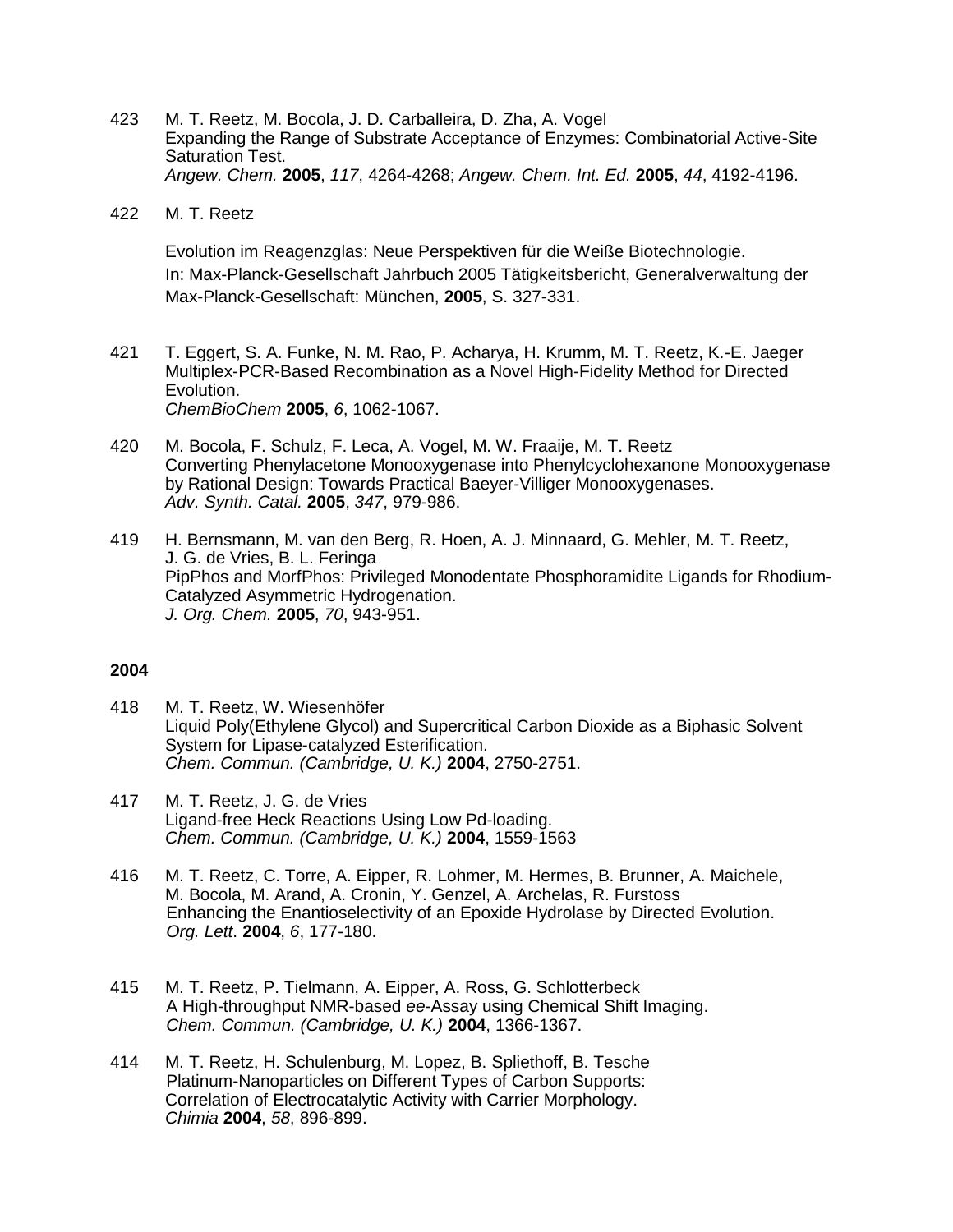- 413 M. T. Reetz, G. Mehler, A. Meiswinkel Mixtures of Chiral Monodentate Phosphites, Phosphonites and Phosphines as Ligands in Rh-catalyzed Hydrogenation of *N*-acyl Enamines: Extension of the Combinatorial Approach. *Tetrahedron: Asymmetry* **2004**, *15*, 2165-2167. Corrigendum: M. T. Reetz, G. Mehler, A. Meiswinkel, T. Sell *Tetrahedron: Asymmetry* **2004**, *15*, 3483.
- 412 M. T. Reetz, X. Li Combinatorial Approach to the Asymmetric Hydrogenation of  $\beta$ -Acylamino Acrylates: Use of Mixtures of Chiral Monodentate P-Ligands. *Tetrahedron* **2004**, *60*, 9709-9714.
- 411 M. T. Reetz, F. Daligault, B. Brunner, H. Hinrichs, A. Deege Directed Evolution of Cyclohexanone Monooxygenases: Enantioselective Biocatalysts for the Oxidation of Prochiral Thioethers. *Angew. Chem.* **2004**, *116*, 4170-4173. *Angew. Chem. Int. Ed*. **2004**, *43*, 4078-4081.
- 410 M. T. Reetz, B. Brunner, T. Schneider, F. Schulz, C. M. Clouthier, M. M. Kayser Directed Evolution as a Method to Create Enantioselective Cyclohexanone Monooxygenases for Catalysis in Baeyer-Villiger Reactions. *Angew. Chem.* **2004**, *116*, 4167-4170. *Angew. Chem. Int. Ed*. **2004**, *43*, 4075-4078.

Changing the Enantioselectivity of Enzymes by Directed Evolution.

In: Methods in Enzymology, Vol. 388 (Protein Engineering), (Eds.: D. E. Robertson, J. P. Noel), Elsevier Academic Press: San Diego, California, **2004**, pp. 238-256.

408 M. T. Reetz

High-throughput Screening of Enantioselective Industrial Biocatalysts.

In: Evolutionary Methods in Biotechnology - Clever Tricks for Directed Evolution, (Eds.: S. Brakmann, A. Schwienhorst), Wiley-VCH: Weinheim, **2004**, pp. 113-141.

#### 407 M. T. Reetz

Controlling the Enantioselectivity of Enzymes by Directed Evolution: Practical and Theoretical Ramifications. *Proc. Natl. Acad. Sci. U. S. A.* **2004**, *101*, 5716-5722.

#### 406 M. T. Reetz

Evolution im Reagenzglas: Biokatalysatoren auf dem Vormarsch. *Vortr. - Nordrhein-Westfäl. Akad. Wiss., Naturwiss., Medizin* **2004**, *N 462*, 5-20.

405 M. T. Reetz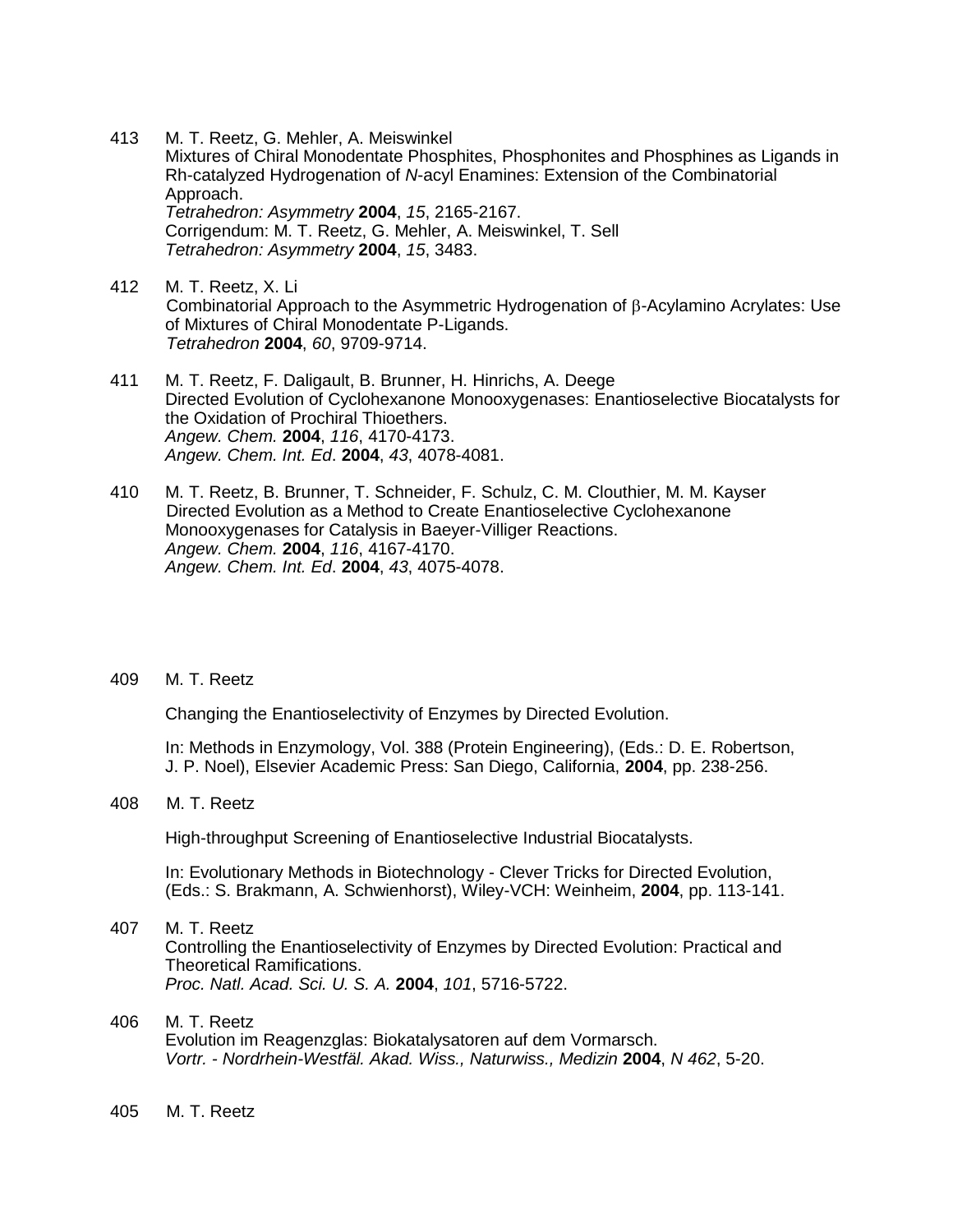Screening for Enantioselective Enzymes.

In: Enzyme Functionality - Design, Engineering, and Screening, (Ed.: A. Svendsen), Marcel Dekker: New York, **2004**, pp. 559-598.

404 M. T. Reetz

Combinatorial Methods in Catalysis by Metal Complexes.

In: Comprehensive Coordination Chemistry II, Vol. 9 (Applications of Coordination Chemistry), (Ed.: M. D. Ward), Elsevier: Amsterdam, **2004**, pp. 509-548.

403 A. Pundt, M. Suleiman, C. Bähtz, M. T. Reetz, R. Kirchheim, N. M. Jisrawi

Hydrogen and Pd-Clusters.

*Mater. Sci. Eng., B* **2004**, *108*, 19-23.

402 T. Eggert, M. T. Reetz, K.-E. Jaeger

Directed Evolution by Random Mutagenesis: A Critical Evaluation.

In: Enzyme Functionality - Design, Engineering, and Screening, (Ed.: A. Svendsen), Marcel Dekker: New York, **2004**, pp. 375-390.

401 M. Bocola, N. Otte, K.-E. Jaeger, M. T. Reetz, W. Thiel Learning from Directed Evolution: Theoretical Investigations into Cooperative Mutations in Lipase Enantioselectivity. *ChemBioChem* **2004**, *5*, 214-223.

- 400 D. Zha, A. Eipper, M. T. Reetz Assembly of Designed Oligonucleotides as an Efficient Method for Gene Recombination: A New Tool in Directed Evolution. *ChemBioChem* **2003**, *4*, 34-39.
- 399 P. Tielmann, M. Boese, M. Luft, M. T. Reetz A Practical High-Throughput Screening System for Enantioselectivity by Using FTIR Spectroscopy. *Chem.-Eur. J.* **2003**, *9*, 3882-3887.
- 398 M. Suleiman, N. M. Jisrawi, O. Dankert, M. T. Reetz, C. Bähtz, R. Kirchheim, A. Pundt Phase Transition and Lattice Expansion During Hydrogen Loading of Nanometer Sized Palladium Clusters. *J. Alloys Compd.* **2003**, *356-357*, 644-648.
- 397 M. T. Reetz, W. Wiesenhöfer, G. Franciò, W. Leitner Continuous Flow Enzymatic Kinetic Resolution and Enantiomer Separation using Ionic Liquid/Supercritical Carbon Dioxide Media. *Adv. Synth. Catal.* **2003**, *345*, 1221-1228.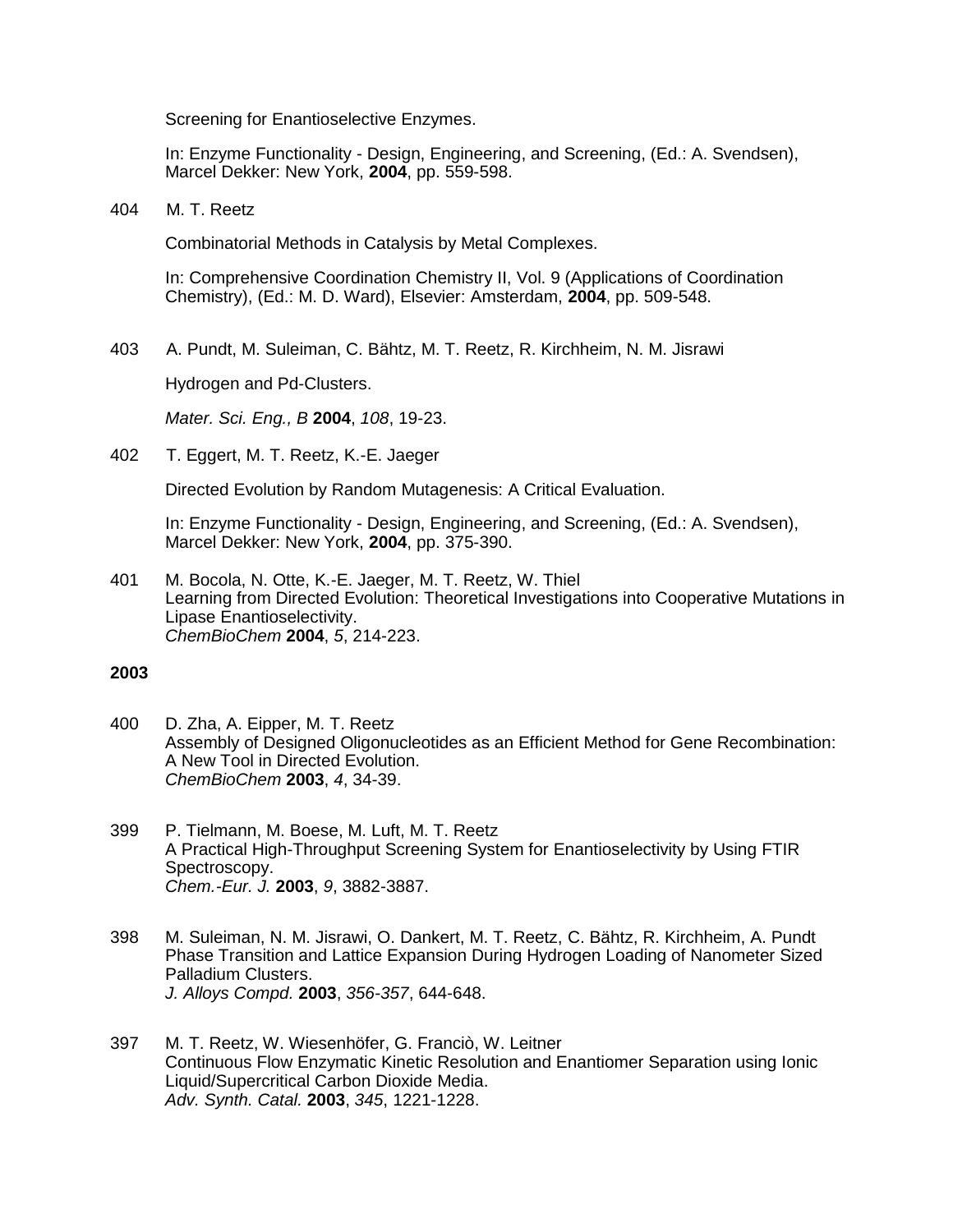- 396 M. T. Reetz, P. Tielmann, W. Wiesenhöfer, W. Könen, A. Zonta Second Generation Sol-Gel Encapsulated Lipases: Robust Heterogeneous Biocatalysts. *Adv. Synth. Catal.* **2003**, *345*, 717-728.
- 395 M. T. Reetz, K. Sommer Gold-Catalyzed Hydroarylation of Alkynes. *Eur. J. Org. Chem.* **2003**, 3485-3496.

394 M. T. Reetz, T. Sell, A. Meiswinkel, G. Mehler Ein neuartiges Prinzip in der kombinatorischen asymmetrischen Übergangsmetall-Katalyse: Mischungen von chiralen einzähnigen P-Liganden. *Angew. Chem.* **2003**, *115*, 814-817. A New Principle in Combinatorial Asymmetric Transition-Metal Catalysis: Mixtures of Chiral Monodentate P Ligands. *Angew. Chem. Int. Ed*. **2003**, *42*, 790-793.

- 393 M. T. Reetz, T. Sell, R. Goddard Chiral Phosphoric Acid Diesters as Ligands in Asymmetric Transition Metal Catalyzed Hydrogenation. *Chimia* **2003**, *57*, 290-292.
- 392 M. T. Reetz, H. Oka, R. Goddard Binaphthyldiamine-Based Diazaphospholidines as a New Class of Chiral Monodentate P-Ligands. *Synthesis* **2003**, 1809-1814.
- 391 M. T. Reetz, G. Mehler Mixtures of Chiral and Achiral Monodentate Ligands in Asymmetric Rh-Catalyzed Olefin Hydrogenation: Reversal of Enantioselectivity. *Tetrahedron Lett*. **2003**, *44*, 4593-4596.
- 390 M. T. Reetz, M. Lopez, W. Grünert, W. Vogel, F. Mahlendorf Preparation of Colloidal Nanoparticles of Mixed Metal Oxides Containing Platinum, Ruthenium, Osmium, and Iridium and Their Use as Electrocatalysts. *J. Phys. Chem. B* **2003**, *107*, 7414-7419.
- 389 M. T. Reetz, L. J. Goossen, A. Meiswinkel, J. Paetzold, J. Feldthusen Jensen Enantioselective Rh-Catalyzed Hydrogenation of Vinyl Carboxylates with Monodentate Phosphite Ligands. *Org. Lett*. **2003**, *5*, 3099-3101.
- 388 M. T. Reetz Mixtures of Chiral Monodentate P-Ligands: A New Principle in Combinatorial Asymmetric Transition Metal Catalysis. *Chim. Oggi* **2003**, *21(10/11)*, 5-8.
- 387 M. T. Reetz Chiral Monophosphites and Monophosphonites as Ligands in Asymmetric Transition Metal Catalysis. *Russ. J. Org. Chem*. **2003**, *39*, 392-396.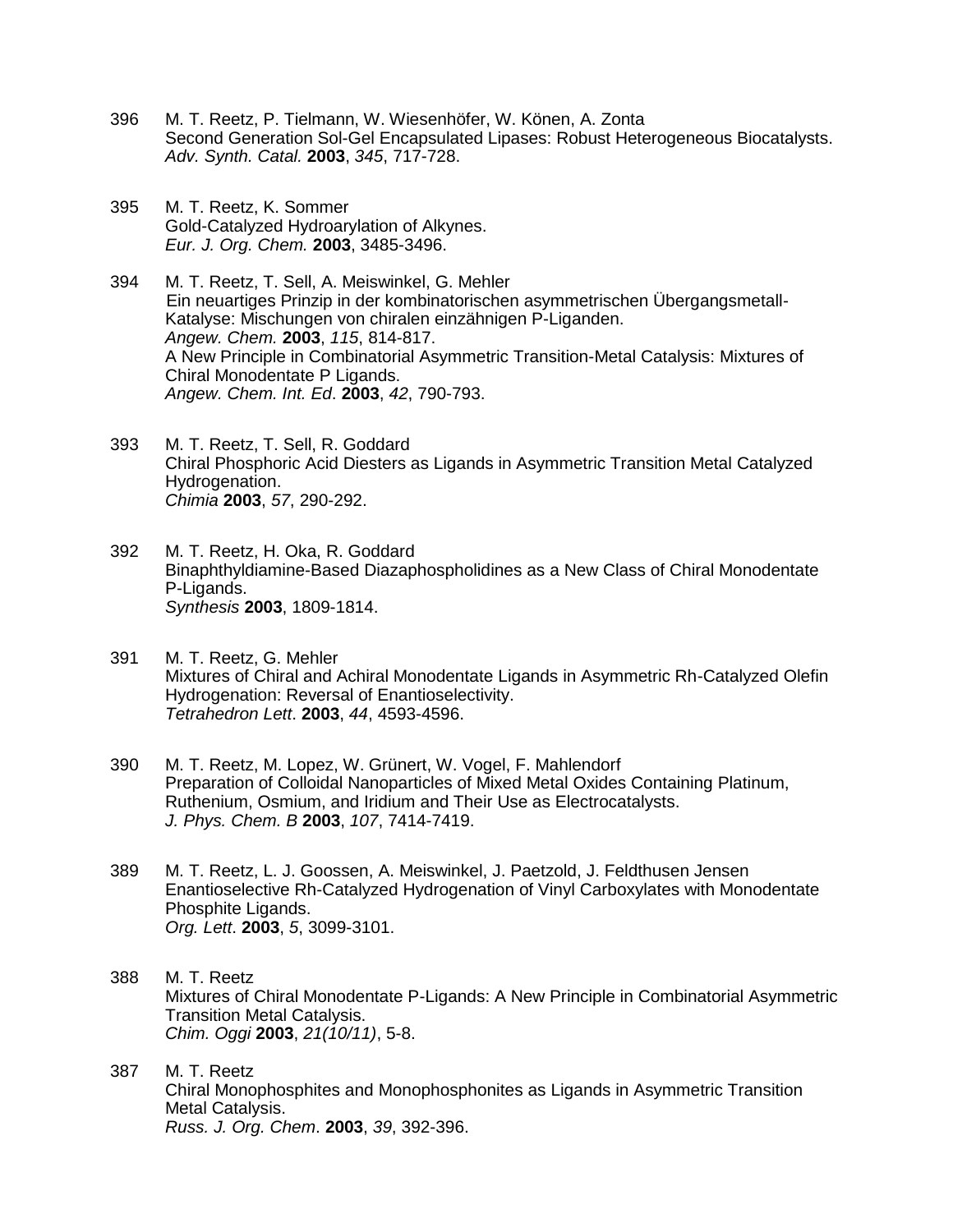Select Protocols of High-Throughput *ee*-Screening Systems for Assaying Enantioselective Enzymes.

In: Methods in Molecular Biology, Vol. 230 (Directed Enzyme Evolution: Screening and Selection Methods), (Eds.: F. H. Arnold, G. Georgiou), Humana Press: Totowa, New Jersey, **2003**, pp. 283-290.

#### 385 M. T. Reetz

An Overview of High-Throughput Screening Systems for Enantioselective Enzymatic Transformations.

In: Methods in Molecular Biology, Vol. 230 (Directed Enzyme Evolution: Screening and Selection Methods), (Eds.: F. H. Arnold, G. Georgiou), Humana Press: Totowa, New Jersey, **2003**, pp. 259-282.

#### 384 M. T. Reetz

Cheap Chiral Ligands for Asymmetric Transition Metal Catalyzed Reactions. In: Perspectives in Organometallic Chemistry (Eds.: C. G. Screttas, B. R. Steele), The Royal Society of Chemistry: Cambridge, U. K., **2003**, pp. 265-274.

- 383 S. A. Funke, A. Eipper, M. T. Reetz, N. Otte, W. Thiel, G. van Pouderoyen, B. W. Dijkstra, K.-E. Jaeger, T. Eggert Directed Evolution of an Enantioselective *Bacillus subtilis* Lipase. *Biocatal. Biotransform*. **2003**, *21*, 67-73.
- 382 M. J. Dröge, C. J. Rüggeberg, A. M. van der Sloot, J. Schimmel, D. S. Dijkstra, R. M. D. Verhaert, M. T. Reetz, W. J. Quax Binding of Phage Displayed *Bacillus Subtilis* Lipase A to a Phosphonate Suicide Inhibitor. *J. Biotechnol.* **2003**, *101*, 19-28.
- 381 F. Cedrone, S. Niel, S. Roca, T. Bhatnagar, N. Ait-Abdelkader, C. Torre, H. Krumm, A. Maichele, M. T. Reetz, J. C. Baratti Directed Evolution of the Epoxide Hydrolase from *Aspergillus niger. Biocatal. Biotransform*. **2003***, 21,* 357-364.

- 380 W. Schrader, A. Eipper, D. J. Pugh, M. T. Reetz Second-Generation MS-Based High-Throughput Screening System for Enantioselective Catalysts and Biocatalysts. *Can. J. Chem*. **2002**, *80*, 626-632.
- 379 M. T. Reetz, W. Wiesenhöfer, G. Franciò, W. Leitner Biocatalysis in Ionic Liquids: Batchwise and Continuous Flow Processes Using Supercritical Carbon Dioxide as the Mobile Phase. *Chem. Commun. (Cambridge, U. K.)* **2002**, 992-993.
- 378 M. T. Reetz, C. J. Rüggeberg, M. J. Dröge, W. J. Quax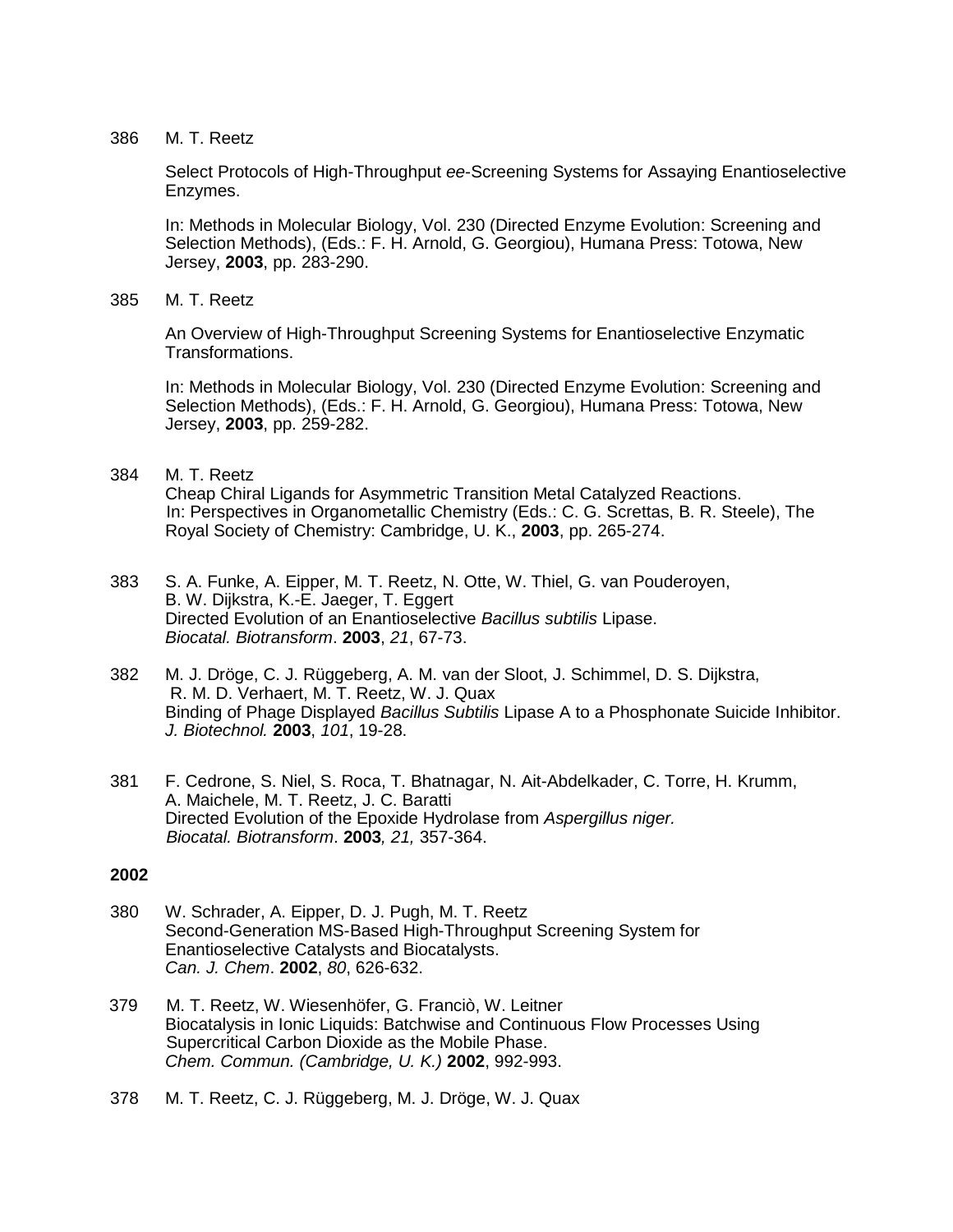Immobilization of Chiral Enzyme Inhibitors on Solid Supports by Amide-forming Coupling and Olefin Metathesis. *Tetrahedron* **2002**, *58*, 8465-8473.

- 377 M. T. Reetz, C. J. Rüggeberg A Screening System for Enantioselective Enzymes based on Differential Cell Growth. *Chem. Commun. (Cambridge, U. K.)* **2002**, 1428-1429.
- 376 M. T. Reetz, M. Rentzsch, A. Pletsch, M. Maywald Towards the Directed Evolution of Hybrid Catalysts. *Chimia* **2002**, *56*, 721-723.
- 375 M. T. Reetz, G. Mehler, A. Meiswinkel, T. Sell Enantioselective Hydrogenation of Enamides Catalyzed by Chiral Rhodium-Monodentate Phosphite Complexes. *Tetrahedron Lett*. **2002**, *43*, 7941-7943.
- 374 M. T. Reetz, P. Maiwald Multiply Chiral Phosphite/Phosphonite Ligands: Tuning Enantioselectivity by Choice of Diastereomers. *C. R. Chim*. **2002**, *5*, 341-344.
- 373 M. T. Reetz, I. D. Kostas, S. R. Waldvogel Synthesis of a Gold(I) Complex with a (Thio)phosphine-Modified  $\beta$ -Cyclodextrin. *Inorg. Chem. Commun*. **2002**, *5*, 252-254.
- 372 M. T. Reetz, K.-E. Jaeger Directed Evolution as a Means to Create Enantioselective Enzymes for Use in Organic Chemistry. In: Directed Molecular Evolution of Proteins or How to Improve Enzymes for Biocatalysis, (Eds.: S. Brakmann, K. Johnsson), Wiley-VCH Verlag GmbH: Weinheim, **2002**, pp. 245- 279.
- 371 M. T. Reetz, A. Gosberg, D. Moulin Copper-catalyzed Enantioselective Conjugate Addition of Diethylzinc to  $\alpha$ .  $\beta$ -Unsaturated Carbonyl Compounds Using Diphosphonites as Chiral Ligands. *Tetrahedron Lett.* **2002**, *43*, 1189-1191.
- 370 M. T. Reetz, A. Eipper, P. Tielmann, R. Mynott A Practical NMR-Based High-Throughput Assay for Screening Enantioselective Catalysts and Biocatalysts. *Adv. Synth. Catal.* **2002**, *344*, 1008-1016.
- 369 M. T. Reetz Directed Evolution of Selective Enzymes and Hybrid Catalysts. *Tetrahedron* **2002**, *58*, 6595-6602
- 368 M. T. Reetz Neue Methoden für das Hochdurchsatz-Screening von enantioselektiven Katalysatoren und Biokatalysatoren. *Angew. Chem*. **2002**, *114*, 1391-1394. New Methods for the High-Throughput Screening of Enantioselective Catalysts and Biocatalysts. *Angew. Chem. Int. Ed***. 2002**, *41*, 1335-1338.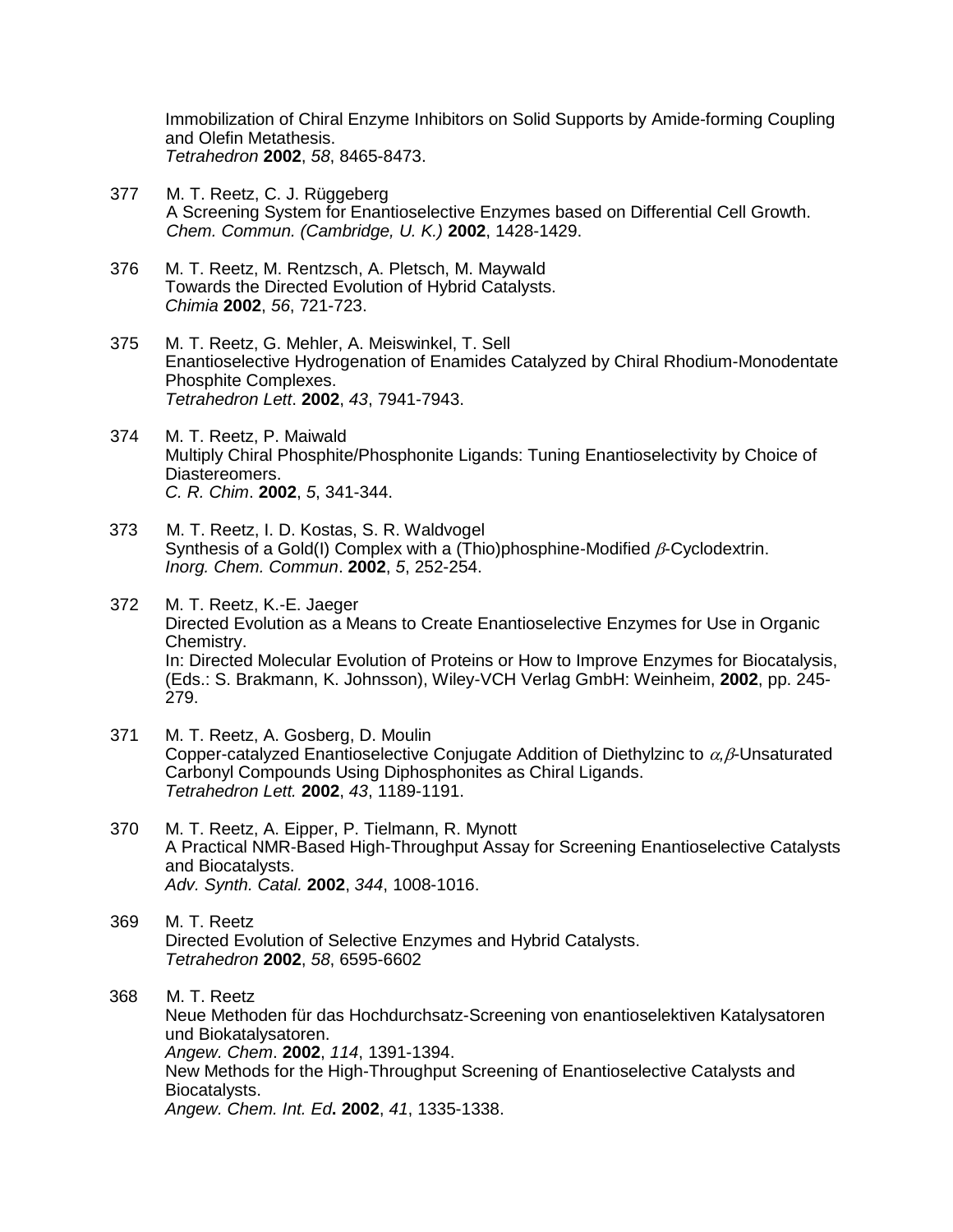Directed Evolution of Enantioselective Enzymes as Catalysts in the Production of Chiral Pharmaceuticals. In: Pharmacochemistry Library, Vol. 32 (Trends in Drug Research III), (Ed.: H. van der Goot), Elsevier: Amsterdam, **2002**, pp. 27-37.

- 366 M. T. Reetz Lipases as Practical Biocatalysts. *Curr. Opin. Chem. Biol.* **2002,** *6,* 145-150.
- 365 M. T. Reetz

Titanium in Organic Synthesis.

In: Organometallics in Synthesis - A Manual (Ed.: M. Schlosser), 2. Edition, Wiley: New York, **2002**, pp. 817-923.

- 364 A. Pundt, M. Dornheim, M. Guerdane, H. Teichler, H. Ehrenberg, M. T. Reetz, N. M. Jisrawi Evidence for a Cubic-to-icosahedral Transition of Quasi-free Pd-H-clusters Controlled by the Hydrogen Content: On the Phase Transitions in Pd-H-Clusters.
- 363 J. P. M. Niederer, A. B. J. Arnold, W. F. Hölderich, B. Spliethoff, B. Tesche, M. T. Reetz, H. Bönnemann Noble Metal Nanoparticles Incorporated in Mesoporous Hosts. *Top. Catal.* **2002,** *18*, 265-269.

*Eur. Phys. J. D* **2002,** *19*, 333-337.

- 362 K.-E. Jaeger, M. T. Reetz, B. W. Dijkstra Directed Evolution to Produce Enantioselective Biocatalysts. *ASM News* **2002**, *68*, 556-562.
- 361 R. Goddard, H. M. Herzog, M. T. Reetz Cation-anion CH...O<sup>-</sup> Interactions in the Metal-free Phenolate, Tetra-n-butylammonium phenol-phenolate. *Tetrahedron* **2002**, *58*, 7847-7850.

- 360 D. Zha, S. Wilensek, M. Hermes, K.-E. Jaeger, M. T. Reetz Complete Reversal of Enantioselectivity of an Enzyme-catalyzed Reaction by Directed Evolution. *Chem. Commun. (Cambridge, U. K.)* **2001**, 2664-2665.
- 359 H. Wang, C. Wingender, H. Baltruschat, M. Lopez, M. T. Reetz Methanol Oxidation on Pt, PtRu, and Colloidal Pt Electrocatalysts: a DEMS Study of Product Formation. *J. Electroanal. Chem.* **2001**, *509*, 163-169.
- 358 C. Sachs, A. Pundt, R. Kirchheim, M. Winter, M. T. Reetz, D. Fritsch Solubility of Hydrogen in Single-Sized Palladium Clusters. *Phys. Rev. B: Condens. Matter Mater. Phys.* **2001**, *64*, 075408/1-075408/10.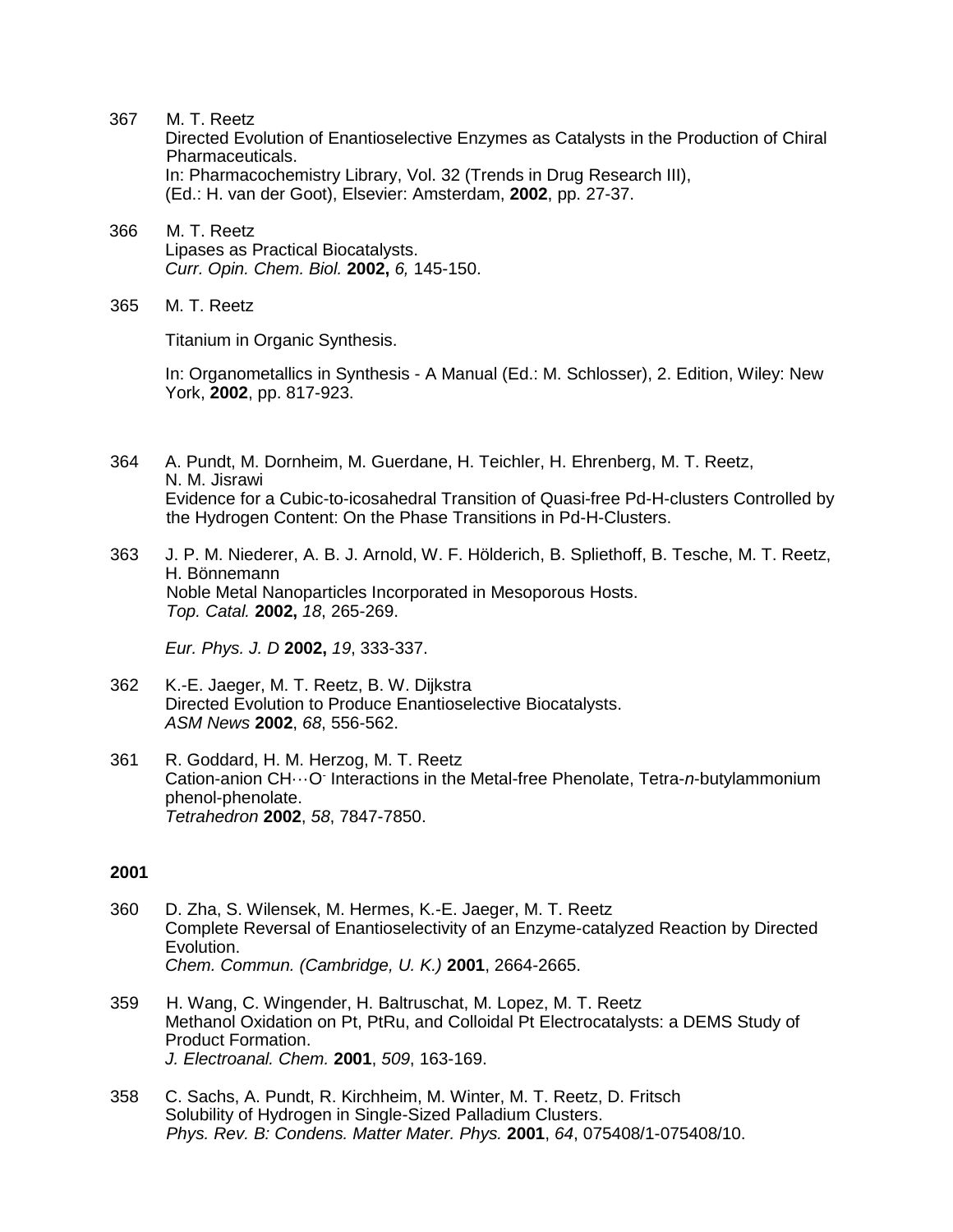- 357 M. T. Reetz, M. Winter, R. Breinbauer, T. Thurn-Albrecht, W. Vogel Size-Selective Electrochemical Preparation of Surfactant-Stabilized Pd-, Ni- and Pt/Pd Colloids. *Chem.-Eur. J.* **2001**, *7*, 1084-1094.
- 356 M. T. Reetz, S. Wilensek, D. Zha, K.-E. Jaeger Gerichtete Evolution eines enantioselektiven Enzyms durch kombinatorische multiple Kassetten-Mutagenese. *Angew. Chem.* **2001**, *113*, 3701-3703. Directed Evolution of an Enantioselective Enzyme through Combinatorial Multiple-Cassette Mutagenesis. *Angew. Chem. Int. Ed.* **2001**, *40*, 3589-3591.
- 355 M. T. Reetz, S. Sostmann 2,15-Dihydroxy-hexahelicene (HELIXOL): Synthesis and Use as an Enantioselective Fluorescent Sensor. *Tetrahedron* **2001**, *57*, 2515-2520.
- 354 M. T. Reetz, J. Rudolph, R. Goddard Diastereotopic Group Recognition in the Solid State – A Unique Intramolecular B-Cyclodextrin Inclusion Complex. *Can. J. Chem.* **2001**, *79*, 1806-1811.
- 353 M. T. Reetz, D. Moulin, A. Gosberg BINOL-Based Diphosphonites as Ligands in the Asymmetric Rh-Catalyzed Conjugate Addition of Arylboronic Acids. *Org. Lett.* **2001**, *3*, 4083-4085.
- 352 M. T. Reetz, W. K. Lee New Uses of Amino Acids as Chiral Building Blocks in Organic Synthesis. *Org. Lett.* **2001**, *3*, 3119-3120.
- 351 M. T. Reetz. K. M. Kühling, S. Wilensek, H. Husmann, U. W. Häusig, M. Hermes A GC-Based Method for High-Throughput Screening of Enantioselective Catalysts. *Catal. Today* **2001**, *67*, 389-396.
- 350 M. T. Reetz, M. Hermes, M. H. Becker Infrared-Thermographic Screening of the Activity and Enantioselectivity of Enzymes. *Appl. Microbiol. Biotechnol.* **2001**, *55*, 531-536.
- 349 M. T. Reetz Evolution im Reagenzglas – Biokatalysatoren auf dem Vormarsch. In: 52. Jahresversammlung der Max-Planck-Gesellschaft in Berlin, S. 14-27 (2001). Evolution im Reagenzglas als Methode zur Erzeugung enantioselektiver Biokatalysatoren.

In: Jahrb. - Max-Planck-Ges., Vandenhoeck & Ruprecht: Göttingen, **2001,** S. 49-63.

- 348 M. T. Reetz Evolution im Reagenzglas als neuer Weg zu selektiven Biokatalysatoren. In: Unter jedem Stein liegt ein Diamant. Struktur – Dynamik – Evolution, (Eds.: E.-L. Winnacker, J. Dichgans, G. Erker), Hirzel Verlag: Stuttgart, **2001**, S. 93-101.
- 347 M. T. Reetz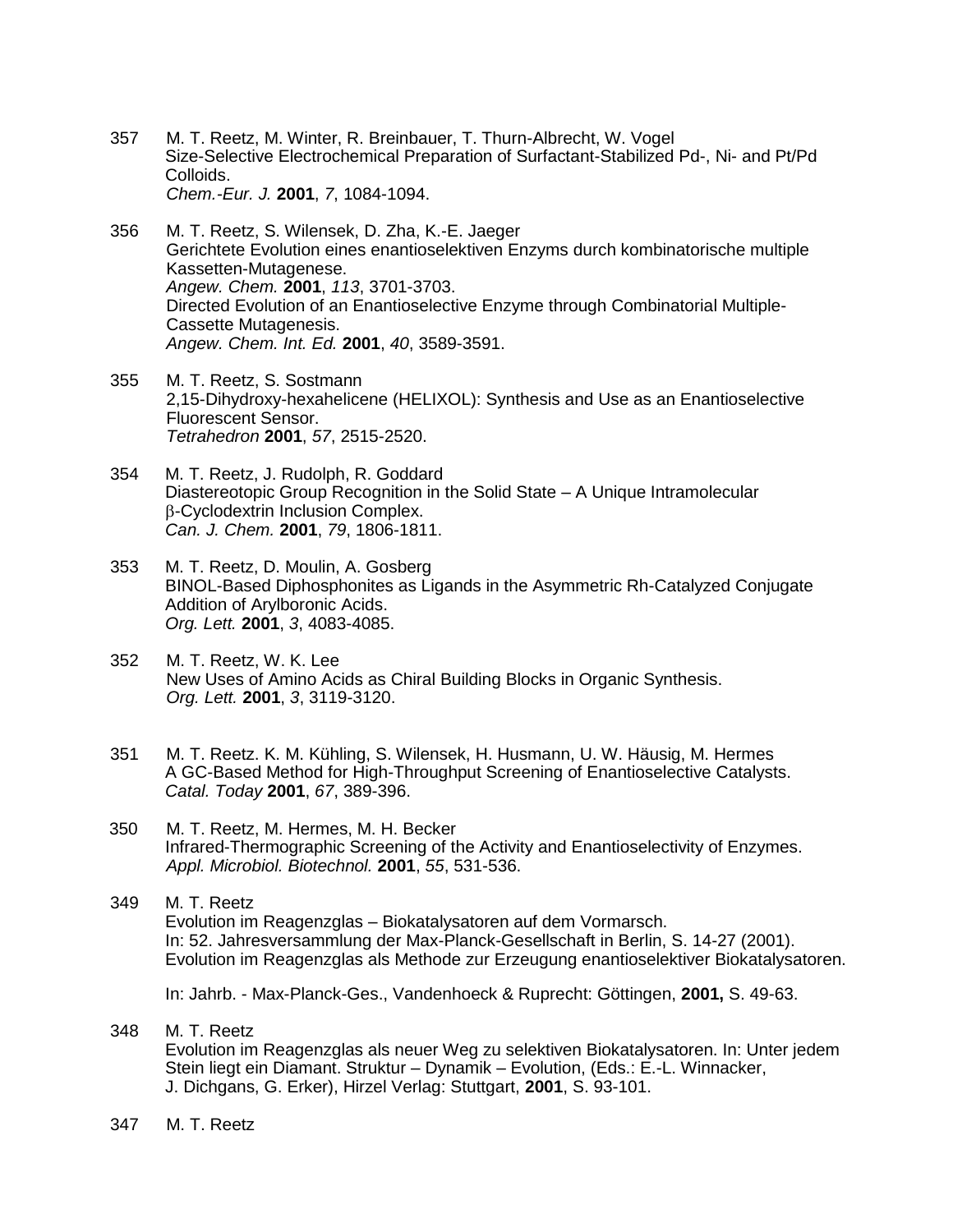Kombinatorische und evolutionsgesteuerte Methoden zur Bildung enantioselektiver Katalysatoren. *Angew. Chem*. **2001**, *113*, 292-320. Combinatorial and Evolution-Based Methods in the Creation of Enantioselective Catalysts. *Angew. Chem. Int. Ed.* **2001**, *40*, 284-310.

- 346 J. P. M. Niederer, A. B. J. Arnold, W. F. Hoelderich, B. Spliethoff, B. Tesche, M. T. Reetz, H. Boennemann On the Direct Synthesis of Noble Metal Cluster Containing MCM-41 Using Surfactant Stabilised Metal Nanoparticles. *Stud. Surf. Sci. Catal.* **2001**, *135* (Zeolites and Mesoporous Materials at the Dawn of the 21st Century), 4780-4787.
- 345 K.-E. Jaeger, T. Eggert, A. Eipper, M. T. Reetz Directed Evolution and the Creation of Enantioselective Biocatalysts. *Appl. Microbiol. Biotechnol.* **2001**, *55*, 519-530.
- 344 A. Fürstner, D. Voigtländer, W. Schrader, D. Giebel, M. T. Reetz A "Hard/Soft" Mismatch Enables Catalytic Friedel-Crafts Acylations. *Org. Lett.* **2001**, *3*, 417-420.

## **2000**

343 M. T. Reetz, E. Westermann

Phosphanfreie Palladium-katalysierte Kupplungen: die entscheidende Rolle von Pd-Nanoteilchen.

*Angew. Chem*. **2000**, *112*, 170-173.

Phosphane-free Palladium-catalyzed Coupling Reactions: The Decisive Role of Pd Nanoparticles.

*Angew. Chem*. *Int. Ed*. **2000**, *39*, 165-168.

- 342 M. T. Reetz, R. Wenkel, D. Avnir Entrapment of Lipases in Hydrophobic Sol-Gel-Materials: Efficient Heterogeneous Biocatalysts in Aqueous Medium. *Synthesis* **2000**, 781-783.
- 341 M. T. Reetz, S. R. Waldvogel, R. Goddard

Regioselective Hydroformylation of Citronellene Using a Novel Rhodium-Catalyst.

*Heterocycles* **2000**, *52*, 935-938.

- 340 M. T. Reetz, S. Sostmann Kinetic Resolution in Pd-catalyzed Allylic Substitution Using the Helical PHelix Ligand. *J. Organomet. Chem.* **2000**, *603*, 105-109.
- 339 M. T. Reetz, T. Sell Rhodium-catalyzed Enantioselective Hydrogenation Using Chiral Monophosphonite Ligands. *Tetrahedron Lett*. **2000**, *41*, 6333-6336.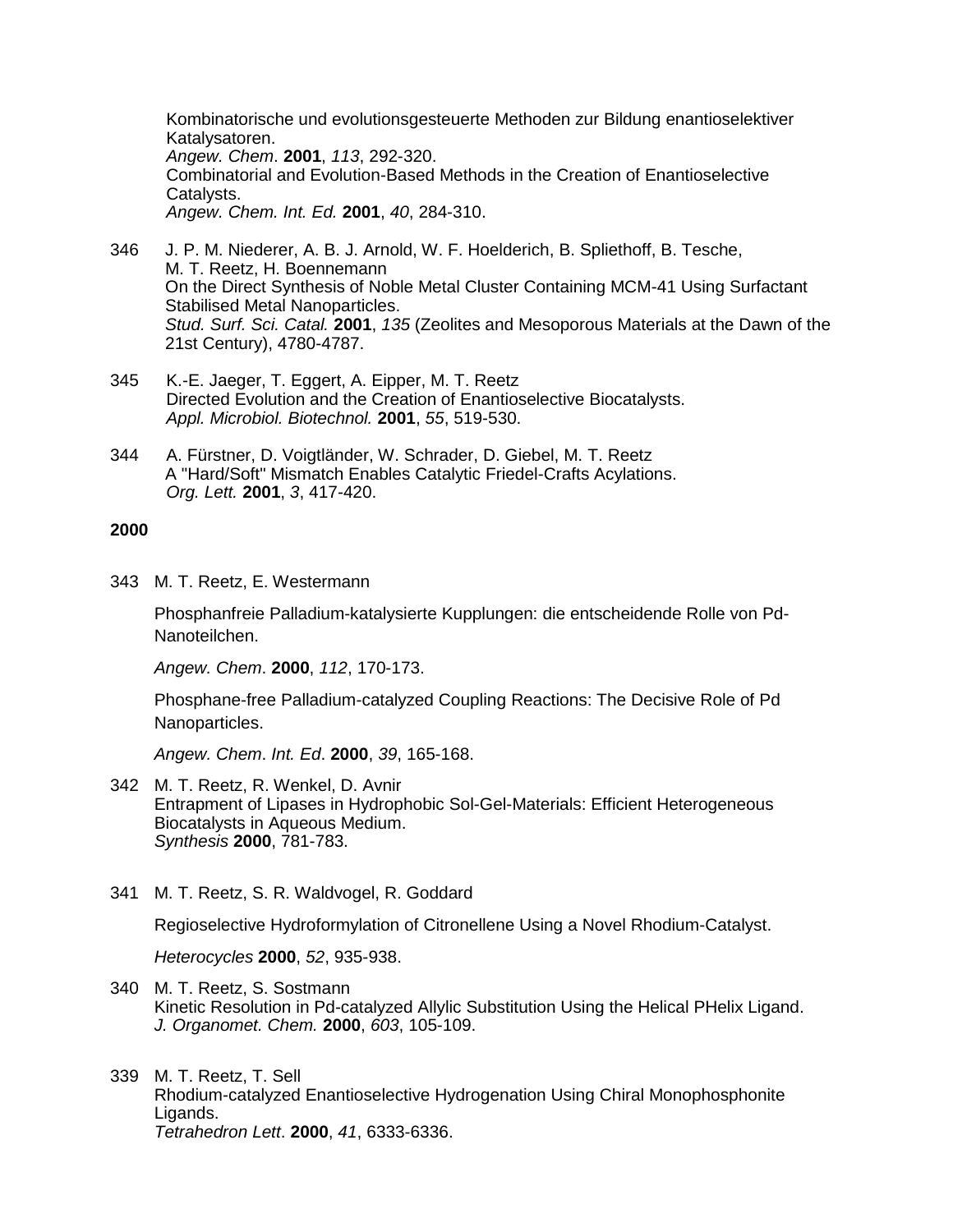- 338 M. T. Reetz, M. Pastó Mixed Bidentate Ligands: The First Chiral Phosphonite-Phosphite. *Tetrahedron Lett.* **2000**, *41*, 3315-3317.
- 337 M. T. Reetz, G. Mehler Hoch enantioselektive Rh-katalysierte Hydrierungen unter Verwendung von chiralen Monophosphit-Liganden. *Angew. Chem.* **2000**, *112*, 4047-4049. Highly Enantioselective Rh-catalyzed Hydrogenation Reaction Based on Chiral Monophosphite Ligands. *Angew. Chem. Int. Ed.* **2000**, *39*, 3889-3890.
- 336 M. T. Reetz, M. Maase, T. Schilling, B. Tesche Computer Image Processing of Transmission Electron Micrograph Pictures as a Fast and Reliable Tool to Analyze the Size of Nanoparticles. *J. Phys. Chem. B* **2000**, *104*, 8779-8781.
- 335 M. T. Reetz, K. M. Kühling, H. Hinrichs, A. Deege Circular Dichroism as a Detection Method in the Screening of Enantioselective Catalysts. *Chirality* **2000**, *12*, 479-482.
- 334 M. T. Reetz, K. M. Kühling, A. Deege, H. Hinrichs, D. Belder Super-Hochdurchsatz-Screening von enantioselektiven Katalysatoren mittels parallelisierter Kapillarelektrophorese. *Angew. Chem.* **2000**, *112*, 4049-4052. Super-High-Throughput Screening of Enantioselective Catalysts by Using Capillary Array Electrophoresis. *Angew. Chem. Int. Ed.* **2000**, *39*, 3891-3893.
- 333 M. T. Reetz, K.-E. Jaeger

Enantioselective Enzymes for Organic Synthesis Created by Directed Evolution.

*Chem.-Eur. J.* **2000**, *6*, 407-412.

332 M. T. Reetz, G. Haderlein, K. Angermund

Chiral Diketimines as Ligands in Pd-catalyzed Reactions: Prediction of Catalyst Activity by the AMS Model.

*J. Am. Chem. Soc.* **2000**, *122*, 996-997.

- 331 M. T. Reetz, D. Giebel Quervernetzte Scandium-haltige Dendrimere: eine neue Klasse heterogener Katalysatoren. *Angew. Chem.* **2000**, *112*, 2614-2617. Cross-linked Scandium-containing Dendrimers: A New Class of Heterogeneous Catalysts. *Angew. Chem. Int. Ed.* **2000**, *39*, 2498-2501.
- 330 M. T. Reetz, M. H. Becker, M. Liebl, A. Fürstner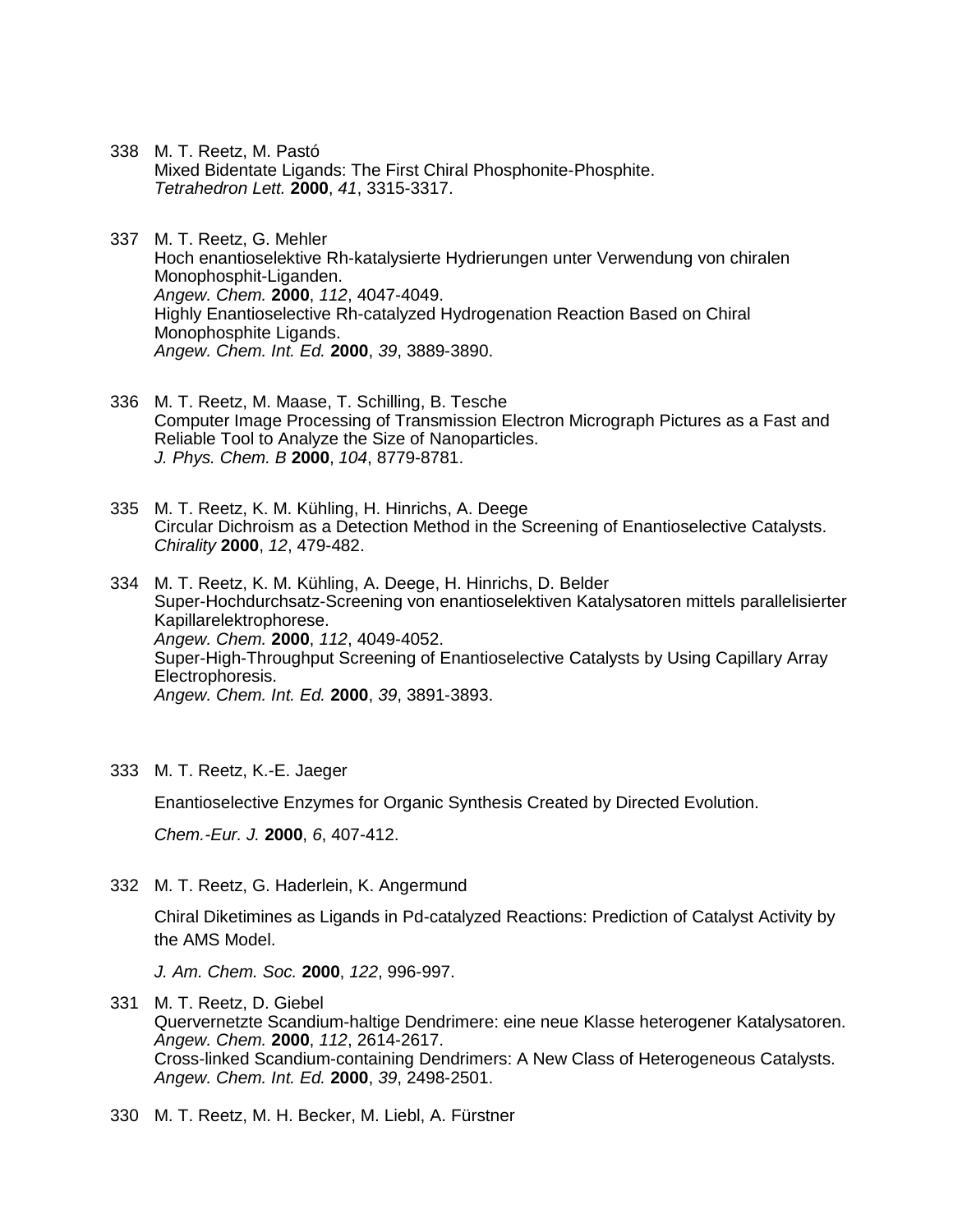IR-Thermographie-Screening von thermoneutralen oder endothermen Reaktionen: die Ringschluss-Olefin-Metathese.

*Angew. Chem*. **2000**, *112*, 1294-1298.

IR-thermographic Screening of Thermoneutral or Endothermic Transformations: The Ringclosing Olefin Metathesis Reaction.

*Angew. Chem. Int. Ed*. **2000**, *39*, 1236-1239.

# 329 M. T. Reetz

Application of Directed Evolution in the Development of Enantioselective Enzymes. *Pure Appl. Chem.* **2000**, *72*, 1615-1622.

# 328 M. T. Reetz

Evolution im Reagenzglas als Methode zur Erzeugung von enantioselektiven Biokatalysatoren für die Organische Chemie. In: Jahrbuch 1999 der Deutschen Akademie der Naturforscher Leopoldina (Halle/Saale) (Ed.: B. Parthier), *LEOPOLDINA (R. 3)*, **2000**, *45*, 435-446.

#### 327 M. T. Reetz

Evolution in the Test Tube as a Means to Create Enantioselective Enzymes for Use in Organic Synthesis. *Sci. Prog*. *(Northwood, U. K.)* **2000**, *83*, 157-172.

326 K. Liebeton, A. Zonta, K. Schimossek, M. Nardini, D. Lang, B. W. Dijkstra, M. T. Reetz, K.-E. Jaeger Directed Evolution of an Enantioselective Lipase. *Chem. Biol*. **2000**, *7*, 709-718.

## 325 K.-E. Jaeger, M. T. Reetz

Directed Evolution of Enantioselective Enzymes for Organic Chemistry.

*Curr. Opin. Chem. Biol.* **2000**, *4*, 68-73.

- 324 R. Goddard, S. Hütte, M. T. Reetz Tetrabutylammonium  $\alpha$ -Acetyl- $\gamma$ -butyrolactonate Containing a Three-dimensional Hydrogen-bonded network. *Acta Crystallogr., Sect. C.: Cryst. Struct. Commun.* **2000**, *56*, 878-880.
- 323 J. S. Bradley, B. Tesche, W. Busser, M. Maase, M. T. Reetz Surface Spectroscopic Study of the Stabilization Mechanism for Shape-selectively Synthesized Nanostructured Transition Metal Colloids. *J. Am. Chem. Soc*. **2000**, *122*, 4631-4636.

# **1999**

322 T. Thurn-Albrecht, G. Meier, P. Müller-Buschbaum, A. Patkowski, W. Steffen, G. Grübel, D. L. Abernathy, O. Diat, M. Winter, M. G. Koch, M. T. Reetz Structure and Dynamics of Surfactant-stabilized Aggregates of Palladium Nanoparticles under Dilute and Semidilute Conditions: Static and Dynamic X-ray Scattering. *Phys. Rev. E: Stat. Phys., Plasmas, Fluids, Relat. Interdiscip. Top*. **1999**, *59*, 642-649.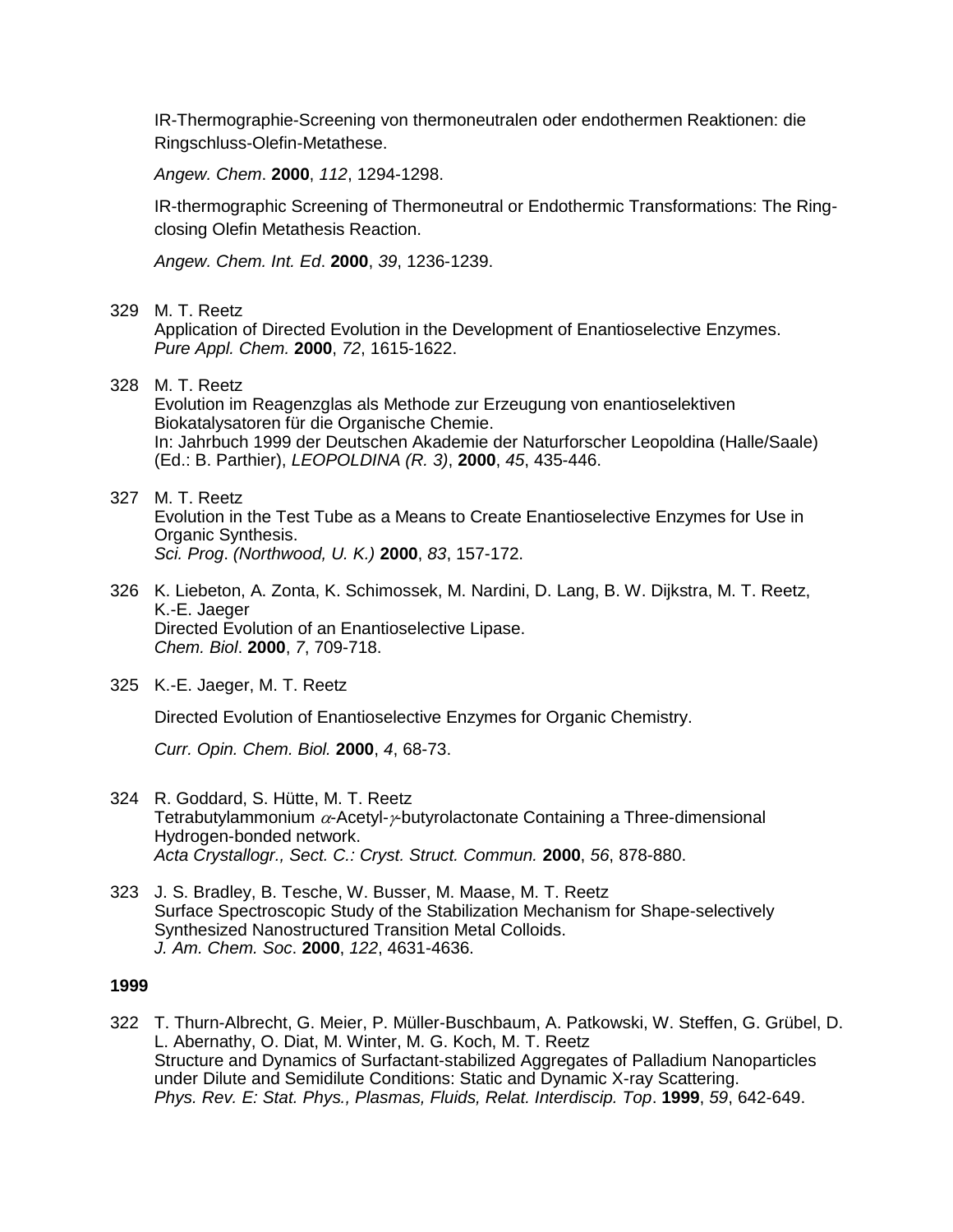- 321 C. Schmitz, M. T. Reetz Solid-phase Enzymatic Synthesis of Oligonucleotides. *Org. Lett*. **1999**, *1*, 1729-1731.
- 320 M. T. Reetz, M. Willuhn, C. Psiorz, R. Goddard Donor Complexes of Bis(1-indenyl)phenylborane Dichlorozirconium as Isospecific Catalysts in Propene Polymerization. *Chem. Commun. (Cambridge, U. K.)* **1999**, 1105-1106.
- 319 M. T. Reetz, A. Schmitz Stereoselective Reductive Amination of Chiral *N*,*N*-Dibenzylamino Ketones. *Tetrahedron Lett.* **1999**, *40*, 2741-2742.
- 318 M. T. Reetz, A. Schmitz Stereoselective Grignard-type Reactions of Chiral *N*,*N*-Dibenzylamino Ketones. *Tetrahedron Lett.* **1999**, *40*, 2737-2740.
- 317 M. T. Reetz, T. Neugebauer Neue Diphosphitliganden für die katalytische asymmetrische Hydrierung: die entscheidende Rolle von konformationsenantiomeren Diolen. *Angew. Chem*. **1999**, *111*, 134-137. New Diphosphite Ligands for Catalytic Asymmetric Hydrogenation: The Crucial Role of Conformationally Enantiomeric Diols. *Angew. Chem. Int. Ed*. **1999**, *38*, 179-181.
- 316 M. T. Reetz, M. Maase Redox-controlled Size-selective Fabrication of Nanostructured Transition Metal Colloids. *Adv. Mater. (Weinheim, Ger.)* **1999**, *11*, 773-777.
- 315 M. T. Reetz, M. G. Koch Water-soluble Colloidal Adams Catalyst: Preparation and Use in Catalysis. *J. Am. Chem. Soc.* **1999**, *121*, 7933-7934.
- 314 M. T. Reetz, K.-E. Jaeger Superior Biocatalysts by Directed Evolution. *Top. Curr. Chem*. **1999**, *200*, 31-57.
- 313 M. T. Reetz, S. Hütte, R. Goddard Tetrabutylammonium Phenyl(phenylsulfonyl)methylide: A Chiral Metal-free "Carbanion". *Eur. J. Org. Chem*. **1999**, 2475-2478.
- 312 M. T. Reetz, S. Hütte, R. Goddard Supramolecular Structure of the Tetrabutylammonium Salt of 2-Phenylpropionitrile. *J. Prakt. Chem. (Weinheim, Ger.)* **1999**, *341*, 297-301.
- 311 M. T. Reetz, A. Gosberg New Non-*C*2-symmetric Phosphine-Phosphonites as Ligands in Asymmetric Metal Catalysis. *Tetrahedron: Asymmetry* **1999**, *10*, 2129-2137.
- 310 M. T. Reetz, C. Frömbgen Chemoselective Reduction of Halo-nitro Aromatic Compounds by  $\beta$ -Cyclodextrin-modified Transition Metal Catalysts in a Biphasic System. *Synthesis* **1999**, 1555-1557.
- 309 M. T. Reetz, M. Dugal Entrapment of Nanostructured Palladium Clusters in Hydrophobic Sol-Gel Materials.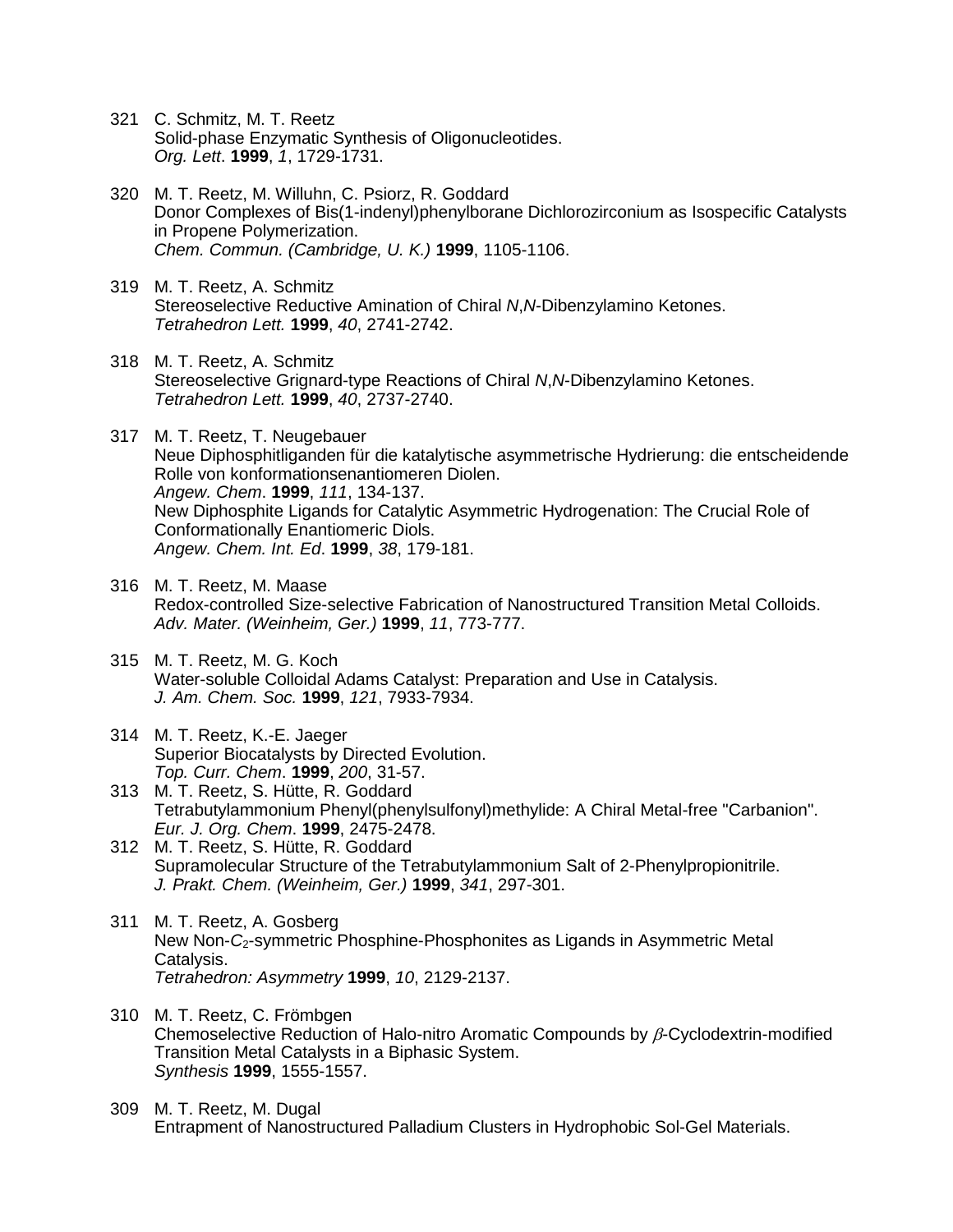*Catal. Lett.* **1999**, *58*, 207-212.

- 308 M. T. Reetz, M. W. Drewes, R. Schwickardi Preparation of Enantiomerically Pure  $\alpha$ -*N,N*-Dibenzylamino Aldehydes: S-2-(*N,N*-Dibenzylamino)-3-phenylpropanal (Benzenepropanal,  $\alpha$ -[bis(phenylmethyl)amino]-, (S)-). *Org. Synth*. **1999**, *76*, 110-122.
- 307 M. T. Reetz, E. Bohres, R. Goddard, M. C. Holthausen, W. Thiel Synthesis, Solid-state Structure, and Electronic Nature of a Phosphinine-stabilized *triangulo* Palladium Cluster. *Chem.-Eur. J.* **1999**, *5*, 2101-2108.
- 306 M. T. Reetz, E. W. Beuttenmüller, R. Goddard, M. Pastó A New Class of Chiral Diphosphines Having Planar Chirality. *Tetrahedron Lett.* **1999**, *40*, 4977-4980.
- 305 M. T. Reetz, M. H. Becker, H.-W. Klein, D. Stöckigt Eine Methode zum High-Throughput-Screening von enantioselektiven Katalysatoren. *Angew. Chem.* **1999**, *111*, 1872-1875. A Method for High-throughput Screening of Enantioselective Catalysts. *Angew. Chem. Int. Ed.* **1999**, *38*, 1758-1761.
- 304 M. T. Reetz Strategies for the Development of Enantioselective Catalysts. *Pure Appl. Chem*. **1999**, *71*, 1503-1509.
- 303 M. T. Reetz New Palladium Catalysts for Heck Reactions of Unreactive Aryl Halides. In: Transition Metal Catalysed Reactions: A 'Chemistry for the 21st Century' Monograph (Eds.: S.-I. Murahashi, S. G. Davies), IUPAC, Blackwell Science: Oxford, **1999**, pp. 207-224.
- 302 M. T. Reetz Synthesis and Diastereoselective Reactions of *N*,*N*-Dibenzylamino Aldehydes and Related Compounds. *Chem. Rev. (Washington, D. C.)* **1999**, *99*, 1121-1162.
- 301 M. T. Reetz

Evolution im Reagenzglas als Methode zur Erzeugung enantioselektiver Biokatalysatoren.

In: Jahrb. - Max-Planck-Ges., Vandenhoeck & Ruprecht: Göttingen, **1999,** S. 555-561**.**

- 295 D. H. Adamson, M. T. Reetz Poly(methyl methylacrylate) Stereocomplexes by a Single Polymerization. *Polym. Prepr. (Am. Chem. Soc*., *Div. Polym. Chem.)* **1999**, *40*, 860-861.
- 296 D. G. Blackmond, T. Rosner, T. Neugebauer, M. T. Reetz Kinetische Einflüsse auf die Enantioselektivität von nichtdiastereomerenreinen Katalysatormischungen. *Angew. Chem.* **1999**, *111*, 2333-2335.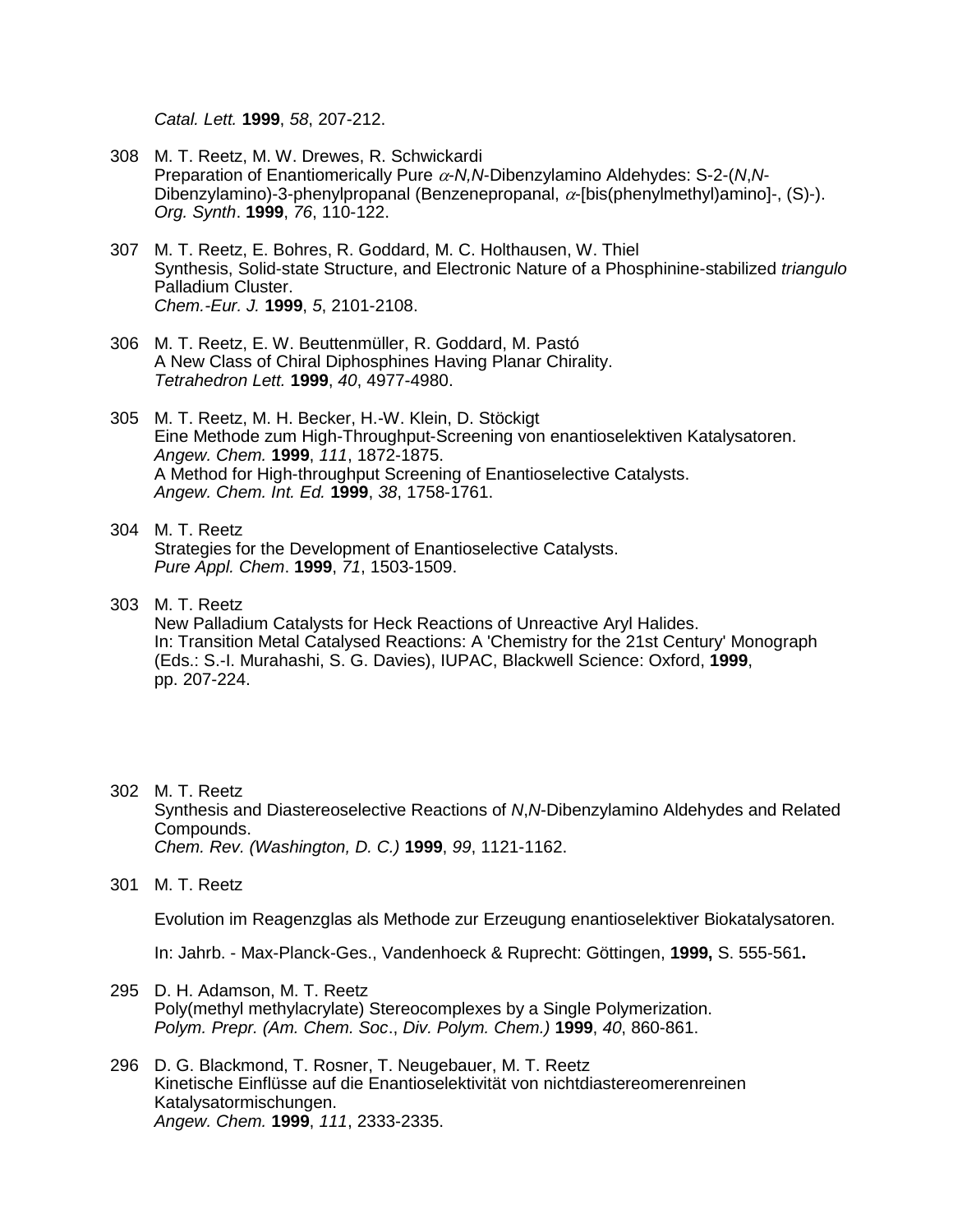Kinetic Influences on Enantioselectivity for Non-diastereopure Catalyst Mixtures. *Angew. Chem. Int. Ed.* **1999**, *38*, 2196-2199.

- 297 N. Brinkmann, D. Giebel, G. Lohmer, M. T. Reetz, U. Kragl Allylic Substitution with Dendritic Palladium Catalysts in a Continuously Operating Membrane Reactor. *J. Catal*. **1999**, *183*, 163-168.
- 298 J. Huskens, M. T. Reetz Observation of Stereotopic Group Recognition in Chiral Borate Complexes in Solution. *Eur. J. Org. Chem.* **1999**, 1775-1786.
- 299 K.-E. Jaeger, B. W. Dijkstra, M. T. Reetz Bacterial Biocatalysts: Molecular Biology, Three-dimensional Structures, and Biotechnological Applications of Lipases. *Annu. Rev. Microbiol.* **1999**, *53*, 315-351.
- 300 A. Pundt, C. Sachs, M. Winter, M. T. Reetz, D. Fritsch, R. Kirchheim Hydrogen Sorption in Elastically Soft Stabilized Pd-clusters. *J. Alloys Compd*. **1999**, *293-295*, 480-483.

- 294 M. T. Reetz, A. Zonta, V. Vijayakrishnan, K. Schimossek Entrapment of Lipases in Hydrophobic Magnetite-containing Sol-Gel Materials: Magnetic Separation of Heterogeneous Biocatalysts. *J. Mol. Catal. A: Chem*. **1998**, *134*, 251-258.
- 293 M. T. Reetz, E. Westermann, R. Lohmer, G. Lohmer A Highly Active Phosphine-free Catalyst System for Heck Reactions of Aryl Bromides. *Tetrahedron Lett*. **1998**, *39*, 8449-8452.
- 292 M. T. Reetz, R. Wenkel, A. Zonta Immobilisierung von Lipasen in hydrophoben Sol-Gel-Materialien. In: Biokonversion nachwachsender Rohstoffe, Workshop am 30.06. und 01.07.1997 in Detmold, Landwirtschaftsverlag: Münster, **1998**, S. 73-79 (*Schriftenr. Bundesminist. Ernähr., Landwirtsch. Forsten, Schriftenr. "Nachwachsende Rohstoffe"*, Bd. 10). Immobilization of Lipases on Hydrophobic Sol-Gel-material. *Chem. Abstr.* **1999**, *130*, 164611.
- 291 M. T. Reetz, C. Merk, G. Mehler Preparation of Novel HIV-protease Inhibitors. *Chem. Commun. (Cambridge, U. K.)* **1998**, 2075-2076.
- 290 M. T. Reetz, G. Lohmer, R. Schwickardi Ein neues Katalysatorsystem für die Heck-Reaktion von reaktionsträgen Arylhalogeniden. *Angew. Chem*. **1998**, *110*, 492-495. A New Catalyst System for the Heck Reaction of Unreactive Aryl Halides. *Angew. Chem. Int. Ed*. **1998**, *37*, 481-483.
- 289 M. T. Reetz, K.-E. Jaeger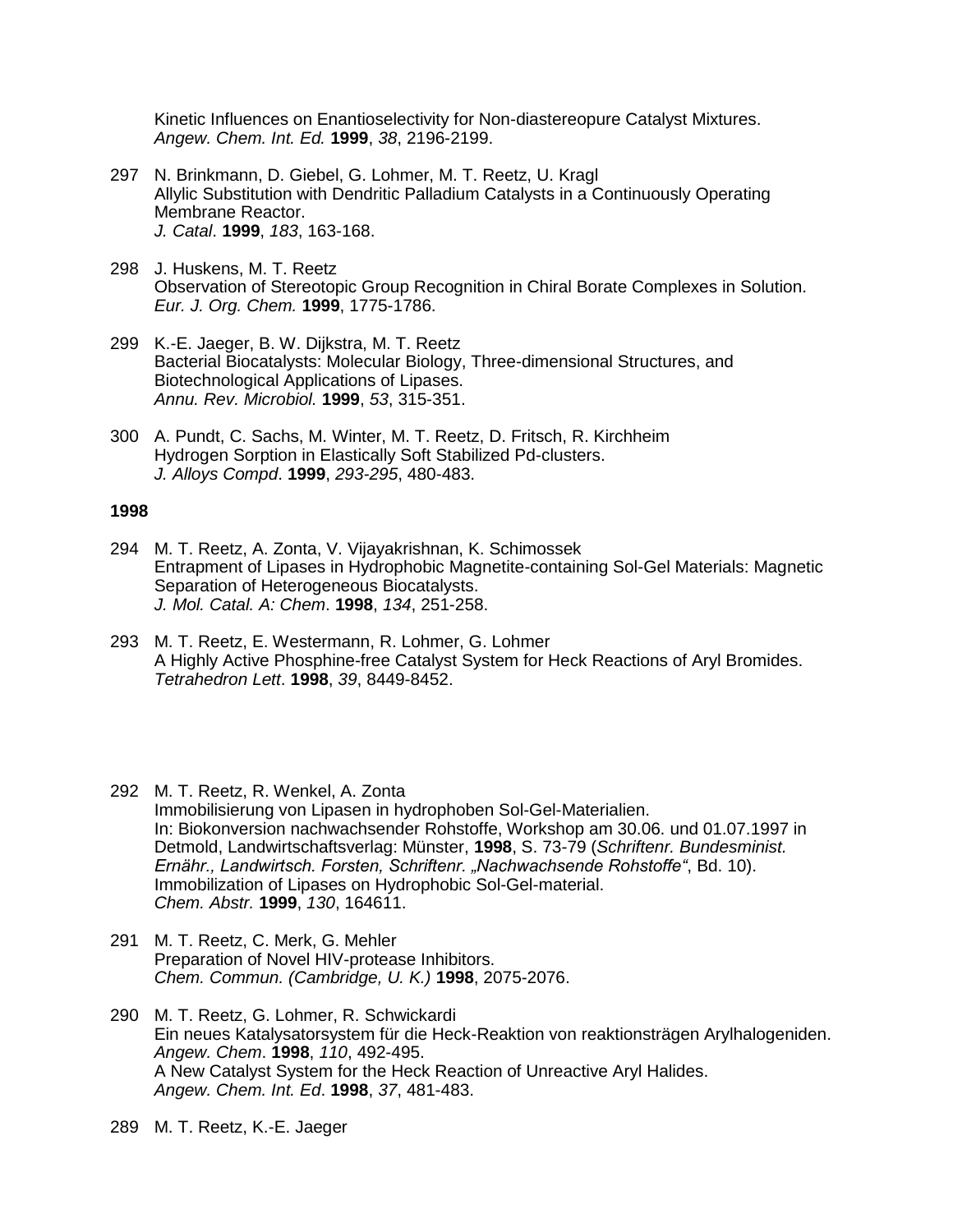Overexpression, Immobilization and Biotechnological Application of *Pseudomonas* Lipases. *Chem. Phys. Lipids* **1998**, *93*, 3-14.

- 288 M. T. Reetz, A. Gosberg, R. Goddard, S.-H. Kyung Diphosphonites as Highly Efficient Ligands for Enantioselective Rhodium-catalyzed Hydrogenation. *Chem. Commun. (Cambridge, U. K.)* **1998**, 2077-2078.
- 287 M. T. Reetz, R. Demuth, R. Goddard 2-Pyrimidylphosphines: A New Class of Ligands for Transition Metal Catalysis. *Tetrahedron Lett*. **1998**, *39*, 7089-7092.
- 286 M. T. Reetz, R. Breinbauer, P. Wedemann, P. Binger Nanostructured Nickel-clusters as Catalysts in [3+2]Cycloaddition Reactions. *Tetrahedron* **1998**, *54*, 1233-1240.
- 285 M. T. Reetz, E. Bohres, R. Goddard Chiral Diiminophosphoranes: A New Class of Ligands for Enantioselective Transition Metal Catalysis. *Chem. Commun. (Cambridge, U. K.)* **1998**, 935-936.
- 284 M. T. Reetz, M. H. Becker, K. M. Kühling, A. Holzwarth Zeitaufgelöste IR-thermographische Detektion und Screening von enantioselektiven katalytischen Reaktionen. *Angew. Chem*. **1998**, *110*, 2792-2795. Time-resolved IR-thermographic Detection and Screening of Enantioselectivity in Catalytic Reactions. *Angew. Chem. Int. Ed*. **1998**, *37*, 2647-2650
- 283 M. T. Reetz New Supramolecular Transition Metal Catalysts. *J. Heterocycl. Chem*. **1998**, *35*, 1065-1073.
- 282 M. T. Reetz Supramolecular Transition Metal Catalysts in Two-Phase Systems. *Catal. Today* **1998**, *42*, 399-411.
- 281 J. Lohau, S. Friedrichowski, G. Dumpich, E. F. Wassermann, M. Winter, M. T. Reetz Electron-beam Lithography with Metal Colloids: Direct Writing of Metallic Nanostructures. *J. Vac. Sci. Technol., B* **1998**, *16*, 77-79.
- 280 K.-E. Jaeger, M. T. Reetz Microbial Lipases Form Versatile Tools for Biotechnology. *Trends Biotechnol*. **1998**, *16*, 396-403.
- 279 J. Huskens, R. Goddard, M. T. Reetz Direct Observation of Stereotopic Group Recognition in Solution and Solid State. *J. Am. Chem. Soc*. **1998**, *120*, 6617-6618.
- 278 G. Dumpich, J. Lohau, E. F. Wassermann, M. Winter, M. T. Reetz Direct Writing of Metallic Nanostructures by Means of Metal Colloids. *Mater. Sci. Forum* **1998**, *287*-*288*, 413-415.
- 277 V. B. Arion, E. Bill, M. T. Reetz, R. Goddard, D. Stöckigt, M. Massau, V. Levitsky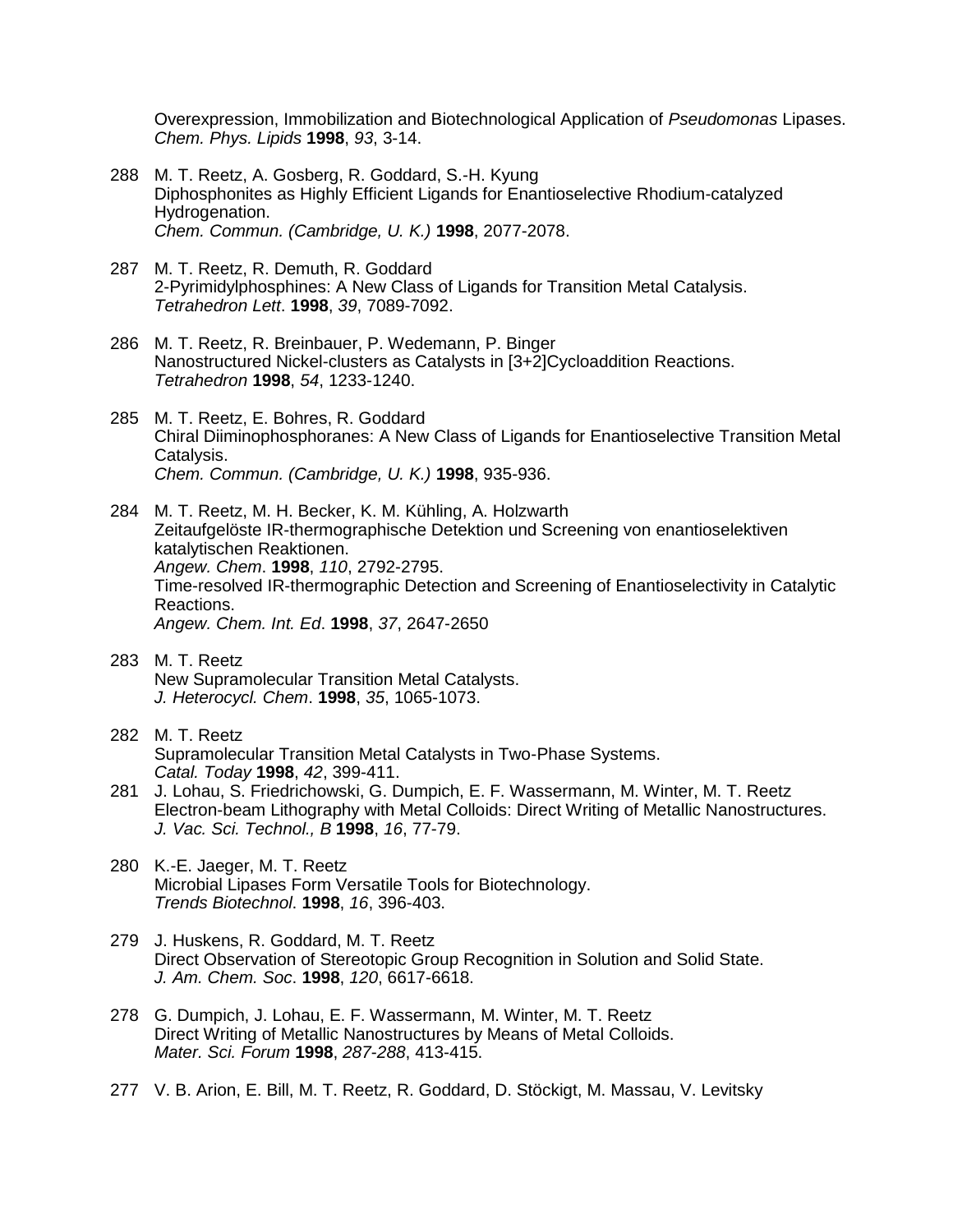Synthesis, Structure and Characterization of Zinc(II), Copper(II), Zinc(II)barium(II) and Copper(II)barium(II) Complexes of Macrocyclic Heteronucleating Ligands Based on Isothiosemicarbazide. *Inorg. Chim. Acta* **1998**, *282*, 61-70.

- 276 M. T. Reetz, A. Zonta, K. Schimossek, K. Liebeton, K.-E. Jaeger Erzeugung enantioselektiver Biokatalysatoren für die Organische Chemie durch In-vitro-Evolution. *Angew. Chem*. **1997**, *109*, 2961-2963. Creation of Enantioselective Biocatalysts for Organic Chemistry by in Vitro Evolution. *Angew. Chem., Int. Ed. Engl*. **1997**, *36*, 2830-2832.
- 275 M. T. Reetz, M. Winter, B. Tesche Self-assembly of Tetraalkylammonium Salt-stabilized Giant Palladium Clusters on Surfaces. *Chem. Commun. (Cambridge, U. K.)* **1997**, 147-148.
- 274 M. T. Reetz, M. Winter, G. Dumpich, J. Lohau, S. Friedrichowski Fabrication of Metallic and Bimetallic Nanostructures by Electron Beam Induced Metallization of Surfactant Stabilized Pd and Pd/Pt Clusters. *J. Am. Chem. Soc*. **1997**, *119*, 4539-4540.
- 273 M. T. Reetz, K. Wanninger, M. Hermes Regioselective Palladium-catalysed Coupling Reactions of Vinyl Chlorides with Carbon Nucleophiles. *Chem. Commun*. *(Cambridge, U. K.)* **1997**, 535-536.
- 272 M. T. Reetz, S. R. Waldvogel, R. Goddard Substituent Effects in the Rhodium-catalyzed Hydroformylation of Olefins Using Bis(diarylphosphino)methylamino Ligands. *Tetrahedron Lett*. **1997**, *38*, 5967-5970.
- 271 M. T. Reetz, S. R. Waldvogel Mit  $\beta$ -Cyclodextrin-modifizierten Diphosphanen als Liganden zu supramolekularen Rhodiumkatalysatoren. *Angew. Chem*. **1997**, *109*, 870-873.  $\beta$ -Cyclodextrin-modified Diphosphanes as Ligands for Supramolecular Rhodium Catalysts. *Angew. Chem., Int. Ed. Engl*. **1997**, *36*, 865-867.
- 270 M. T. Reetz, C. Merk, G. Naberfeld, J. Rudolph, N. Griebenow, R. Goddard 3,3'-Dinitro-octahydrobinaphthol: A New Chiral Ligand for Metal-catalyzed Enantioselective Reactions. *Tetrahedron Lett*. **1997**, *38*, 5273-5276.
- 269 M. T. Reetz, G. Lohmer, R. Schwickardi Synthese und katalytische Wirkung von dendritischen Diphosphan-Metallkomplexen. *Angew. Chem*. **1997**, *109*, 1559-1562. Synthesis and Catalytic Activity of Dendritic Diphosphane Metal Complexes. *Angew. Chem., Int. Ed. Engl*. **1997**, *36*, 1526-1529.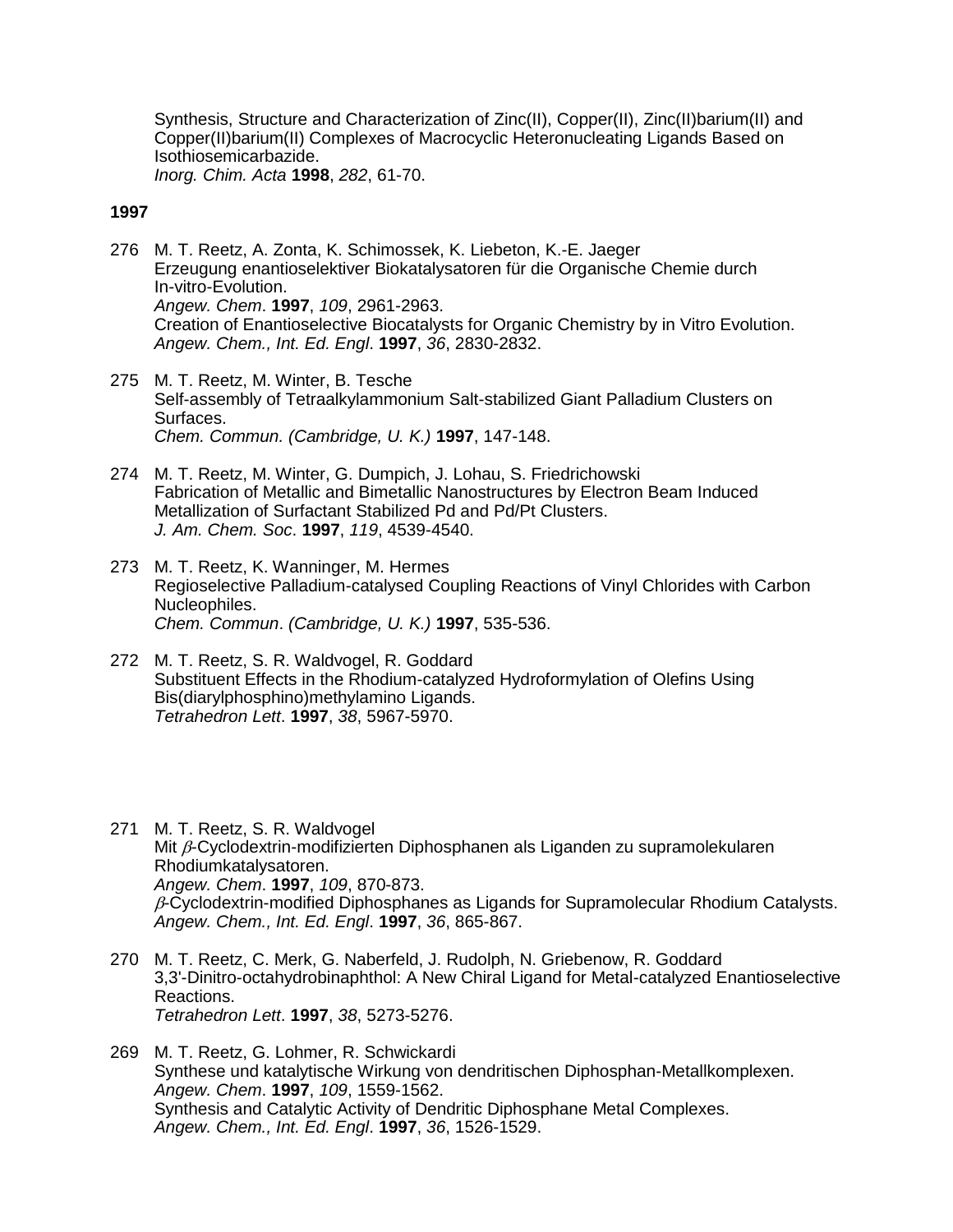- 268 M. T. Reetz, H. Haning Ligand Effects in Selective Addition Reactions of Organoindium Reagents with Carbonyl Compounds. *J. Organomet. Chem*. **1997**, *541*, 117-120.
- 267 M. T. Reetz, E. W. Beuttenmüller, R. Goddard First Enantioselective Catalysis Using a Helical Diphosphane. *Tetrahedron Lett.* **1997**, *38*, 3211-3214.
- 266 M. T. Reetz New Approaches to Supramolecular Transition Metal Catalysis. *Top. Catal*. **1997**, *4*, 187-200.
- 265 M. T. Reetz Entrapment of Biocatalysts in Hydrophobic Sol-Gel Materials for Use in Organic Chemistry. *Adv. Mater. (Weinheim, Ger.)* **1997**, *9*, 943-954.
- 264 M. T. Reetz

New Transition Metal Catalysts for Organic Synthesis. In: Eur. Conf. Ser. Catal., 3rd G.-M. Schwab Symp. Catal. Org. Synth., 6-10 July 1997, Berlin, Book of Abstracts, (Dechema e.V.), S. V 4.

- 263 M. T. Reetz Größenselektive Synthese von Nanostrukturierten Metall-Clustern. *Vortr. – Nordrhein-Westfael. Akad. Wiss., Nat.-, Ing.-Wirtschaftswiss*., **1997**, *N 427*, 7-25.
- 262 K.-E. Jaeger, B. Schneidinger, F. Rosenau, M. Werner, D. Lang, B. W. Dijkstra, K. Schimossek, A. Zonta, M. T. Reetz Bacterial Lipases for Biotechnological Applications. *J. Mol. Catal. B: Enzym*. **1997**, *3*, 3-12.

- 261 M. T. Reetz, A. Zonta, J. Simpelkamp, A. Rufińska, B. Tesche Characterization of Hydrophobic Sol-Gel Materials Containing Entrapped Lipases. *J. Sol-Gel Sci. Technol*. **1996**, *7*, 35-43.
- 260 M. T. Reetz, A. Zonta, J. Simpelkamp, W. Könen In Situ Fixation of Lipase-containing Hydrophobic Sol-Gel Materials on Sintered Glass - Highly Efficient Heterogeneous Biocatalysts. *Chem. Commun. (Cambridge, U. K.)* **1996**, 1397-1398.
- 259 M. T. Reetz, A. Zonta, J. Simpelkamp Efficient Immobilization of Lipases by Entrapment in Hydrophobic Sol-Gel Materials. *Biotechnol. Bioeng.* **1996**, *49*, 527-534.
- 258 M. T. Reetz, T. J. Strack, F. Mutulis, R. Goddard Asymmetric Dihydroxylation of Chiral  $\gamma$ Amino  $\alpha$ ,  $\beta$ -Unsaturated Esters: Turning the Mismatched into the Matched Case via Protective Group Tuning. *Tetrahedron Lett*. **1996**, *37*, 9293-9296.
- 257 M. T. Reetz, T. J. Strack, J. Kanand, R. Goddard Stereospecific Synthesis of Chiral Alkinylogous Amino Acids. *Chem. Commun. (Cambridge, U. K.)* **1996**, 733-734.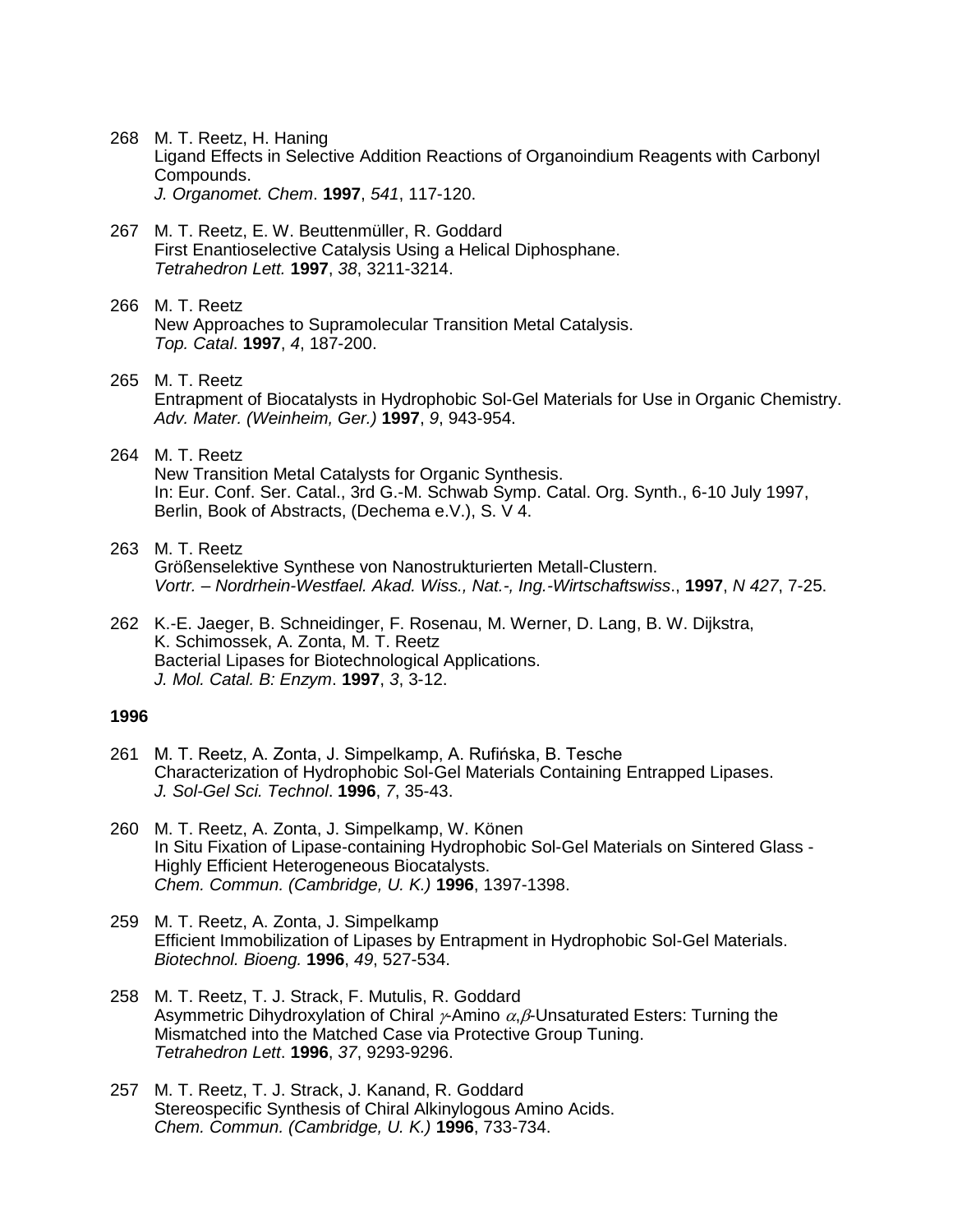- 256 M. T. Reetz, K. Schimossek Lipase-catalyzed Dynamic Kinetic Resolution of Chiral Amines: Use of Palladium as the Racemization Catalyst. *Chimia* **1996**, *50*, 668-669.
- 255 M. T. Reetz, J. Rudolph, R. Mynott Enantiotopic Group Recognition: Direct Evidence for Selective Complexation of Enantiotopic Groups by a Chiral Host. *J. Am. Chem. Soc.* **1996**, *118*, 4494-4495.
- 254 M. T. Reetz, S. A. Quaiser, M. Winter, J. A. Becker, R. Schäfer, U. Stimming, A. Marmann, R. Vogel, T. Konno Nanostrukturierte Metalloxidcluster durch Luftoxidation von stabilisierten Metallclustern. *Angew. Chem*. **1996**, *108*, 2228-2230. Nanostructured Metal Oxide Clusters by Oxidation of Stabilized Metal Clusters with Air. *Angew. Chem., Int. Ed. Engl*. **1996**, *35*, 2092-2094.
- 253 M. T. Reetz, S. A. Quaiser, C. Merk Electrochemical Preparation of Nanostructured Titanium Clusters: Characterization and Use in McMurry-type Coupling Reactions. *Chem. Ber.* **1996**, *129*, 741-743.
- 252 M. T. Reetz, G. Lohmer Propylene Carbonate Stabilized Nanostructured Palladium Clusters as Catalysts in Heck Reactions. *Chem. Commun*. *(Cambridge, U. K.)* **1996**, 1921-1922.
- 251 M. T. Reetz, S. Hütte, H. M. Herzog, R. Goddard Synthetic and Mechanistic Aspects of Metal-free Polymerizations of Acrylates. *Macromol. Symp.* **1996**, *107*, 209-217.
- 250 M. T. Reetz, S. Hütte, R. Goddard, C. Robyr Synthesis, Structure, and Stereoselective Reaction of a Chiral Hydroxy-stabilized Metal-free Enolate. *Chem.-Eur. J.* **1996**, *2*, 382-384.
- 249 M. T. Reetz, H. M. Herzog, W. Könen A New Method for the Polymerization of Methyl Methacrylate. *Macromol. Rapid Commun.* **1996**, *17*, 383-388.
- 248 M. T. Reetz, W. Helbig, S. A. Quaiser Electrochemical Methods in the Synthesis of Nanostructured Transition Metal Clusters. In: Active Metals: Preparation, Characterization, Applications (Ed.: A. Fürstner), VCH: Weinheim,**1996**, pp. 279-297.
- 247 M. T. Reetz, N. Griebenow Synthesis and Stereoselective C-C Bond-forming Reactions of Peptide Aldehydes. *Liebigs Ann.* **1996**, 335-348.
- 246 M. T. Reetz, R. Breinbauer, K. Wanninger Suzuki and Heck Reactions Catalyzed by Preformed Palladium Clusters and Palladium/Nickel Bimetallic Clusters. *Tetrahedron Lett.* **1996**, *37*, 4499-4502.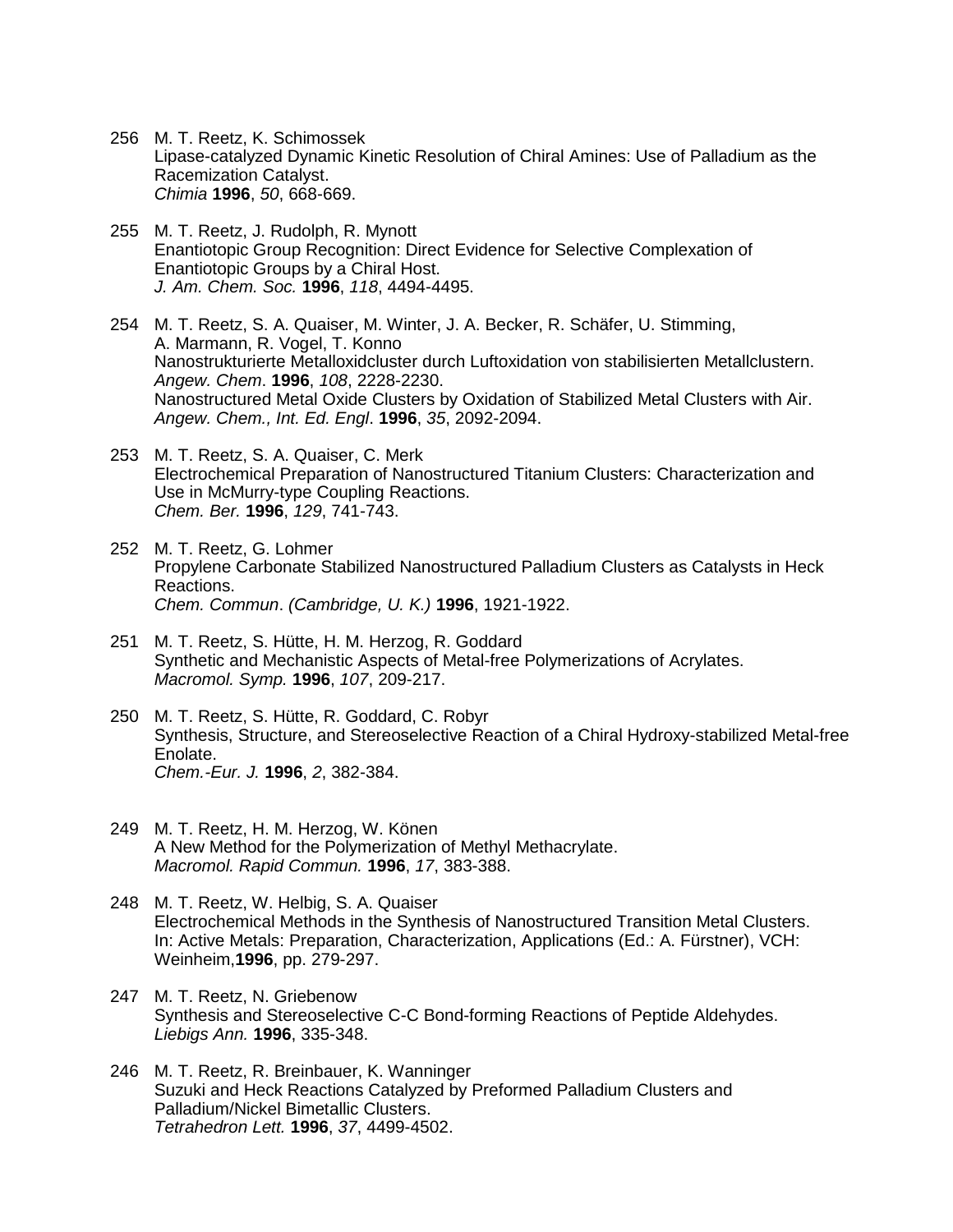245 M. T. Reetz

Simultaneous Binding of Cations and Anions. In: Comprehensive Supramolecular Chemistry, Vol. 2, (Ed.: F. Vögtle), Elsevier: Oxford, **1996**, pp. 553-562.

- 244 M. T. Reetz Molecular Recognition and Stereotopic Group Recognition. *Pure Appl. Chem.* **1996**, *68*, 1279-1283.
- 243 M. T. Reetz Size-selective Synthesis of Metal-Clusters: New Homogeneous and Heterogeneous Catalysts. In: Proc. 50th Anniversary Conf. Korean Chem. Soc., Seoul, Korea, May 24-25, 1996, pp. 588-594.
- 242 F. Mutulis, M. T. Reetz Formation of an Olefin Bond. A Side Reaction Occurring During Swern Oxidation. *Latv. Kim. Z*. **1996**, Nr. 3-4, 115-117.
- 241 U. Kolb, S. A. Quaiser, M. Winter, M. T. Reetz Investigation of Tetraalkylammonium Bromide Stabilized Palladium/Platinum Bimetallic Clusters Using Extended X-ray Absorption Fine Structure Spectroscopy. *Chem. Mater*. **1996**, *8*, 1889-1894.
- 240 U. Kolb, I. Abraham, R. Breinbauer, M. Winter, M. T. Reetz Investigation of Tetraalkylammonium Stabilized Palladium Clusters Using EXAFS-Spectroscopy. *HASYLAB-Jahresbericht*, **1996**, 787-788.
- 239 K.-E. Jaeger, K. Liebeton, A. Zonta, K. Schimossek, M. T. Reetz Biotechnological Application of *Pseudomonas Aeruginosa* Lipase: Efficient Kinetic Resolution of Amines and Alcohols. *Appl. Microbiol. Biotechnol.* **1996**, *46*, 99-105.
- 238 K.-E. Jaeger, B. Schneidinger, K. Liebeton, D. Haas, M. T. Reetz, S. Philippou, G. Gerritse, S. Ransac, B. W. Dijkstra Lipase of *Pseudomonas Aeruginosa*: Molecular Biology and Biotechnological Application. In: Molecular Biology of Pseudomonads (Eds.: T. Nakazawa, K. Furukawa, D. Haas, S. Silver), ASM Press: Washington, **1996**, pp. 319-330.
- 237 J. A. Becker, R. Schäfer, J. R. Festag, J. H. Wendorff, F. Hensel, J. Pebler, S. A. Quaiser, W. Helbig, M. T. Reetz Magnetic Properties of Cobalt-cluster Dispersions Generated in an Electrochemical Cell. *Surf. Rev. Lett.* **1996**, *3*, 1121-1126.

**1995**

236 M. T. Reetz, A. Zonta, J. Simpelkamp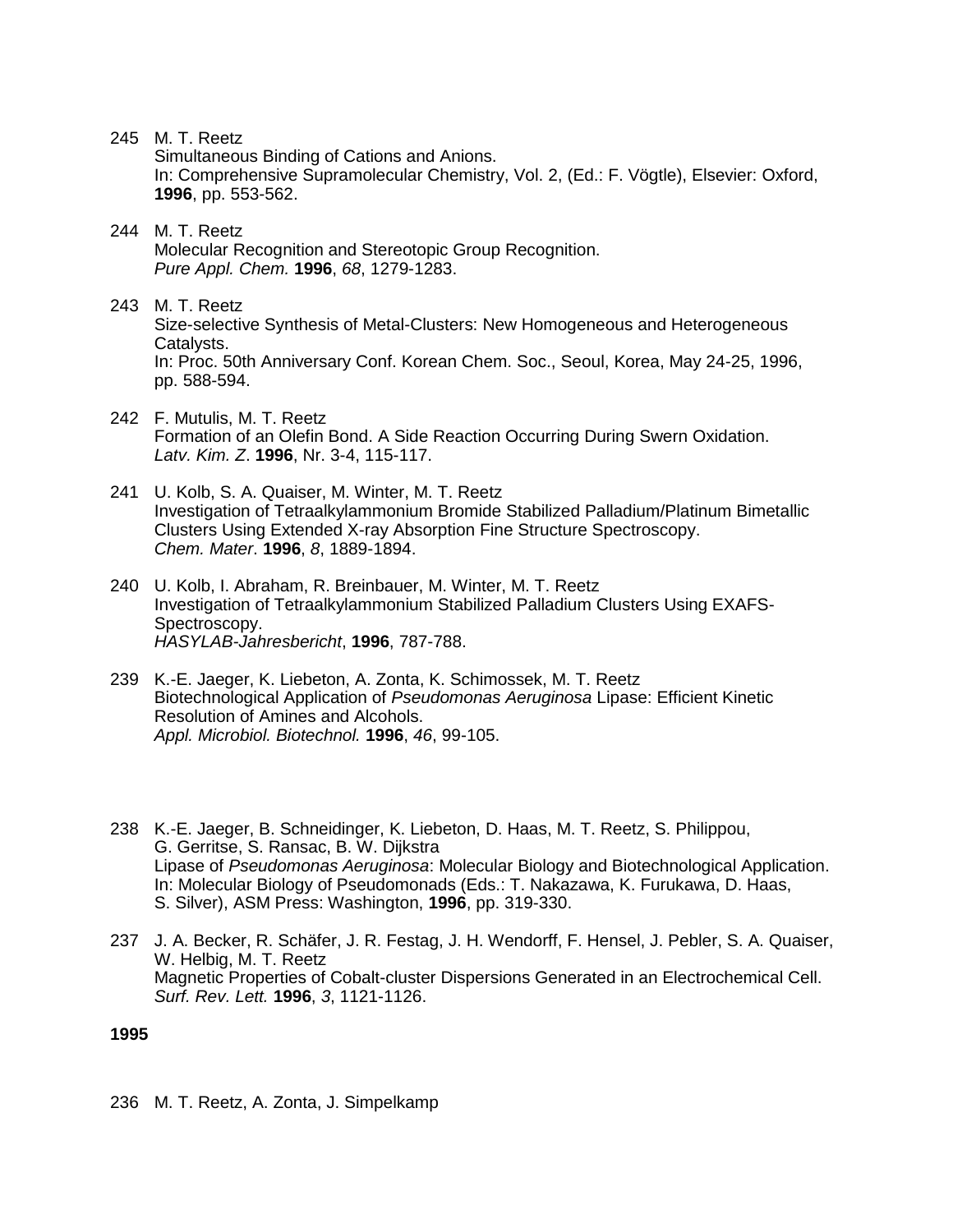Effiziente heterogene Biokatalysatoren durch den Einschluß von Lipasen in hydrophoben Sol-Gel-Materialien.

*Angew. Chem.* **1995**, *107*, 373-376.

Efficient Heterogeneous Biocatalysts by Entrapment of Lipases in Hydrophobic Sol-Gel Materials. *Angew. Chem., Int. Ed. Engl.* **1995**, *34*, 301-303.

235 M. T. Reetz, K. Töllner

Cobalt-catalyzed Partial Oxidation of Olefins and Ethers Using Molecular Oxygen.

*Tetrahedron Lett.* **1995**, *36*, 9461-9464.

234 M. T. Reetz, S. A. Quaiser, R. Breinbauer, B. Tesche

Eine neue Strategie in der heterogenen Katalyse: das Design von Cortex-Katalysatoren. *Angew. Chem.* **1995**, *107*, 2956-2958.

A New Strategy in Heterogeneous Catalysis: The Design of Cortex Catalysts.

*Angew. Chem., Int. Ed. Engl.* **1995**, *34*, 2728-2730.

233 M. T. Reetz, S. A. Quaiser

Eine neue Methode zur Herstellung nanostrukturierter Metallcluster.

*Angew. Chem.* **1995**, *107*, 2461-2463.

A New Method for the Preparation of Nanostructured Metal Clusters.

*Angew. Chem., Int. Ed. Engl.* **1995**, *34*, 2240-2241.

232 M. T. Reetz, A. Kindler

The Kharasch Reaction Revisited:  $CuX<sub>3</sub>Li<sub>2</sub>$ -Catalyzed Conjugate Addition Reactions of Grignard Reagents.

*J. Organomet. Chem.* **1995**, *502*, C5-C7.

231 M. T. Reetz, S. Hütte, R. Goddard, U. Minet

Tetrabutylammonium Salts of Carbazole and Dibenzoazepine: Synthesis, Crystal Structures and Use in Anionic Polymerization.

*J. Chem. Soc., Chem. Commun.* **1995**, 275-277.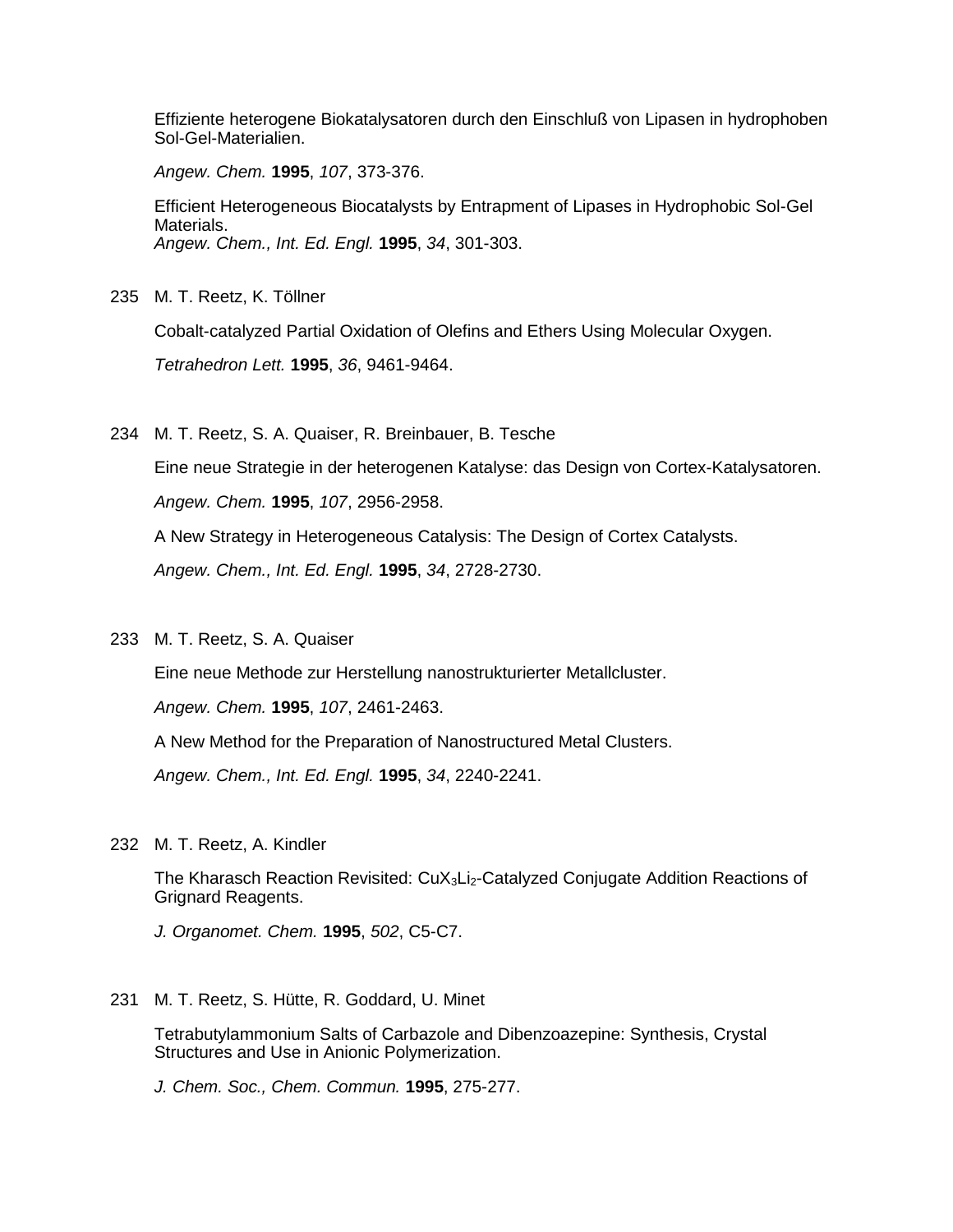230 M. T. Reetz, S. Hütte, R. Goddard

Synthetic and Mechanistic Aspects of Anionic Polymerization of (Meth)acrylates Initiated by Metal-free Salts of CH-Acidic Compounds.

*J. Phys. Org. Chem.* **1995**, *8*, 231-241.

229 M. T. Reetz, S. Hütte, R. Goddard

Tetrabutylammonium Salts of 2-Nitropropane, Cyclopentadiene and 9-Ethylfluorene: Crystal Structures and Use in Anionic Polymerization.

*Z. Naturforsch., B: Chem. Sci.* **1995**, *50*, 415-422.

228 M. T. Reetz, W. Helbig, S. A. Quaiser, U. Stimming, N. Breuer, R. Vogel

Visualization of Surfactants on Nanostructured Palladium Clusters by a Combination of STM and High-resolution TEM.

*Science (Washington, D. C.)* **1995**, *267*, 367-369.

227 M. T. Reetz, W. Helbig, S. A. Quaiser Electrochemical Preparation of Nanostructured Bimetallic Clusters. *Chem. Mater.* **1995**, *7*, 2227-2228.

- 226 M. T. Reetz, N. Griebenow, R. Goddard Stereoselective Syntheses of  $\alpha$ -Hydroxy- $\gamma$ -amino Acids: Possible  $\gamma$ -Turn Mimetics. *J. Chem. Soc., Chem. Commun.* **1995**, 1605-1606.
- 225 M. T. Reetz, H. Brümmer, M. Kessler, J. Kuhnigk Preparation and Catalytic Activity of Boron-substituted Zirconocenes. *Chimia* **1995**, *49*, 501-503.
- 224 M. T. Reetz, V. B. Arion, R. Trültzsch, H.-J. Buschmann, E. Cleve Unusual Complexation Behavior of Metallomacrocycles Based on Isothiosemicarbazides with Respect to Alkali and Alkaline Earth Metal Ions: Novel 2:1 Associates.

*Chem. Ber.* **1995**, *128*, 1089-1093.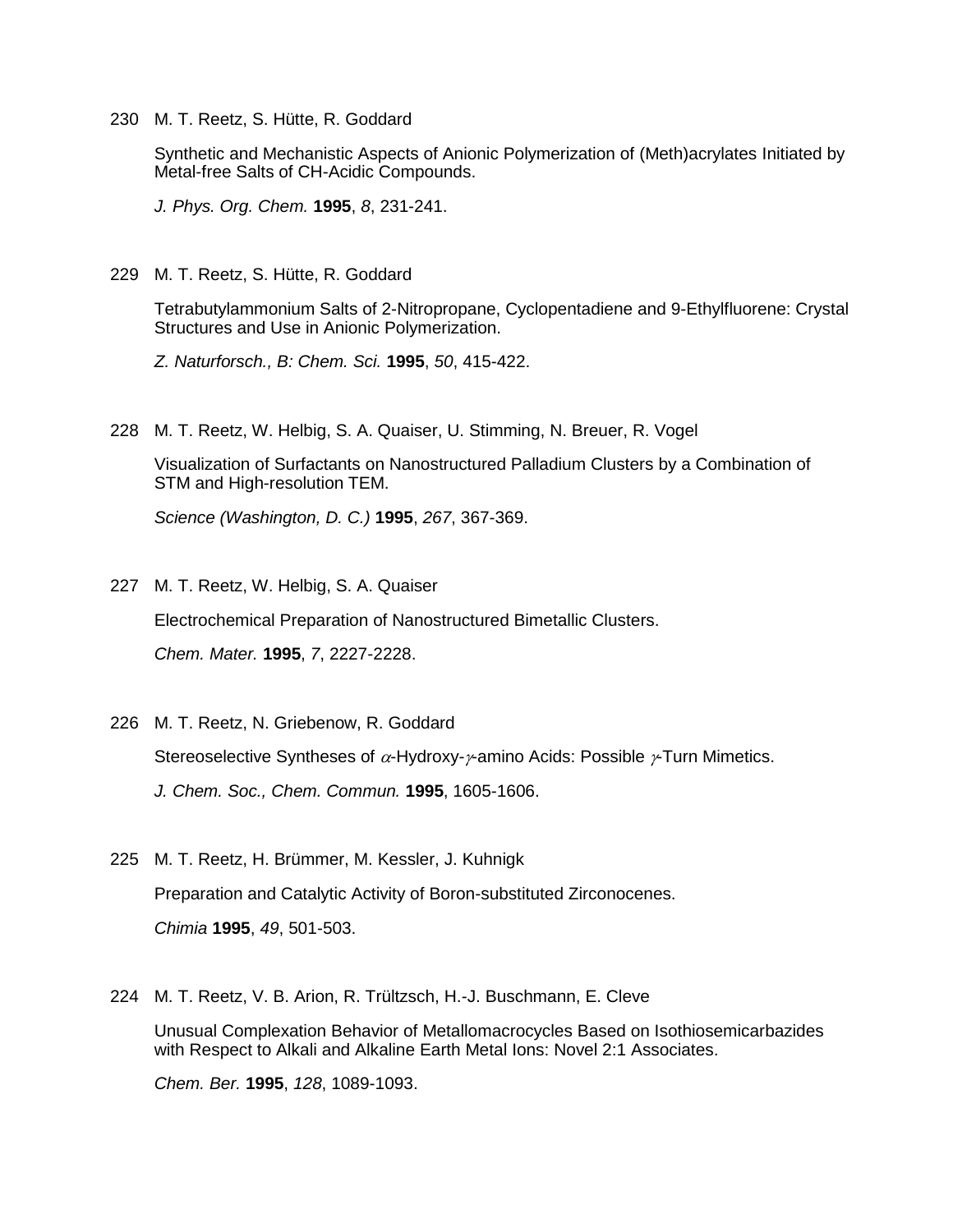223 M. T. Reetz, V. B. Arion, R. Goddard, Y. A. Simonov, V. Ch. Kravtsov, J. Lipkowski Synthesis and Structure of Metallomacrocycles Based on Isothiosemicarbazides. *Inorg. Chim. Acta* **1995**, *238*, 23-33.

#### 222 M. T. Reetz

Titanium Tetrakis(diethylamide).

In: Encyclopedia of Reagents for Organic Synthesis, Vol. 2, (Ed.: L. A. Paquette), Wiley: New York, **1995**, pp. 4936-4938.

221 M. T. Reetz

1,2-Diethoxy-1,2-bis(trimethylsilyloxy)ethylene.

In: Encyclopedia of Reagents for Organic Synthesis, Vol. 2, (Ed.: L. A. Paquette), Wiley: New York, **1995**, pp. 1761-1762.

220 M. T. Reetz

Dichlorodimethyltitanium.

In: Encyclopedia of Reagents for Organic Synthesis, Vol. 2, (Ed.: L. A. Paquette), Wiley: New York, **1995**, pp. 1708-1709.

219 M. T. Reetz

Chlorotris(diethylamino)titanium.

In: Encyclopedia of Reagents for Organic Synthesis, Vol. 2, (Ed.: L. A. Paquette), Wiley: New York, **1995**, pp. 1250-1251.

218 V. Jonas, G. Frenking, M. T. Reetz

Mechanism of the Chelation Controlled Addition of  $CH_3TiCl_3$  to  $\alpha$ -Alkoxy Carbonyl Compounds. A Theoretical Study.

*Organometallics* **1995**, *14*, 5316-5324.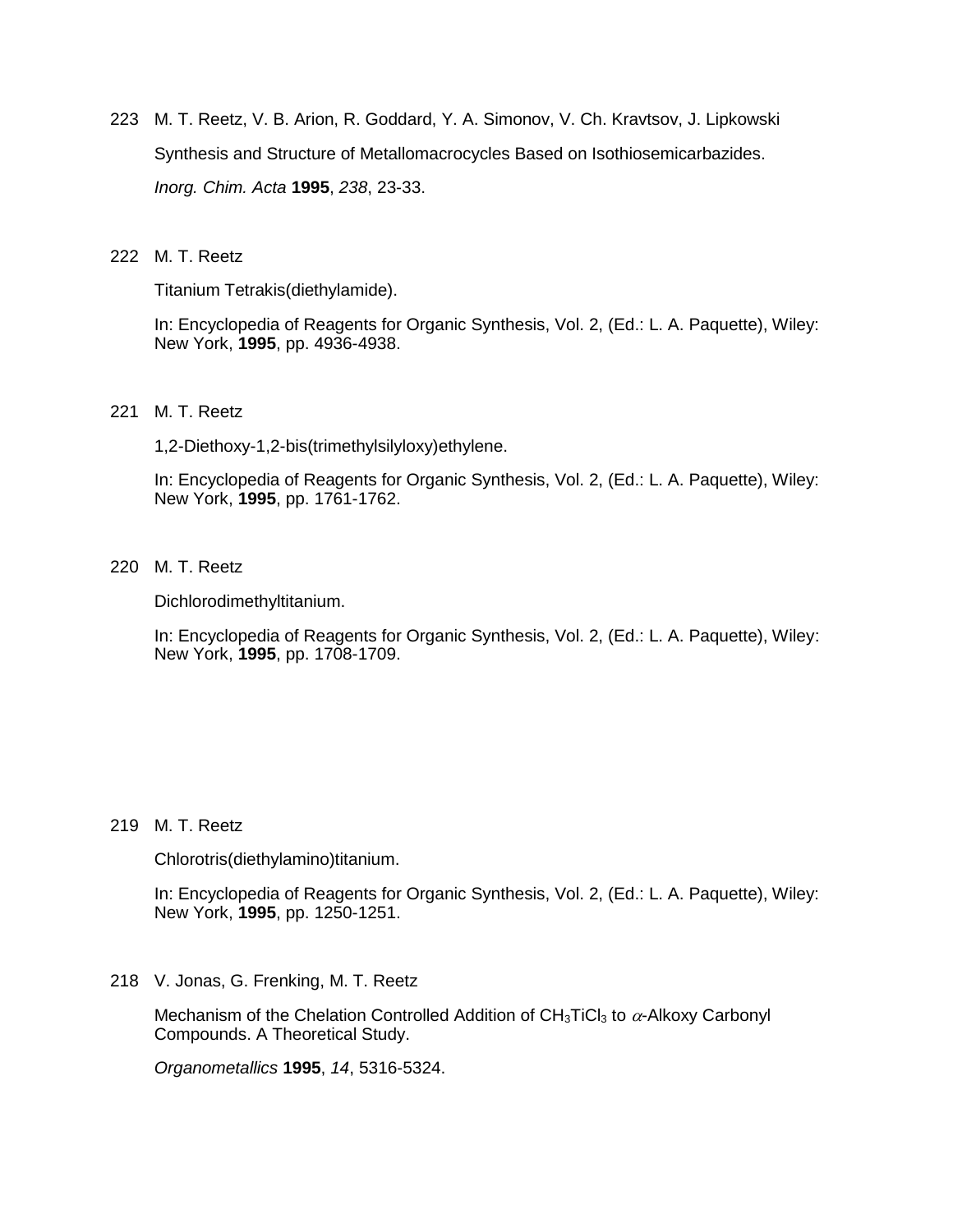217 N. V. Gerbeleu, S. S. Palanciuc, Y. A. Simonov, A. A. Dvorkin, P. N. Bourosh,

M. T. Reetz, V. B. Arion, K. Töllner

Nickel(II) and Copper(II) Complexes with Amidrazone-based Ligands: Structure and Catalytic Activity.

*Polyhedron* **1995**, *14*, 521-527.

216 J. A. Becker, R. Schäfer, R. Festag, W. Ruland, J. H. Wendorff, J. Pebler, S. A. Quaiser, W. Helbig, M. T. Reetz Electrochemical Growth of Superparamagnetic Cobalt Clusters.

*J. Chem. Phys.* **1995**, *103*, 2520-2527.

## **1994**

- 215 M. T. Reetz, K. Rölfing, N. Griebenow A Simple Method for Chelation Controlled Additions to  $\alpha$ -Amino Aldehydes. *Tetrahedron Lett.* **1994**, *35*, 1969-1972.
- 214 M. T. Reetz, D. Röhrig, K. Harms, G. Frenking Stereoselective Synthesis of  $\beta$ -Amino Hydroxylamines. *Tetrahedron Lett.* **1994**, *35*, 8765-8768.
- 213 M. T. Reetz, A. Kindler

CuX<sub>3</sub>Li<sub>2</sub>-catalysed Conjugate Addition of Dialkylmagnesium Reagents to  $\alpha$ ,  $\beta$ -Unsaturated Carbonyl Compounds.

*J. Chem. Soc., Chem. Commun.* **1994**, 2509-2510.

212 M. T. Reetz, F. Kayser, K. Harms

Stereoselective Synthesis of  $\beta$ -Amino Nitriles and 1,3-Diamines. *Tetrahedron Lett.* **1994**, *35*, 8769-8772.

211 M. T. Reetz, B. M. Johnson, K. Harms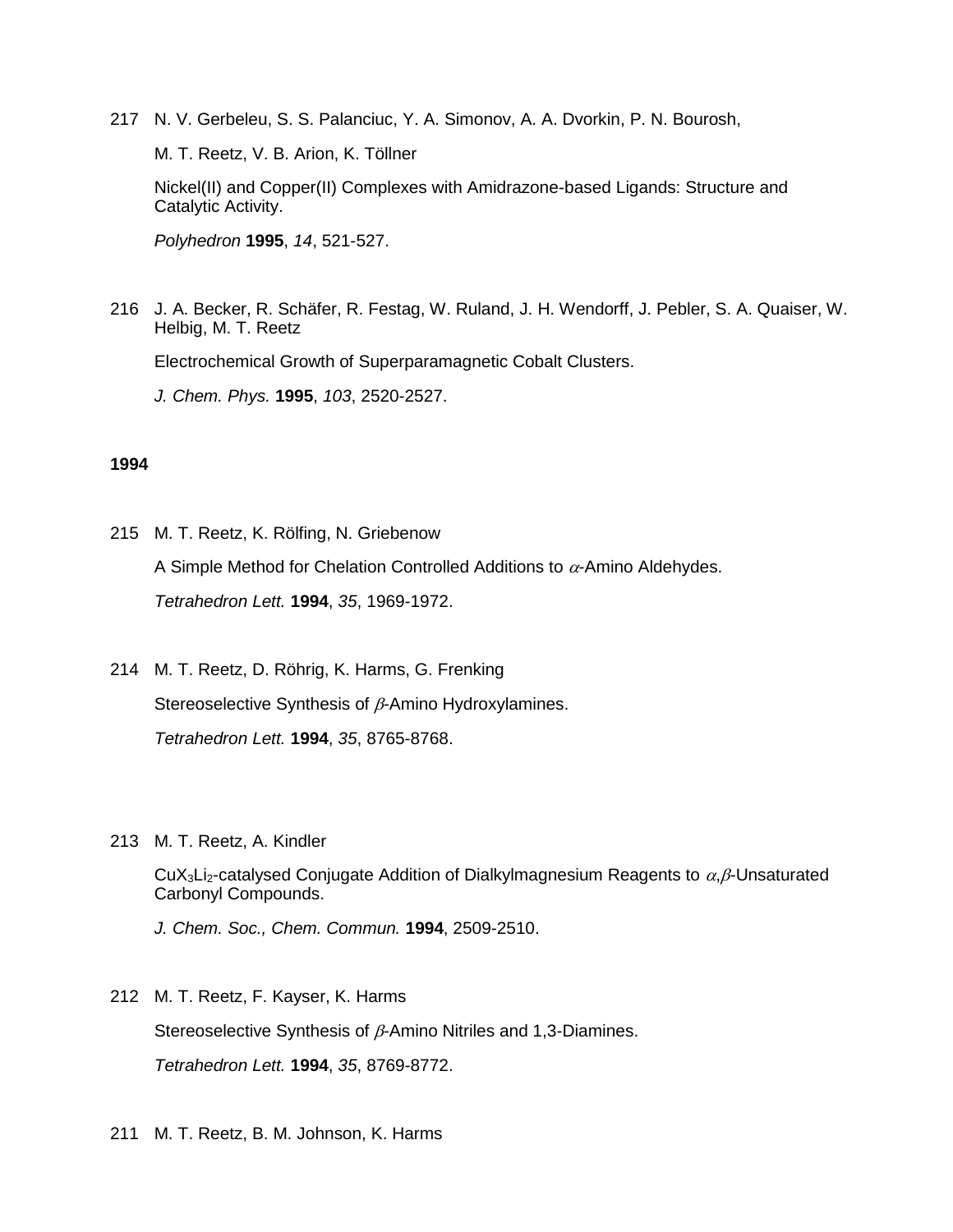A Novel Receptor for Ditopic Binding of Alkali Metal Halides. *Tetrahedron Lett.* **1994**, *35*, 2525-2528.

- 210 M. T. Reetz, M. Hübel, R. Jaeger, R. Schwickardi, R. Goddard Stereoselective Synthesis of  $\alpha$ ,  $\beta$ -Diamino Nitriles from Amino Acids. *Synthesis* **1994**, 733-738.
- 209 M. T. Reetz, J. Huff, J. Rudolph, K. Töllner, A. Deege, R. Goddard Highly Efficient Transport of Amino Acids through Liquid Membranes via Three-component Supramolecules. *J. Am. Chem. Soc.* **1994**, *116*, 11588-11589.
- 208 M. T. Reetz, J. Huff, R. Goddard Borylated Lyxofuranosides as Selective Host Molecules for Amines. *Tetrahedron Lett.* **1994**, *35*, 2521-2524.

207 M. T. Reetz, S. Höger, K. Harms

Reversibler Protonentransfer-bedingter Phasenübergang im 4,4'-Bipyridiniumsalz der Quadratsäure.

*Angew. Chem.* **1994**, *106*, 193-195.

Proton-transfer-dependent Reversible Phase Changes in the 4,4'-Bipyridinium Salt of Squaric Acid.

*Angew. Chem., Int. Ed. Engl.* **1994**, *33*, 181-183.

206 M. T. Reetz, W. Helbig

Size-selective Synthesis of Nanostructured Transition Metal Clusters.

*J. Am. Chem. Soc.* **1994**, *116*, 7401-7402.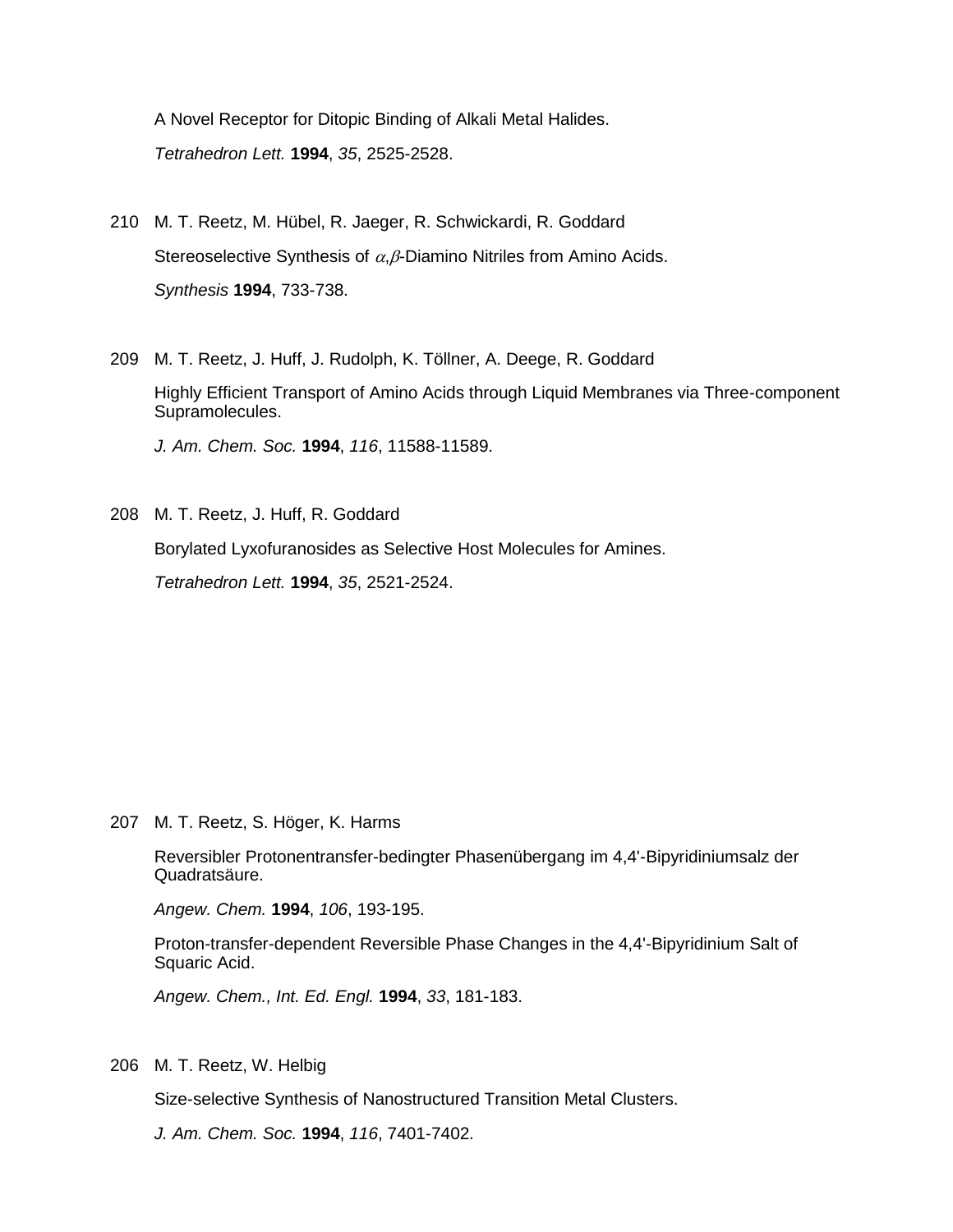205 M. T. Reetz, C. Dreisbach

Highly Efficient Lipase-catalyzed Kinetic Resolution of Chiral Amines. *Chimia* **1994**, *48*, 570.

204 M. T. Reetz

Organometallic Compounds for Selective C-C Bond Formation and for Molecular Recognition.

In: Stereocontrolled Organic Synthesis (Ed.: B. M. Trost), Blackwell: Oxford, **1994**,

pp. 67-95.

# 203 M. T. Reetz

Titanium in Organic Synthesis.

In: Organometallics in Synthesis - A Manual (Ed.: M. Schlosser), Wiley: Chichester, **1994**, pp. 195-282.

202 M. T. Reetz

Steuerung der Selektivität bei organisch-chemischen Synthesen.

In: Jahrb. - Max-Planck-Ges., Vandenhoeck & Ruprecht: Göttingen, **1994**, S. 435-439.

201 V. Jonas, G. Frenking, M. T. Reetz

Comparative Theoretical Study of Lewis Acid-Base Complexes of BH<sub>3</sub>, BF<sub>3</sub>, BCl<sub>3</sub>, AlCl<sub>3</sub>, and  $SO<sub>2</sub>$ .

*J. Am. Chem. Soc.* **1994**, 116, 8741-8753.

200 G. Frenking, K. F. Köhler, M. T. Reetz

Conformational Analysis of 2-Chloro-2-fluoroacetaldehyde and Calculated Transition State Structures of Nucleophilic Addition Reactions.

*Tetrahedron* **1994**, *50*, 11197-11204.

199 M. Böhme, G. Frenking, M. T. Reetz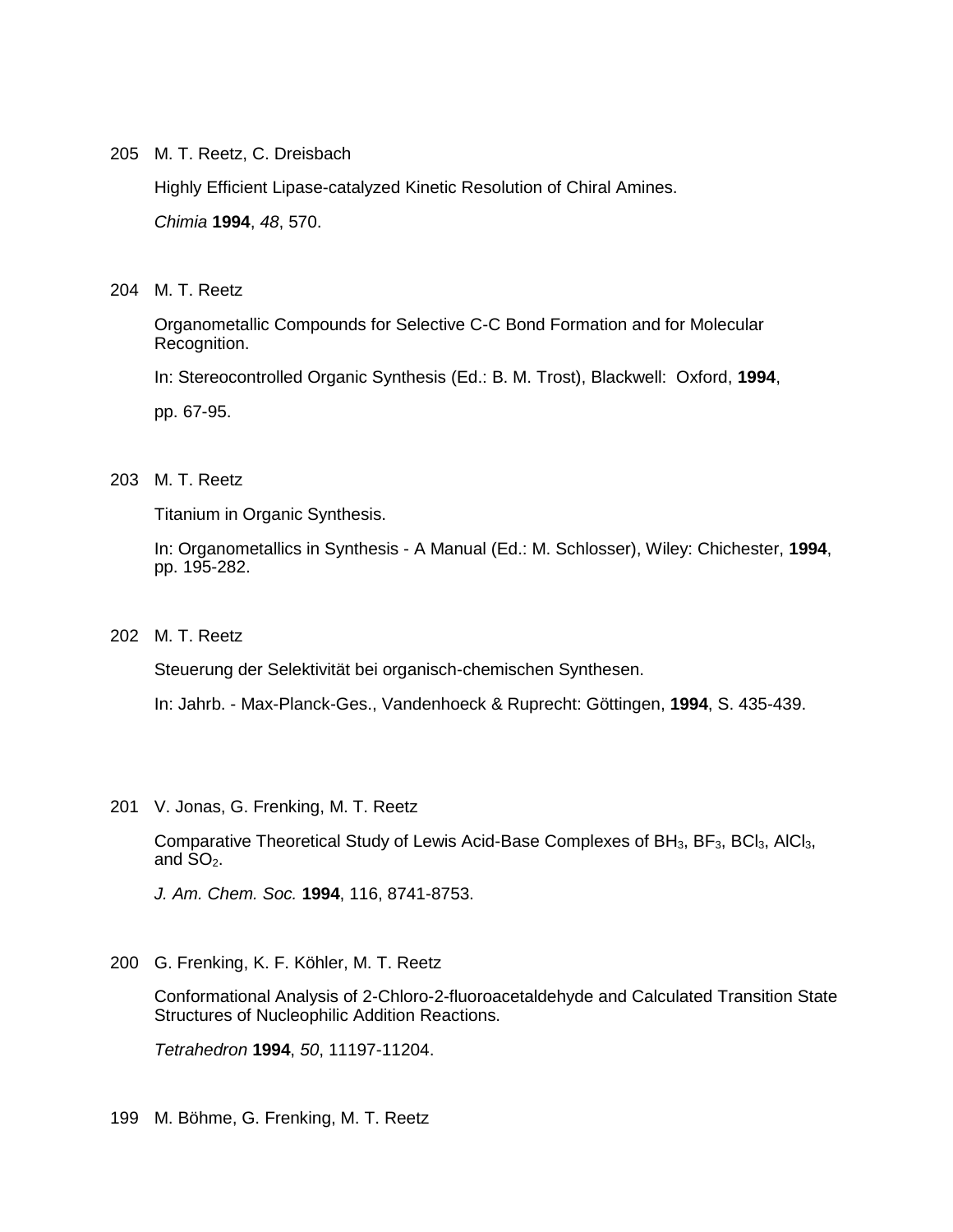Theoretical Studies of Organometallic Compounds. 9. Structures and Bond Energies of the Methylcuprates CH<sub>3</sub>Cu, (CH<sub>3</sub>)<sub>2</sub>Cu<sup>-</sup>, (CH<sub>3</sub>)<sub>2</sub>CuLi, (CH<sub>3</sub>)<sub>2</sub>CuLi · H<sub>2</sub>O, [(CH<sub>3</sub>)<sub>2</sub>CuLi]<sub>2</sub>, and  $[CH_3)_2$ CuLi $]_2 \cdot 2$  H<sub>2</sub>O.

*Organometallics* **1994**, *13*, 4237-4245.

#### **1993**

198 M. T. Reetz, S. Stanchev

Unprecedented Stereoselectivity in the Addition of Organoiron(II) Reagents to Cyclohexanone Derivatives.

*J. Chem. Soc., Chem. Commun.* **1993**, 328-330.

197 M. T. Reetz, J. Rudolph

Synthesis of a Phosphine-Modified Cyclodextrin and its Rhodium Complex.

*Tetrahedron: Asymmetry* **1993**, *4*, 2405-2406.

196 M. T. Reetz, B. Raguse, T. Seitz

First Direct NMR Spectroscopic Observation of a Cram-Chelate Involving a Chiral  $\alpha$ -Alkoxy Aldehyde.

*Tetrahedron* **1993**, *49*, 8561-8568.

195 M. T. Reetz, E. H. Lauterbach

Stereoselective Synthesis of Highly Functionalized  $\nu$ -Lactones via Iodolactonization. *Heterocycles* **1993**, *35*, 627-630.

- 194 M. T. Reetz, W. Könen, T. Strack Supercritical Carbon Dioxide as a Reaction Medium and Reaction Partner. *Chimia* **1993**, *47*, 493.
- 193 M. T. Reetz, S. Hütte, R. Goddard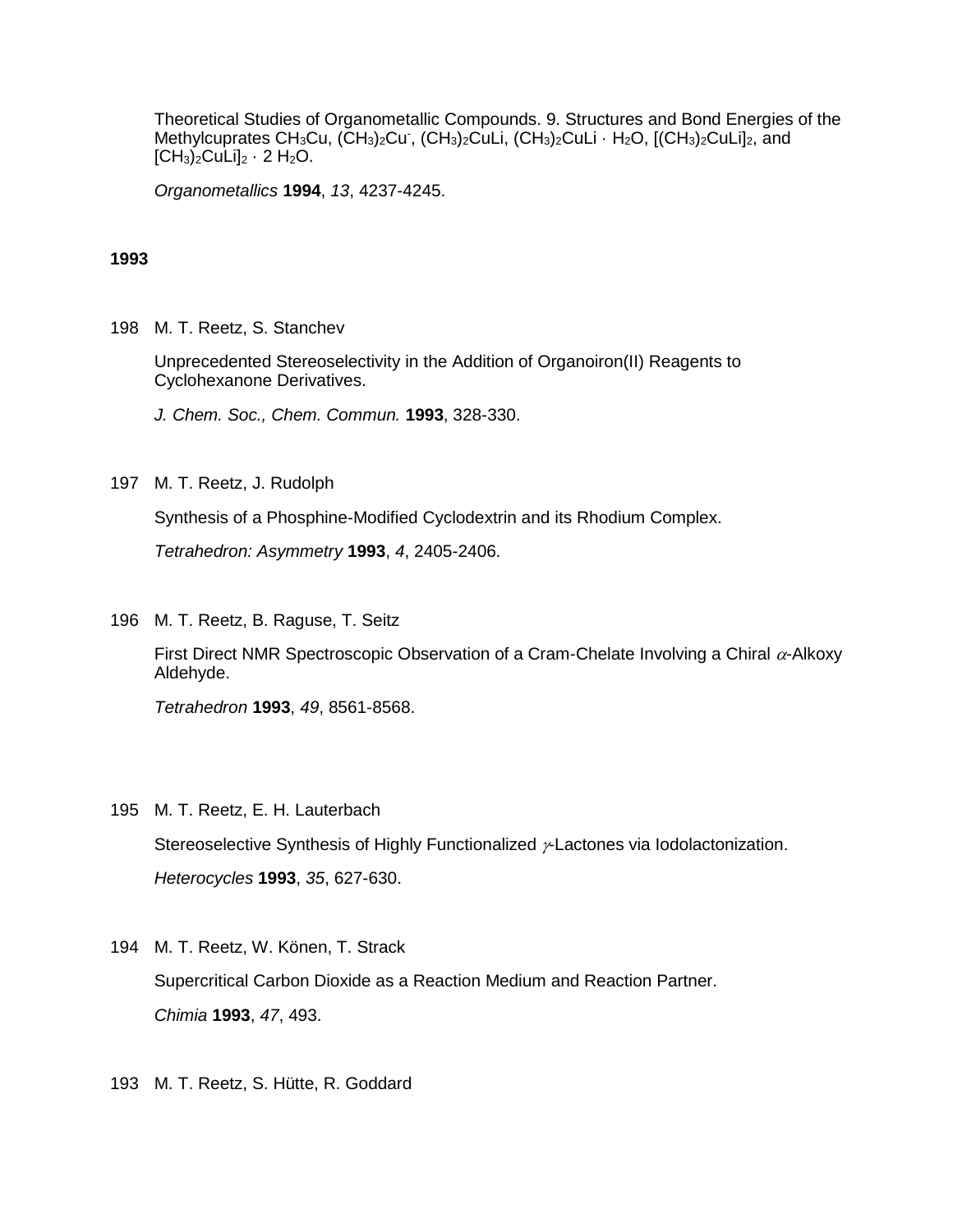Tetrabutylammonium Salts of CH-Acidic Carbonyl Compounds: Real Carbanions or Supramolecules?

*J. Am. Chem. Soc.* **1993**, *115*, 9339-9340.

192 M. T. Reetz, H. Haning

 $\alpha$ -Methylation of Ketones via Manganese-Enolates: Absence of Undesired Polyalkylation. *Tetrahedron Lett.* **1993**, *34*, 7395-7398.

191 M. T. Reetz, A. Gansäuer

Catalysis by Lithium Perchlorate in Dichloromethane: Diels-Alder Reactions and 1,3-Claisen Rearrangements.

*Tetrahedron* **1993**, *49*, 6025-6030.

190 M. T. Reetz, D. N. A. Fox

Carbon-Carbon Bond Formation Catalyzed by Lithium Perchlorate in Dichloromethane.

*Tetrahedron Lett.* **1993**, *34*, 1119-1122.

189 M. T. Reetz, C. Bingel, K. Harms

Structure of Carbanions Having Carbocations as Counterions.

*J. Chem. Soc., Chem. Commun.* **1993**, 1558-1560.

188 M. T. Reetz

Structural, Mechanistic, and Theoretical Aspects of Chelation-Controlled Carbonyl Addition Reactions.

*Acc. Chem. Res.* **1993**, *26*, 462-468.

187 V. Jonas, G. Frenking, M. T. Reetz

Theoretical Studies of Organometallic Compounds 4. Chelate Complexes of TiCl4 and CH<sub>3</sub>TiCl<sub>3</sub>.

*Organometallics* **1993**, *12*, 2111-2120.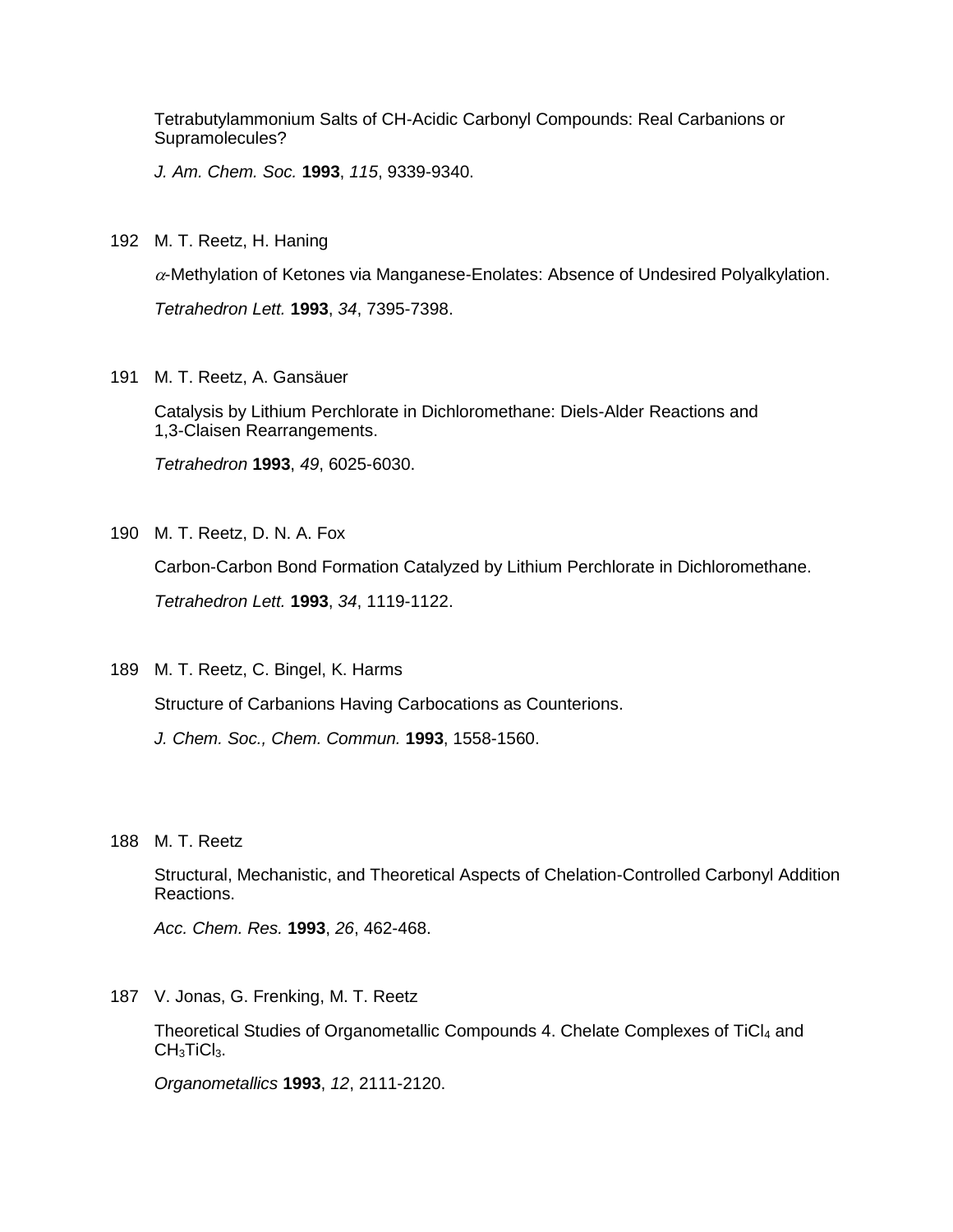186 R. Goddard, C. M. Niemeyer, M. T. Reetz

Structure of 1,3-Xylyl-(18-crown-5)-Ammonium Catecholborate (1/1).

*Acta Crystallogr., Sect. C: Cryst. Struct. Commun.* **1993**, *C49*, 402-404.

185 G. Frenking, K. F. Köhler, M. T. Reetz

On the Origin of  $\pi$ -Facial Diastereoselectivity in Nucleophilic Additions to Chiral Carbonyl Compounds 4. Calculated Transition State Structures for the Addition of Nucleophiles to 2- Methoxypropanal and 2-*N*,*N*-Dimethylaminopropanal.

*Tetrahedron* **1993**, *49*, 3983-3994.

184 G. Frenking, K. F. Köhler, M. T. Reetz

On the Origin of  $\pi$ -Facial Diastereoselectivity in Nucleophilic Additions to Chiral Carbonyl Compounds 3. Rotational Profiles of 2-Methoxypropanal and 2-*N*,*N*-Dimethylaminopropanal.

*Tetrahedron* **1993**, *49*, 3971-3982.

## **1992**

183 M. T. Reetz, S. Stanchev, H. Haning

Cram Selectivity in the Reaction of 2-Phenylpropanal with Alkyllithium Reagents: Myth and Reality.

*Tetrahedron* **1992**, *48*, 6813-6820.

182 M. T. Reetz, B. Raguse, C. F. Marth, H. M. Hügel, T. Bach, D. N. A. Fox

A Rapid Injection NMR Study of the Chelation Controlled Mukaiyama Aldol Addition: TiCl<sup>4</sup> Versus LiCIO $_4$  as the Lewis Acid.

*Tetrahedron* **1992**, *48*, 5731-5742.

181 M. T. Reetz, C. M. Niemeyer, M. Hermes, R. Goddard

Molekulare Erkennung von primären Aminen durch Dreipunktwechselwirkungen mit borhaltigen Wirtmolekülen.

*Angew. Chem.* **1992**, *104*, 1054-1056.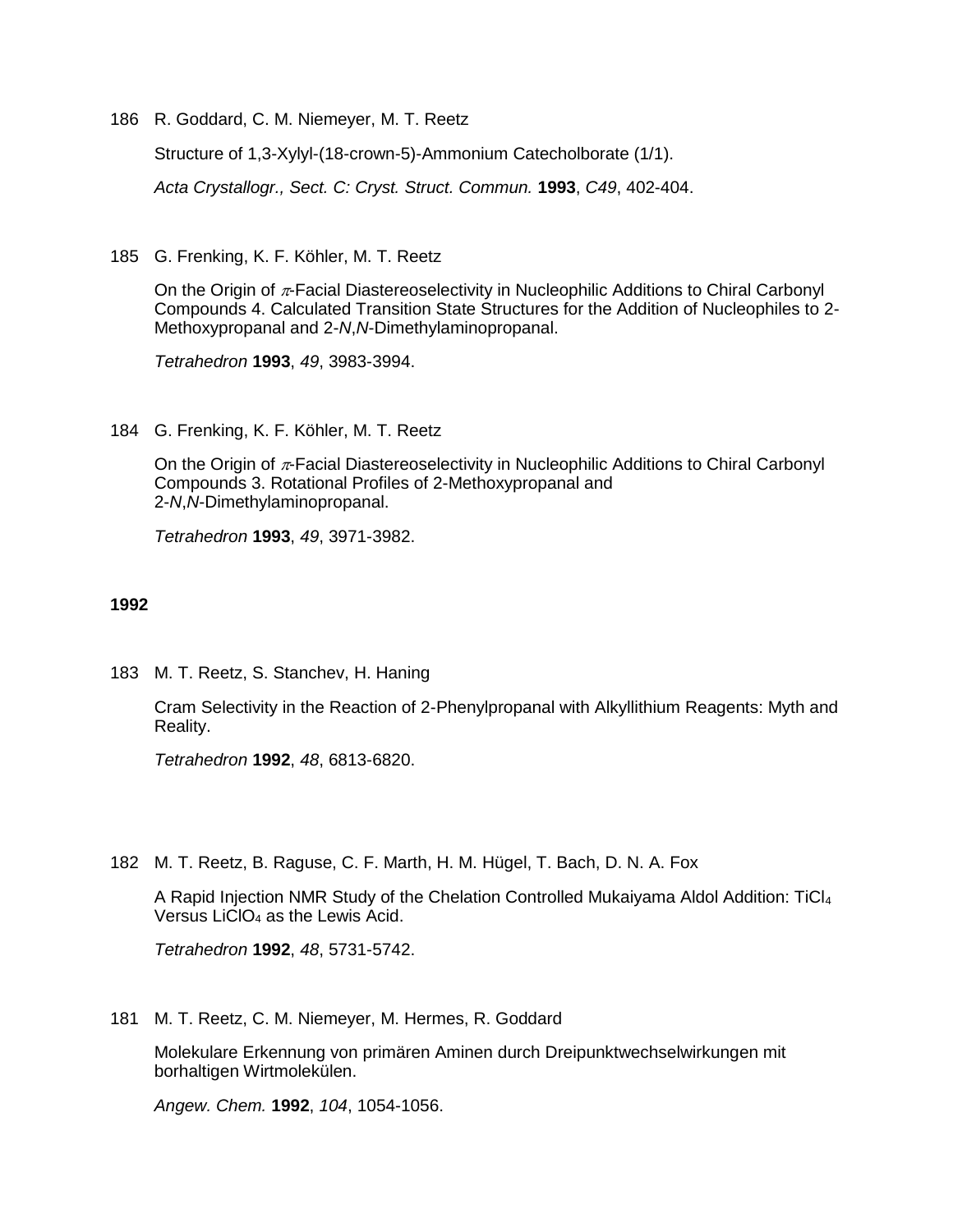Molecular Recognition of Primary Amines by Three-Point Binding with Boron-Containing Host Molecules.

*Angew. Chem., Int. Ed. Engl.* **1992**, *31*, 1017-1019.

180 M. T. Reetz, F. Kayser, K. Harms

Cycloaddition Reactions of  $\gamma$ -Amino  $\alpha$ , $\beta$ -Didehydro Amino Acid Esters: A Test Case for the Principle of 1,3-Allylic Strain.

*Tetrahedron Lett.* **1992**, *33*, 3453-3456.

179 M. T. Reetz, F. Kayser

Stereoselective Synthesis of  $\alpha$ ,  $\gamma$ Diamino Acid Esters.

*Tetrahedron: Asymmetry* **1992**, *3*, 1377-1380.

178 M. T. Reetz, J. Kanand, N. Griebenow, K. Harms

Stereoselektive nucleophile Additionsreaktionen an reaktiven Pseudopeptiden.

*Angew. Chem.* **1992**, *104*, 1638-1641.

Stereoselective Nucleophilic Addition Reactions of Reactive Pseudopeptides.

*Angew. Chem., Int. Ed. Engl.* **1992**, *31*, 1626-1629.

- 177 M. T. Reetz, N. Harmat, R. Mahrwald Ligandeneffekte bei Grignard-Additionen. *Angew. Chem.* **1992**, *104*, 333-334. Ligand Effects in Grignard Additions. *Angew. Chem., Int. Ed. Engl.* **1992**, *31*, 342-344.
- 176 M. T. Reetz, H. Haning, S. Stanchev

Ligand Effects in Selective Carbonyl Addition Reactions of Organomanganese and Cerium Reagents.

*Tetrahedron Lett.* **1992**, *33*, 6963-6966.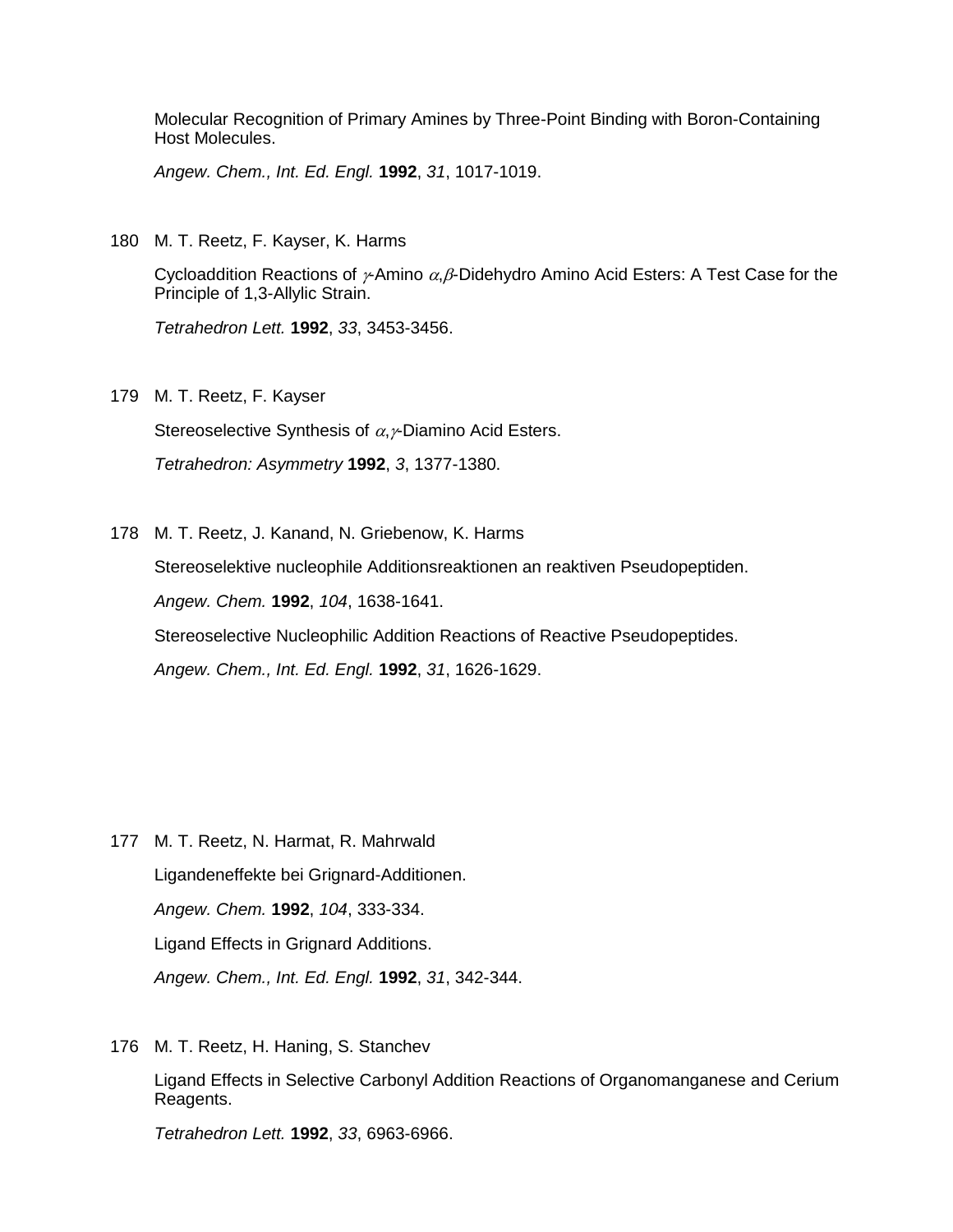175 M. T. Reetz

Metal, Ligand and Protective Group Tuning as a Means to Control Selectivity.

*Pure Appl. Chem.* **1992**, *64*, 351-359.

174 V. Jonas, G. Frenking, M. T. Reetz

Theoretical Studies of Organometallic Compounds. II. All Electron and Pseudopotential Calculations of  $M(CH_3)_nCl_{4-n}$  (M = C, Si, Ge, Sn, Pb; n = 0-4).

*J. Comput. Chem.* **1992**, *13*, 935-943.

173 V. Jonas, G. Frenking, M. T. Reetz

Theoretical Studies of Organometallic Compounds. I. All Electron and Pseudopotential Calculations of Ti $(CH_3)_nCI_{4-n}$  (n = 0-4).

*J. Comput. Chem.* **1992**, *13*, 919-934.

172 T. Bach, D. N. A. Fox, M. T. Reetz

Cationic Mono- and Bi-nuclear Iron Complexes as Lewis Acid Catalysts in Mukaiyama Reactions.

*J. Chem. Soc., Chem. Commun.* **1992**, 1634-1636.

## **1991**

- 171 M. T. Reetz, C. M. Niemeyer, K. Harms Heterotope Wirtmoleküle zur Einlagerung von zwei verschiedenen Gästen. *Angew. Chem.* **1991**, *103*, 1517-1519. Heterotopic Host Molecules for Binding Two Different Guests. *Angew. Chem., Int. Ed. Engl.* **1991**, *30*, 1474-1476.
- 170 M. T. Reetz, C. M. Niemeyer, K. Harms

Kronenether mit einem Lewis-sauren Zentrum, eine neue Klasse heterotoper Wirtmoleküle.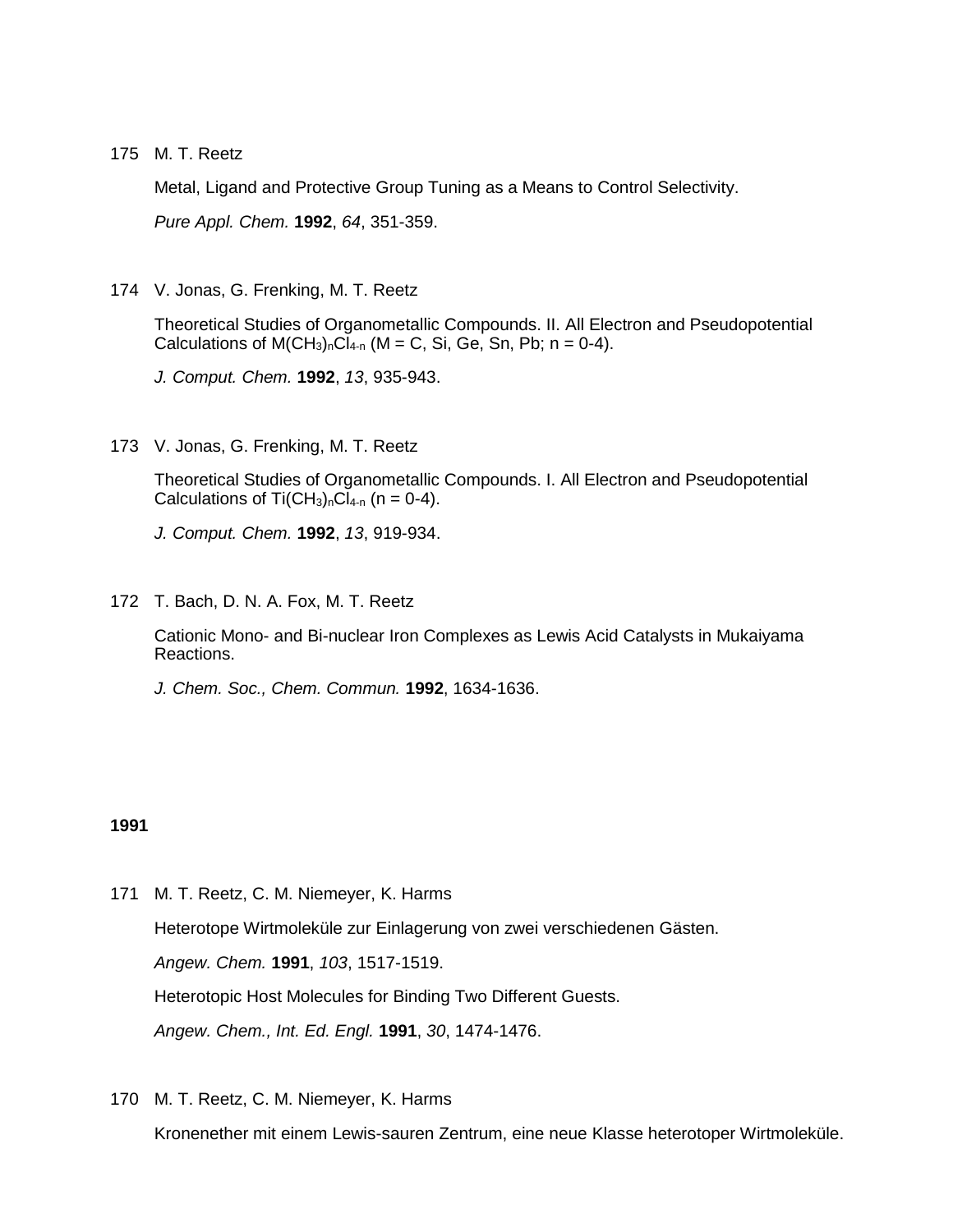*Angew. Chem.* **1991**, *103*, 1515-1517.

Crown Ethers with a Lewis Acidic Center: A New Class of Heterotopic Host Molecules. *Angew. Chem., Int. Ed. Engl.* **1991**, *30*, 1472-1474.

- 169 M. T. Reetz, U. Minet, C. Bingel, L. Vogdanis Metal-free Anionic Polymerization of Acrylic Acid Esters. *Polym. Prepr. (Am. Chem. Soc., Div. Polym. Chem.)* **1991**, *32* (1), 296-297.
- 168 M. T. Reetz, E. H. Lauterbach

Stereoselective [2,3]-Sigmatropic Rearrangement of Chiral Amine Oxides Derived from Amino Acids.

*Tetrahedron Lett.* **1991**, *32*, 4481-4482.

167 M. T. Reetz, E. H. Lauterbach

Stereoselective Epoxidation of Chiral Electron-poor  $\nu$ -Aminoolefins.

*Tetrahedron Lett.* **1991**, *32*, 4477-4480.

- 166 M. T. Reetz, R. Jaeger, R. Drewlies, M. Hübel Stereoselektive Synthese von vicinalen Diaminen. *Angew. Chem.* **1991**, *103*, 76-78. Stereoselective Synthesis of Vicinal Diamines. *Angew. Chem., Int. Ed. Engl.* **1991**, *30*, 103-106.
- 165 M. T. Reetz, Fan Wang, K. Harms Novel 1,4-Asymmetric Induction in Nucleophilic 1,2-Additions to Chiral  $\nu$ -Amino Enals. *J. Chem. Soc., Chem. Commun.* **1991**, 1309-1311.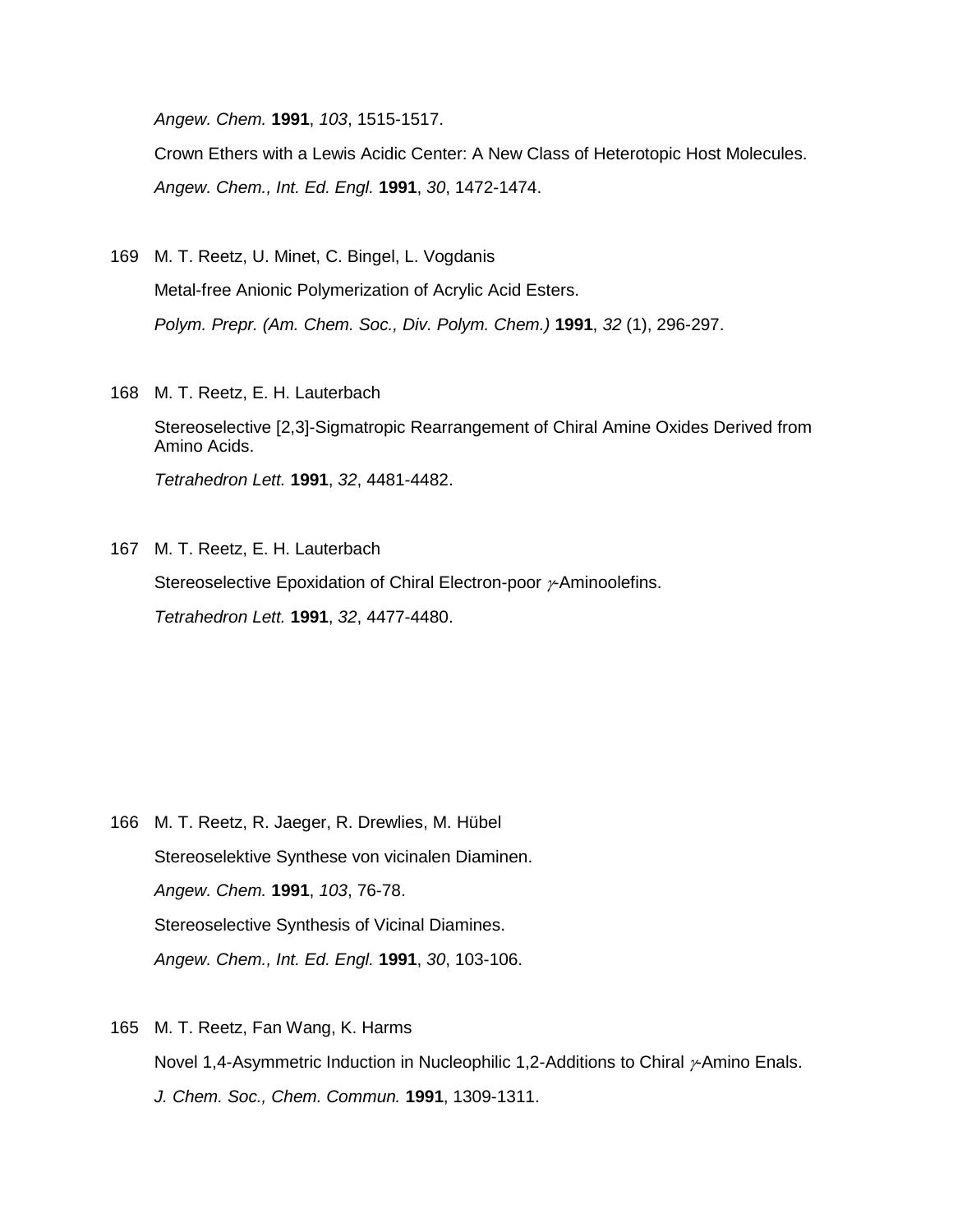164 M. T. Reetz

Neue Wege zur Nutzung von Aminosäuren als chirale Bausteine in der organischen Synthese.

*Angew. Chem.* **1991**, *103*, 1559-1573.

New Approaches to the Use of Amino Acids as Chiral Building Blocks in Organic Synthesis.

*Angew. Chem., Int. Ed. Engl.* **1991**, *30*, 1531-1546.

## 163 M. T. Reetz

Neue Entwicklungen auf dem Gebiet der Stereoselektivität. In: Neue Richtungen der Organischen Synthese, Kurzfassungen der Vorträge für das Leopoldina-Meeting vom 20. bis 21. September 1991 zu Halle (Saale), Barth: Leipzig, **1991**, S. 8-9 (*Nova Acta Leopold., NF*).

- 162 G. Frenking, K. F. Köhler, M. T. Reetz On the Origin of  $\pi$ -Facial Diastereoselectivity in Nucleophilic Additions to Chiral Carbonyl Compounds. 2. Calculated Transition State Structures for the Addition of Nucleophiles to Propionaldehyde 1, Chloroacetaldehyde 2, and 2-Chloropropionaldehyde 3. *Tetrahedron* **1991**, *47*, 9005-9018.
- 161 G. Frenking, K. F. Köhler, M. T. Reetz On the Origin of  $\pi$ -Facial Diastereoselectivity in Nucleophilic Additions to Chiral Carbonyl Compounds. 1. Rotational Profiles of Propionaldehyde 1, Chloroacetaldehyde 2, and 2- Chloropropionaldehyde 3. *Tetrahedron* **1991**, *47*, 8991-9004.
- 160 G. Frenking, K. F. Köhler, M. T. Reetz Über den Ursprung der diastereofacialen Selektivität bei Additionsreaktionen an Cyclohexanone. *Angew. Chem.* **1991**, *103*, 1167-1170. On the Origin of  $\pi$ -Facial Diastereoselectivity in Addition Reactions of Cyclohexane-based Systems. *Angew. Chem., Int. Ed. Engl.* **1991**, *30*, 1146-1149.

**1990**

159 M. T. Reetz, T. Wünsch, K. Harms Stereoselective Synthesis of  $\alpha$ ,  $\gamma$ -Diamino- $\beta$ -hydroxy Amino Acid Esters: A New Class of Amino Acids. *Tetrahedron: Asymmetry* **1990**, *1*, 371-374.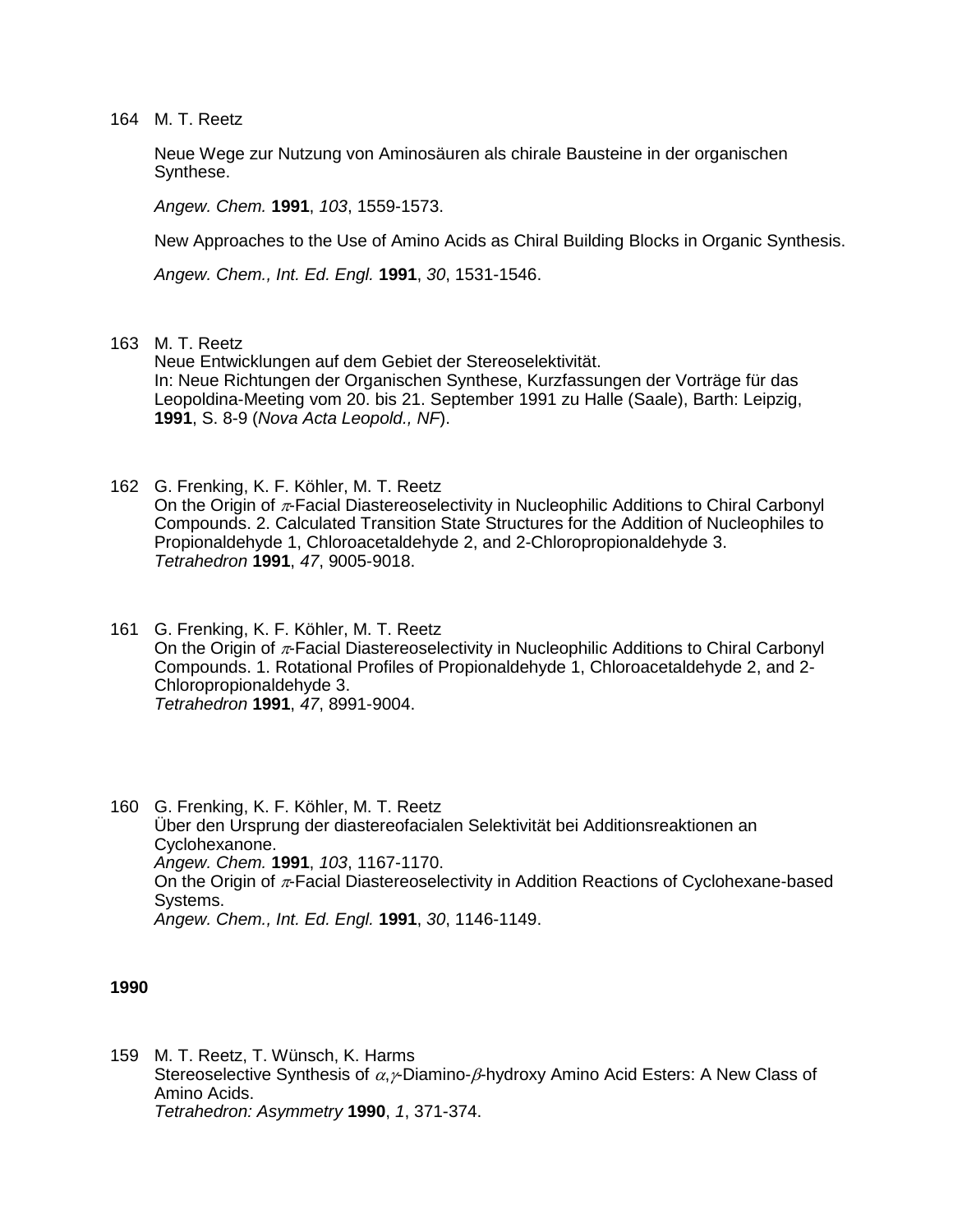- 158 M. T. Reetz, T. Wünsch
	- Reactions of 2-Lithio- and 2-Titano-methyl-quinoline Reagents: The Necessity of Using an Excess of Titanating Agents in Adjusting Molecular Recognition. *J. Chem. Soc., Chem. Commun.* **1990**, 1562-1564.
- 157 M. T. Reetz, M. Sauerwald Stereoselective  $\alpha$ -Alkylation of Carbonyl Compounds Using Tricarbonylchromiumcomplexed Benzyl Acetates. *J. Organomet. Chem.* **1990**, *382*, 121-128.
- 156 M. T. Reetz, E. Rivadeneira, C. Niemeyer Reagent Control in the Aldol Addition of Chiral Boron Enolates Based on the 2,5- Diphenylborolane Ligand System. *Tetrahedron Lett.* **1990**, *31*, 3863-3866.
- 155 M. T. Reetz, M. W. Drewes, K. Lennick, A. Schmitz, X. Holdgrün Non-racemizing Synthesis and Stereoselective Reduction of Chiral  $\alpha$ -Amino Ketones. *Tetrahedron: Asymmetry* **1990**, *1*, 375-378.
- 154 R. P. Bonar-Law, A. P. Davis, B. J. Dorgan, M. T. Reetz, A. Wehrsig The "Benzostabase" Protecting Group for Primary Amines; Application to Aliphatic Amines. *Tetrahedron Lett.* **1990**, *31*, 6725-6728.
- 153 S. Berger, W. Bock, C. F. Marth, B. Raguse, M. T. Reetz 47/49Ti NMR of Some Titanium Compounds. *Magn. Reson. Chem.* **1990**, *28*, 559-60.

- 152 M. T. Reetz, A. Schmitz, X. Holdgrün Tandem Aldolization/Lactonization/Dyotropic Rearrangement of  $\alpha$ -Amino-aldehydes. *Tetrahedron Lett.* **1989**, *30*, 5421-5424.
- 151 M. T. Reetz, D. Röhrig Stereoselektive Synthese von  $\nu$ -Aminocarbonsäureestern. *Angew. Chem.* **1989**, *101*, 1732-1734. Stereoselective Synthesis of  $\nu$ -Aminocarboxylates. *Angew. Chem., Int. Ed. Engl.* **1989**, *28*, 1706-1709.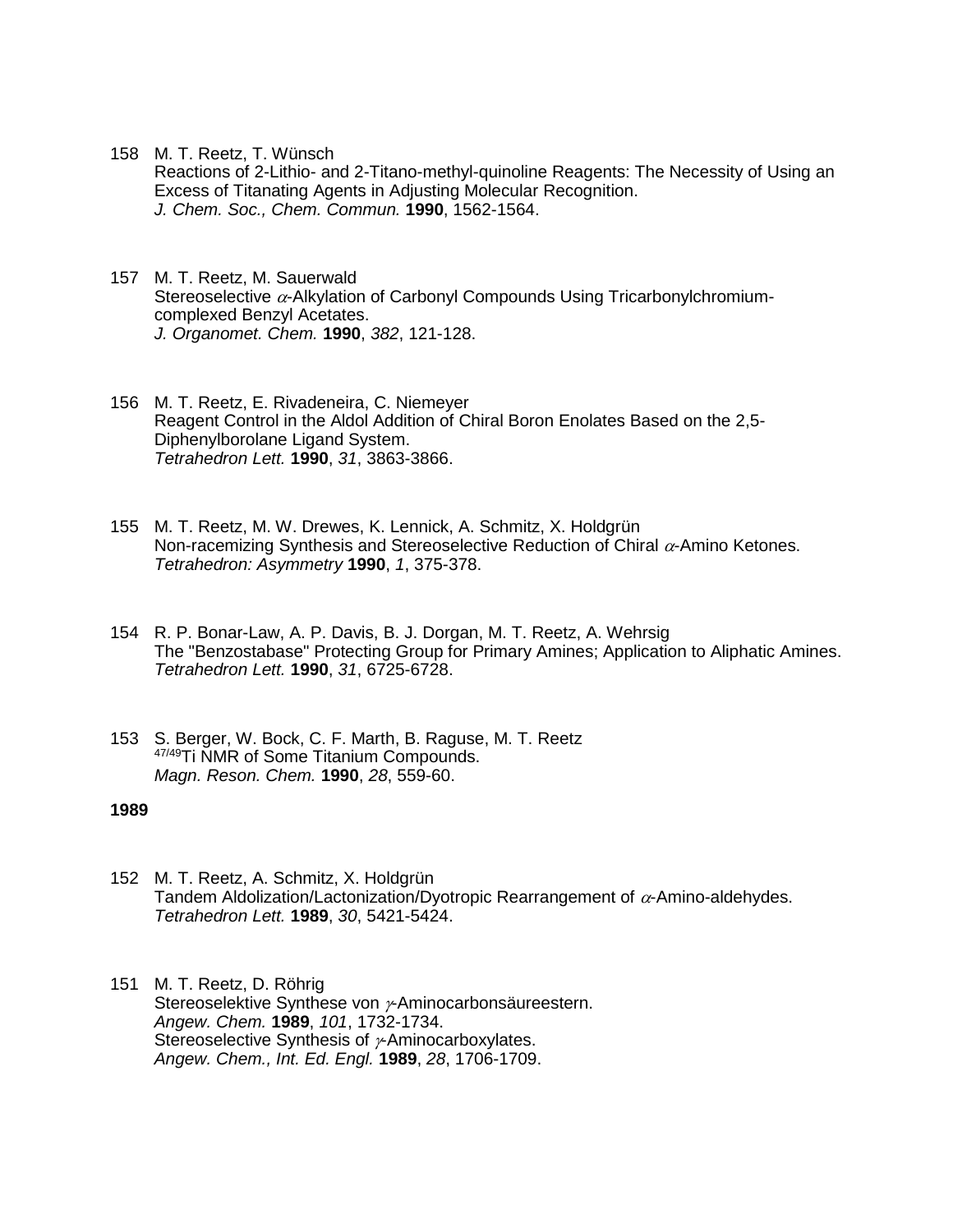- 150 M. T. Reetz, W. Reif, X. Holdgrün Stereoselective Addition of Lithiated Heterocycles to Chiral  $\alpha$ -Amino Aldehydes. *Heterocycles* **1989**, *28*, 707-710.
- 149 M. T. Reetz, P. Hois Non-ipso Electrophilic Substitution of Vinylstannanes and Silanes. *J. Chem. Soc., Chem. Commun.* **1989**, 1081-1082.
- 145 M. T. Reetz Synthetic and Mechanistic Studies of Lewis Acid Mediated C-C-Bond Formation. In: Selectivities in Lewis Acid Promoted Reactions (Ed.: D. Schinzer), Kluwer: Dordrecht, **1989**, pp. 107-125 (*NATO ASI Ser., Ser. C*, Vol. 289).
- 148 M. T. Reetz, M. W. Drewes, B. R. Matthews, K. Lennick A Simple Synthetic Route to Statine and Statine Analogues. *J. Chem. Soc., Chem. Commun.* **1989**, 1474-1475.
- 147 M. T. Reetz, J. Binder Protective Group Tuning in the Stereoselective Conversion of  $\alpha$ -Amino Aldehydes into Aminoalkyl Epoxides. *Tetrahedron Lett.* **1989**, *30*, 5425-5428.
- 146 M. T. Reetz Organotitanium Reagents in Organic Synthesis. *S. Afr. J. Chem.* **1989**, *42*, 49-56.

- 144 M. T. Reetz, T. Zierke Highly Enantioselective Additions of a Chirally Modified Allylboron Reagent to Aldehydes. *Chem. Ind. (London)* **1988**, 663-664.
- 143 M. T. Reetz, R. Ostarek Polymerization of Acrylic Acid Esters initiated by Tetrabutylammonium Alkyl- and Arylthiolates. *J. Chem. Soc., Chem. Commun.* **1988**, 213-215.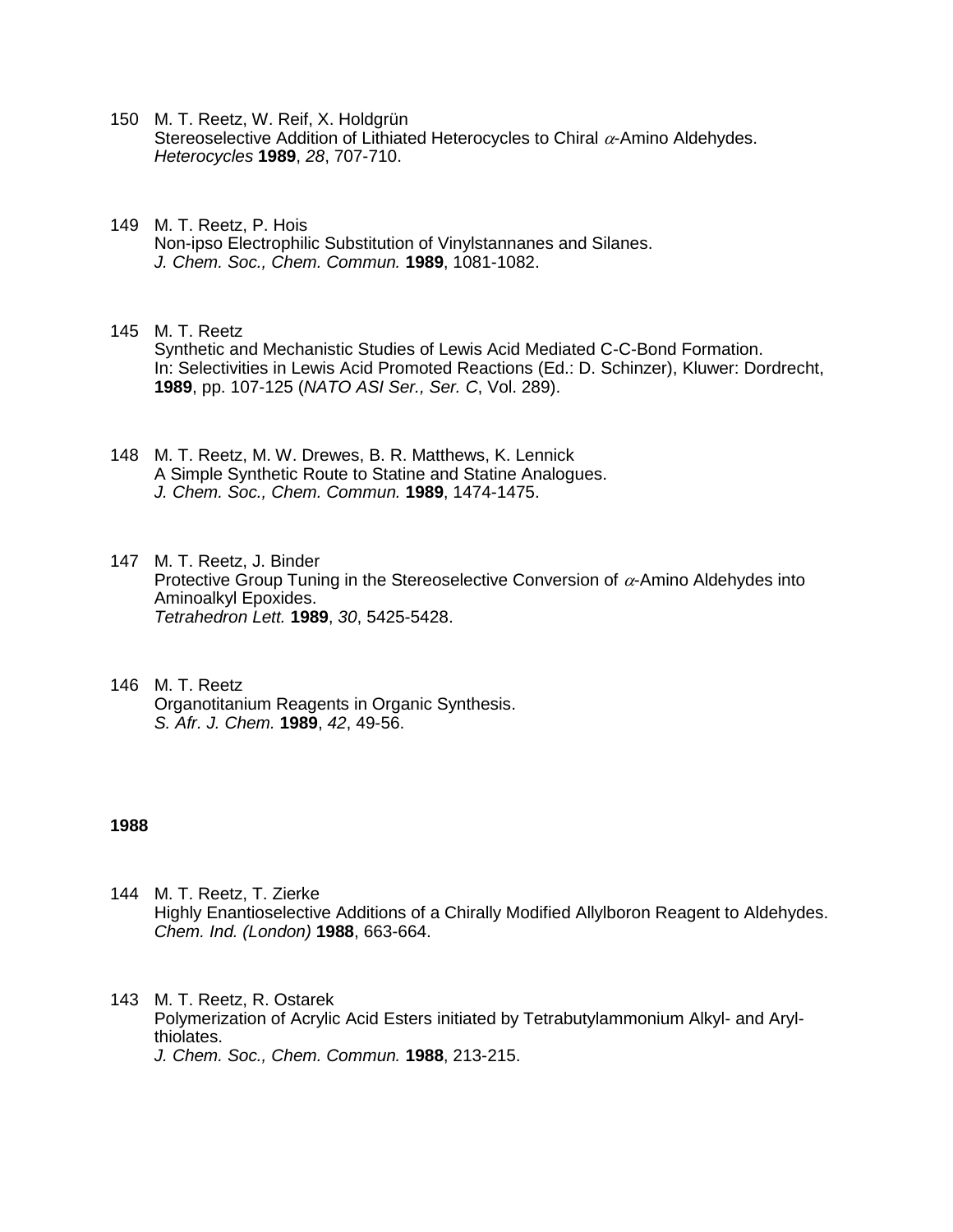- 142 M. T. Reetz, T. Knauf, U. Minet, C. Bingel Metallfreie Carbanionsalze als Initiatoren für die anionische Polymerisation von Acryl- und Methacrylsäureestern. *Angew. Chem.* **1988**, *100*, 1422-1424. Metal-free Carbanion Salts as Initiators for the Anionic Polymerization of Acrylic and Methacrylic Acid Esters. *Angew. Chem., Int. Ed. Engl.* **1988**, *27*, 1373-1374.
- 141 M. T. Reetz, A. Jung, C. Bolm Stereoselective Intramolecular Allylsilane Additions to Chiral Aldehydes. *Tetrahedron* **1988**, *44*, 3889-3898.
- 140 M. T. Reetz, K. Harms, W. Reif An X-ray Structural Analysis of a Chiral  $\alpha$ -Alkoxy-ketone/SnCl4 Chelate. *Tetrahedron Lett.* **1988**, *29*, 5881-5884.
- 139 M. T. Reetz, M. W. Drewes, A. Schmitz, X. Holdgrün, T. Wünsch, J. Binder Stereoselective Reactions of Chiral  $\alpha$ -Amino Aldehydes. *Philos. Trans. R. Soc. London, Ser. A* **1988**, *326*, 573-578.
- 138 M. T. Reetz, M. W. Drewes, K. Harms, W. Reif Stereoselective Cyanohydrin-forming Reactions of Chiral  $\alpha$ -Amino Aldehydes. *Tetrahedron Lett.* **1988**, *29*, 3295-3298.
- 137 M. T. Reetz Aminosäuren: Nicht nur Bausteine des Lebens. In: Alma Mater Philippina, Wintersemester 1988/1989, **1988**, S. 26-27.
- 136 M. T. Reetz New Methods for the Anionic Polymerization of  $\alpha$ -Activated Olefins. *Angew. Chem.* **1988**, *100*, 1026-1030. *Angew. Chem., Int. Ed. Engl.* **1988**, *27*, 994-998.

## 135 M. T. Reetz Asymmetric C-C Bond Formation Using Organometallic Chemistry. *Pure Appl. Chem.* **1988**, *60*, 1607-1614.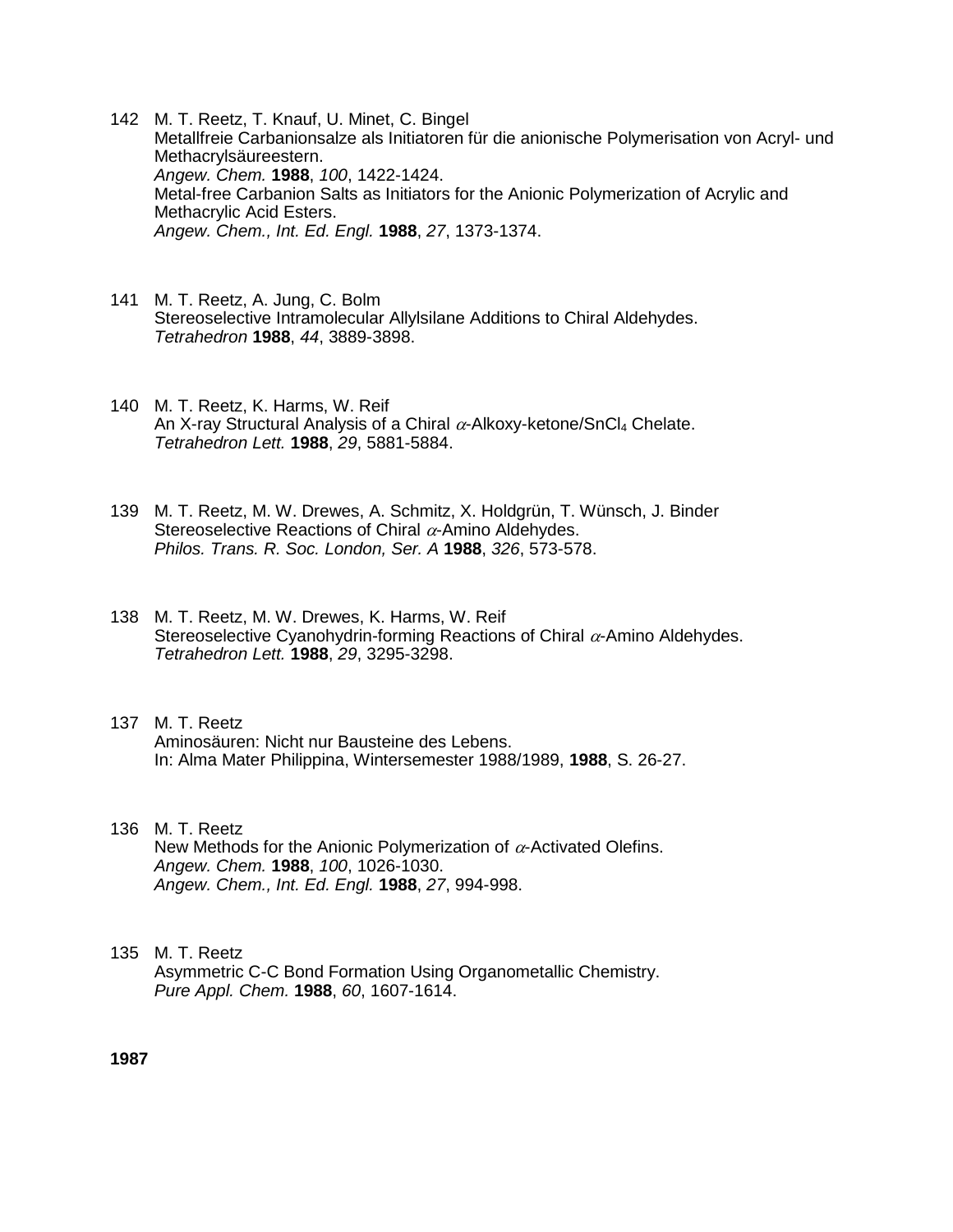- 134 M. T. Reetz, A. E. Vougioukas Rhodium-diphosphine Complexes as Catalysts in Aldol Additions. *Tetrahedron Lett.* **1987**, *28*, 793-796.
- 133 M. T. Reetz, T. Seitz Regio- und stereoselektive Carbosulfenylierung von Olefinen. *Angew. Chem.* **1987**, *99*, 1081-1082. Regio- and Stereoselective Carbosulfenylation of Olefins. *Angew. Chem., Int. Ed. Engl.* **1987**, *26*, 1028-1029.
- 132 M. T. Reetz, M. Sauerwald  $\alpha$ -Alkylation of Carbonyl Compounds Using 1-Acetoxy-1-ferrocenylethane. *J. Organomet. Chem.* **1987**, *328*, 155-160.
- 131 M. T. Reetz, R. Peter, M. von Itzstein Titanium-mediated Stereoselective Knoevenagel Condensation of Ethyl (Diethoxyphosphoryl)acetate with Aldehydes. *Chem. Ber.* **1987**, *120*, 121-122.
- 130 M. T. Reetz, S. Maus Kinetic Studies of the Addition of Methyltitanium Reagents to Carbonyl Compounds. *Tetrahedron* **1987**, *43*, 101-108.
- 129 M. T. Reetz, S.-H. Kyung Direct Geminal Dimethylation of Aromatic Aldehydes with Dichlorodimethyltitanium. *Chem. Ber.* **1987**, *120*, 123.
- 128 M. T. Reetz, M. von Itzstein Structural Study of Titanated Phosphonoacetates: Reagents for Stereoconvergent Knoevenagel Condensations. *J. Organomet. Chem.* **1987**, *334*, 85-90.
- 127 M. T. Reetz, M. Hüllmann, T. Seitz Der erste direkte Nachweis eines Cram-Chelats. *Angew. Chem.* **1987**, *99*, 478-480. The First Direct Evidence for a Cram Chelate. *Angew. Chem., Int. Ed. Engl.* **1987**, *26*, 477-479.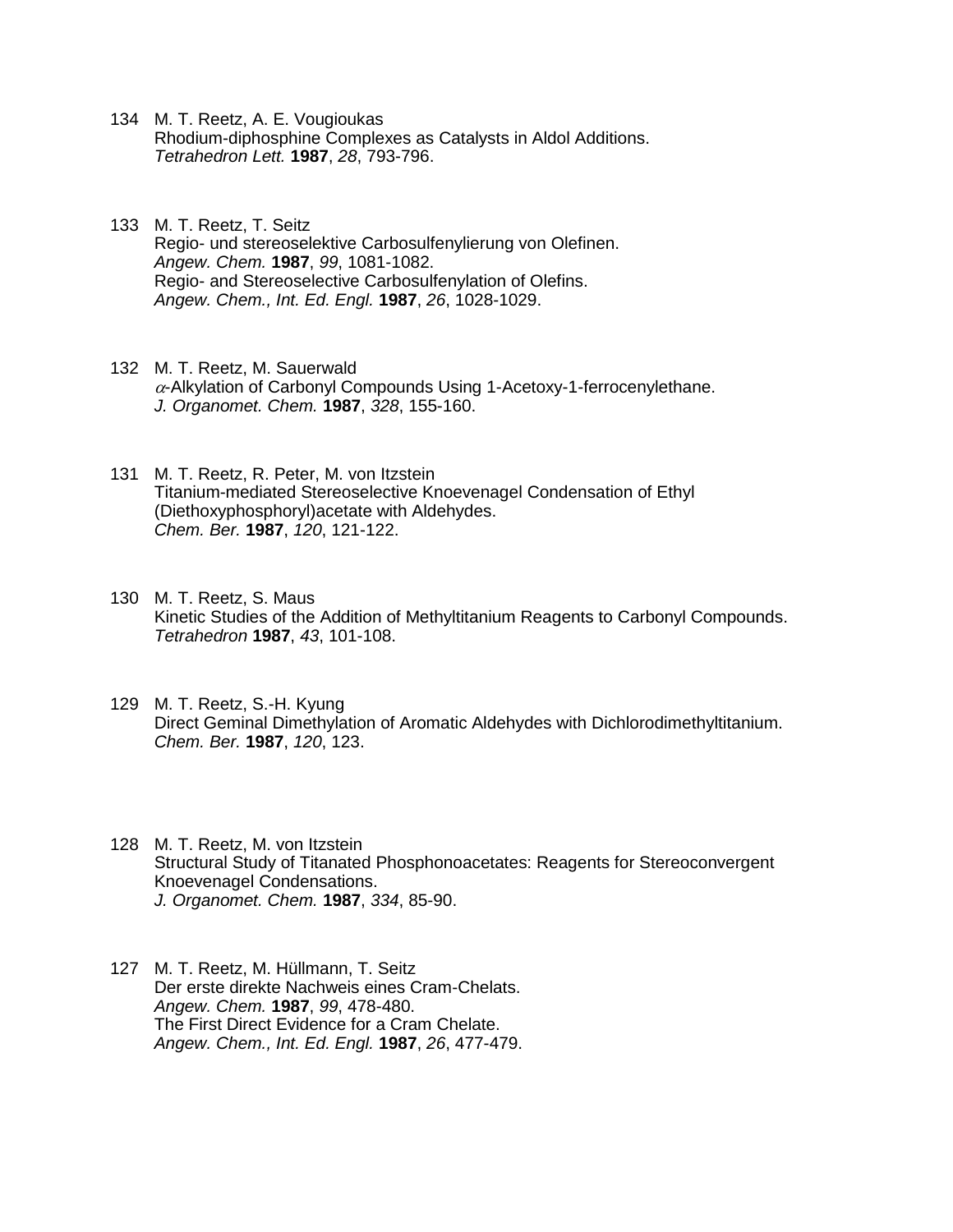- 126 M. T. Reetz, H. Hugel, K. Dresely The Relative Reactivity of Cyclic Ketones Towards Methyltitanium Reagents. *Tetrahedron* **1987**, *43*, 109-114.
- 125 M. T. Reetz, M. W. Drewes, A. Schmitz Stereoselektive Synthese von  $\beta$ -Aminoalkoholen aus optisch aktiven  $\alpha$ -Aminosäuren. *Angew. Chem.* **1987**, *99*, 1186-1188. Stereoselective Synthesis of  $\beta$ -Amino Alcohols from Optically Active  $\alpha$ -Amino Acids. *Angew. Chem., Int. Ed. Engl.* **1987**, *26*, 1141-1143.

124 M. T. Reetz, J. Rheinheimer Synthesis and Properties of Cyclopropanone Hydrazones. *J. Org. Chem.* **1986**, *51*, 5465-5467.

123 M. T. Reetz, R. Ostarek, K.-E. Piejko, D. Arlt, B. Bömer Gruppentransfer-Polymerisation von Acrylsäureestern mit Alkylthio- oder Arylthiosilanen als Initiatoren. *Angew. Chem.* **1986**, *98*, 1116-1118. Group Transfer Polymerization of Acrylic Acid Esters with Alkylthio- or Arylthiosilanes as Initiators. *Angew. Chem., Int. Ed. Engl.* **1986**, *25*, 1108-1109.

- 122 M. T. Reetz, S.-H. Kyung, M. Hüllmann CH3Li/TiCl4: A Non-basic and Highly Selective Grignard Analogue. *Tetrahedron* **1986**, *42*, 2931-2935.
- 121 M. T. Reetz, S.-H. Kyung, C. Bolm, T. Zierke Enantioselective C-C Bond Formation with Chiral Lewis Acids. *Chem. Ind. (London)* **1986**, 824.
- 120 M. T. Reetz, F. Kunisch, P. Heitmann Chiral Lewis Acids for Enantioselective C-C Bond Formation. *Tetrahedron Lett.* **1986**, *27*, 4721-4724.
- 119 M. T. Reetz, T. Kükenhöhner, P. Weinig Enantioselective Addition of Chirally Modified Methyltitanium Reagents to Aromatic Aldehydes. *Tetrahedron Lett.* **1986**, *27*, 5711-5714.
- 118 M. T. Reetz, M. Hüllmann, W. Massa, S. Berger, P. Rademacher, P. Heymanns Structure and Electronic Nature of the Benzaldehyde/Boron Trifluoride Adduct. *J. Am. Chem. Soc.* **1986**, *108*, 2405-2408.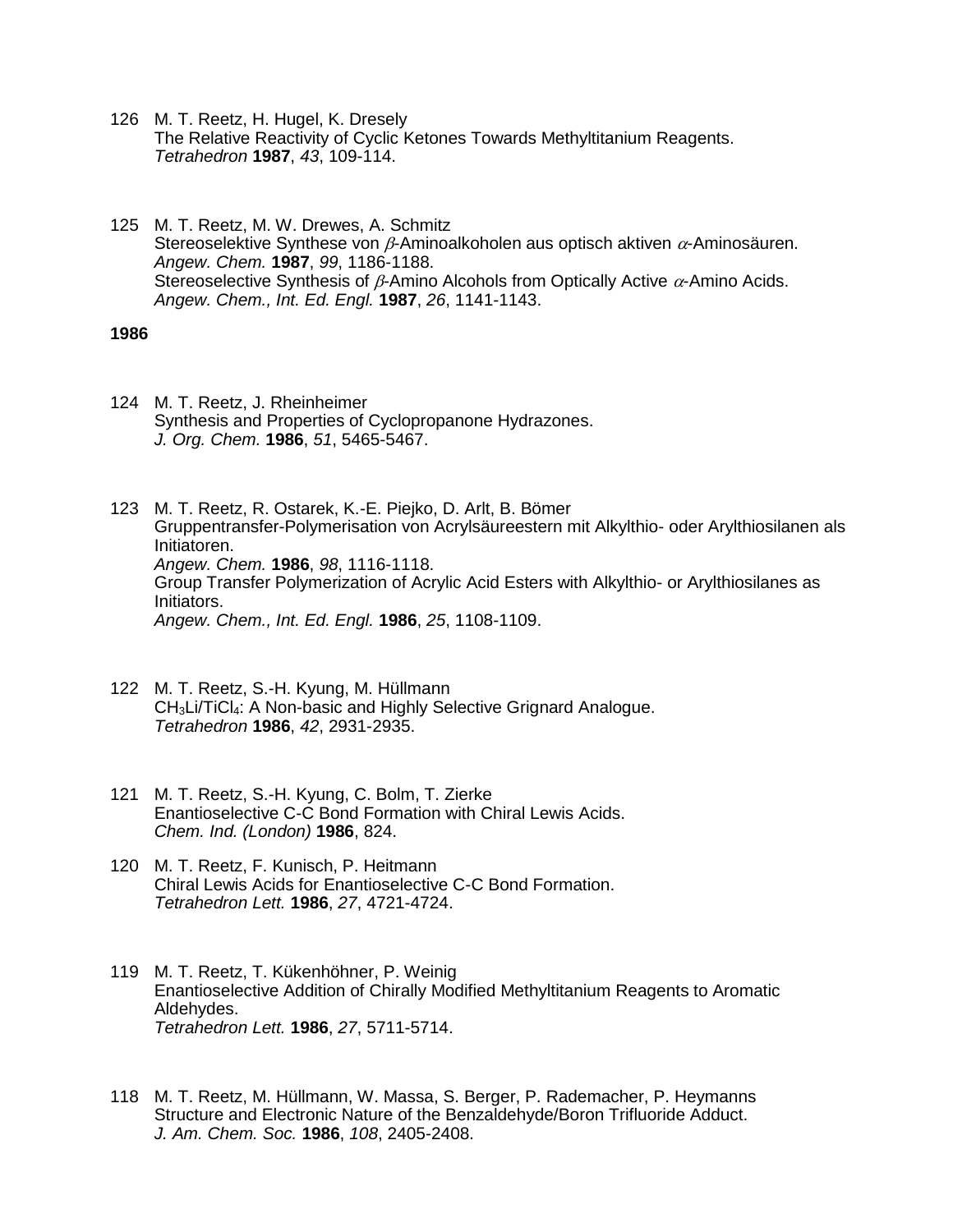117 M. T. Reetz, M. Hüllmann

Non-chelation-controlled Nucleophilic Addition to Chiral  $\alpha$ -Siloxyketones. *J. Chem. Soc., Chem. Commun.* **1986**, 1600-1602.

116 M. T. Reetz Organotitanium Reagents in Organic Synthesis. Springer-Verlag: Berlin, **1986**, 236 pp. (*React. Struct.: Concepts Org. Chem*., Vol. 24).

- 115 M. T. Reetz, J. Westermann, R. Steinbach, B. Wenderoth, R. Peter, R. Ostarek, S. Maus Chemoselective Addition of Organotitanium Reagents to Carbonyl Compounds. *Chem. Ber.* **1985**, *118*, 1421-1440.
- 114 M. T. Reetz, J. Westermann, S.-H. Kyung Direct Geminal Dimethylation of Ketones and Exhaustive Methylation of Carboxylic Acid Chlorides Using Dichlorodimethyltitanium. *Chem. Ber.* **1985**, *118*, 1050-1057.
- 113 M. T. Reetz, B. Wenderoth, R. Urz Synthese von  $\beta$ , $\gamma$  und  $\alpha$ , $\beta$ -ungesättigten Ketonen mittels Allyltitan-Agenzien. *Chem. Ber.* **1985**, *118*, 348-353. Synthesis of  $\beta, \gamma$  and  $\alpha, \beta$ -Unsaturated Ketones Using Allyltitanium Reagents. *Chem. Abstr*. **1985**, *102*, 148824.
- 112 M. T. Reetz, R. Steinbach, J. Westermann, R. Peter, B. Wenderoth Stereoselective Addition of Organotitanium Reagents to Carbonyl Compounds. *Chem. Ber.* **1985**, *118*, 1441-1454.
- 111 M. T. Reetz, S.-H. Kyung A Simple Access to  $\alpha$ .  $\beta$ -Diketoesters. *Tetrahedron Lett.* **1985**, *26*, 6333-6336.
- 110 M. T. Reetz, K. Kesseler, A. Jung Chelat-kontrollierte stereoselektive Synthese von Cyanhydrinen. *Angew. Chem.* **1985**, *97*, 989-990. Chelation-controlled Stereoselective Synthesis of Cyanohydrins. *Angew. Chem., Int. Ed. Engl.* **1985**, *24*, 989-991.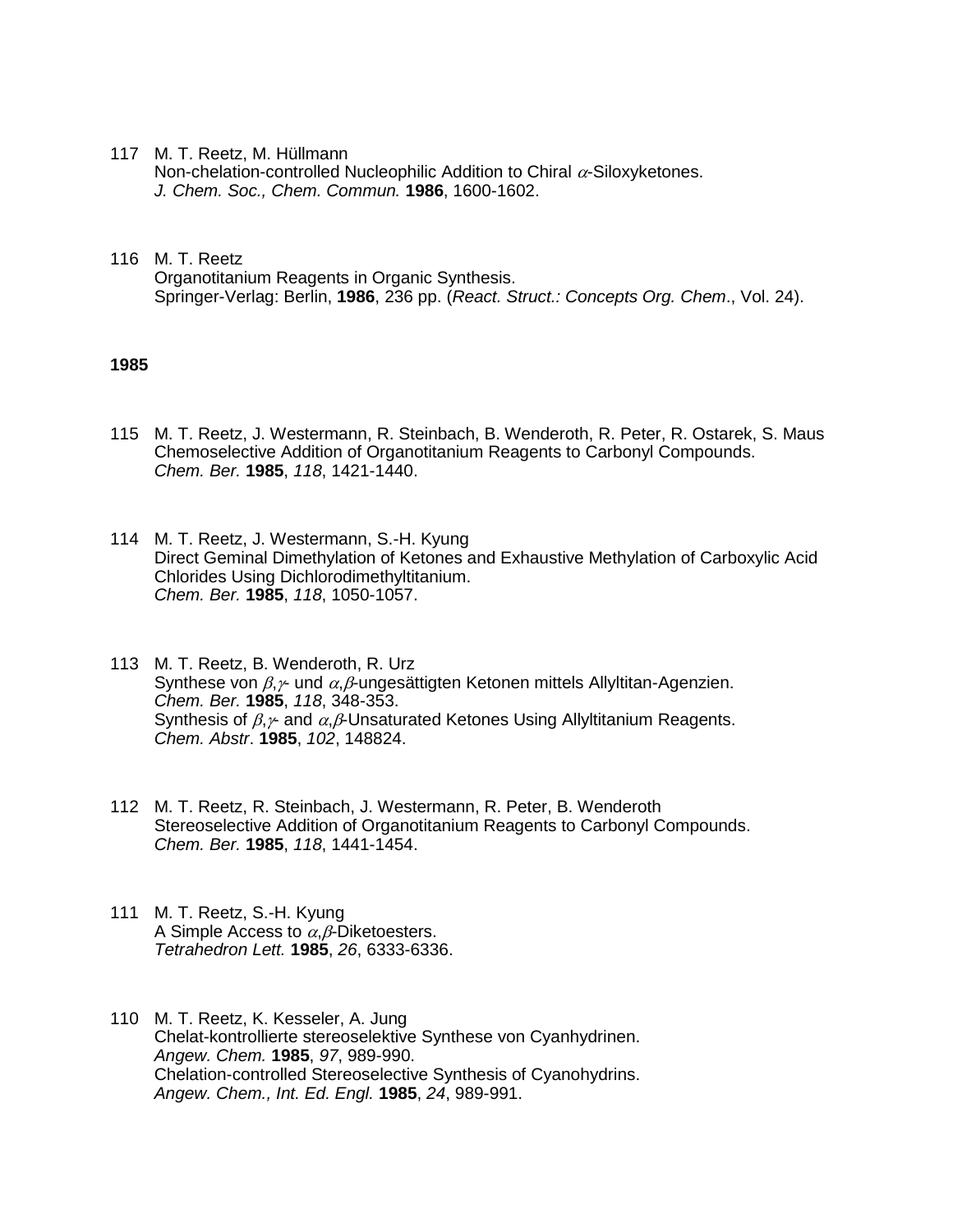- 109 M. T. Reetz, K. Kesseler Chelation- and Non-chelation-controlled Additions to 2-0-Benzyl-3-0-(*tert*-butyldimethylsilyl) glyceraldehyde. *J. Org. Chem.* **1985**, *50*, 5434-5436.
- 108 M. T. Reetz Selective Synthetic Reaction by Organotitanium Reagent. *Kagaku, Zokan (Kyoto)* **1985**, No. 105, 63-70. *Chem. Abstr.* **1985**, *103*, 5639.
- 107 M. T. Reetz Selective Reactions of Organotitanium Reagents. *Pure Appl. Chem.* **1985**, *57*, 1781-1788.

- 106 M. T. Reetz, P. Walz, F. Hübner, S. H. Hüttenhain, H. Heimbach, K. Schwellnus Regioselektive Lewis-Säure-bedingte  $\alpha$ -sek-Alkylierung von Carbonylverbindungen. *Chem. Ber.* **1984**, *117*, 322-335. Regioselective Lewis Acid-mediated  $\alpha$ -sec-Alkylation of Carbonyl Compounds. *Chem. Abstr.* **1984**, *100*, 84894.
- 105 M. T. Reetz, M. Sauerwald Reversal of Diastereoselectivity in the BF<sub>3</sub>-Promoted Addition of Halobis(cyclopentadienyl)crotyltitanium Compounds to Aldehydes. *J. Org. Chem.* **1984**, *49*, 2292-2293.
- 104 M. T. Reetz, H. Müller-Starke  $\alpha$ -Alkylthio-nitriles via Cyanation of Thio-acetals and Ketals. *Tetrahedron Lett.* **1984**, *25*, 3301-3304.
- 103 M. T. Reetz, S.-H. Kyung, J. Westermann Enantioselective Grignard-Type Addition of Allyltitanium Reagents Having the Center of Chirality at Titanium. *Organometallics* **1984**, *3*, 1716-1717.
- 102 M. T. Reetz, K. Kesseler, A. Jung Concerning the Role of Lewis Acids in Chelation Controlled Addition to Chiral Alkoxy Aldehydes. *Tetrahedron Lett.* **1984**, *25*, 729-732.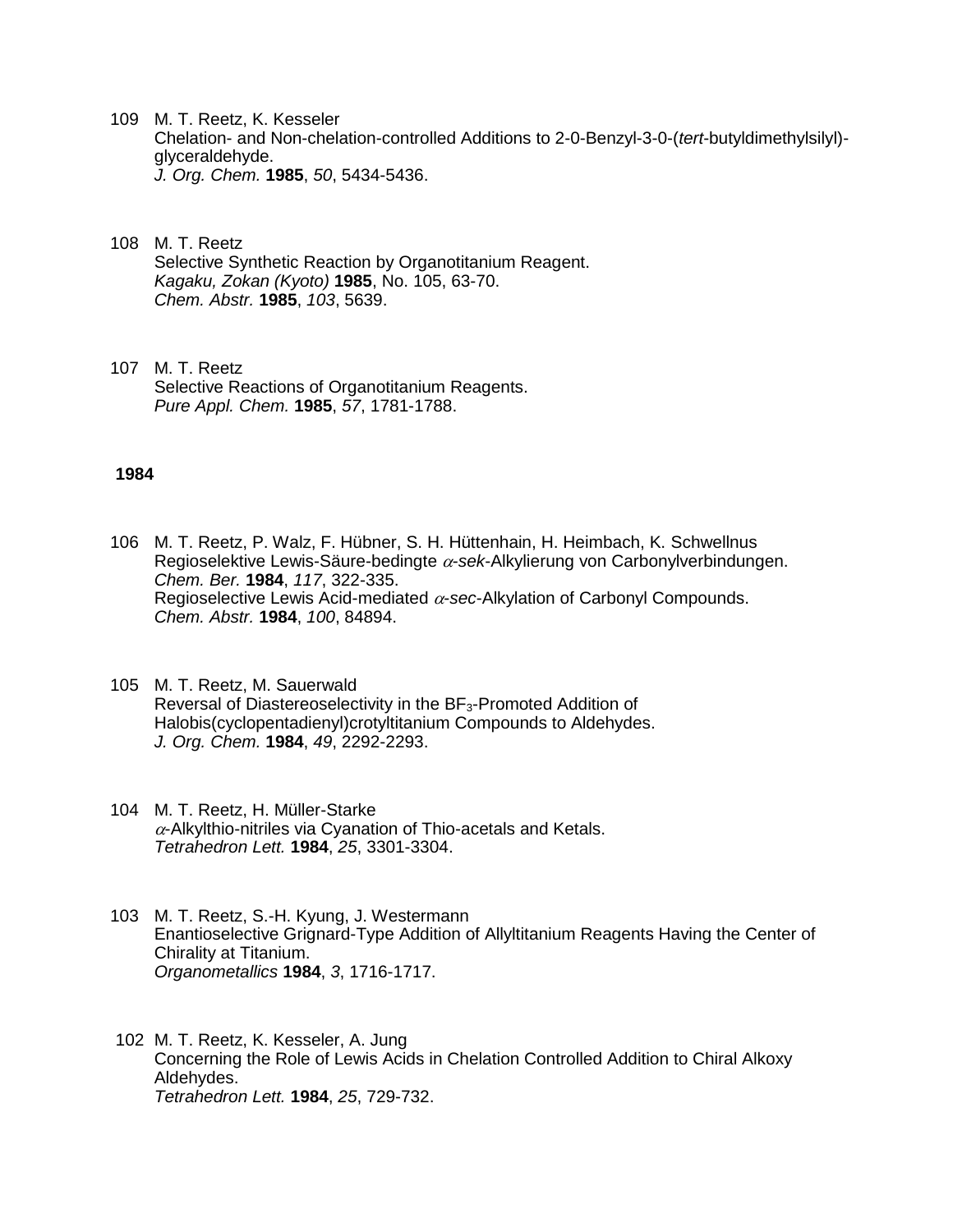- 101 M. T. Reetz, K. Kesseler, A. Jung Aldol-Additions to  $\alpha$ - and  $\beta$ -Alkoxy Aldehydes: The Effect of Chelation on Simple Diastereoselectivity. *Tetrahedron* **1984**, *40*, 4327-4336.
- 100 M. T. Reetz, K. Kesseler Non-chelation-control in Nucleophilic Additions to Chiral  $\alpha$ - and  $\beta$ -Alkoxy Aldehydes. *J. Chem. Soc., Chem. Commun.* **1984**, 1079-1080.
- 99 M. T. Reetz, H. Heimbach, K. Schwellnus A Mild and Variable Synthesis of  $\alpha$ -Ketoesters. *Tetrahedron Lett.* **1984**, *25*, 511-514.
- 98 M. T. Reetz, I. Chatziiosifidis, F. Hübner, H. Heimbach -*tert*-Alkylation of Ketones: 2-*tert*-Pentylcyclopentanone (Cyclopentanone, 2-(*tert*-pentyl-)). *Org. Synth.* **1984**, *62*, 95-100.
- 97 M. T. Reetz Chelat- oder Nicht-Chelat-Kontrolle bei Additionsreaktionen von chiralen  $\alpha$ - und  $\beta$ -Alkoxycarbonyl-Verbindungen. *Angew. Chem.* **1984**, *96*, 542-555. Chelation or Non-chelation Control in Addition Reactions of Chiral  $\alpha$ - and  $\beta$ -Alkoxy Carbonyl Compounds. *Angew. Chem., Int. Ed. Engl.* **1984**, *23*, 556-569.

- 96 M. T. Reetz, J. Westermann Direct Geminal Dialkylation of Ketones Using Organotitanium Reagents. A Simple Entry into Synthetic Tetrahydrocannabinoids. *J. Org. Chem.* **1983**, *48*, 254-255.
- 95 M. T. Reetz, B. Wenderoth, R. Peter Chemoselective in Situ Protection of Aldehydes and Ketones Using Titanium Tetrakis(dialkylamides). *J. Chem. Soc., Chem. Commun.* **1983**, 406-408.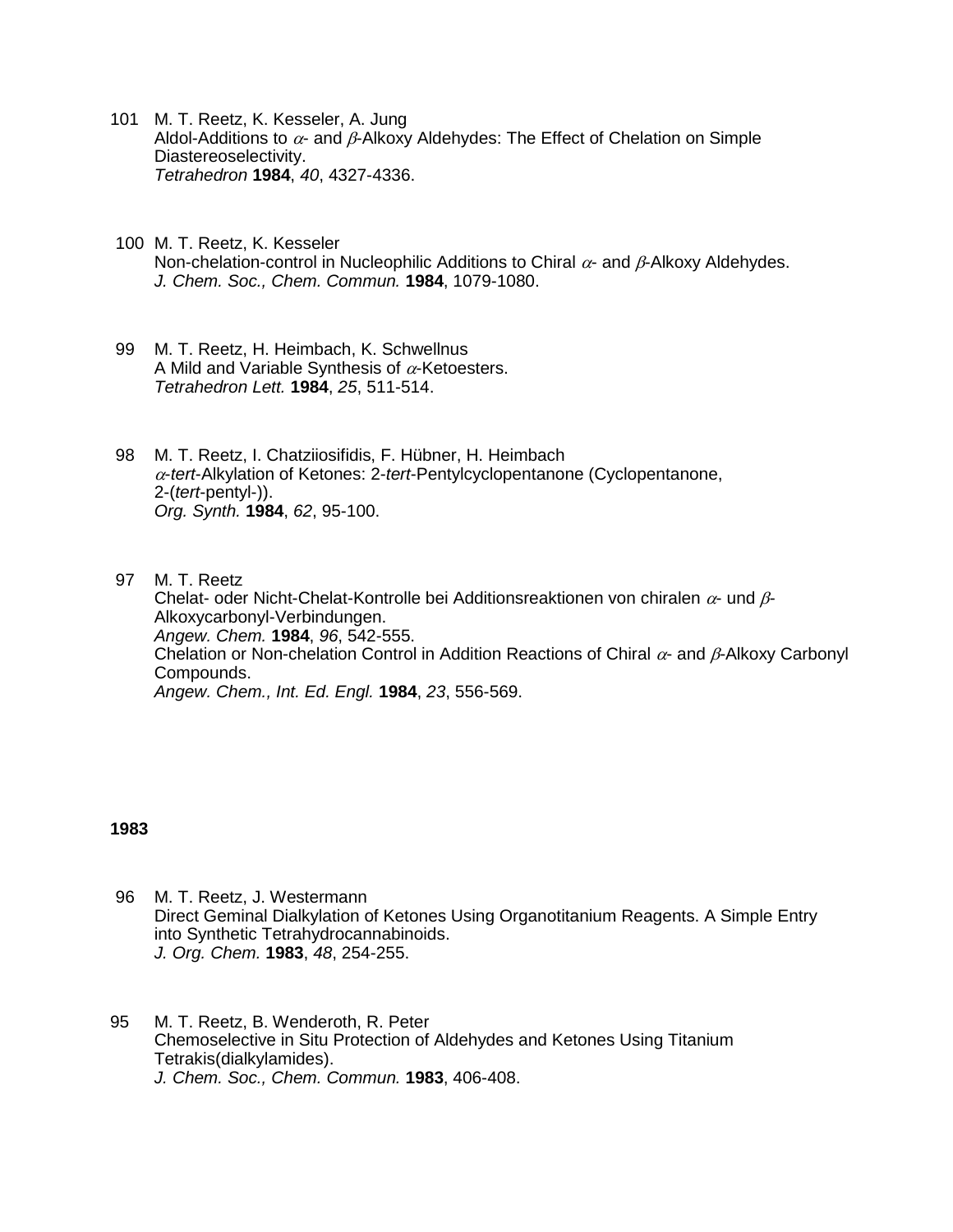- 94 M. T. Reetz, R. Urz, T. Schuster An Economical Large-scale Synthesis of Titanium Tetrakis[diethylamide] and Chlorotitanium Tris[diethylamide]. *Synthesis* **1983**, 540.
- 93 M. T. Reetz, K. Schwellnus, F. Hübner, W. Massa, R. E. Schmidt Lewis-Säure-bedingte  $\alpha$ -tert-Alkylierung von Carbonsäuren und Carbonsäureestern. *Chem. Ber.* **1983**, *116*, 3708-3724. Lewis Acid-Mediated  $\alpha$ -tert-Alkylation of Carboxylic Acids and Carboxylic Esters. *Chem. Abstr*. **1984**, *100*, 33782.
- 92 M. T. Reetz, M. Sauerwald Stereoselective  $\alpha$ -Alkylation of Ketones and Esters Using Chromiumtricarbonyl-complexed Benzyl Acetates. *Tetrahedron Lett.* **1983**, *24*, 2837-2840.

91M. T. Reetz, H. Müller-Starke Lewis-Säure-bedingte  $\alpha$ -Alkoxyalkylierung von Carbonylverbindungen mit  $\alpha$ -Halogen- und  $\alpha$ -Acetoxyethern. Synthese von C-Glycosiden. *Liebigs Ann. Chem.* **1983**, 1726-1738. Lewis Acid-mediated  $\alpha$ -Alkoxyalkylation of Carbonyl Compounds Using  $\alpha$ -Halo and  $\alpha$ -Acetoxy Ethers. *Chem. Abstr*. **1984**, *100*, 22922.

- 90 M. T. Reetz, K. Kesseler, S. Schmidtberger, B. Wenderoth, R. Steinbach Chelat- oder Nicht-Chelat-Kontrolle bei stereoselektiven Reaktionen von Titan-Reagentien mit chiralen Alkoxycarbonyl-Verbindungen. *Angew Chem.* **1983**, *95*, 1007-1008. Chelation or Non-chelation Control in Stereoselective Reactions of Titanium Reagents with Chiral Alkoxycarbonyl Compounds. *Angew. Chem., Int. Ed. Engl.* **1983**, *22*, 989-990. *Angew. Chem., Suppl.* **1983**, 1511-1526.
- 89 M. T. Reetz, A. Jung 1.3-Asymmetric Induction in Addition Reactions of Chiral  $\beta$ -Alkoxy Aldehydes: Efficient Chelation Control via Lewis Acidic Titanium Reagents. *J. Am. Chem. Soc.* **1983**, *105*, 4833-4835.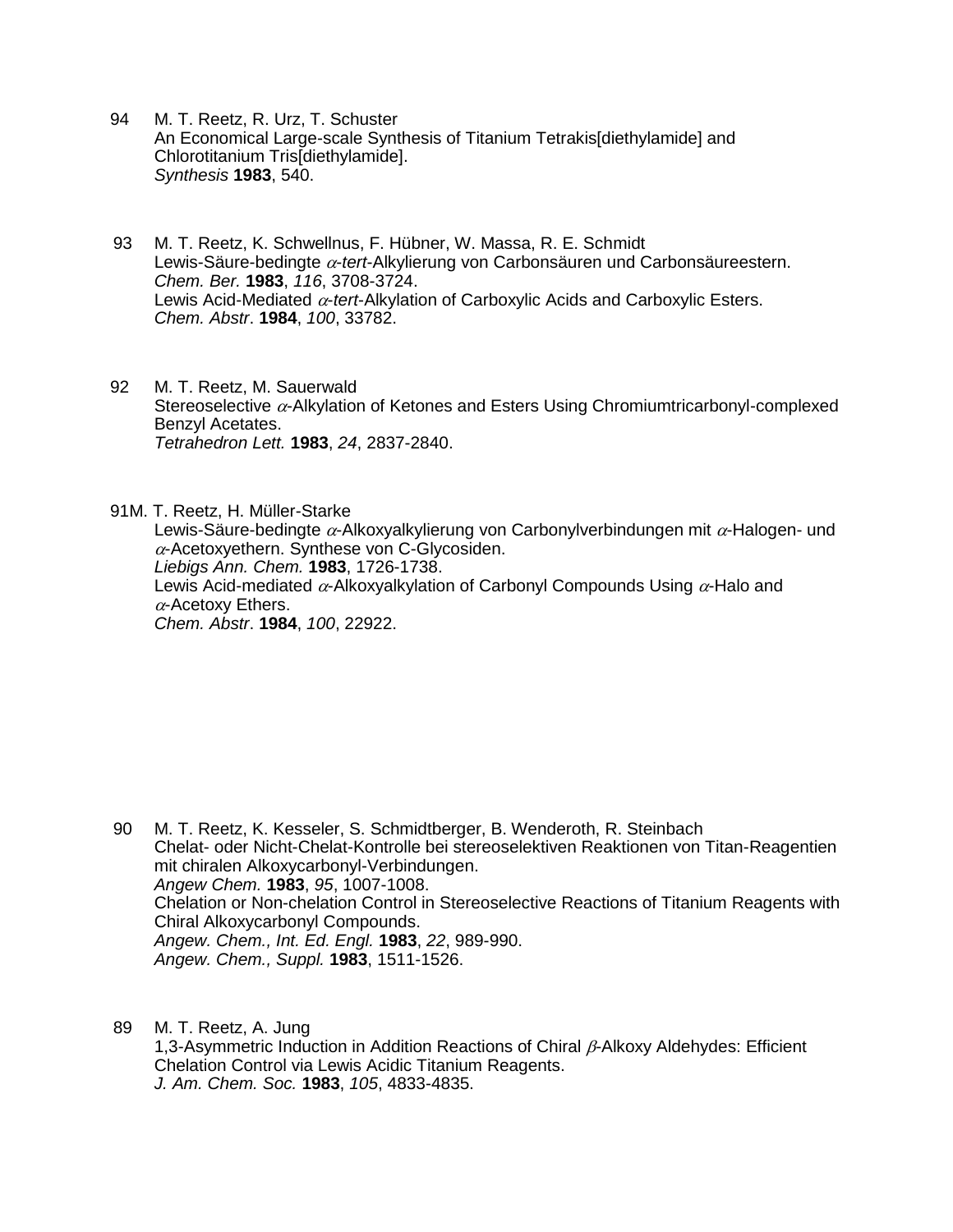- 88 M. T. Reetz, H. Heimbach Regioselektive Lewis-Säure-bedingte  $\alpha$ -tert-Alkylierung von Acyloinen und Glycolsäure. *Chem. Ber.* **1983**, *116*, 3702-3707. Regioselective Lewis Acid-mediated  $\alpha$ -tert-Alkylation of Acyloins and Glycolic Acid. *Chem. Abstr*. **1984**, *100*, 67877.
- 87 M. T. Reetz, I. Chatziiosifidis, H. Künzer, H. Müller-Starke Trimethylsilyl Cyanide Promoted Cyanation of Tertiary Alkyl Chlorides and Other S<sub>N</sub>1 Active Compounds. *Tetrahedron* **1983**, *39*, 961-965.
- 86 J. Chandrasekhar, P. von Rague Schleyer, R. O. W. Baumgärtner, M. T. Reetz Structures and Relative Energies of Silabenzene Isomers. *J. Org. Chem.* **1983**, *48*, 3453-3457.

85 M. T. Reetz, B. Wenderoth Controlled Reversal of Chemoselectivity in Reactions of Allyltitanium Ate Complexes with Carbonyl Compounds. *Tetrahedron Lett.* **1982**, *23*, 5259-5262.

- 84 M. T. Reetz, R. Steinbach, J. Westermann, R. Urz, B. Wenderoth, R. Peter Stereoselektivität und relative Reaktivität bei der Reaktion von Organotitan- und -zirconium-Agentien mit Carbonylverbindungen. *Angew. Chem.* **1982**, *94*, 133-134. Stereoselectivity and Relative Reactivity in the Reaction of Organotitanium and -zirconium Reagents with Carbonyl Compounds. *Angew. Chem., Int. Ed. Engl.* **1982**, *21*, 135. *Angew. Chem., Suppl.* **1982**, 257-268.
- 83 M. T. Reetz, R. Steinbach, K. Keßeler *Erythro*-selektive aldolartige Addition von titanierten Aldehyd-Hydrazonen. *Angew. Chem.* **1982**, *94*, 872. *Erythro*-selective Aldol-type Addition of Titanated Aldehyde-hydrazones. *Angew. Chem., Int. Ed. Engl.* **1982**, *21*, 864. *Angew. Chem., Suppl.* **1982**, 1899-1905.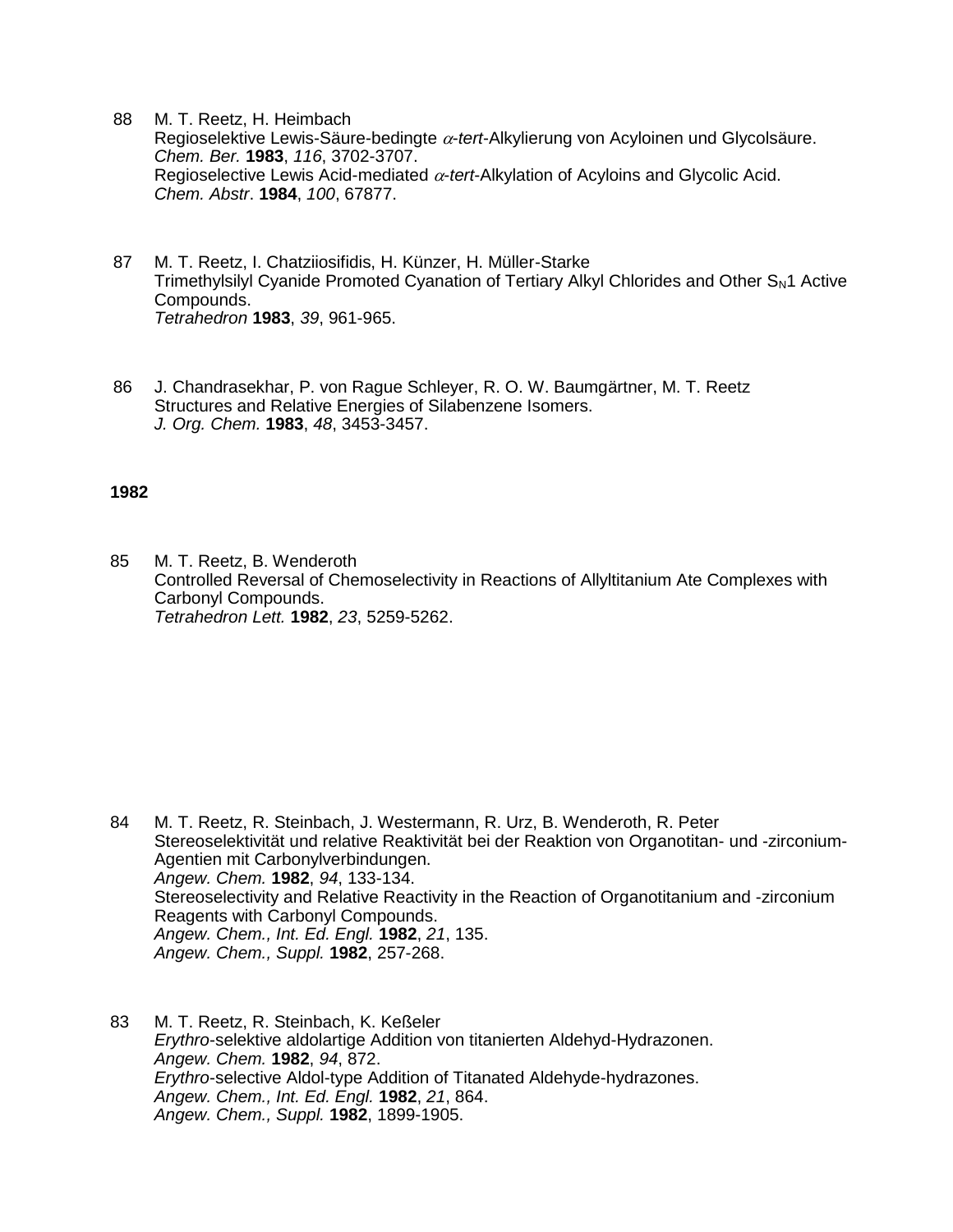- 82 M. T. Reetz, I. Chatziiosifidis An Improved Synthesis of Cyanotrimethylsilane. *Synthesis* **1982**, 330.
- 81 M. T. Reetz Lewis-Säure-bewirkte  $\alpha$ -Alkylierung von Carbonylverbindungen. *Angew. Chem.* **1982**, *94*, 97-109: Lewis Acid Induced  $\alpha$ -Alkylation of Carbonyl Compounds. *Angew. Chem., Int. Ed. Engl.* **1982**, *21*, 96-108.
- 80 M. T. Reetz Organotitanium Reagents in Organic Synthesis. A Simple Means to Adjust Reactivity and Selectivity of Carbanions. *Top. Curr. Chem.* **1982**, *106*, 1-54.

- 79 M. T. Reetz, J. Westermann, R. Steinbach Direct Geminal Dimethylation of Ketones Using Dimethyl-titanium Dichloride. *J. Chem. Soc., Chem. Commun.* **1981**, 237-239.
- 78 M. T. Reetz, J. Westermann Octahedral Titanium(IV)-Reagents in Organic Synthesis. *Synth. Commun.* **1981**, *11*, 647-654.
- 77 M. T. Reetz, W. Stephan An ab Initio Study of Hydride Abstraction from Alkyllithium Compounds. *J. Chem. Res., Synop.* **1981**, 44. *J. Chem. Res., Miniprint* **1981**, 583-594.
- 76 M. T. Reetz, R. Steinbach, B. Wenderoth, J. Westermann Variable Adjustment of Carbanion-selectivity by Conversion into Titanium Reagents. *Chem. Ind. (London)* **1981**, 541-542.
- 75 M. T. Reetz, R. Steinbach, B. Wenderoth Carbon-Carbon Bond Formation Using Alkyl-Titanium-(IV) Compounds. *Synth. Commun.* **1981**, *11*, 261-266.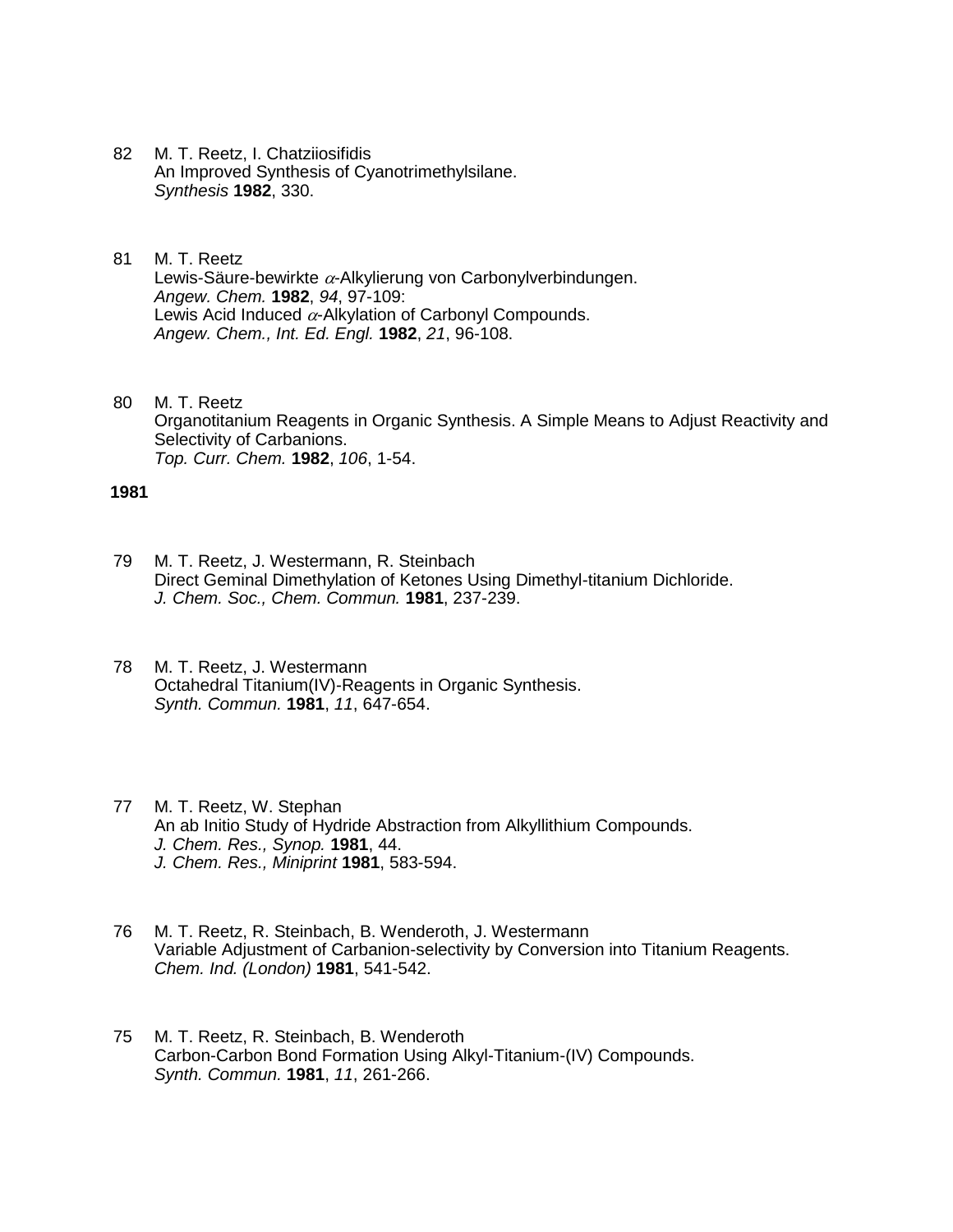- 74 M. T. Reetz, M. Sauerwald, P. Walz Retention of Configuration in Lewis Acid Mediated  $\alpha$ -Alkylation of Carbonyl Compounds using S<sub>N</sub>1 Reactive Alkyl Halides. *Tetrahedron Lett.* **1981**, *22*, 1101-1104.
- 73 M. T. Reetz, M. Sauerwald Einfache Synthese von Nortricyclylchlorid. *Chem. Ber.* **1981**, *114*, 2355-2356. Simple Synthesis of Nortricyclyl Chloride. *Chem. Abstr*. **1981**, *95*, 61597.
- 72 M. T. Reetz, R. Peter Erythro Selective Aldol Condensation Using Titanium Enolates. *Tetrahedron Lett.* **1981**, *22*, 4691-4694.
- 71 M. T. Reetz, G. Neumeier Intermolekulare Silylgruppen-Wanderung bei (Trimethylsiloxy)enonen. *Liebigs Ann. Chem.* **1981**, 1234-1243. Intermolecular Migration of Silyl Groups in (Trimethylsiloxy)enones. *Chem. Abstr*. **1981**, *95*, 149634.
- 70 M. T. Reetz, S. Hüttenhain, F. Hübner Lewis Acid Alkylation of Ketones Using  $S_N$ 1-Reactive Acetates. *Synth. Commun.* **1981**, *11*, 217-222.
- 69 M. T. Reetz, A. Giannis Lewis Acid Mediated  $\alpha$ -Thioalkylation of Ketones. *Synth. Commun.* **1981**, *11*, 315-322.
- 68 M. T. Reetz, I. Chatziiosifidis, K. Schwellnus Allgemeines Verfahren zur intramolekularen  $\alpha$ -tert-Alkylierung von Carbonylverbindungen. *Angew. Chem.* **1981**, *93*, 716-717. General Procedure for the Intramolecular  $\alpha$ -tert-Alkylation of Carbonyl Compounds. *Angew. Chem., Int. Ed. Engl.* **1981**, *20*, 687-689.

67 M. T. Reetz, I. Chatziiosifidis Cyanierung tertiärer Alkylchloride: Eine neue Methode zur geminalen Dialkylierung von Ketonen. *Angew. Chem.* **1981**, *93*, 1075-1076. Cyanation of Tertiary Alkyl Chlorides: A New Method for Geminal Dialkylation of Ketones. *Angew. Chem., Int. Ed. Engl.* **1981**, *20*, 1017-1018.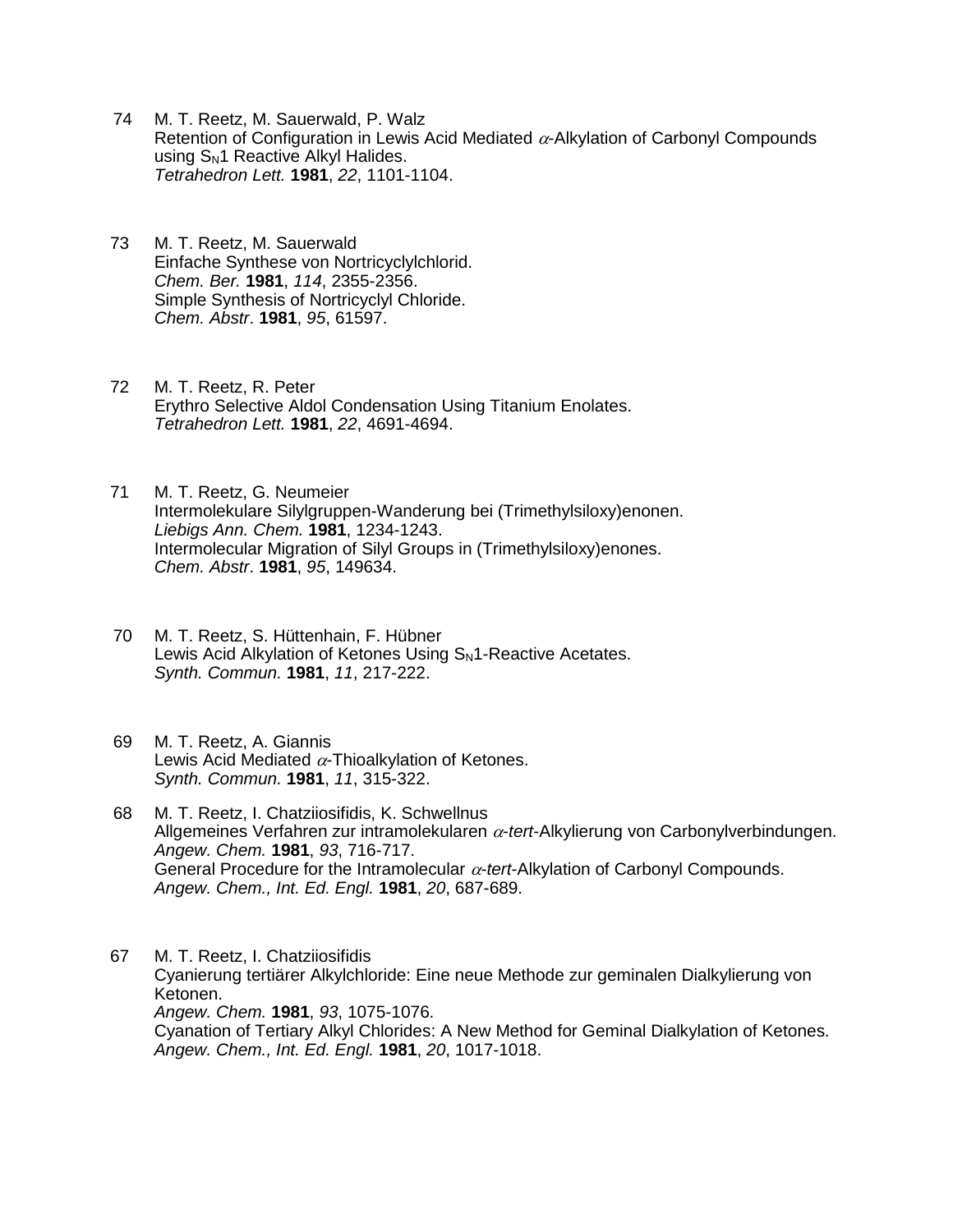66 M. T. Reetz

Organotitan-Agenzien zur Modifizierung der Carbanionen-Selektivität. *Nachr. Chem., Tech. Lab.* **1981**, *29*, 165-168. Organotitanium Agents for the Modification of Carbanion Selectivity. *Chem. Abstr*. **1981**, *95*, 23601.

65 B. Ciommer, H. Schwarz, A. Maaroufi, M. T. Reetz, K. Levsen Silyl-Assistierte Etherspaltung bei Radikalkationen von Hydroxylaminderivaten. *Z. Naturforsch., B: Anorg. Chem., Org. Chem.* **1981**, *36B*, 771-773. Mass Spectroscopic Studies of Organic Nitrogen Compounds. Part 34. Silyl-assisted Ether Cleavage in Radical Cations of Hydroxylamine Derivatives. *Chem. Abstr*. **1981**, *95*, 149364.

### **1980**

64 M. T. Reetz, J. Westermann, R. Steinbach Chemoselektive und positionsspezifische Methylierung von *tert*-Alkylhalogeniden mit Methyltitan(IV)-chloriden.*Angew. Chem.* **1980**, *92*, 933-934. Chemoselective and Position-specific Methylation of *tert*-Alkyl Halides with Methyltitanium(IV) Chlorides. *Angew. Chem., Int. Ed. Engl.* **1980**, *19*, 901-902.

63 M. T. Reetz, J. Westermann, R. Steinbach Geminale Dialkylierung von Ketonen mit Grignard-Verbindungen und Methyltitan(IV) chloriden. *Angew. Chem.* **1980**, *92*, 931-933. Geminal Dialkylation of Ketones with Grignard Compounds and Methyltitanium(IV) Chlorides. *Angew. Chem., Int. Ed. Engl.* **1980**, *19*, 900-901.

- 62 M. T. Reetz, B. Wenderoth, R. Peter, R. Steinbach, J. Westermann Efficient Coupling of Tertiary Alkyl Halides with Dialkyl-zinc and Titanium Compounds. *J. Chem. Soc., Chem. Commun.* **1980**, 1202-1204.
- 61 M. T. Reetz, W. F. Maier, H. Heimbach, A. Giannis, G. Anastassious Lewis-Säure-bedingte  $\alpha$ -Alkylierung von Carbonylverbindungen, VI. Optimierung des Verfahrens zur  $\alpha$ -tert-Alkylierung von Ketonen und Aldehyden. *Chem. Ber.* **1980**, *113*, 3734-3740. Lewis Acid Mediated  $\alpha$ -Alkylation of Carbonyl Compounds. VI. Optimization of the Procedure for the  $\alpha$ -tert-Alkylation of Ketones and Aldehydes. *Chem. Abstr*. **1981**, *94*, 139159.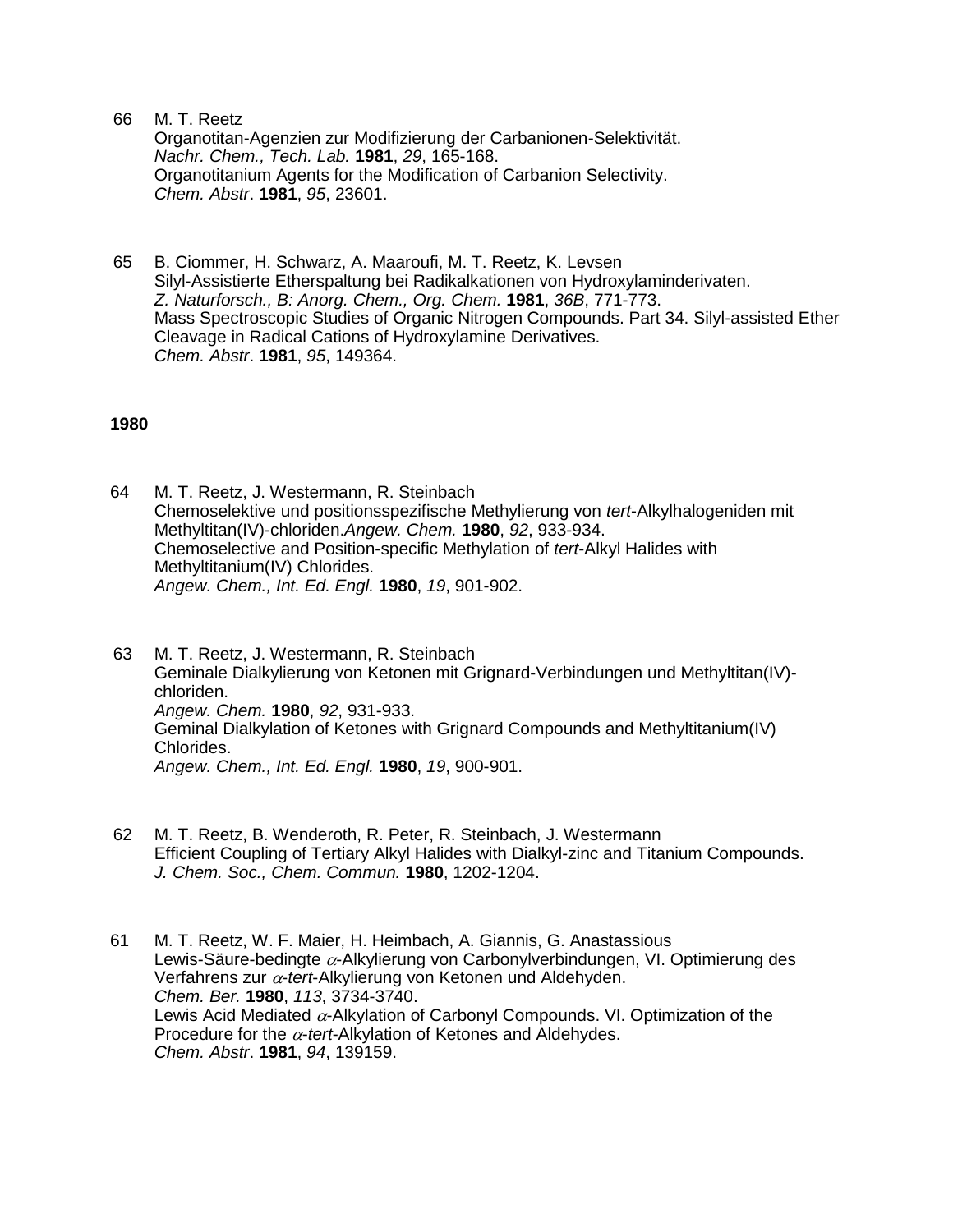- 60 M. T. Reetz, W. F. Maier Einfache Darstellung von Lithiumdiisopropylamid in molarem Maßstab. *Liebigs Ann. Chem.* **1980**, 1471-1473. Simple Synthesis of Lithium Diisopropylamide in Molar Quantitites. *Chem. Abstr*. **1981**, *94*, 83549.
- 59 M. T. Reetz, W. Stephan, W. F. Maier Facile Hydride Ion Abstraction from Enamines, Allylamines and Imines. *Synth. Commun.* **1980**, *10*, 867-871.
- 58 M. T. Reetz, W. Stephan Hydrideliminierungen, IX. Aromatisierung von Arenocyclohexanonen. *Liebigs Ann. Chem.* **1980**, 533-541. Hydride Eliminations. IX. Aromatization of Arenocyclohexanones. *Chem. Abstr*. **1980**, *93*, 71336.
- 57 M. T. Reetz, W. Stephan Hydrideliminierungen, VIII. Notiz über positionsspezifische übergangsmetallbedingte Hydridabstraktion aus Carbanionen. *Liebigs Ann. Chem.* **1980**, 171-173. Hydride Eliminations. VIII. Note on Site-specific Transition Metal-limited Hydride Abstraction from Carbanions. *Chem. Abstr*. **1980**, *92*, 180585.
- 56 M. T. Reetz, R. Steinbach, J. Westermann, R. Peter Chemo- und diastereoselektive Addition von Alkyl- und Aryltitan(IV)-Verbindungen an Aldehyde und Ketone. *Angew. Chem.* **1980**, *92*, 1044-1045. Chemo- and Diastereoselective Addition of Alkyl and Aryl Titanium(IV) Compounds to Aldehydes and Ketones. *Angew. Chem., Int. Ed. Engl.* **1980**, *19*, 1011.
- 55 M. T. Reetz, W. F. Maier, I. Chatziiosifidis, A. Giannis, H. Heimbach, U. Löwe Lewis-Säure-bedingte  $\alpha$ -Alkylierung von Carbonylverbindungen, VII. Regio- und positionsspezifische α-tert-Alkylierung von Ketonen. *Chem. Ber.* **1980**, *113*, 3741-3757. Lewis Acid Mediated  $\alpha$ -Alkylation of Carbonyl Compounds. VII. Regio and Position Specific -*tert*-Alkylation of Ketones. *Chem. Abstr*. **1981**, *94*, 139305.
- 54 M. T. Reetz, A. Maaroufi, N. Greif Anchimer beschleunigte Homolysen, V. Thermische und Fluorid-ionen-katalysierte Umlagerungen von Benzyl-[9-(trimethyl-germyl)-9-fluorenyl]-ether. *Chem. Ber.* **1980**, *113*, 808-810. Anchimerically Accelerated Homolyses. V. Thermal and Fluoride Ion-catalyzed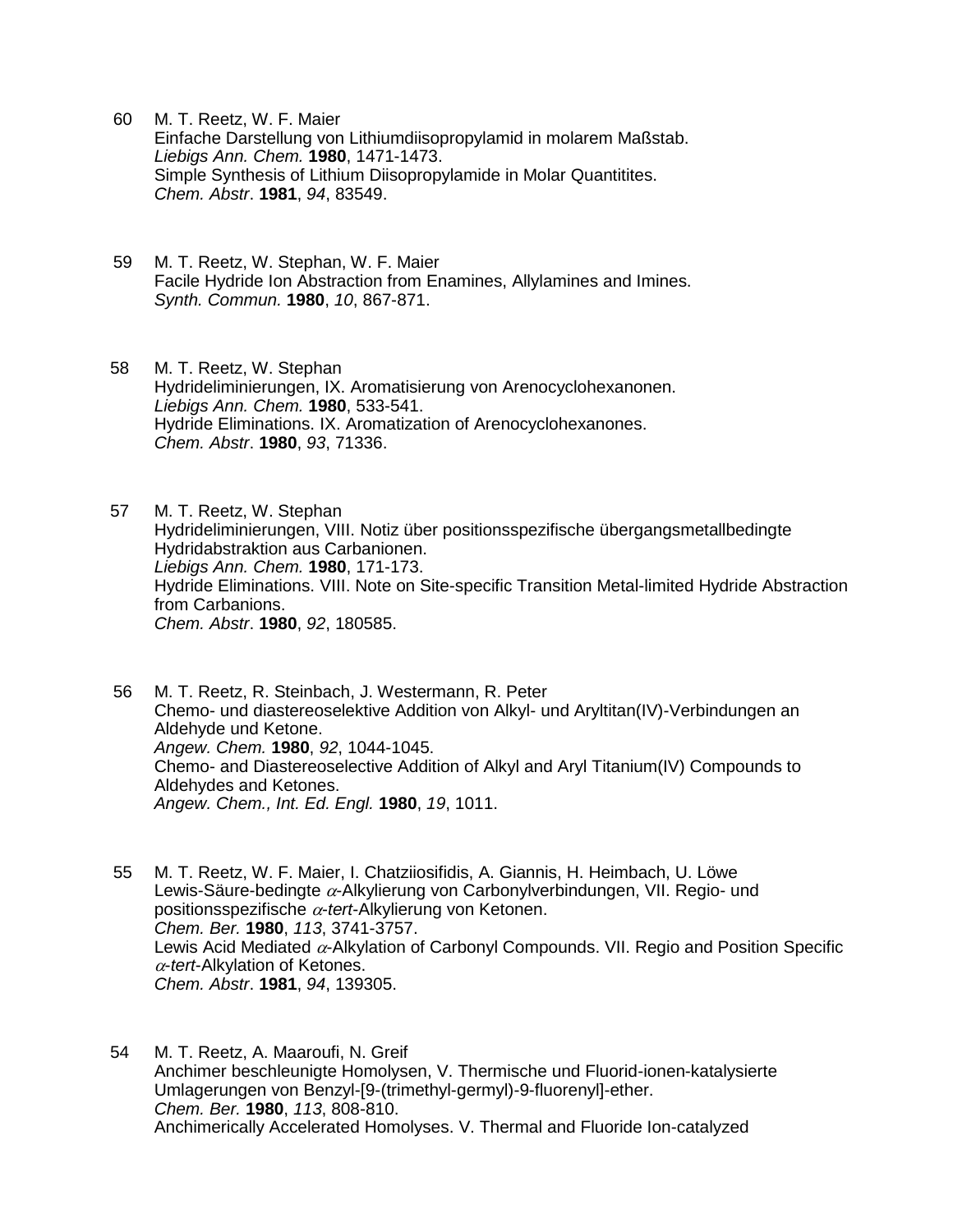Rearrangements of Benzyl 9-(Trimethylgermyl)-9-fluorenyl Ether. *Chem. Abstr*. **1980**, *93*, 7384.

- 53 M. T. Reetz, S. H. Hüttenhain  $\alpha$ -Cumvlation of Ketones. *Synthesis* **1980**, 941-942.
- 52 M. T. Reetz Lewis-saure Nucleophile in der Organischen Synthese. In: 30 Jahre Fonds der Chemischen Industrie 1950-1980, Verband der Chemischen Industrie e. V.: Frankfurt/Main, **1980**, S. 29-36.

## **1979**

- 51 H. Schwarz, M. T. Reetz, W. F. Maier, C. Wesdemiotis, I. Chatziiosifidis, M. Schilling Adamanten in der Gasphase. *Angew. Chem.* **1979**, *91*, 1019-1020. Adamantene in the Vapor Phase. *Angew. Chem., Int. Ed. Engl.* **1979**, *19*, 952-953.
- 50 M. T. Reetz, G. Neumeier Diels-Alder-Reaktionen von 2,3-Bis(trimethylsilyloxy)-1,3-dienen. *Chem. Ber.* **1979**, *112*, 2209-2219. Diels-Alder Reactions of 2,3-Bis(trimethylsilyloxy)-1,3-dienes. *Chem. Abstr*. **1979**, *91*, 57102.
- 49 M. T. Reetz, W. F. Maier, K. Schwellnus, I. Chatziiosifidis Allgemeine Synthese potentiell antiviral wirksamer  $\alpha$ -Adamantyl-carbonylverbindungen. *Angew. Chem.* **1979**, *91*, 78-79. General Synthesis of Active Antiviral  $\alpha$ -Adamantyl Carbonyl Compounds. *Angew. Chem., Int. Ed. Engl.* **1979**, *18*, 72.
- 48 M. T. Reetz, S. Hüttenhain, P. Walz, U. Löwe Lewis Acid Mediated  $\alpha$ -Alkylation of Ketones Using  $S_N1$  Reactive Alkylating Agents. *Tetrahedron Lett.* **1979**, 4971-4974.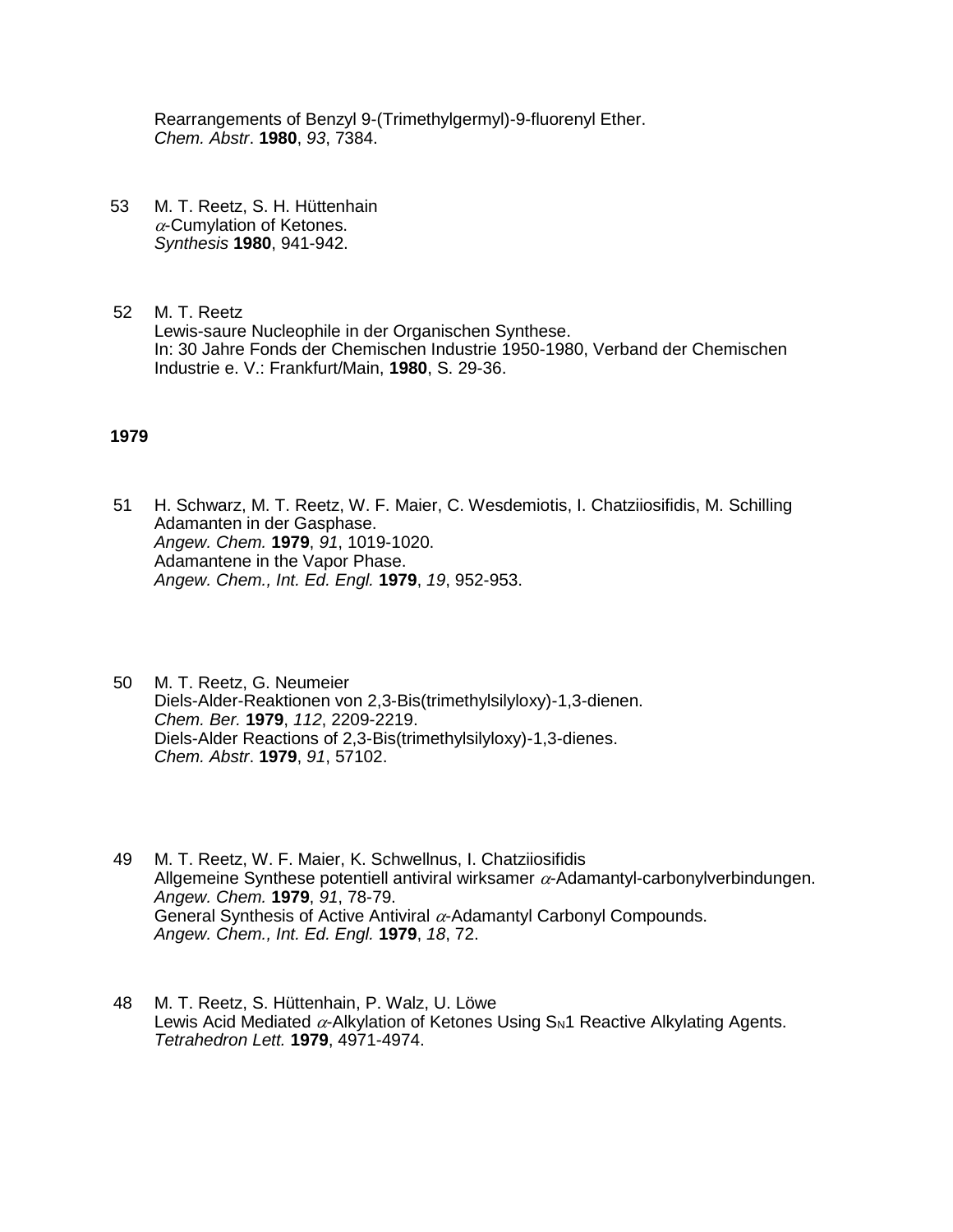- 47 M. T. Reetz, I. Chatziiosifidis, U. Löwe, W. F. Maier Position Specific  $\alpha$ -tert-Alkylation of Ketones. *Tetrahedron Lett.* **1979**, *20*, 1427-1428.
- 46 M. T. Reetz Anchimer beschleunigte Homolysen. *Angew. Chem.* **1979**, *91*, 185-192. Anchimer Accelerated Homolyses. *Angew. Chem., Int. Ed. Engl.* **1979**, *18*, 173-180.

## **1978**

45 H. Schwarz, C. Wesdemiotis, M. T. Reetz Massenspektrometrische Untersuchung zu dyotropen Umlagerungen. III. Ether-Spaltungen, Silylen- und Carben-Eliminierung durch anchimere Effekte von Silylgruppen bei Zerfällen ionisierter Alkyl-(silylmethyl)-ether. *J. Organomet. Chem.* **1978**, *161*, 153-164. Mass Spectrometric Studies on Dyotropic Rearrangements. III. Ether Cleavage, Silyl and Carbene Elimination by Anchimeric Effects of Silyl Groups During the Decomposition of Ionized Alkyl(silylmethyl) Ethers. *Chem. Abstr*. **1979**, *90*, 86177.

- 44 M. T. Reetz, K. Schwellnus -*tert*-Alkylierung von Carbonsäure-Estern. *Tetrahedron Lett.* **1978**, 1455-1458. -*tert*-Alkylation of Carboxylic Acid Esters. Chem. Abstr. **1978**, *89*, 196926.
- 43 M. T. Reetz, W. F. Maier *tert*-Alkylierung von Ketonen und Aldehyden. *Angew. Chem.* **1978**, *90*, 50. *tert*-Alkylation of Ketones and Aldehydes. *Angew. Chem., Int. Ed. Engl.* **1978**, *17*, 48.
- 42 M. T. Reetz, M. Kliment, N. Greif Anchimer beschleunigte Homolysen, II. Synthese, Thermolyse und Photolyse von Alkyl- (silylmethyl)-ethern. *Chem. Ber.* **1978**, *111*, 1083-1094. Anchimerically Accelerated Homolyses, II. Synthesis, Thermolysis, and Photolysis of Alkyl (Silylmethyl) Ethers. Chem. Abstr. **1978**, *88*, 190963.
- 41 M. T. Reetz, N. Greif, M. Kliment Anchimer beschleunigte Homolysen, III. Mechanismus der thermischen Umlagerung von Alkyl-(silylmethyl)-ethern.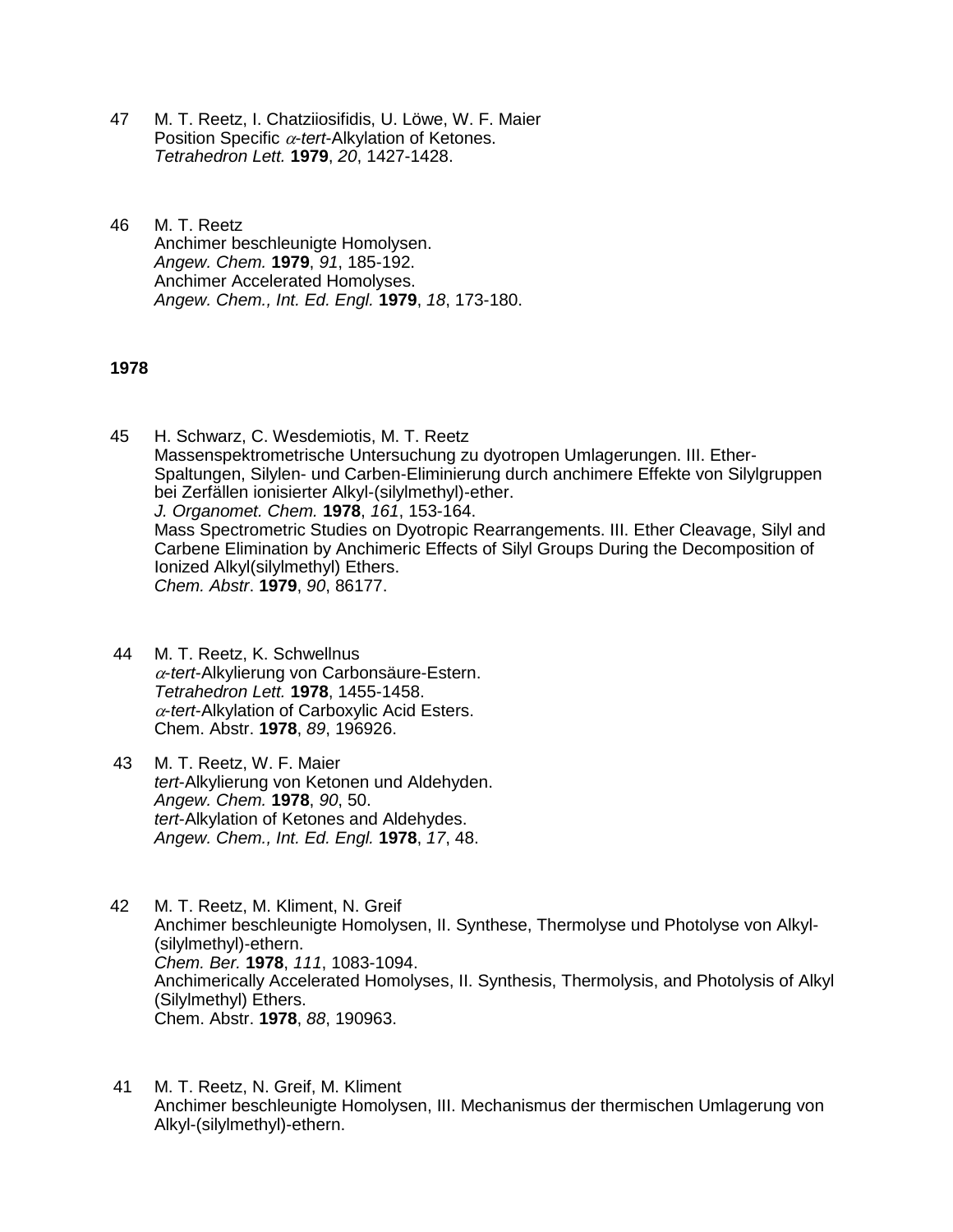*Chem. Ber.* **1978**, *111*, 1095-1107. Anchimerically Accelerated Homolyses, III. Mechanims of the Thermal Rearrangement of Alkyl (Silylmethyl) Ethers. *Chem. Abstr*. **1978**, *88*, 189725.

- 40 M. T. Reetz, F. Eibach Hydrideliminierungen, VII. Deprotonierung-Hydrideliminierung als Methode zur Aromatisierung. *Justus Liebigs Ann. Chem.* **1978**, 1598-1606. Hydride Eliminations, VII. Deprotonation-Hydride Elimination as a Method of Aromatization. *Chem. Abstr*. **1979**, *90*, 54227.
- 39 M. T. Reetz, F. Eibach Hydrideliminierungen, VI. Deprotonierung-Hydrideliminierung als Methode zur Dehydrierung. *Angew. Chem.* **1978**, *90*, 285-286. Hydride Eliminations. 6. Deprotonation-Hydride Elimination as a Method for Dehydrogenation. *Angew. Chem., Int. Ed. Engl.* **1978**, *17*, 278.
- 38 M. T. Reetz Neue Eliminierungs- und Umlagerungsreaktionen auf dem Gebiet der metallorganischen Chemie. In: Jahrbuch der Akademie der Wissenschaften in Göttingen, Vandenhoeck & Ruprecht: Göttingen, **1978**, S. 15-19.
- 37 R. W. Hoffmann, H. R. Kurz, J. Becherer, M. T. Reetz Bicyclofulvene, IV. Synthesen von Methylentricyclo-[4.2.1.0<sup>2,5</sup>]nonanund -tricyclo[3.2.1.0<sup>2,4</sup>]-octan-Derivaten. *Chem. Ber.* **1978**, *111*, 1264-1274. Bicyclofulvenes, IV. Syntheses of Methylenetricyclo<sup>[4,2,1,0<sup>2,5</sup>]nonane</sup> and -tricyclo[3.2.1.0<sup>2,4</sup>]octane Derivatives. *Chem. Abstr*. **1978**, *89*, 146484.

# **1977**

36 M. T. Reetz, C. Weis Inverse Anwendung der Grignard-Reduktion zur Synthese von Alkenen. *Synthesis* **1977**, 135-136. Inverse Applications of Grignard Reduction for the Synthesis of Alkenes. *Chem. Abstr*. **1977**, *86*, 189059.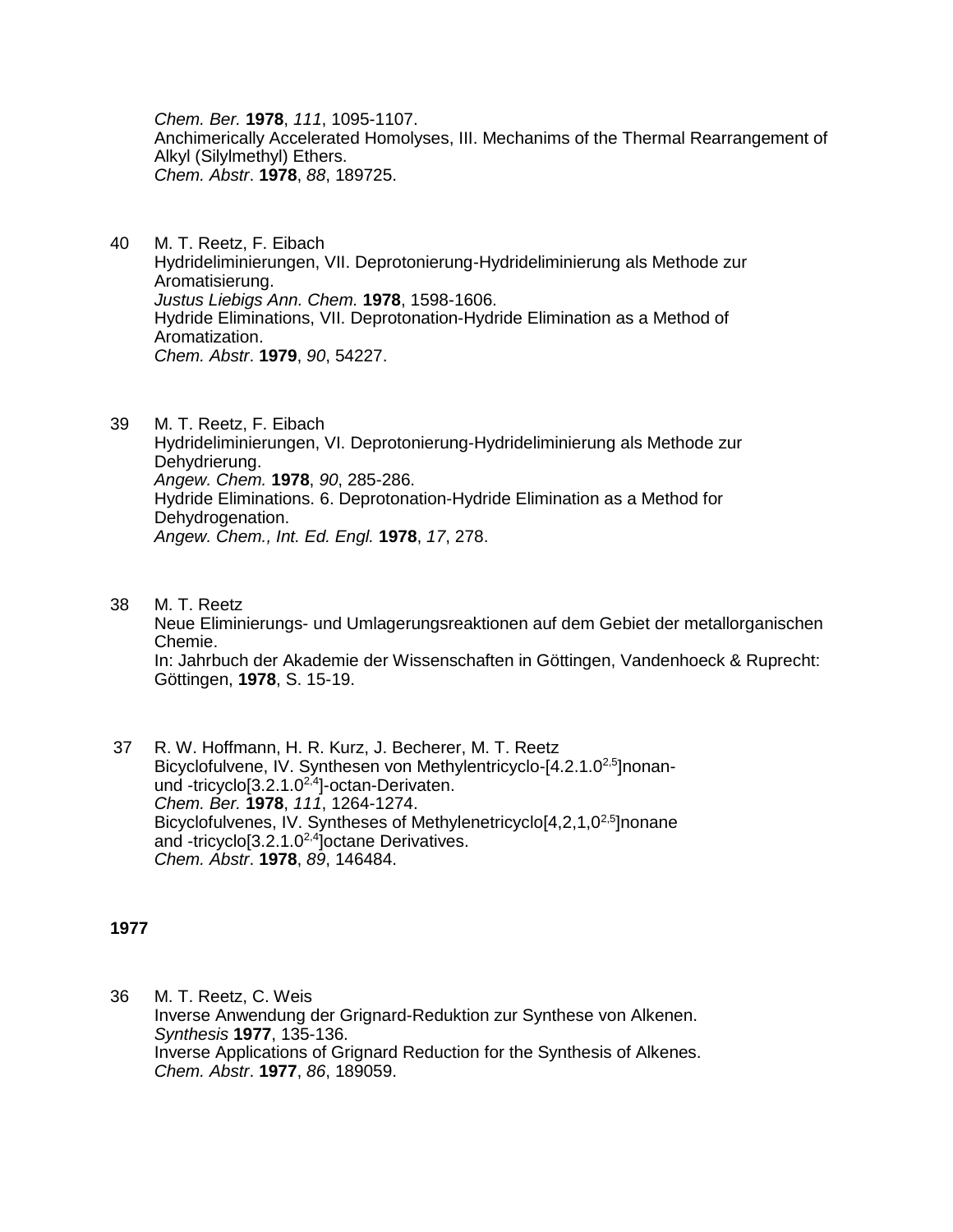35 M. T. Reetz, W. Stephan Hydrideliminierungen, IV. Ab initio Rechnungen zur Hydriddonator-Eigenschaft von Lithiumalkylen. *Tetrahedron Lett.* **1977**, 2693-2696. Hydride Eliminations. Part 4. Ab Initio Calculations on the Hydride Donor Property of Alkyllithium Compounds. *Chem. Abstr*. **1978**, *88*, 50054.

34 M. T. Reetz, W. Stephan Hydrideliminierungen, 2. Stereoselektive Hydrideliminierung aus organischen Lithium- und Magnesium-Verbindungen. *Angew. Chem.* **1977**, *89*, 46. Hydride Eliminations. 2. Stereoselective Hydride Elimination from Organic Lithium and Magnesium Compounds. *Angew. Chem., Int. Ed. Engl.* **1977**, *16*, 44.

33 M. T. Reetz, D. Schinzer Hydrideliminierungen, III. Nucleophile Substitution von Vinyl-Wasserstoffatomen durch Carbanionen. *Angew. Chem.* **1977**, *89*, 46-47. Hydride Eliminations. 3. Nucleophilic Substitution of Vinyl Hydrogen Atoms by Carbanions. *Angew. Chem., Int. Ed. Engl.* **1977**, *16*, 44.

32 M. T. Reetz, N. Greif Dyotrope Umlagerungen, 14. Thermische Umlagerung von (Silyl)methyl-acetaten. *Angew. Chem.* **1977**, *89*, 765-766. Dyotropic Rearrangements. 14. Thermal Rearrangement of (Silyl)methyl Acetates. *Angew. Chem., Int. Ed. Engl.* **1977**, *16*, 712.

31 M. T. Reetz, N. Greif Dyotrope Umlagerungen, XIII. Fluoridionen-katalysierte Umlagerungen von Allyl- und Benzyl-(silylmethyl)-ethern. *Chem. Ber.* **1977**, *110*, 2958-2959. Dyotropic Rearrangements. XIII. Fluoride Ion-catalyzed Rearrangements of Allyl and Benzyl Trimethylsilyl Ethers. *Chem. Abstr*. **1977**, *87*, 151464.

30 M. T. Reetz, F. Eibach Über Acidität und Olefinierungsreaktionen von  $\alpha$ -(Diphenylphosphino)carbonylverbindungen. *Justus Liebigs Ann. Chem.* **1977**, 242-253. Acidity and Olefination Reactions of  $\alpha$ -Diphenylphosphino Carbonyl Compounds. *Chem. Abstr*. **1977**, *87*, 135594.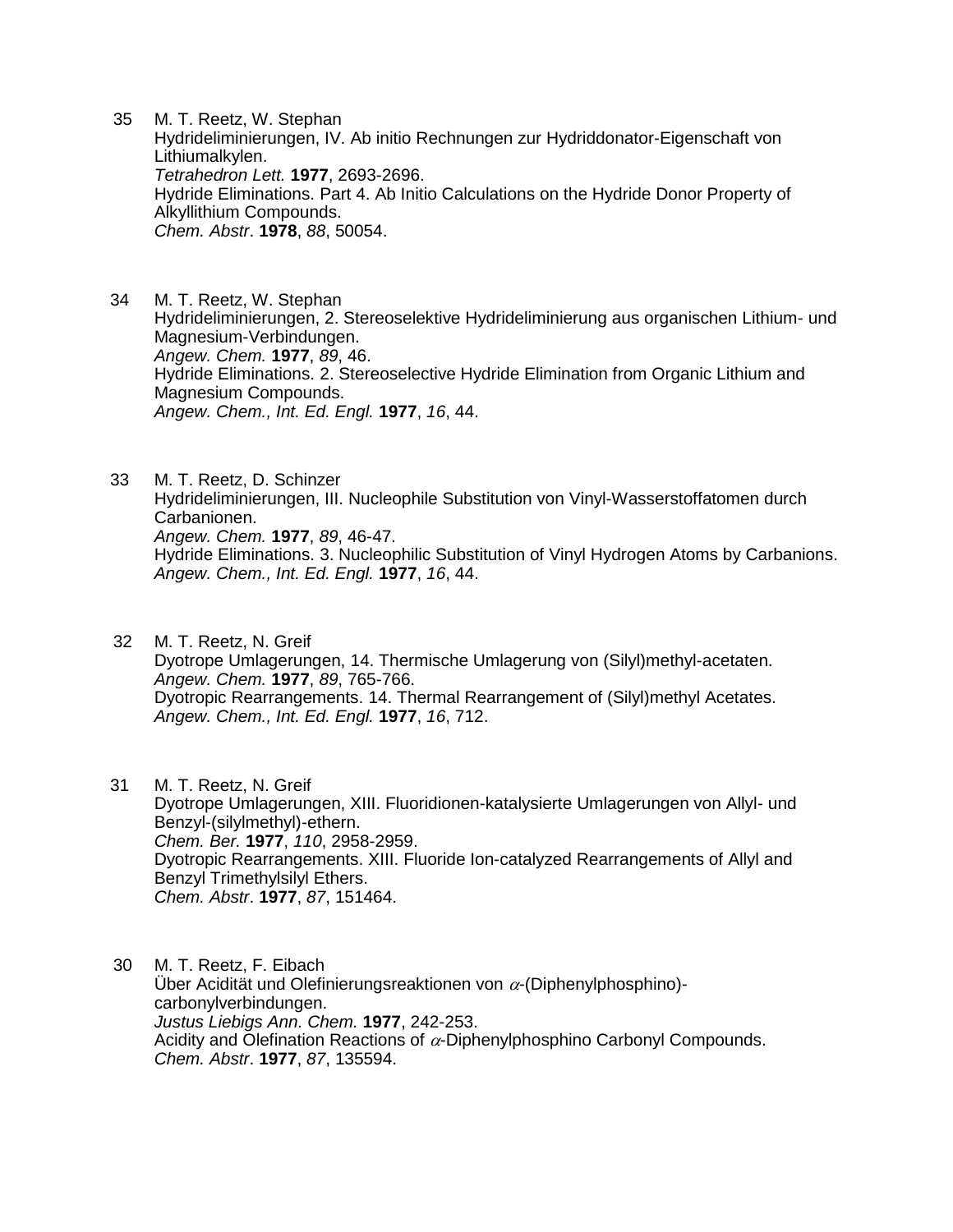29 M. T. Reetz

Dyotrope Umlagerungen, XI. Mechanismus der thermischen Umlagerung von Allyl- (silylmethyl)-ethern. *Chem. Ber.* **1977**, *110*, 965-978. Dyotropic Rearrangements, XI. Mechanism of the Thermal Rearrangement of Allyl (Silylmethyl) Ethers. *Chem. Abstr*. **1977**, *86*, 188858.

28 M. T. Reetz Dyotrope Umlagerungen, X. Synthese und thermische Umlagerung von Allyl-(silylmethyl) ethern. *Chem. Ber.* **1977**, *110*, 954-964. Dyotropic Rearrangements, X. Synthesis and Thermal Rearrangement of Allyl (Silylmethyl) Ethers. *Chem. Abstr*. **1977**, *86*, 170506.

### 27M. T. Reetz

Olefinbildende Hydrideliminierungen, V. *Nachr. Chem., Tech. Lab.* 1977, **25**, 594, 596. Olefin-forming Hydride Eliminations. *Chem. Abstr*. **1978**, *88*, 36711.

26 M. T. Reetz Dyotropic Rearrangements and Related  $\sigma$ - $\sigma$  Exchange Processes. *Adv. Organomet. Chem.* **1977**, *16*, 33-65.

**1976**

25 H. Schwarz, M. T. Reetz Massenspektrometrische Untersuchungen zu dyotropen Umlagerungen, 2. Elektronenstoßinduzierte Etherspaltung durch anchimere Beteiligung von Silyl- und Germylgruppen. *Angew. Chem.* **1976**, *88*, 726-728. Mass Spectrometric Investigations of Dyotropic Rearrangements. 2. Electron Impact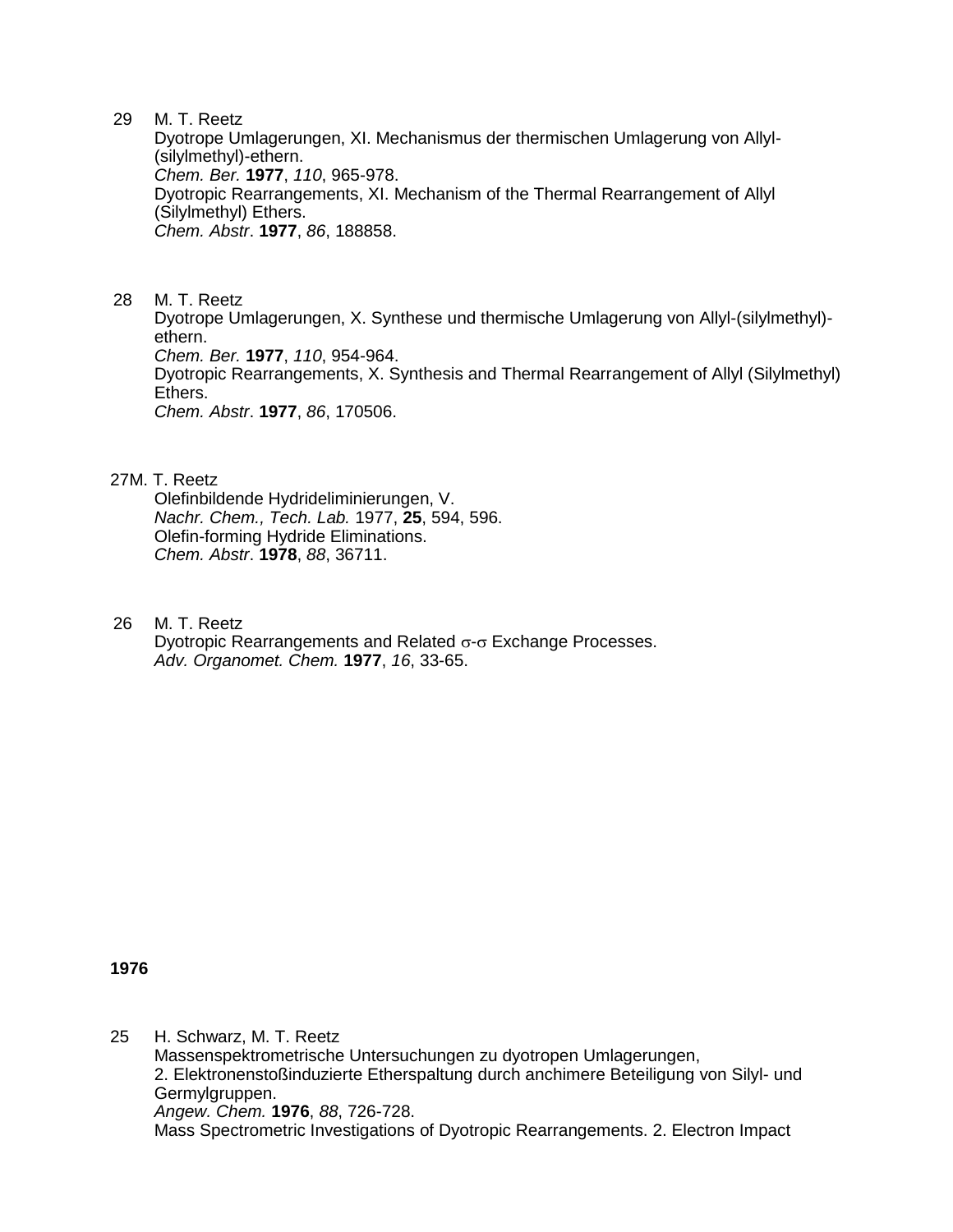Induced Ether Cleavage by Anchimeric Participation of Silyl and Germyl Groups. *Angew. Chem., Int. Ed. Engl.* **1976**, *15*, 705-706.

24 H. Schwarz, M. Kliment, M. T. Reetz, G. Holzmann Massenspektrometrische Untersuchungen zu dyotropen Umlagerungen. *Org. Mass Spectrom.* **1976**, *11*, 989-994. Mass Spectrometric Investigations of Dyotropic Rearrangements. *Chem. Abstr*. **1977**, *86*, 71118.

23 M. T. Reetz, M. Plachky *trans*-Stereospezifische Desoxygenierung von Epoxiden mittels Dimethylphenylsilyllithium. *Synthesis* **1976**, 199-200. The *trans* Stereospecific Deoxygenation of Epoxides Using Dimethylphenylsilyllithium. *Chem. Abstr*. **1976**, *85*, 20702.

22 M. T. Reetz, M. Kliment, M. Plachky, N. Greif Dyotrope Umlagerungen, VIII. Mechanismus der Umlagerung von (Silyl)methyl-silyläthern. *Chem. Ber.* **1976**, *109*, 2728-2742. Dyotropic Rearrangements. VIII. Mechanism of the Rearrangement of (Silyl)methyl Silyl Ethers. *Chem. Abstr*. **1976**, *85*, 191943.

- 21 M. T. Reetz, M. Kliment, M. Plachky Dyotrope Umlagerungen, VII. Synthese und thermische Umlagerung von (Silyl)methylsilyl-äthern. *Chem. Ber.* **1976**, *109*, 2716-2727. Dyotropic Rearrangements. VII. Synthesis and Thermal Rearrangement of Silyl(methyl) Silyl Ethers. *Chem. Abstr*. **1976**, *85*, 191942.
- 20 M. T. Reetz Stereochemie der thermischen Umlagerung von (Silyl)Methyl-Allyl-Äthern. *Tetrahedron Lett.* **1976**, 817-820. Dyotropic Rearrangements. 9. Stereochemistry of the Thermal Rearrangement of Silyl(methyl)allyl Ethers. *Chem. Abstr*. **1976**, *85*, 45863.

### **1975**

19 M. T. Reetz, D. Schinzer Aza-Wittig Rearrangement of (9-Lithio-9-fluorenyl)-allyl-methyl-amine. *Tetrahedron Lett.* **1975**, 3485-3486.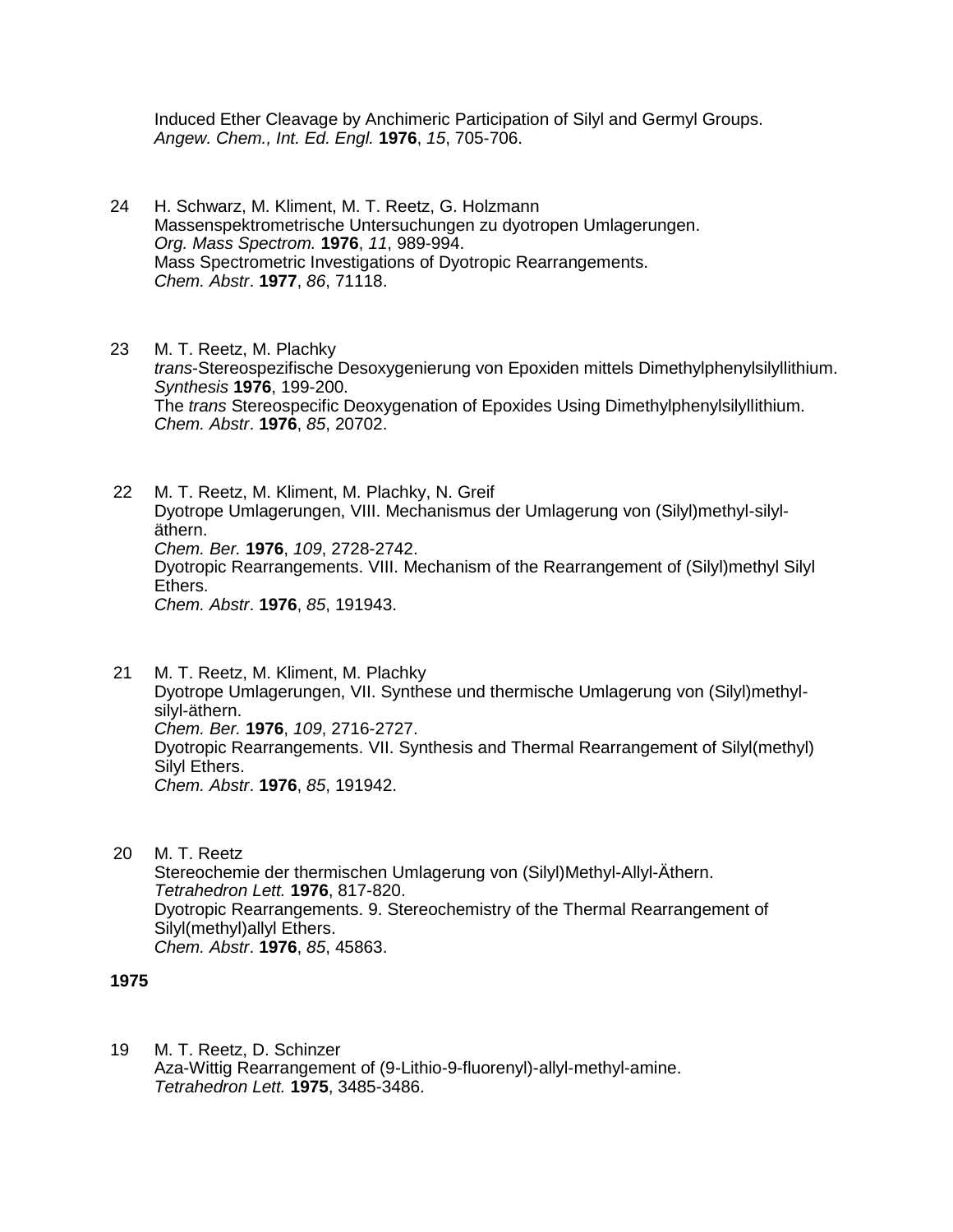- 18 M. T. Reetz, G. Neumeier, M. Kaschube Thermische Umlagerung von Quadratsäure-bis(trimethylsilyl)ester. *Tetrahedron Lett.* **1975**, 1295-1296. Thermal Rearrangement of Squaric Acid Bis(trimethylsilyl) Ester. *Chem. Abstr*. **1975**, *83*, 58931.
- 17 M. T. Reetz, M. Kliment Dyotrope Umlagerung von (Silyl)methyl-silyl-thio-äthern. *Tetrahedron Lett.* **1975**, 2909-2910. Diatropic Rearrangement of Silylmethyl Silyl Thio Ethers. *Chem. Abstr*. **1975**, *83*, 177909.
- 16 M. T. Reetz, M. Kliment Thermolysis of (Silyl)methyl-benzyl-ethers: Evidence for Anchimerically Accellerated Bond Homolysis. *Tetrahedron Lett.* **1975**, 797-798.
- 15 W. F. Maier, M. T. Reetz An ab Initio Study of Acyloxy Cations. *J. Am. Chem. Soc.* **1975**, *97*, 3687-3690.
- 14 R. W. Hoffmann, H. Kurz, M. T. Reetz, R. Schüttler Bicyclofulvene, I. Darstellung von Methylenbicyclo[2.2.1]heptadien und Methylenbicyclo[4.2.1]nonatrien. *Chem. Ber.* **1975**, *108*, 109-118. Bicyclofulvenes. I. Synthesis of Methylenebicyclo[2.2.1]heptadiene and Methylenebicyclo[4.2.1]nonatriene. *Chem. Abstr*. **1975**, *82*, 155495.

### **1974**

- 13 M. T. Reetz, W. F. Maier The Electronic Structure and Energy of Acyloxy and Dioxacyclopropyl Cations. *Theor. Chim. Acta* **1974**, *35*, 163-167.
- 12 M. T. Reetz, M. Kliment, M. Plachky Dyotrope Umlagerung von (Silyl)methyl-Silyl-Äthern. *Angew. Chem.* **1974**, *86*, 899. Dyotropic Rearrangement of (Silyl)methyl Silyl Ethers. *Angew. Chem., Int. Ed. Engl.* **1974**, *13*, 813.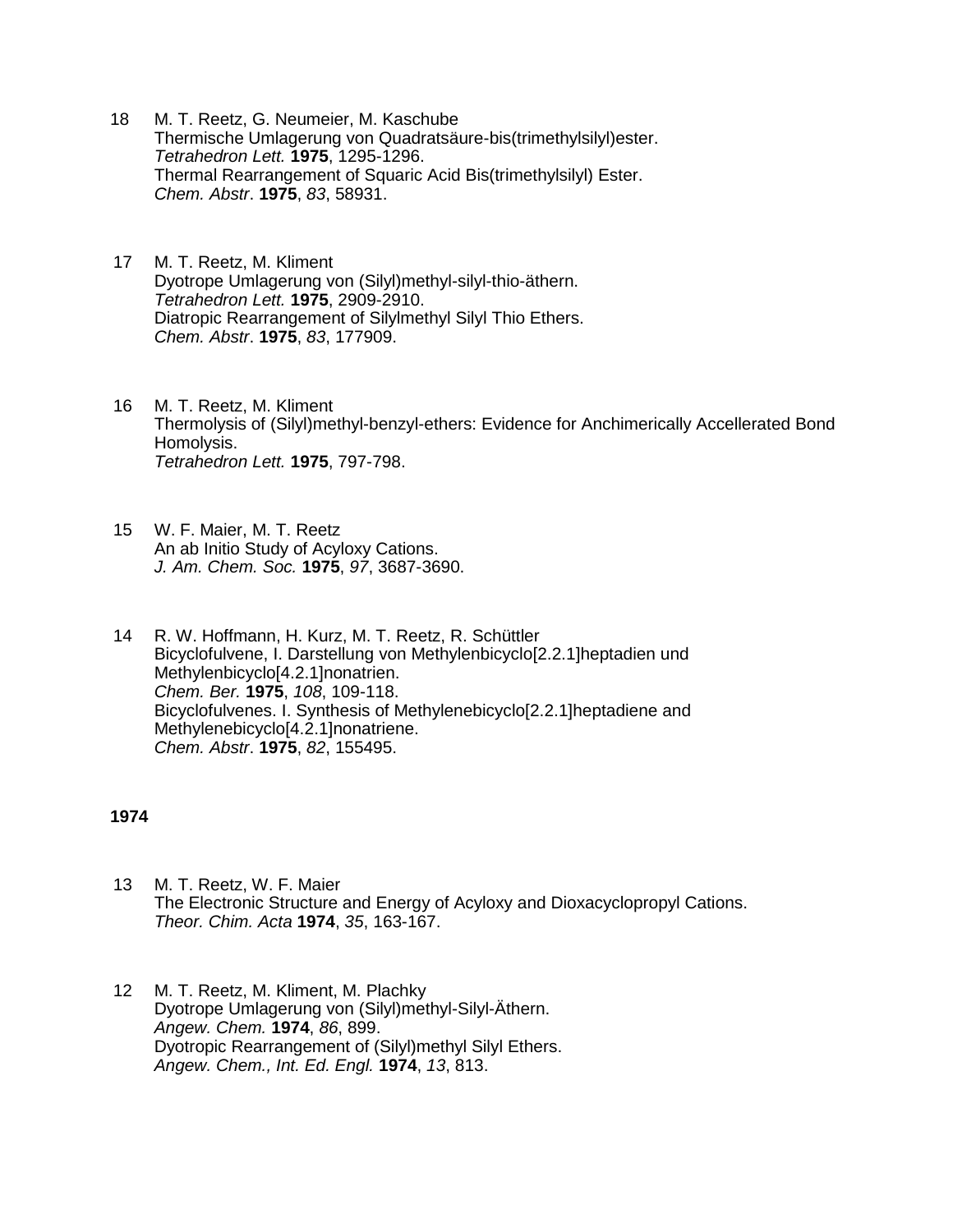11 M. T. Reetz

Umlagerung von (Trimethylsilyl)methyl-Allyl-Äthern, eine dyotrope Reaktion? *Angew. Chem.* **1974**, *86*, 416. Rearrangement of (Trimethylsilyl)methyl Allyl Ethers, a Dyotropic Reaction? *Angew. Chem., Int. Ed. Engl.* **1974**, *13*, 402.

## **1973**

- 10 M. T. Reetz, U. Schöllkopf, B. Banhidai Untersuchungen über Heterocarbene, XIII. Brom-, Jod- und Chlor-äthoxycarbonylcarben aus Brom-, Jod- und Chlordiazoessigsäure-äthylester. *Justus Liebigs Ann. Chem.* **1973**, 599-610. Heterocarbenes. XIII: Bromo-, Iodo-, and Chloro(ethoxycarbonyl)carbenes from Ethyl Bromo-, Iodo-, and Chlorodiazoacetates. *Chem. Abstr*. **1973**, *79*, 77721.
	- 9 M. T. Reetz, R. W. Hoffmann, W. Schäfer, A. Schweig Methylen-bicyclo[4.2.1]nona-2,4,7-trien. *Angew. Chem.* **1973**, *85*, 45-46. Methylenebicyclo[4.2.1]nona-2,4,7-triene. *Angew. Chem., Int. Ed. Engl.* **1973**, *12*, 81.
	- 8 M. T. Reetz Primary and Secondary Orbital Effects in Dyotropic Rearrangements. *Tetrahedron* **1973**, *29*, 2189-2194.

### **1972**

7 M. T. Reetz Dyotrope Umlagerungen, eine neue Klasse orbitalsymmetriegesteuerter Reaktionen. Typ II. *Angew. Chem.* **1972**, *84*, 163. Dyotropic Rearrangements, a New Class of Orbital-symmetry Controlled Reactions. Type II. *Angew. Chem., Int. Ed. Engl.* **1972**, *11*, 130.

6 M. T. Reetz Dyotrope Umlagerungen, eine neue Klasse orbitalsymmetriegesteuerter Reaktionen. Typ I. *Angew. Chem.* **1972**, *84*, 161-162. Dyotropic Rearrangements, a New Class of Orbital-symmetry Controlled Reactions. Type I. *Angew. Chem., Int. Ed. Engl.* **1972**, *11*, 129.